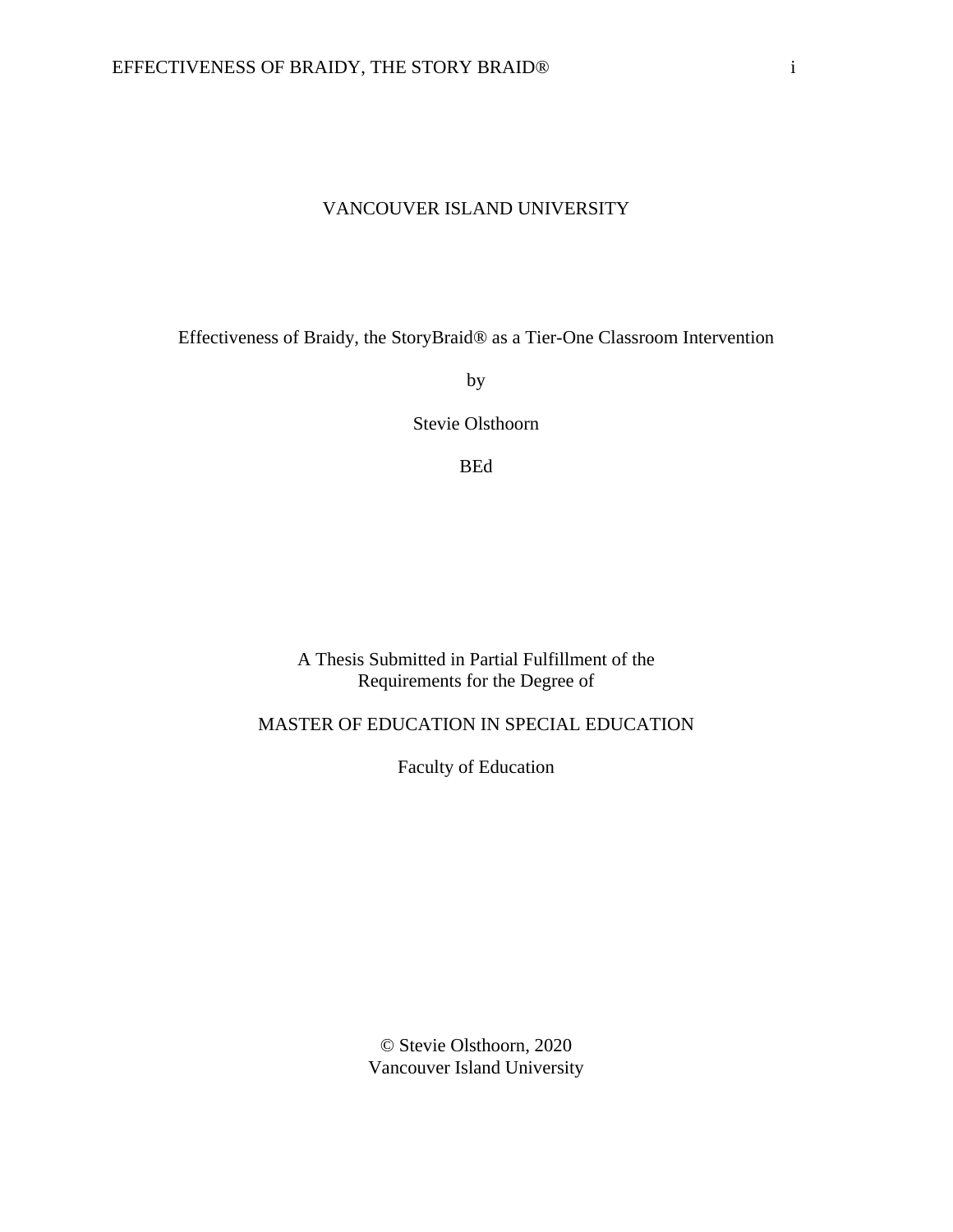All rights reserved. This project may not be reproduced in whole or in part, by photocopy or other means, without permission of the author. We accept this Thesis as conforming to the required standard.

> Dr. Ana Vieira, Thesis Faculty Supervisor Date: Faculty of Education, Vancouver Island University

Dr. David Paterson, Dean, Faculty of Education Date: Vancouver Island University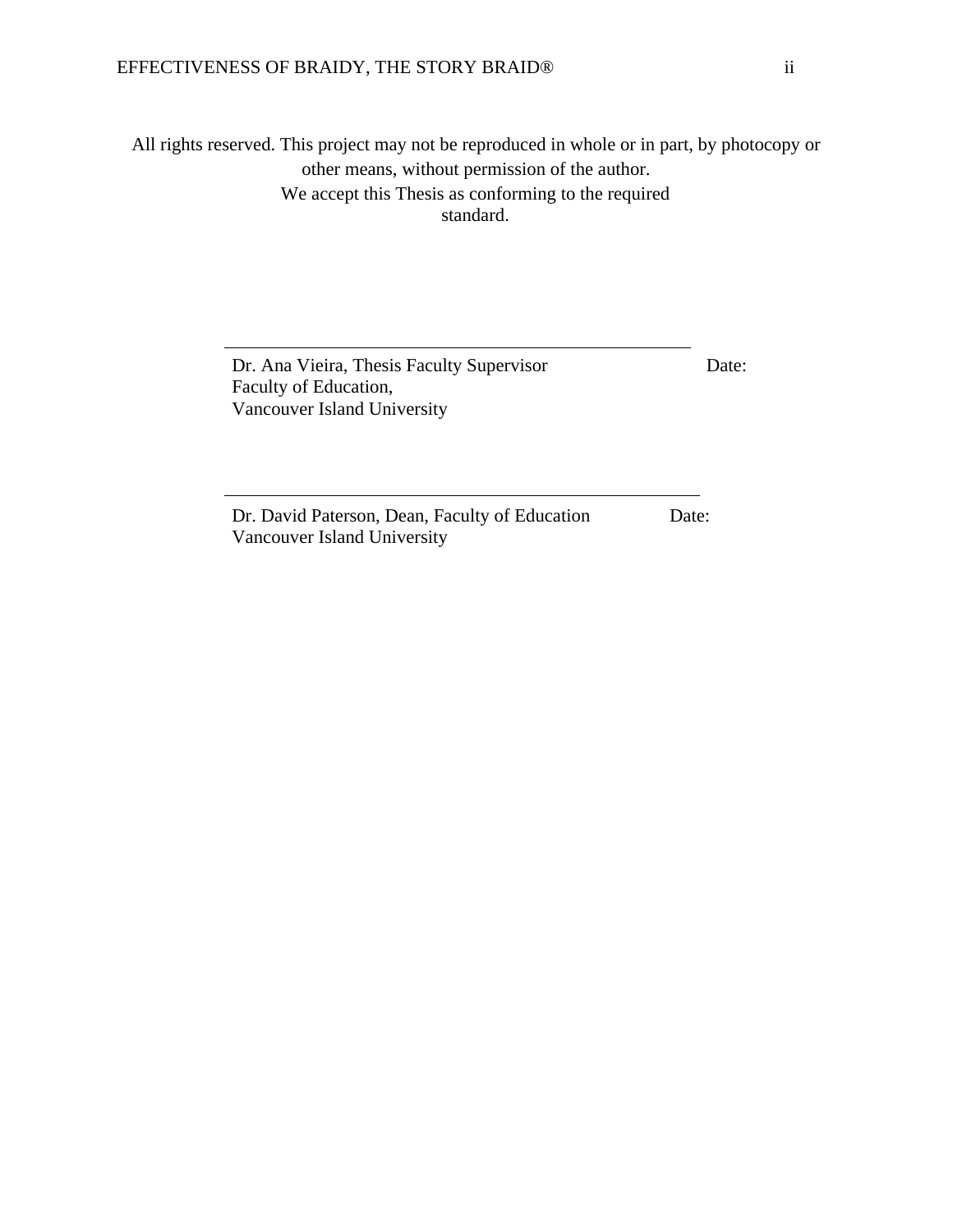#### **Abstract**

This research used a case study approach to explore the effectiveness of *Braidy, the StoryBraid®* as a tier-one, whole-class intervention in supporting students' oral narrative and story retell. Braidy*®* is a visual and tactile tool used to support children in retelling and developing a story. Braidy*®* is made up of different icons that help children remember the important parts of a story, including: Character, Setting, Initiating Event, Internal Response, Plan, Attempts, Direct Consequences and Resolution. These components are essential to retelling and ultimately writing. The study took place in a kindergarten, grade one and two classroom. Students participated in the research three to four days per week over an eight-week period. The data collected in the study was qualitative in nature. Data was collected through three methods: lesson notes, journal of the researcher and students' drawing/writing samples. Results proved *Braidy, the StoryBraid®* to be an effective tier-one, whole class support and in conjunction with other studies is a promising multi-tier level of support. *Braidy, the StoryBraid®* promoted the use of higher-level language through its engaging and tactile methodology. In this research, based on the findings, I find the *Braidy, the StoryBraid®* to be an effective program in supporting students' oral language skills to recount personal narratives and stories.

*Keywords:* Oral Narrative, Storytelling, Story Retell, Braidy, the StoryBraid®, Tier-One Intervention, Case Study, Story Grammar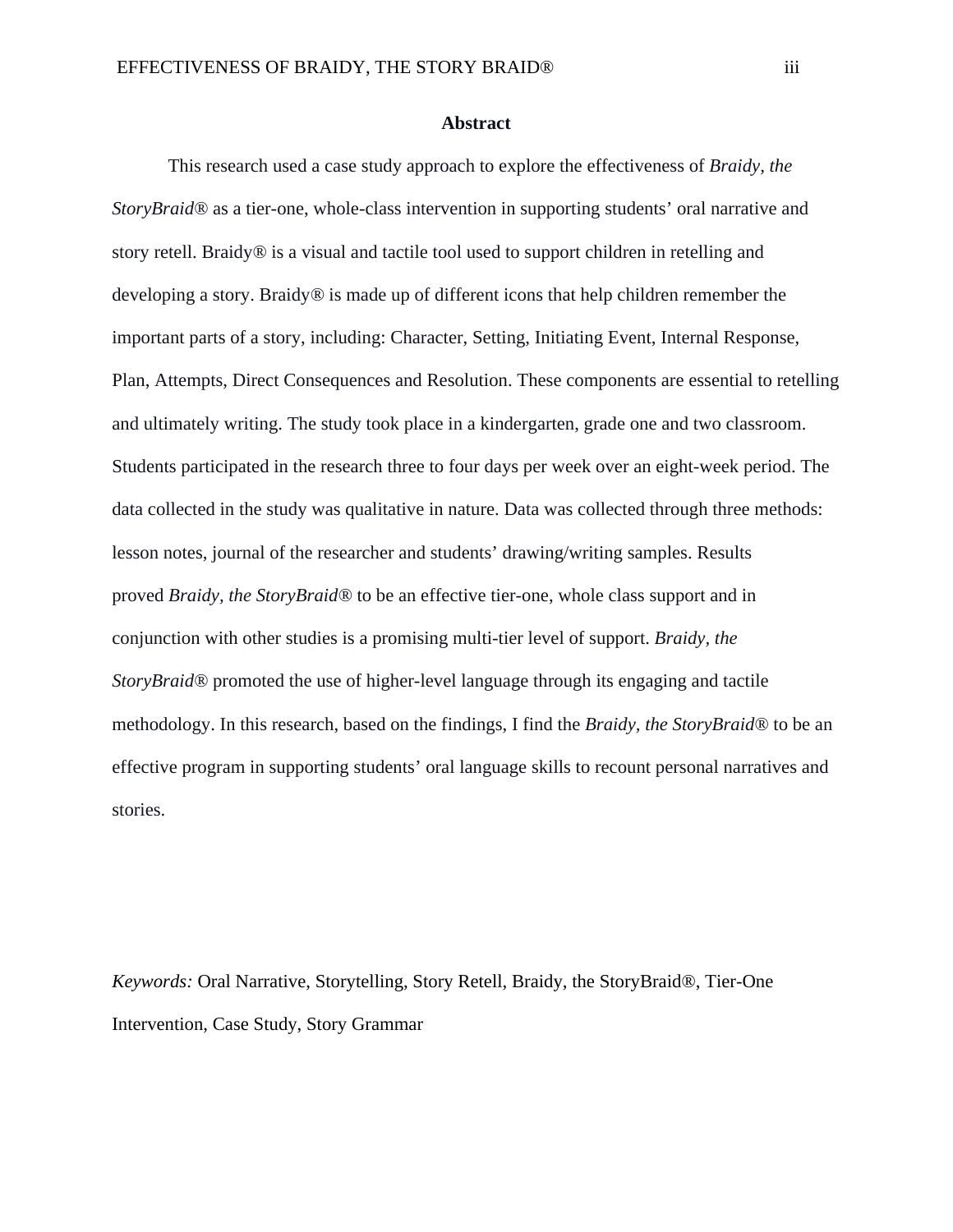#### **Acknowledgements**

The support of my family has been essential during my pursuit of my Masters in Special Education. To my mother and husband, Kevin, thank you for your belief and encouragement. I would also like to thank Dr. Ana Vieira for her support, guidance and insight from beginning to completion of this journey. Mary, I greatly appreciate the time you have taken to read and respond to my work. Lastly, a special thank you to my students whose contributions to this study were invaluable.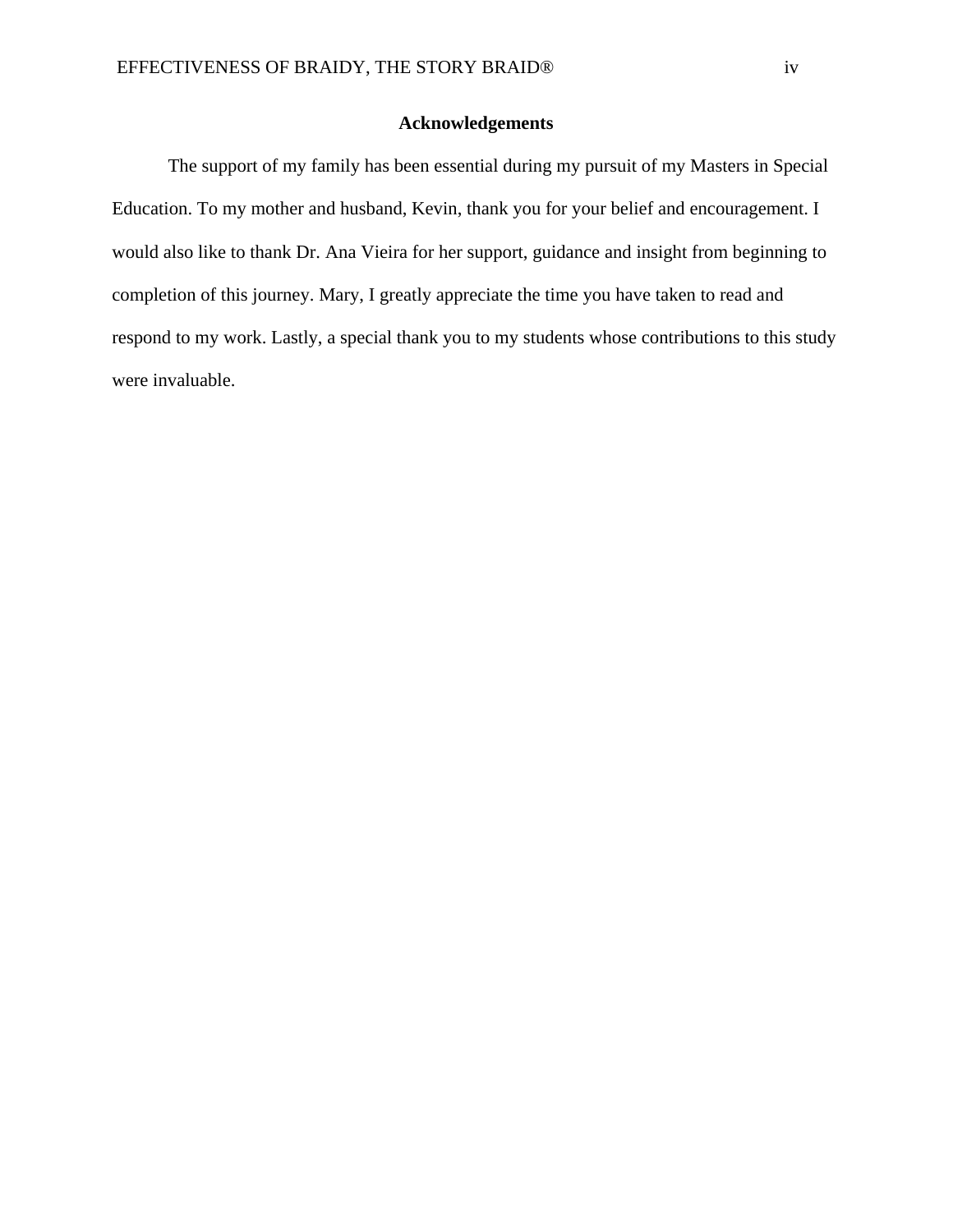# **TABLE OF CONTENTS**

| 27 |
|----|
|    |
|    |
|    |
|    |
|    |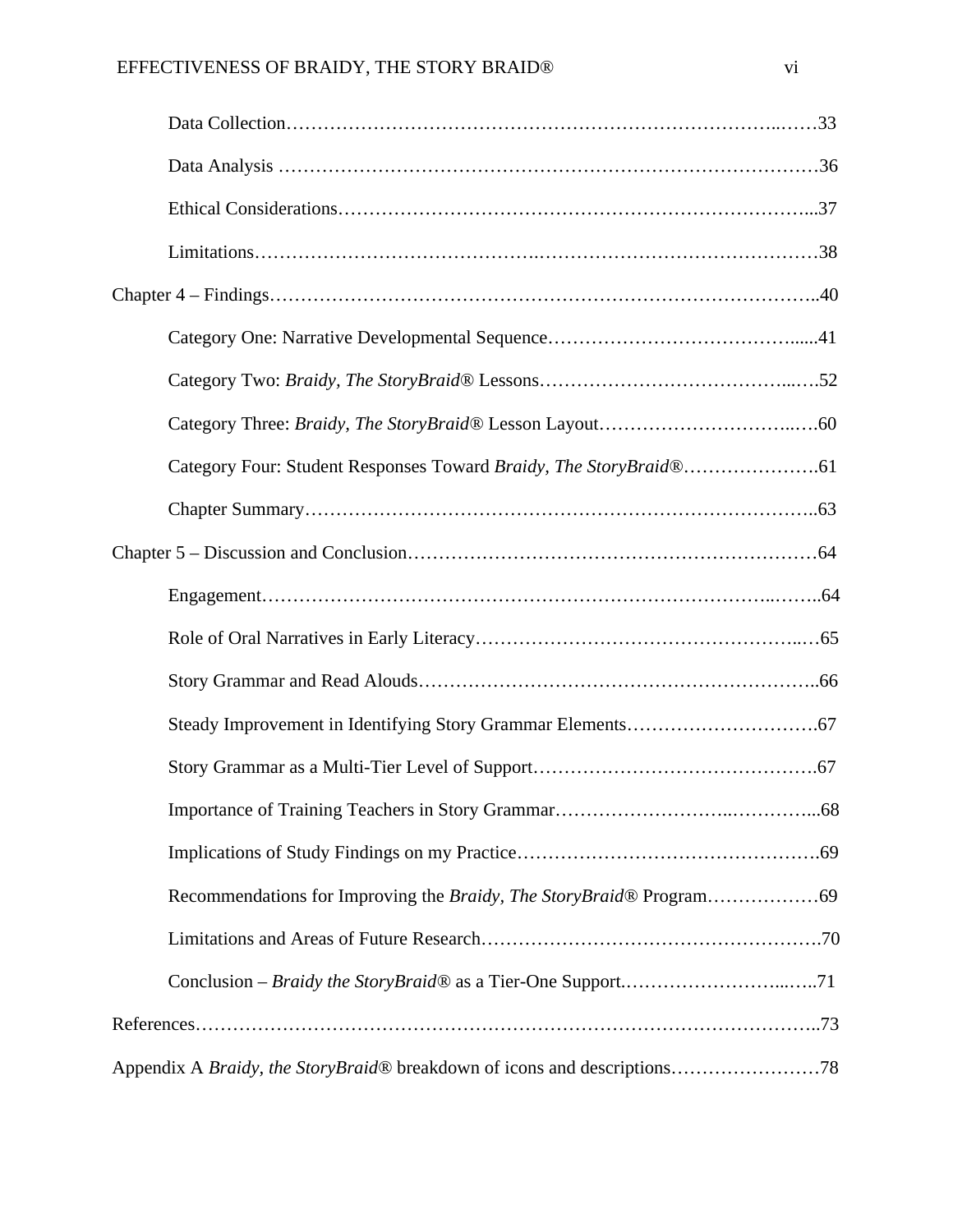# EFFECTIVENESS OF BRAIDY, THE STORY BRAID® vii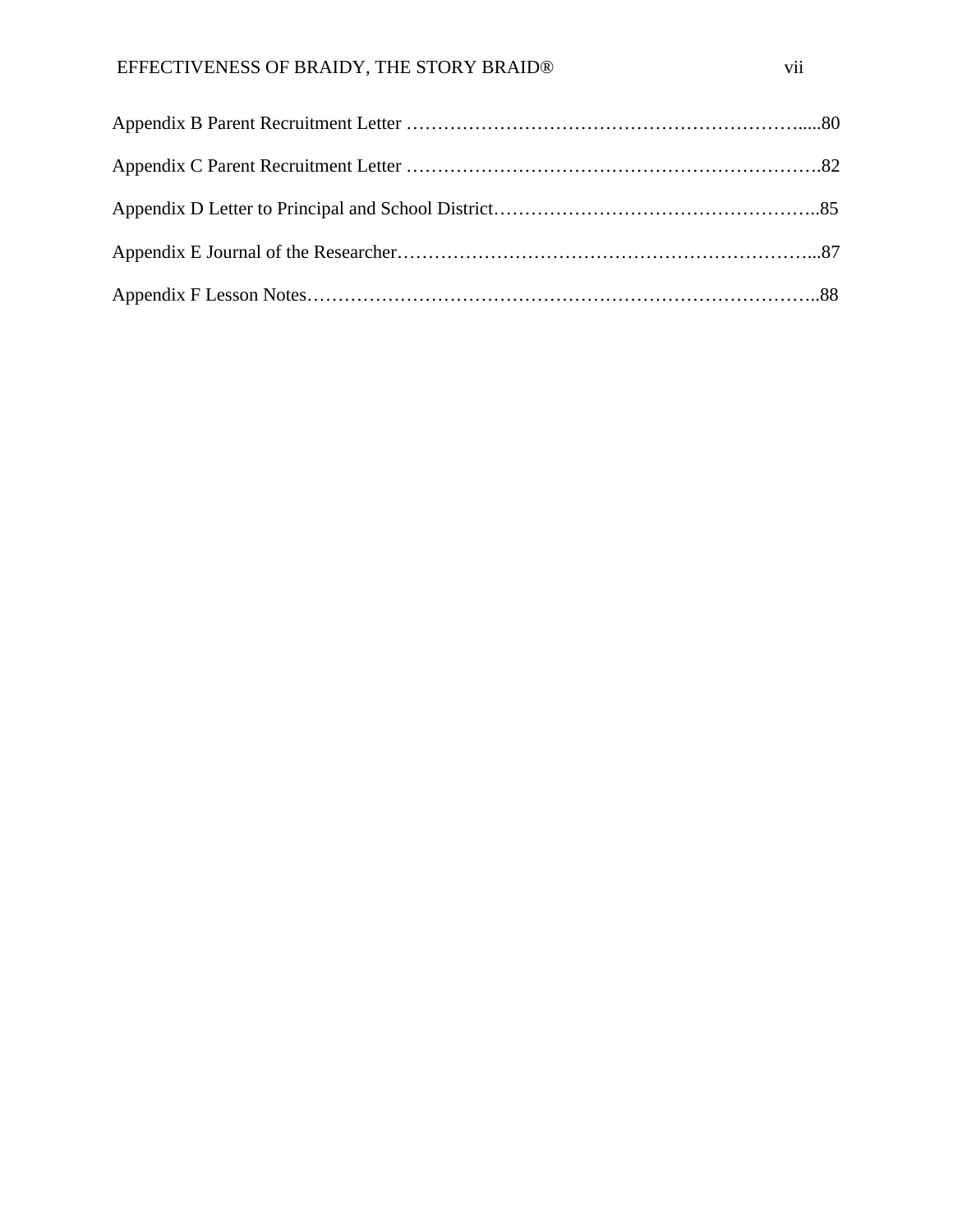# List of Tables

|--|--|--|--|--|--|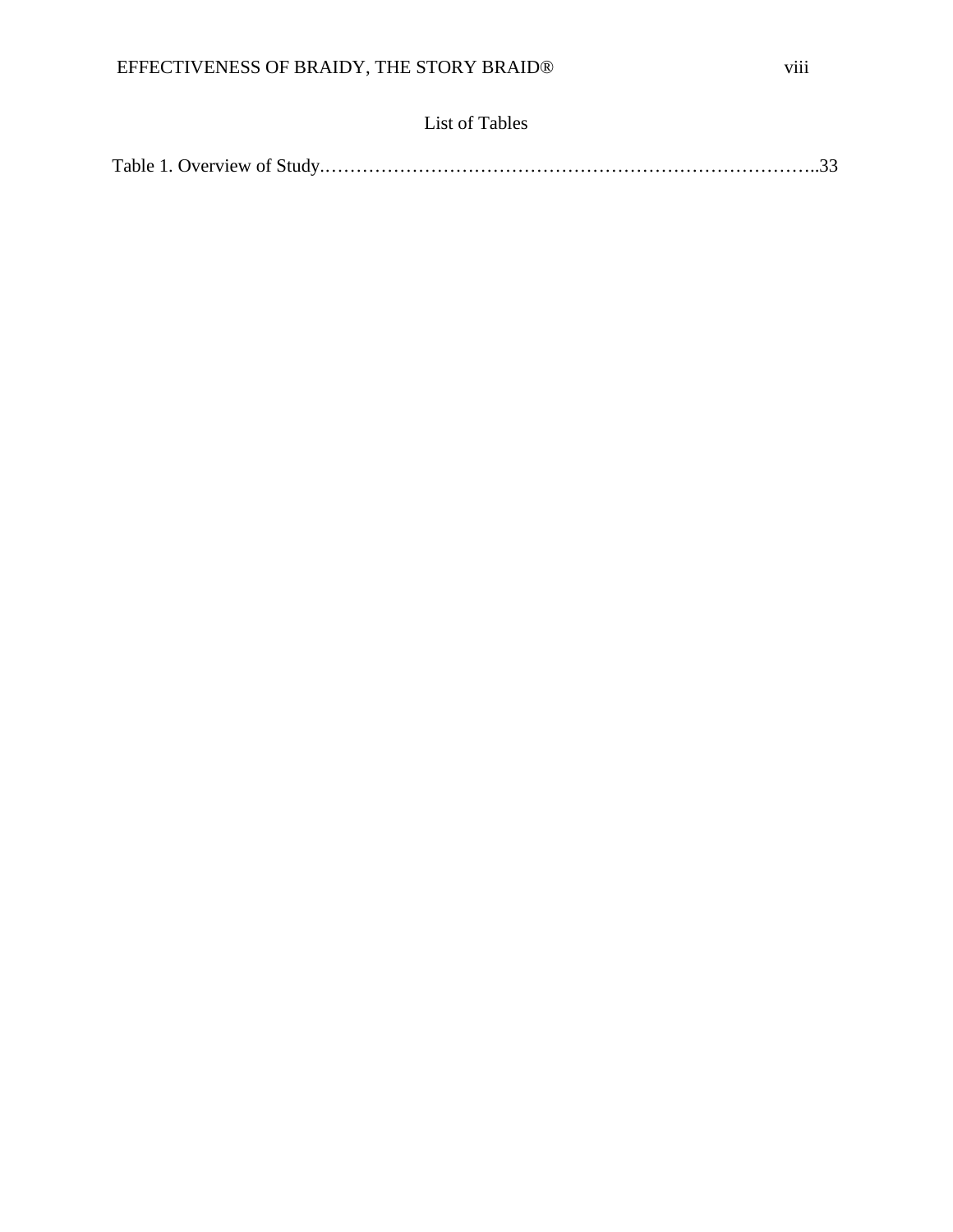# List of Figures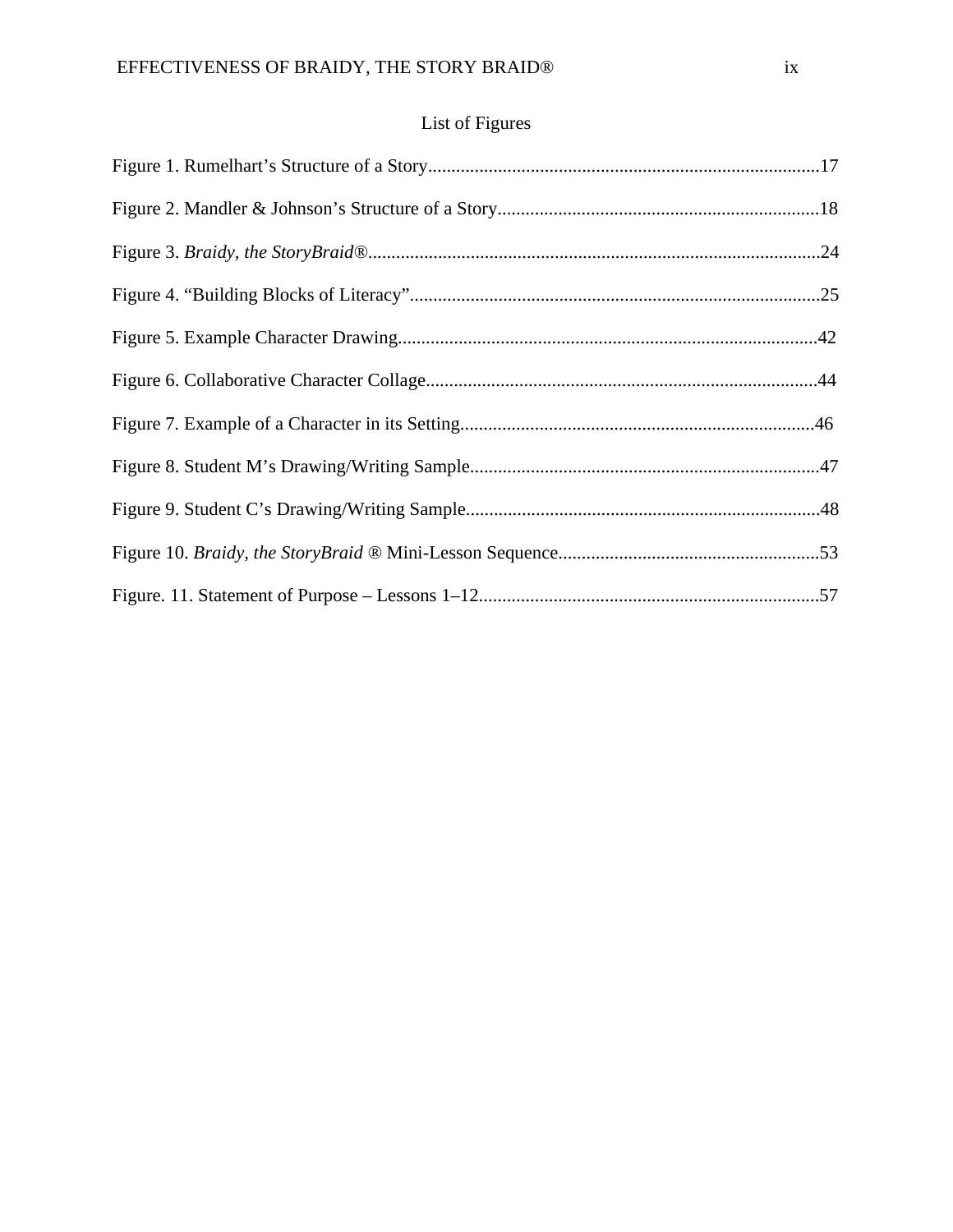#### **Chapter 1**

#### **Introduction**

Research has confirmed there is a range of emergent literacy skills related to children's later reading and writing success (Storch & Whitehurst, 2002). Emergent literacy is defined as "the skills, knowledge, and attitudes that are developmental precursors to reading and writing, as well as the environments that support these developments" (Storch & Whitehurst, 2002, p. 934). The three main areas of great importance in early literacy development are oral language, print knowledge, and phonological sensitivity (Lonigan et al., 2000). Oral language encompasses vocabulary, syntactic knowledge and narrative discourse processes. It plays a crucial role in both the decoding process in the early stage of reading and comprehension in the later stage (Whorrall & Cabell, 2016). Print knowledge includes alphabetic knowledge, conventions and the functions of print. Alphabetic knowledge refers to the ability to rapidly recall letter names and sounds. Conventions of print is the basic awareness of print concepts, for example, print is read left to right/top to bottom and recognizing the difference between the picture/text. The functions of print is the early understanding of the purpose of written language, for example, to tell a story or get directions (Lonigan et al., 2000). Finally, phonological sensitivity refers to the child's ability to play with language. This includes recognizing and creating rhymes and hearing syllables and phonemes. Research has established that children who demonstrate strong phonological sensitivity learn to read more quickly (Lonigan et al., 2000). Children who enter kindergarten lacking these critical pre-reading skills have a high likelihood of being referred for special education services (Lonigan et al., 2000).

A child's environment preceding school can greatly impact their oral language development (Whorrall & Cabell, 2016). Research indicates environmental implications are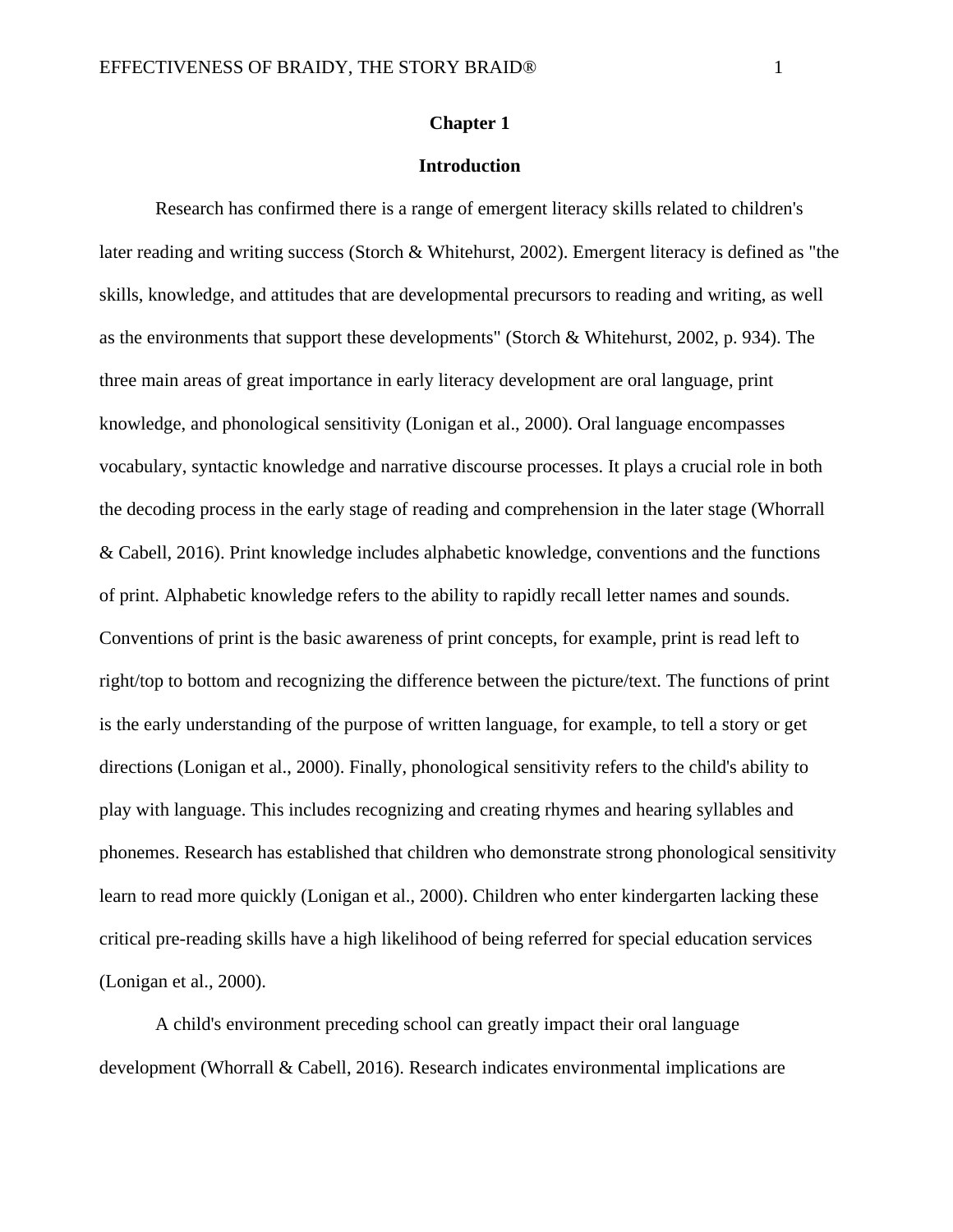profound. Fernald and Weisleder's (2015) study concluded that "children who did not have the benefits of rich verbal engagement early in life were more likely to be behind in cognitive and language skills in kindergarten and elementary school" (p. 1). Studies show that parents' education, income and socioeconomic status greatly impacts the quality of parent-child interactions (Fernald & Weisleder, 2015).

The language exposure of children growing up in poverty is often low in quality and quantity, thus creating a significant gap prior to school entry (Whorrall & Cabell, 2016). Research estimates, within the first three years of life, there is a 32 million word gap between children of lower and higher socio-economic backgrounds (Fernald & Weisleder, 2015). The gap continues to become more defined as children finish preschool and enter kindergarten and grade one where formal reading instruction begins (Whorrall & Cabell, 2016). Nevertheless, if provided with highquality instruction, the oral language skills of children living in poverty have the potential to significantly improve. Teachers who provide high-quality instruction, "participate in and promote active listening, provide feedback to children's language, model rich language and support children in developing their language skills and vocabulary knowledge" (Whorrall & Cabell, 2016, p. 336).

#### **Personal and Professional Context**

According to Lonigan et al. (2000), approximately one in three children will have significant challenges in learning to read. I grew up a struggling reader. I believe because of this I had an unenthusiastic and negative attitude toward reading throughout my elementary school years. I have spent time looking back on my experiences and wondered what could have been done differently to support my emergent literacy journey? Although I do not remember my emergent literacy experiences, conversations with my mother indicate I was given many opportunities to develop crucial emergent literacy skills. Prior to kindergarten, I attended preschool for one year.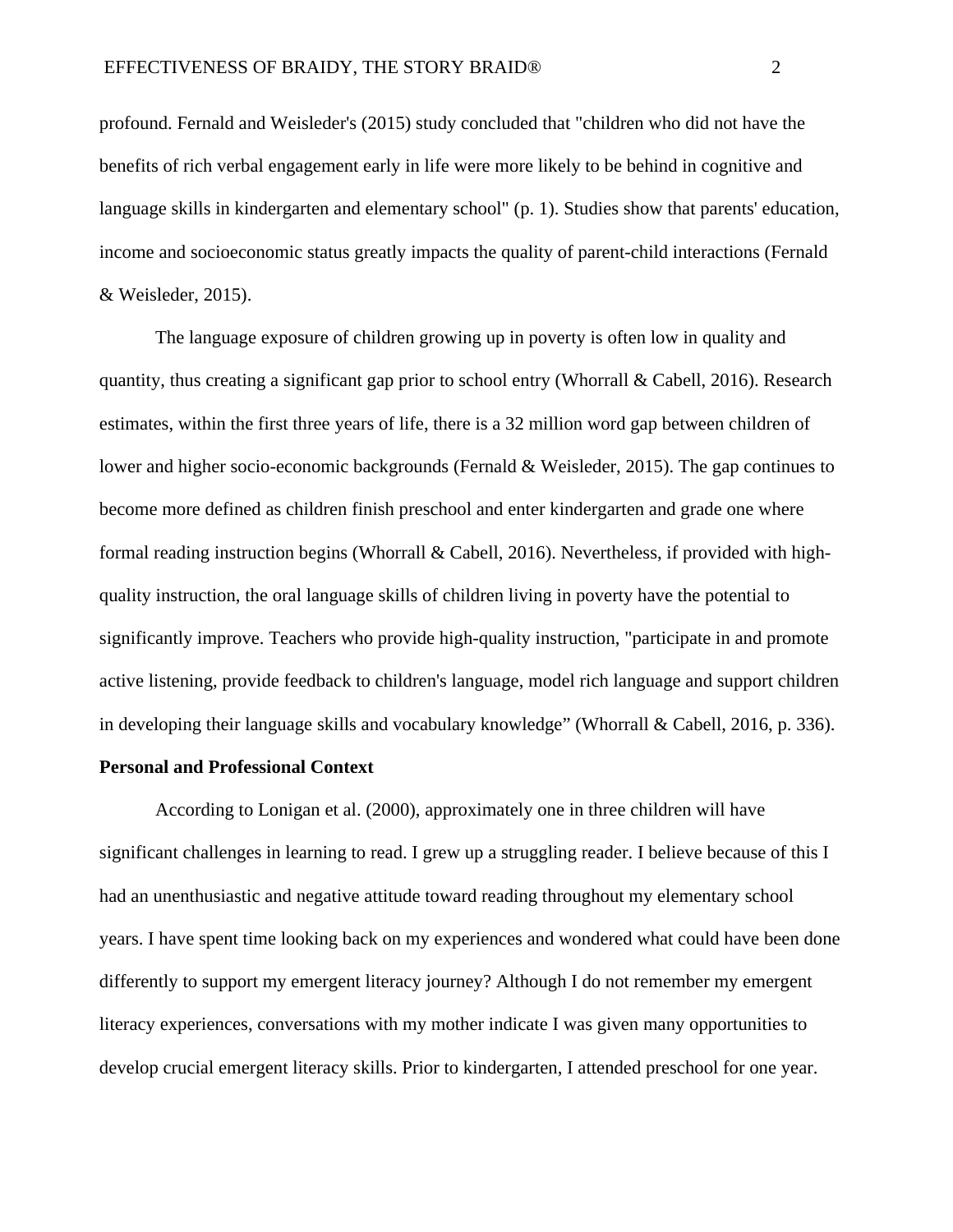Before preschool, I attended drop-in programs at the local recreation center and library focusing on play and language through books, rhymes, and songs. We borrowed books regularly from the local library and I was read to each evening. My mother also stated she was not made aware of any literacy concerns in my early years of school. Looking back at old report cards, my teachers had reported me as meeting expectations in literacy in kindergarten and grade one. It was around third grade when I began to struggle with reading. At this point, I received tutoring from a former teacher and spent countless evenings battling my mother on the couch over home reading. Later, in elementary school, I remember being the student who during silent reading would select a chapter book that I knew was too hard and pretend to read it because I did not want my classmates to know I was struggling with reading. In grade five, my teacher noticed concerns around my speech and referred me for further assessments. I began receiving speech and language services for an interdental lisp in late grade five.

Much to my mother's surprise, when I began my teaching career, I immediately developed a fascination and love for teaching literacy. I have been drawn to the complex and multifaceted phenomena of emergent literacy and its role in learning to read. I love watching my students' progress through their literacy journey as their emergent literacy skills come together. I also enjoy sharing information with parents of ways in which they can support their child's literacy journey. My dream is that no matter where a child is in their literacy development, they will grow to love and appreciate literacy.

My interest in the role of oral language and literacy sparked six years ago when I began teaching a combined kindergarten to grade two classroom with a significant number of students identified as English Language Learners (ELL). Kindergarten students entered my classroom with no formal education and many students had very limited to no English vocabulary. This compelled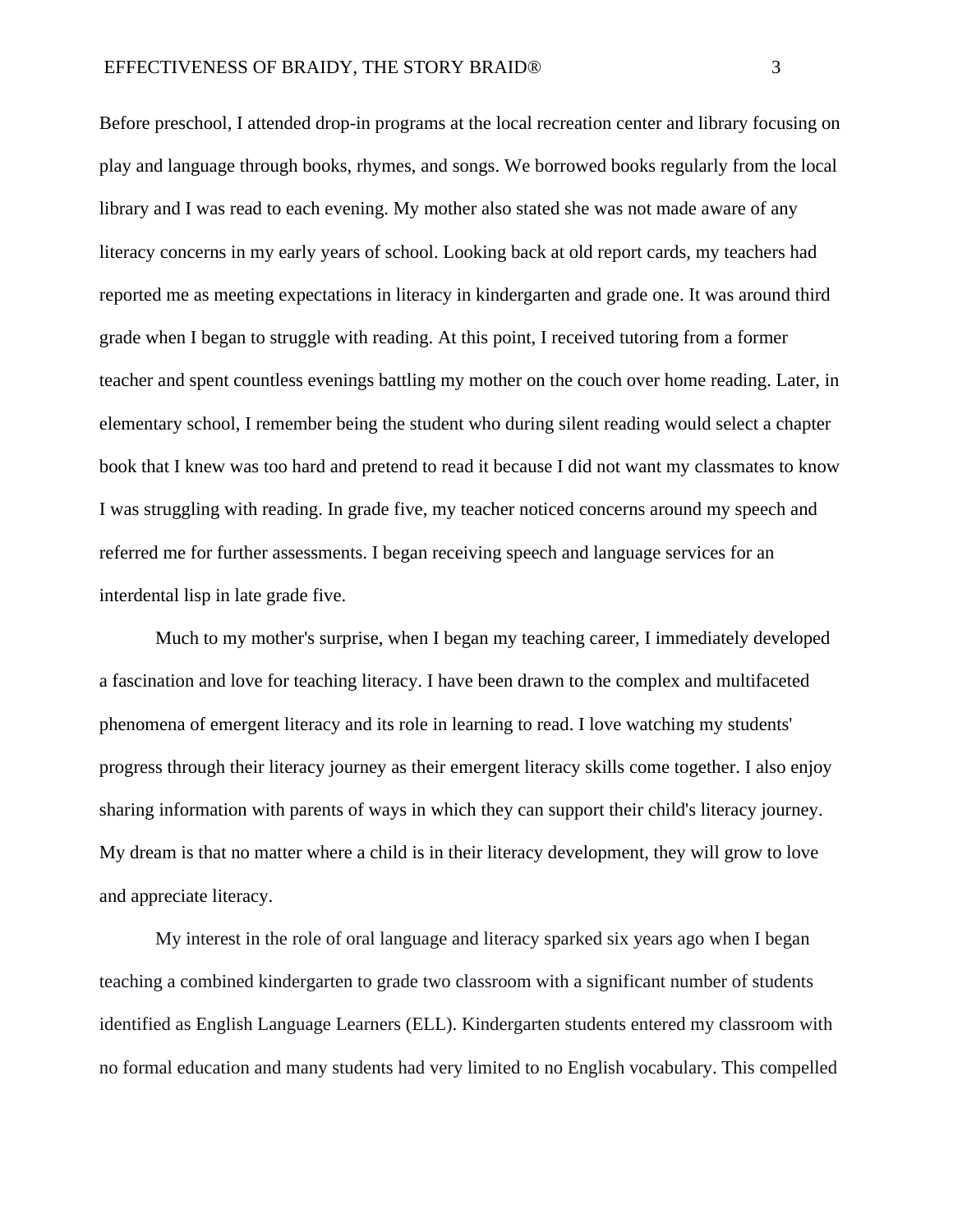me to spend time focusing on developing a deeper understanding of emergent literacy so that I could support my students' needs more effectively. In order to further my knowledge, I attended professional development opportunities, read books and articles on emergent literacy and completed an Early Years Learning Diploma through the University of British Columbia.

Through my research, I came across the concept of oral narratives. An oral narrative is the telling or retelling of a story. It is a "description of a series of actions and events, logically connected, that unfold over time because of specific causes" (Pinto et al., 2018, p. 144). The ability to tell a story requires strong grammatical skills, the ability to formulate sentences, relate meaning across sentences and organize content in a meaningful way (Vadnerwalle et al., 2012).

I wondered how I could enhance my current language arts routines to support my students' oral narrative skills. I began searching for a tier-one support that would be inclusive of all learners in my classroom. Upon speaking with colleagues, I quickly discovered that like myself, my colleagues were doing very little to improve students' oral narrative skills. I felt that my colleagues and I lacked exposure to programs that target oral narrative skills and training on the importance of developing students' oral narrative skills in the classroom. Upon further research, I came across the story grammar program, *Braidy, the StoryBraid®.* Story grammar provides a structure for breaking down and forming stories (Rand, 1982). Furthermore, it can be described as "a set of rules that define both text's structure and an individual's mental representation of structure" (Whaley, 1981, p. 763).

#### **Critical Issues of ELL in Special Education**

Over the years of learning and growing with my students, I observed students flourishing, showing significant growth in their English language abilities in relatively short periods of time. I also observed students progressing more slowly and demonstrating gaps in their English language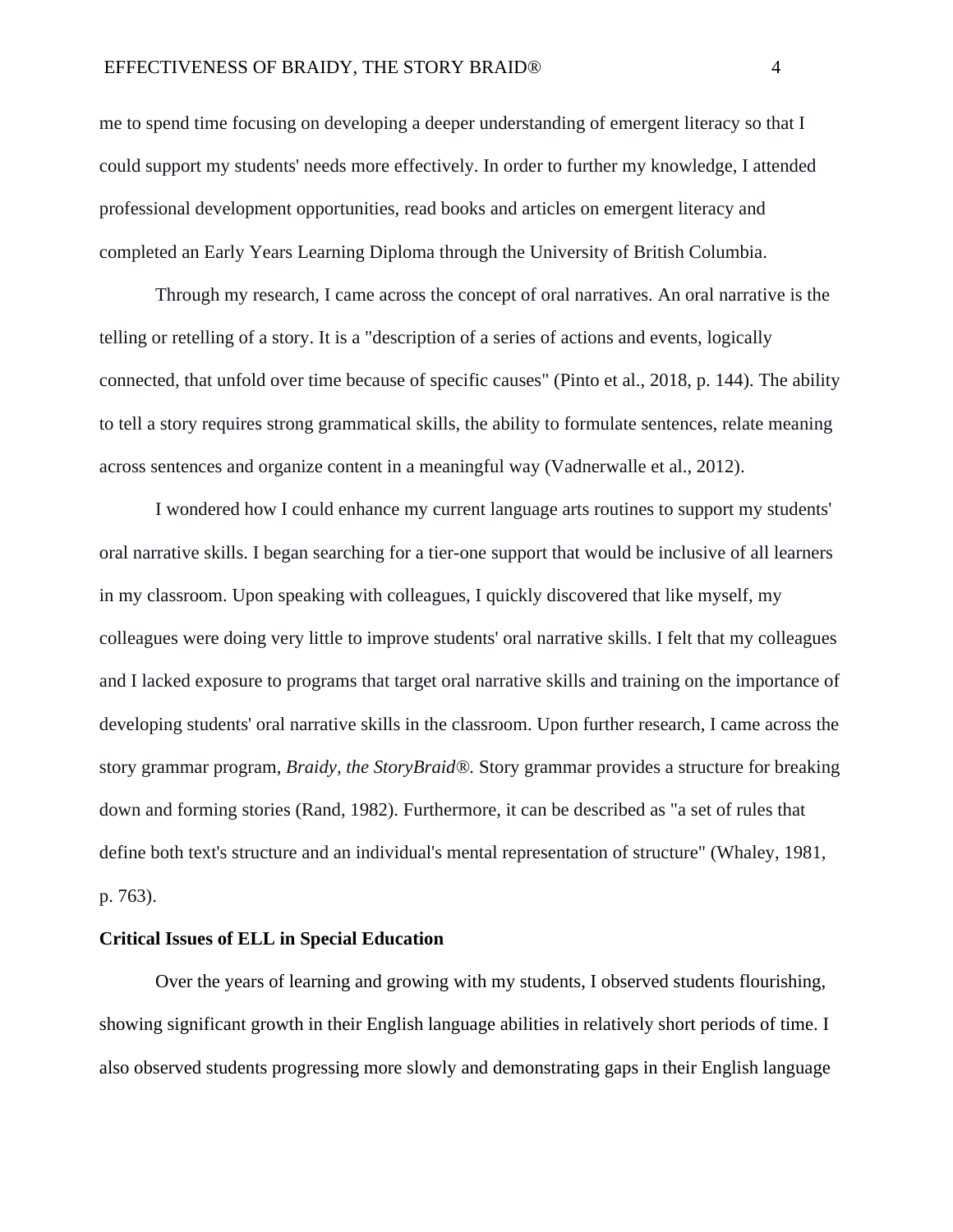abilities as well as their reading progression. I grew to understand that English Language Learners can present a very unique set of challenges in the field of special education.

An ELL is an individual whose first language is a language other than English. They are learning English as a supplementary language and are not yet proficient in English (Swanson et al., 2016). Children whose first language is not English often face difficulties acquiring reading skills in English in the early grades (Haager & Windmueller, 2001). The consequences of poor literacy skills are profound. Hernandez's (2011) study indicated that "[o]ne in six children who are not reading proficiently in third grade do not graduate from high school on time, a rate four times greater than that for proficient readers" (p. 3). Although the third grade may seem like a very early predictor of a child's educational attainment, it is in third grade when a student transitions from the stage of "learning to read to reading to learn" (Skebo et al., 2013, p. 361). This transition places heavy importance on strong early literacy experiences prior to the third grade.

Conventionally, special education involves the need to provide adaptations and/or accommodations in learning to the students it serves (British Columbia Ministry of Education, 2016). Techniques, strategies and supports used for students with special needs often work for all. However, children with special needs will likely fail without them, whereas children without special needs will still succeed (Cook & Schirmer, 2003). With this in mind, the context of ELL in special education is complex. There are many issues with determining if reading issues are due to language acquisition or a learning disability. The next section will review the critical issues of misdiagnosis and delayed diagnosis of ELL students.

#### *Misdiagnosis*

Students who are ELL are often assumed to struggle with reading because of low oral language in English due to a lack of exposure. This leads ELL students to be placed into special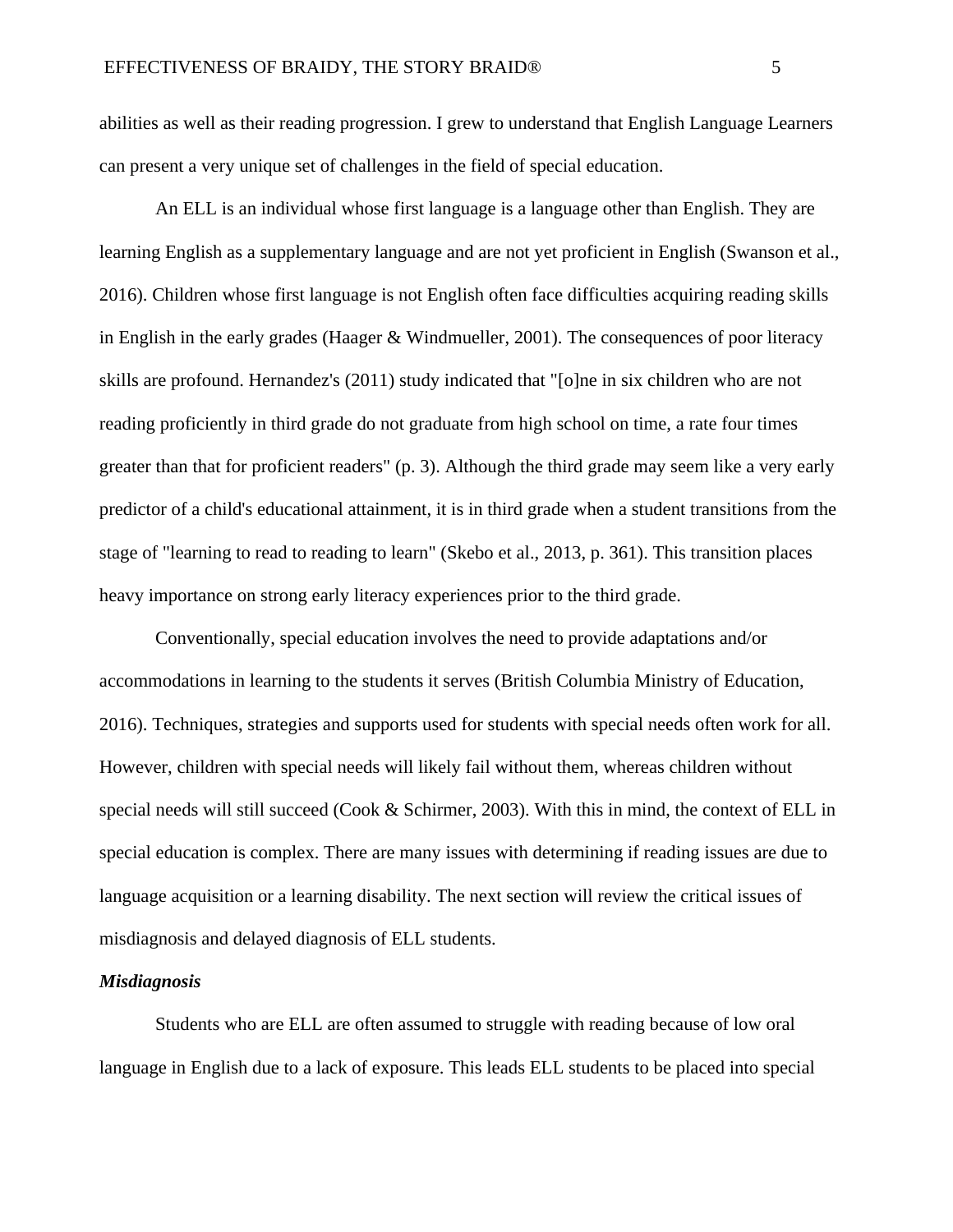education classes where oral language and vocabulary are a focus. The hope is that the exposure to English will result in improvement in all academic areas. However, if there are other undetected challenges for the student (such as a learning disability) there will likely be minimal academic improvement (Limbos & Geva, 2001).

Limbos and Geva (2001) investigated the accuracy of teacher assessments of second language students at risk for a reading disability. The results of the study suggest that "teachers inappropriately use oral language proficiency as their gauge for the child's overall academic achievement" (p. 149). This brings forward the critical point that teachers need to ensure they are not assuming low academics is an attribute of low English language, instead take the time to investigate to avoid a misdiagnosis.

#### *Delayed Diagnosis*

Klinger et al. (2006) found that a child who is an ELL and is experiencing academic difficulties in literacy is often delayed a learning disability diagnosis for up to four to five years to allow time for the child to acquire English language proficiency. However, delaying this process can greatly impact preventative and remediation strategies that a student who is an ELL could have been receiving (Limbos & Geva, 2001).

#### **Purpose of the Study**

As I continue my emergent literacy journey, I became fascinated with the role of oral language in literacy. I began with a simplistic view of oral language: young children need time to talk. With time I have developed an understanding of oral language and have discovered that oral language is much more complex. Oral narrative skills are particularly intriguing to me because of the higher-level of language required to tell and retell stories. The ability to tell a story involves more complex skills than those required in daily conversation. Storytelling involves both higher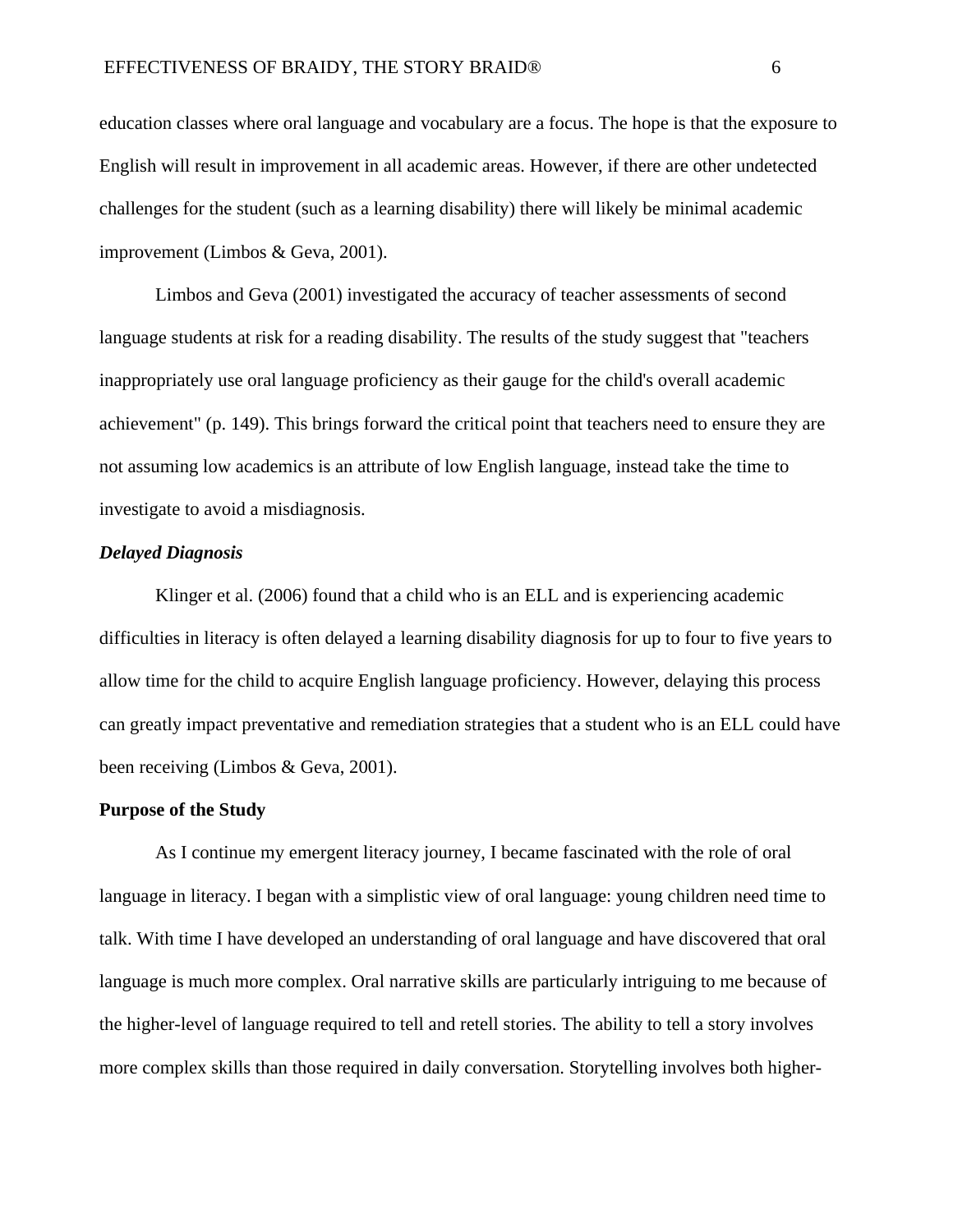level language and cognitive skills (Vanderwalle et al., 2012). As a result, I was motivated to investigate if Braidy, the StoryBraid® would be an appropriate Response to Intervention (RTI) tier-one support to reach the needs of my students. RTI is the belief that all students can be successful if the amount of time, intensity, frequency and expertise of instruction is tiered based on the needs of the learner. Tier-one supports are "quality core instruction that uses [a] gradual release of responsibility" (Douglas & Frey, 2010, p. 23).

In this research, I focus specifically on the emergent literacy skill of oral language. My goal is to improve my language arts instructional practices, particularly in the area of oral narratives. Through a case study approach, I explored the following inquiry question: How effective is the *Braidy, the StoryBraid®* program in supporting students' oral language skills to recount personal narratives and stories?

I hope findings from my research can support teachers in developing an understanding of the importance of oral narrative skills in kindergarten and primary grades. I also hope that by completing this study, I can share with teachers the critical importance of early intervention and an evidence-based oral narrative program that is inclusive of all learners and can be utilized as a tierone support in their classrooms.

#### **Overview of Study**

In chapter 1, I discussed my experience in both a personal and professional context. I asserted the critical issues of oral language in the context of ELL and environmental factors that impact oral language development. Next, in Chapter 2, I will present the developmental sequence of oral narrative skills and provide an overview of story grammar. I will review the current literature on oral narrative skills in reading development and story grammar interventions. Then, I will discuss the *Braidy, the StoryBraid®* approach. After, in Chapter 3 I will describe the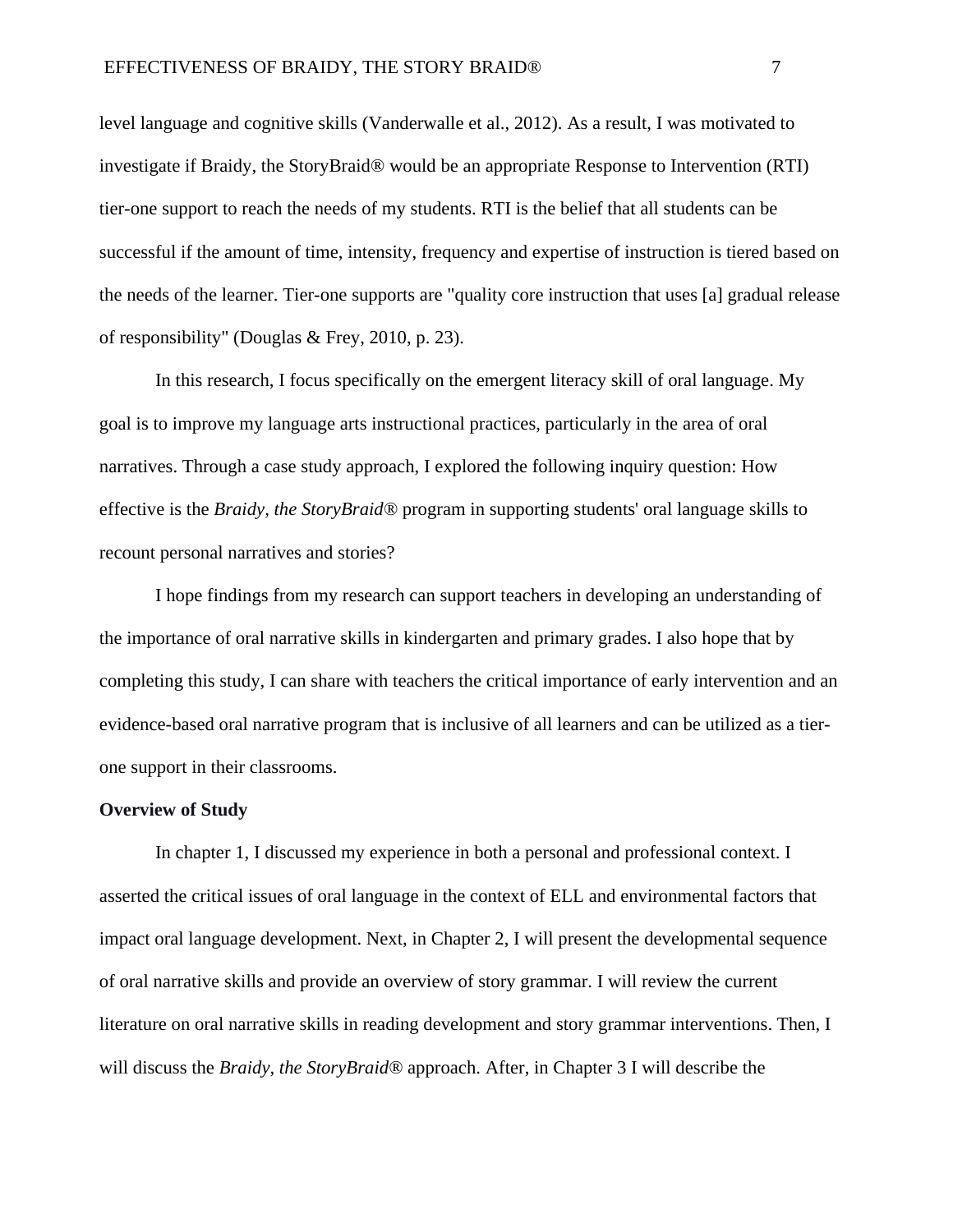methodology of the study. Next, in chapter 4, I will present the findings of the study. Finally, in chapter 5, I will provide a discussion, recommendations, limitations and summary of the results.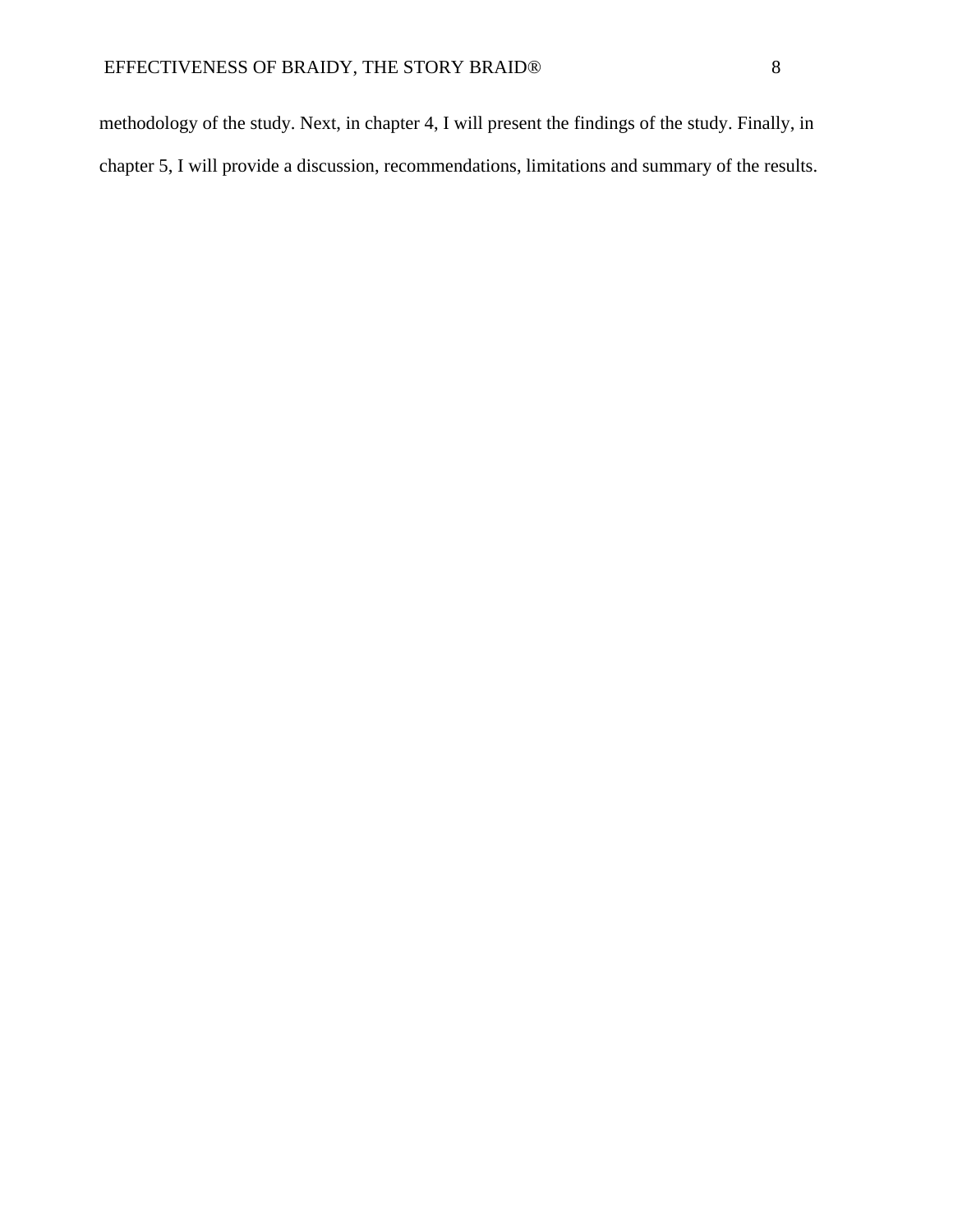#### **Chapter 2**

#### **Literature Review**

In recent years, oral narratives and the story grammar approach have become popular topics of research. The literature review begins with an examination of the development of oral narrative skills. Then, it will provide an overview of story grammar. Subsequently, it will investigate the role of oral narrative skills and their role in reading development. Next, the review examines the effects of story grammar interventions on specific populations. Finally, the literature reviews the *Braidy, The StoryBraid®* approach to teaching story grammar.

#### **Development of Oral Narratives**

A 1982 survey investigated the views of Preschool and Kindergarten teachers on the teaching of oral narratives in the classroom. Findings revealed that teachers have historically "viewed retelling stories, a form of storytelling, as time-consuming, difficult for the children, and without documented educational value" (Morrow, 1985, p. 648). Recent researchers, such as Stadler and Ward (2005) have stated that narratives although worthwhile are generally still an underused structure in supporting the language development of young children. Three main reasons for incorporating oral narratives into one's teaching practice are: "First, narratives are a useful tool for the development of oral language (Morrow, 1985); second, narratives are thought to form a bridge to literacy (Hedberg & Westby, 1993) and predict academic success (Bishop  $\&$ Edmundson, 1987); third, there is evidence that narratives are related to conceptual development (Applebee, 1978; Vygotsky, 1962)" (as cited in Stadler & Ward, 2005, p. 73). Moreover, kindergarten narrative competence has been proven to be a valid predictor of future reading, writing, theory of mind and overall school success (Pinto et al., 2019).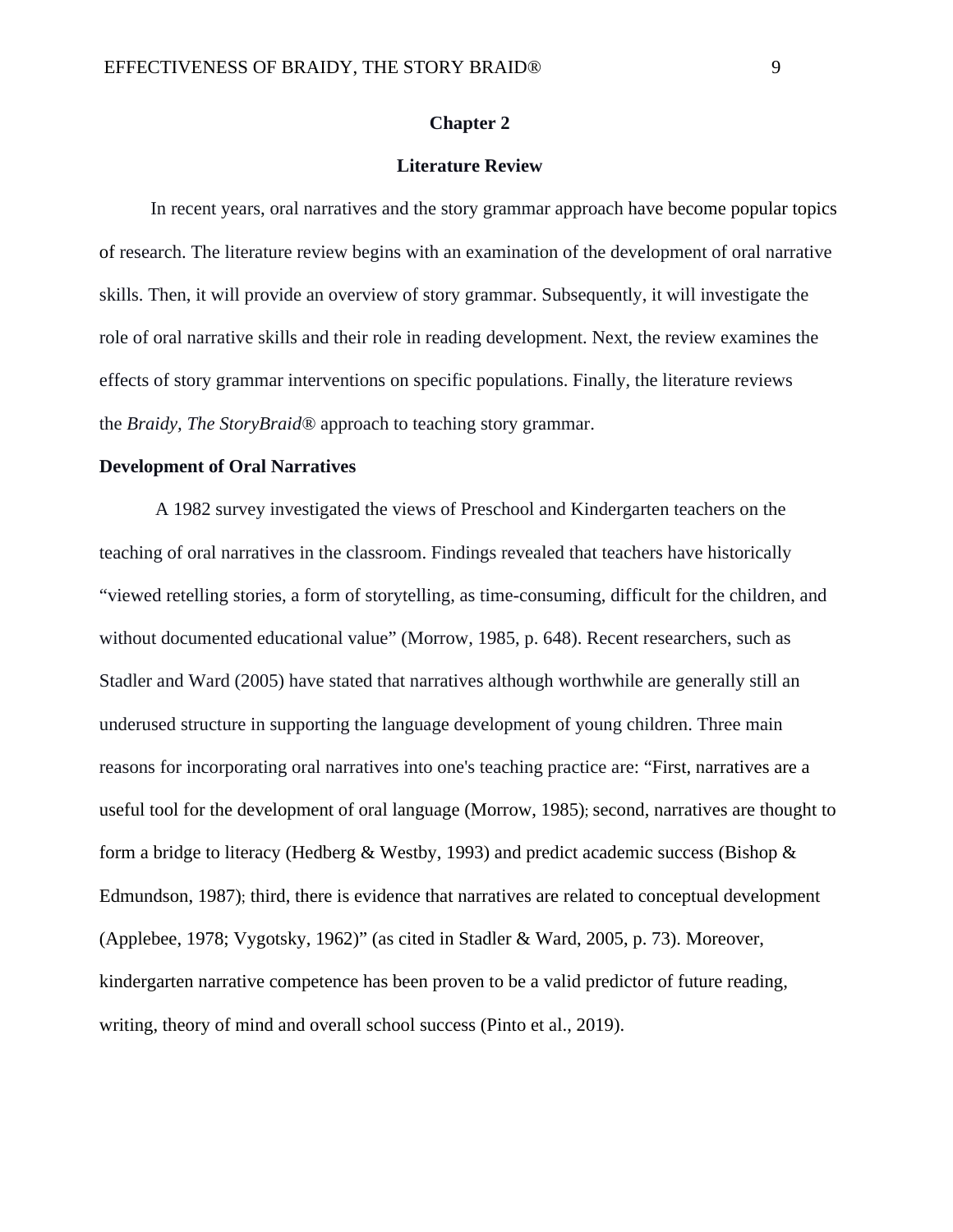Children's language development starts at birth as they begin interacting with caregivers and others around them. Their interactions begin conversational in nature, developing an understanding of meaning, structure, and use of language. At age three to four years old, children begin using the narrative format of language (Stadler & Ward, 2005). Narratives require more complex language than conversation. Typically developing children are able to tell and retell basic stories at the age of six years old. At the age of seven years old, multiple episodes begin to unfold and by the age of nine and ten years old stories increase in detail and episodes. As a child develops, episodes become increasingly complex, including initiating events, attempts, and consequences (Vadnerwalle et al., 2012). Stadler and Ward (2005) outlined the development of oral narratives into five levels: labeling, listing, connecting, sequencing and narrating.

#### *Labeling*

The first stage in the development of oral narratives is labeling people and objects. This stage includes nominal labels, repetitive syntax, and assorted and unrelated thoughts (Stadler & Ward, 2005). An example of labeling by a four-year-old, prompted by a picture of a cat and a girl watering flowers is: "No, that is not my cat. That's my cat. That's her cat. This is, and this is bee. Here's my girl" (Stadler & Ward, 2005, p. 74).

#### *Listing*

Listing focuses on a central theme and includes verbs to list attributes or actions to connect items (Stadler & Ward, 2005). An example of a listing story told by a picture prompt of a school classroom is:

My picture is a XX. And it have, and it has kids with music. And there's some guy who's teaching them how to do music. And then trying to make it. Some of 'em are not listening cuz that one's who's being, like (gestures) are doing that. This one's doing that. And so he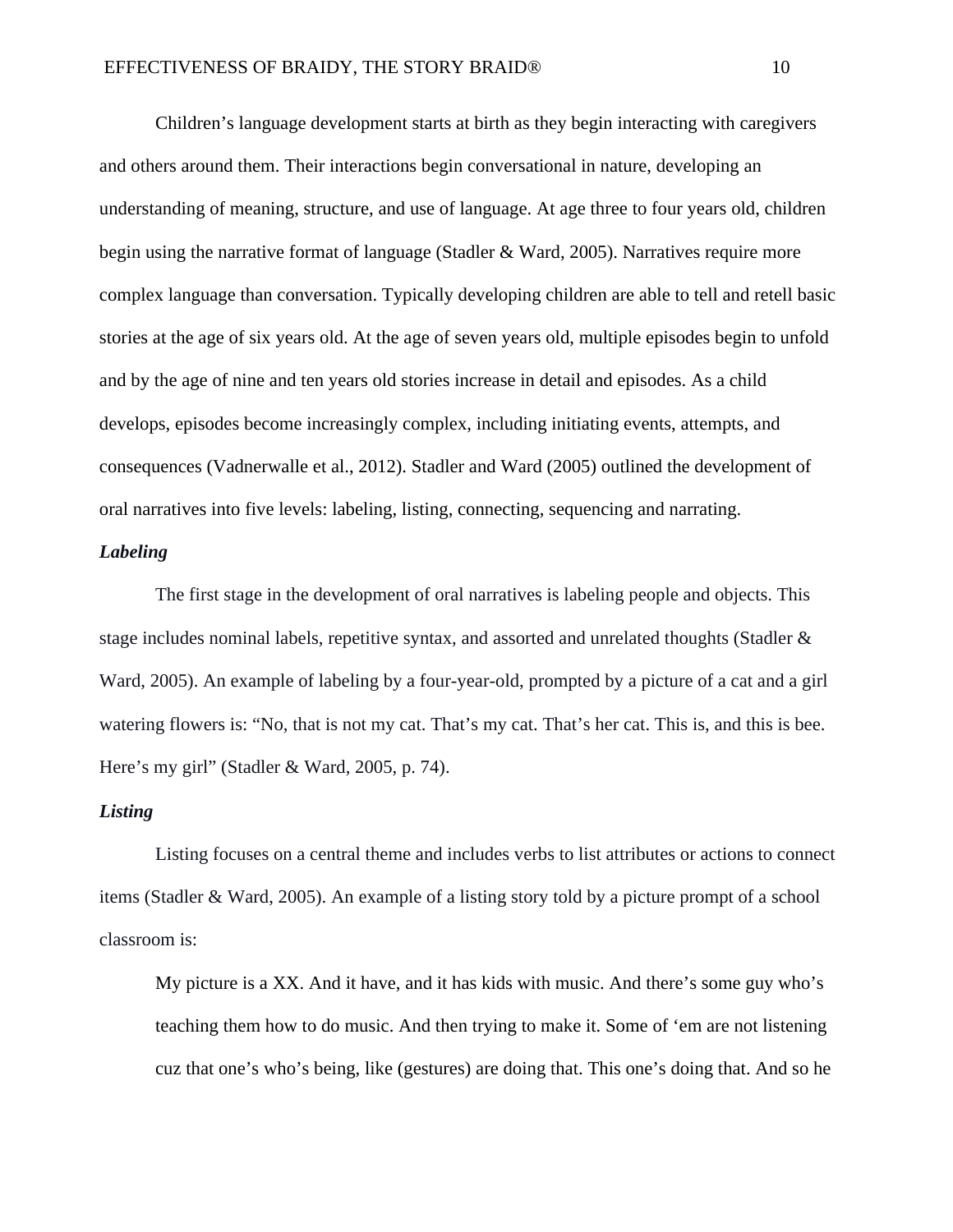broke the wire with the call the phone (claps). He break it and the guy's drinking some soda. And they're doing their music concert. And the end. (Note: "XX" indicates an unintelligible word). (Stadler & Ward, 2005, p. 75)

#### *Connecting*

Connecting, like listing, focuses on a central theme; however, children are using increasingly more pronouns to connect ideas, characters, and events (Stadler & Ward, 2005). An example of a connecting story told by a five-year-old is:

I have a garden by my house. And, it, um, I have a dog. And my dad puts her poop in the garden. Yeah, because that's the only place we can put it. So he puts it in the garden. And we have some little pink flowers growing in there. And, um, they, um, my grandma and gramp came over. And they were going to check one day. And then we saw those red flowers and they were blooming. And, um, um, my mom always goes to the garden. And she takes a watering can and waters them so they grow. They grow, but not too often in the spring. (Stadler & Ward, 2005, p. 75)

#### *Sequencing*

Sequencing involves the ability to accurately use temporal sequencing (arranging one event after another) and cause/effect. In this level of narrative development, a child is able to answer the "when" and "why" in their story sequence (Stadler & Ward, 2005). An example of a sequencing story told by a 5-year-old is:

On my birthday, I was holding my cat. And then my Mama took a picture with my brother holding it. And I was holding his head. And it was Jessica, my big sister's cat. And her name is Callie. But she doesn't have front nails. And she's very little, because Cindy took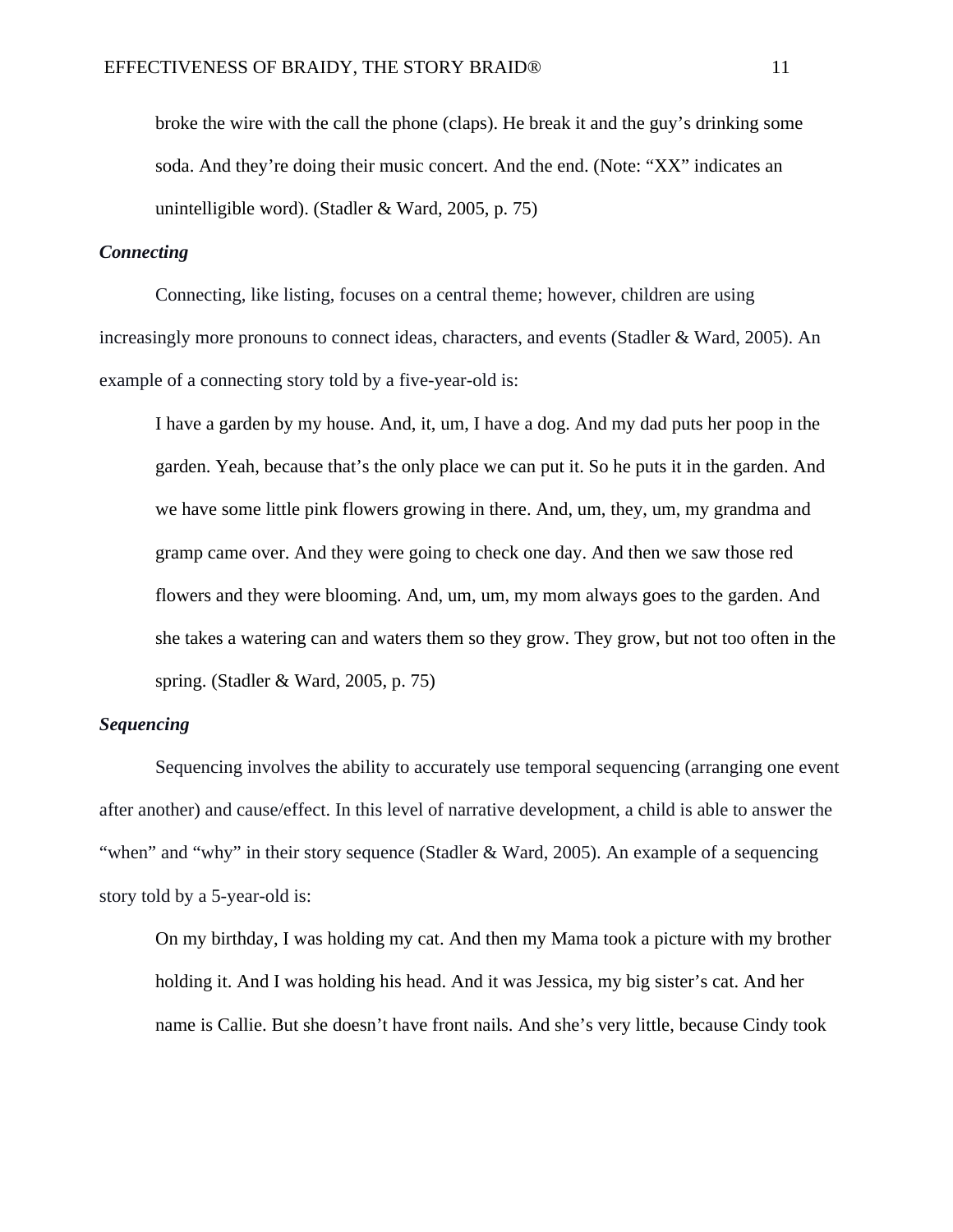her to the doctor. And then the doctor cut all her nails out. But it didn't hurt at all. She couldn't feel a single thing. (Stadler & Ward, 2005, p. 75)

#### *Narrating*

Narrating encompasses all four levels while adding a plot, more complex language and allows the listener to predict the ending based on the beginning of the story (Stadler & Ward, 2005). An example of a narrating story is:

As she looked up, she saw her fairy godmother. And the fairy godmother said, ''No wonder you're so sad. I must make you a coach.'' And she did. And Cinderella said, ''Don't you like my dress?'' ''It's wonderful!'' her godmother said. And she looked again. ''Oh, good heavens, my child, you couldn't go in that.'' So Bibbety, Bobbety Boo. There stood Cinderella in the most perfect gown. And Cinderella said, ''This is wonderful. It's like a dream.'' And the prince danced with the charming Cinderella. And the king said, ''That prince danced with that girl all night. So I think that means he found the girl that he wanted to marry. (Stadler & Ward, 2005, p. 75)

Assessing a child's oral narrative skills, "offers a rich source of information about the higher-level language abilities of young children" (Vanderwalle et al., 2012, p. 1858). Oral narrative skills can be assessed through a story generation task or a story-retelling task. In a story generation task, students sequence cards or use a wordless book to generate a story. In a storytelling task, students listen to a story and are asked to retell the story back to the evaluator (Vadnerwalle et al., 2012). A child's oral narrative competence is evaluated on structure, coherence, and elements that allow the listener to understand the characters, plot, actions, setting and time (Pinto et al., 2018).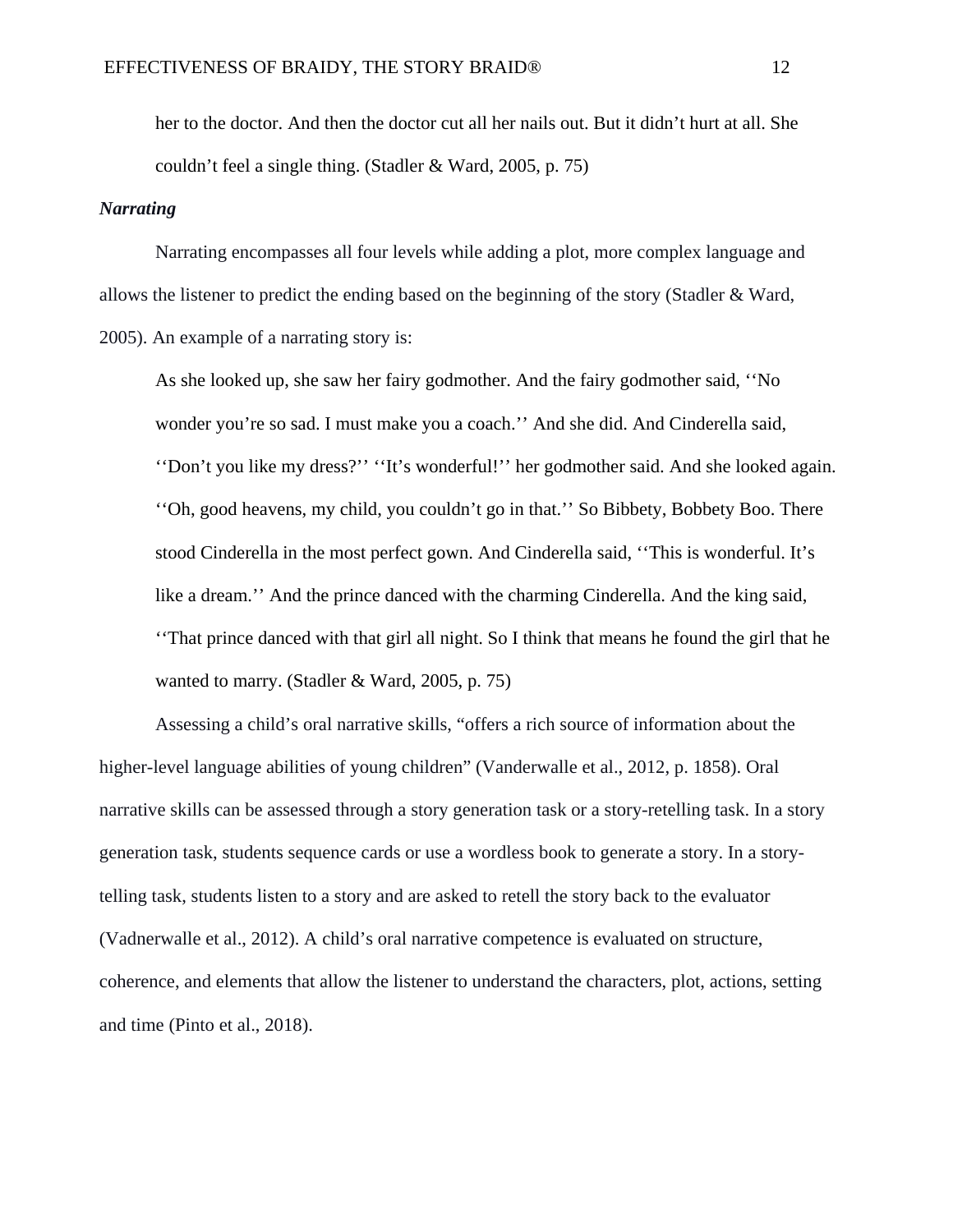#### **Oral Narratives and Reading**

A possible clue to what goes on in reading development can be gleaned from a study by Humphreys and Parsons (Applied Psychological Measurement, 1978). They found that a measure of listening comprehension taken at grade 5 was a better predictor of intellectual ability - measured partly by reading tests - at grade 11 than measures of reading ability taken at grade 5. This suggests that a fundamental factor in reading development is language development. Language development, we may assume, is better indexed by a listening test than any reading ability test because there are special factors that influence reading ability tests. Quoted from John B. Carroll speaking to the Reading Hall of Fame, April 1981 (as cited in Rand, 1982, p. 382)

This quote is very powerful because it demonstrates the crucial role of oral language in reading development. This section explores the relationship between children's oral narrative ability and reading.

Stothard et al. (1998) addressed the long term consequences for 71 children diagnosed with a history of speech-language impairment (SLI) ages three to four years old by following up with them 12 years later. Stothard et al. (1998) asked the question, "Do some children really "grow out of '' early language delay with no long-term consequences, or is such recovery illusory, with subtle underlying problems persisting?" (p. 409). The researchers conducted a battery of tests in the areas of spoken language and literacy skills to compare with same-age peers. The achievement gaps were significant, 22% of the control group, 52% with a resolved SLI and 93% with a persistent SLI scored below the year 12 level for reading accuracy, reading comprehension or spelling. In terms of spoken language, students with resolved SLI performed nearly on par with the control group in all areas, except for Sentence Repetition, Nonword Repetition, and Spoonerisms where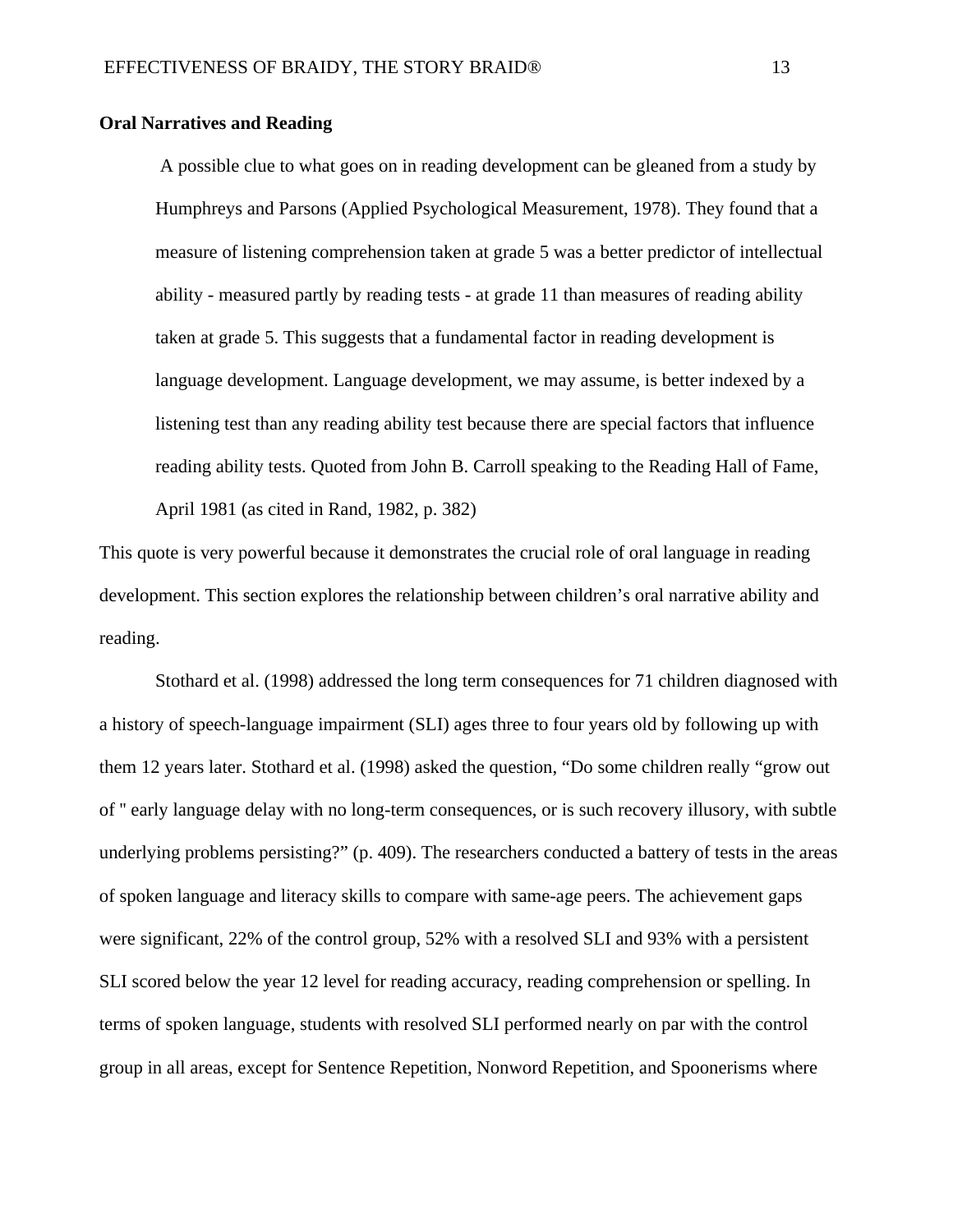they performed significantly lower. The persistent SLI scores remained significantly lower than both the control and the resolved SLI. The results concluded that if a child's language difficulties are still present at ages five to six years old, the child is at a high risk for academic and language difficulties throughout life. If the language difficulties are resolved by five to six years old the child is still at risk for academic difficulties but the outlook for language is promising (Stothard et al., 1998).

Gilmore et al. (1999) studied the relationship between oral storytelling ability and reading comprehension. The students were between the ages of five to seven and diagnosed with a learning disability. Oral storytelling was evaluated through story grammar components and assigned a developmental complexity. Reading comprehension was assessed through a standardized passage comprehension task. The results concluded that the students' developmental level of oral storytelling predicted their performance on the reading comprehension task (Gilmore et al., 1999). Gilmore et al.'s (1999) study supports the hypothesis that reading comprehension and oral storytelling use comparable cognitive and linguistic structures. Continuing to develop an understanding of the relationship between oral language and literacy development will "lead to more effective intervention programs for children who are experiencing language-based learning difficulties" (Gilmore, 1999, p. 142). An area of future research could examine if activities designed to strengthen oral storytelling will, in turn, strengthen reading comprehension (Gilmore et al., 1999).

Oral language has been deemed the foundation for reading development by many researchers (Reese et al., 2009). Reese et al. (2009) examined the first three years of reading instruction in terms of the connection between oral narratives and reading. The researchers conducted two studies, the first examined children's oral narratives in relation to their reading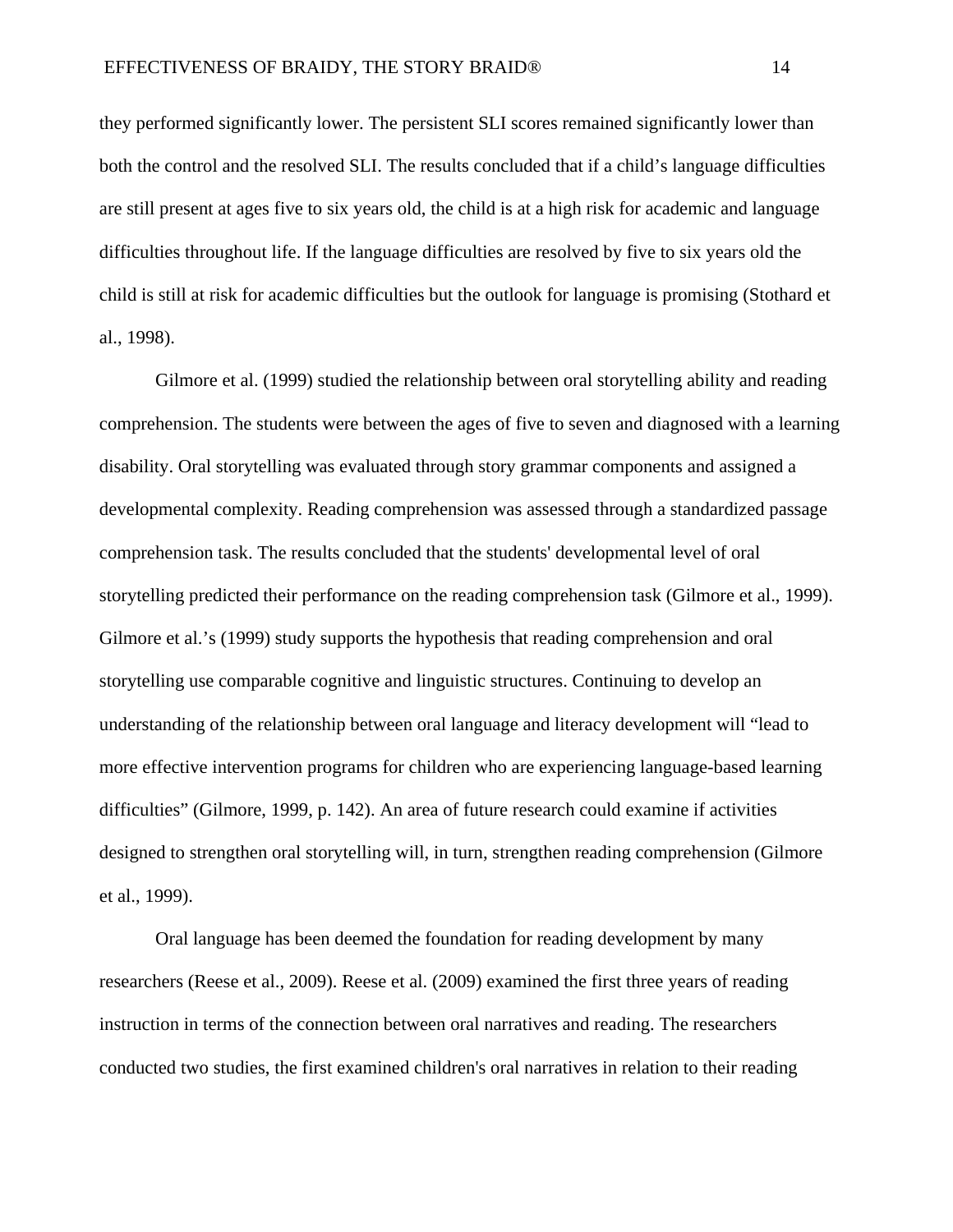skills after one year of reading instruction and the second after two years of reading instruction (Reese et al., 2009). The findings demonstrated oral narrative skills play a strong role in reading abilities at the two year mark of reading instruction and a weaker role at the one year mark. The researchers also found a correlation between oral narratives and reading fluency at the year two mark, noting that both require semantic knowledge and expressive language skills (Reese et al., 2009). Reese et al. (2009) further explained the connection between reading fluency and language in later years, "by the time children are reading complex storylines, their understanding of individual words and their understanding of larger narrative macrostructures are essential for fluent reading" (p. 640). Therefore, as a child advances in their reading abilities, oral narrative skills become increasingly more crucial (Reese et al., 2009).

Hester (2010) studied the relationship between narrative structure and reading skills in African American (AA) children. The study examined typical reading (TR) and reading disabilities (RD) in AA fourth-grade students. The goal was to make a correlation between narrative structure and reading skills in AA children. Hester (2010) also considered gender and dialect in the study. The results indicated that narrative structure skills vary greatly between AA students with RD and TR, regardless of dialect. Students with RD presented limited knowledge of story structure components. "Specifically, children with RD are less proficient at applying story knowledge for use of evaluation, complicating action, high point, resolution and coda statements" (Hester, 2010, p. 79). Gender did not account for significant differences in TR and RD narrative structure. Further research could investigate variations in topics and story types among AA students with RD, as prior research indicates these factors impact students with RD performance on story recall tasks (Hester, 2010).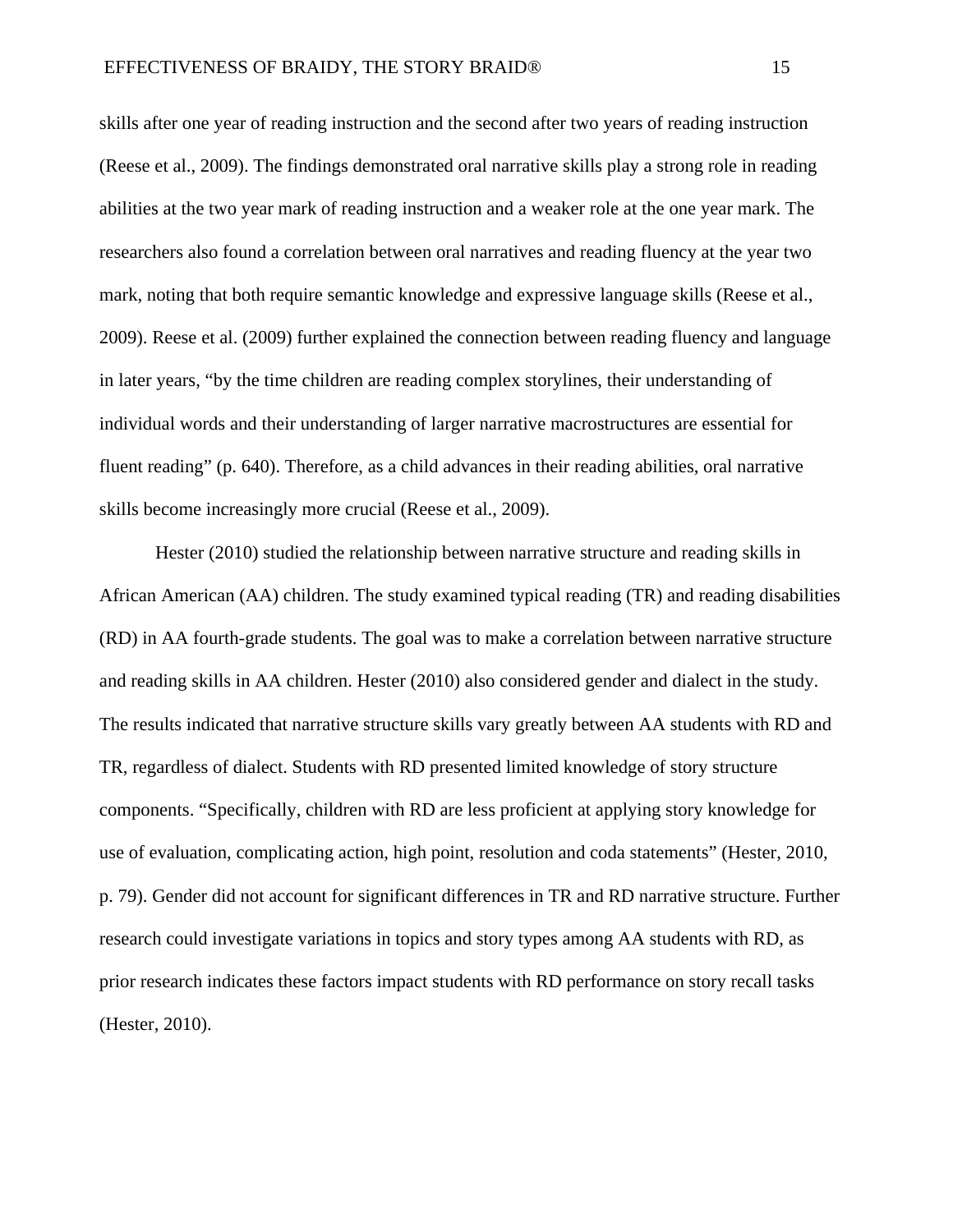#### **Overview of Story Grammar**

Story Grammar models were developed by reading researchers in the 1970s following research by cognitive scientists in the area of schema theory (McVee et al., 2005). Early concepts of schema are recorded back to Plato and Aristotle. It was also central in Piaget's (1952) "structural theory of the origins and development of cognition" (as cited in McVee et al., 2005, p.535). Schemas are "higher-order cognitive structures that have been hypothesized to underlie many aspects of human knowledge and skill. They serve a crucial role in providing an account of how old knowledge interacts with new knowledge in perception, thought and memory" (McVee et al., 2005, p.537). Throughout history, the schema theory has been commonly published in Language Arts textbooks to support pre-service and in-service teachers in understanding the cognitive process of reading comprehension (McVee et al., 2005).

Schemas are used in comprehension and recall. A story schema is a general structure that includes the sequencing of story elements. A story schema supports the reader in focusing attention on key elements of new information while managing prior events (Rand, 1982). The schema tells the reader if information should be held in memory until more details are added or if that component of the story is complete and can be stored. The more a story follows the schema structure, the more precise one's recall will be. Early reading research on story structure described schema in regards to story grammar, providing a structure and break down of stories into parts (Rand, 1982).

Lakoff (1972) proposed the first model of story grammar by reformulating Propp's (1968) Russian folktale theory. Soon after Colby's (1973) model emerged based on the grammar rules of Eskimo folktales. In 1975 a pivotal point in story grammars occurred: Rumelhart's story grammar emerged (see Figure 1), the first general story grammar that was designed to apply to a wide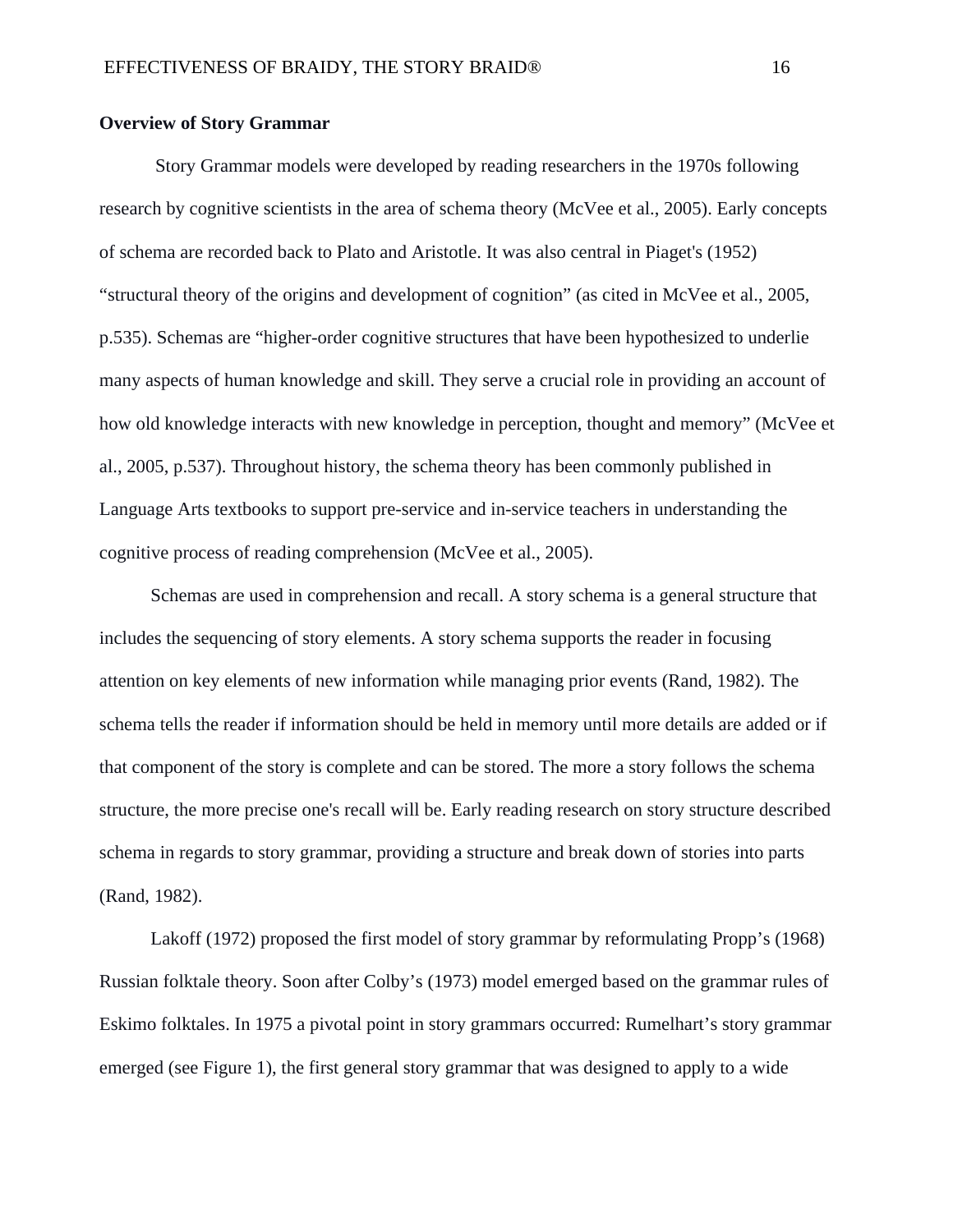variety of stories (Black & Wilensky, 1979). The next section will look in great depth at two early models of story grammars: Rumelhart's and Mandler and Johnson's.

#### **Figure 1**

*Rumelhart's Structure of a Story* (Rand, 1982, p. 378)



Rumelhart's "grammar is based on syntactical rules which generate the internal structure of stories and a corresponding set of semantic interpretation rules which determine the stories' semantic representation" (Rand, 1982, p. 378). Rumelhart believed that a story was comprised of a s*etting* accompanied by an *episode*. The setting laid the framework in which the rest of the story would unfold (Rand, 1982).

Following Rumelhart's story grammar other general grammars emerged such as Mandler and Johnson (1977). According to Mandler and Johnson (as cited in Whaley, 1981), there are six main components to a story (see Figure 2): *"setting, beginning, reaction, attempt, outcome,* and *ending"* (p. 763). The *setting* introduces the main character and includes information regarding the background, time, and location. The *beginning* includes an initial event. The *reaction* is the character's response to the beginning and contriving of a goal. The *attempt* is the effort put forth to achieve the goal. The *outcome* refers to the results of the attempt (success or failure). The *ending* refers to the concluding response of the main character (Whaley, 1981).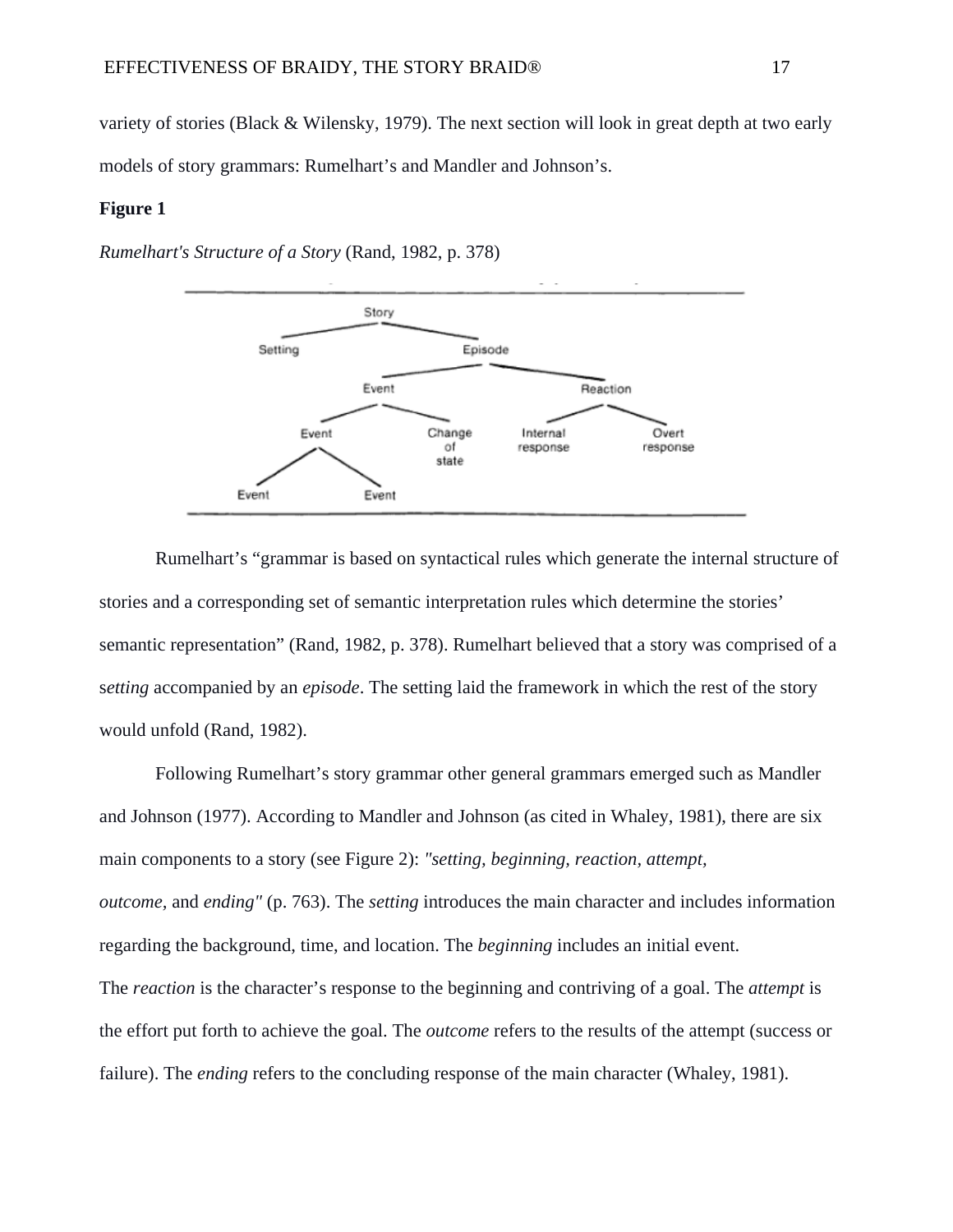#### **Figure 2**

*Mandler & Johnson's Structure of a Story* (Whaley, 1981, p. 763)



Another version of story grammar that emerged after Rumelhart's (1975) was Thorndyke's (1977). Thorndyke (1977) conducted one of the first studies on story grammar. In this study, he conducted a two part experiment on the "effects of structures and content variables on memory and comprehension of prose passages" (p. 77). In the first part of the experiment, participants read a passage of the same content but with varying structure: story, narrative after theme, narrative no theme or description. In the second part of the experiment, he presented two passages that both contained the same plot structure but modified characters and actions to vary semantic complexity and correctness. Thorndyke's (1977) main finding was as the amount of identifiable organizational structure in a passage was reduced, the comprehension and recall scores decreased. Therefore, when a passage follows a predictable sequence, participants are able to use an organizational structure to extract meaning (Thorndyke, 1977).

Although many different versions have emerged, all story grammars "guide individuals to look for important aspects of a story, to know when a portion of the story is complete and to anticipate certain types of information" (Whaley, 1981 p. 766). They are based around the idea that all stories follow generally the same structure: The main character encounters a problem; the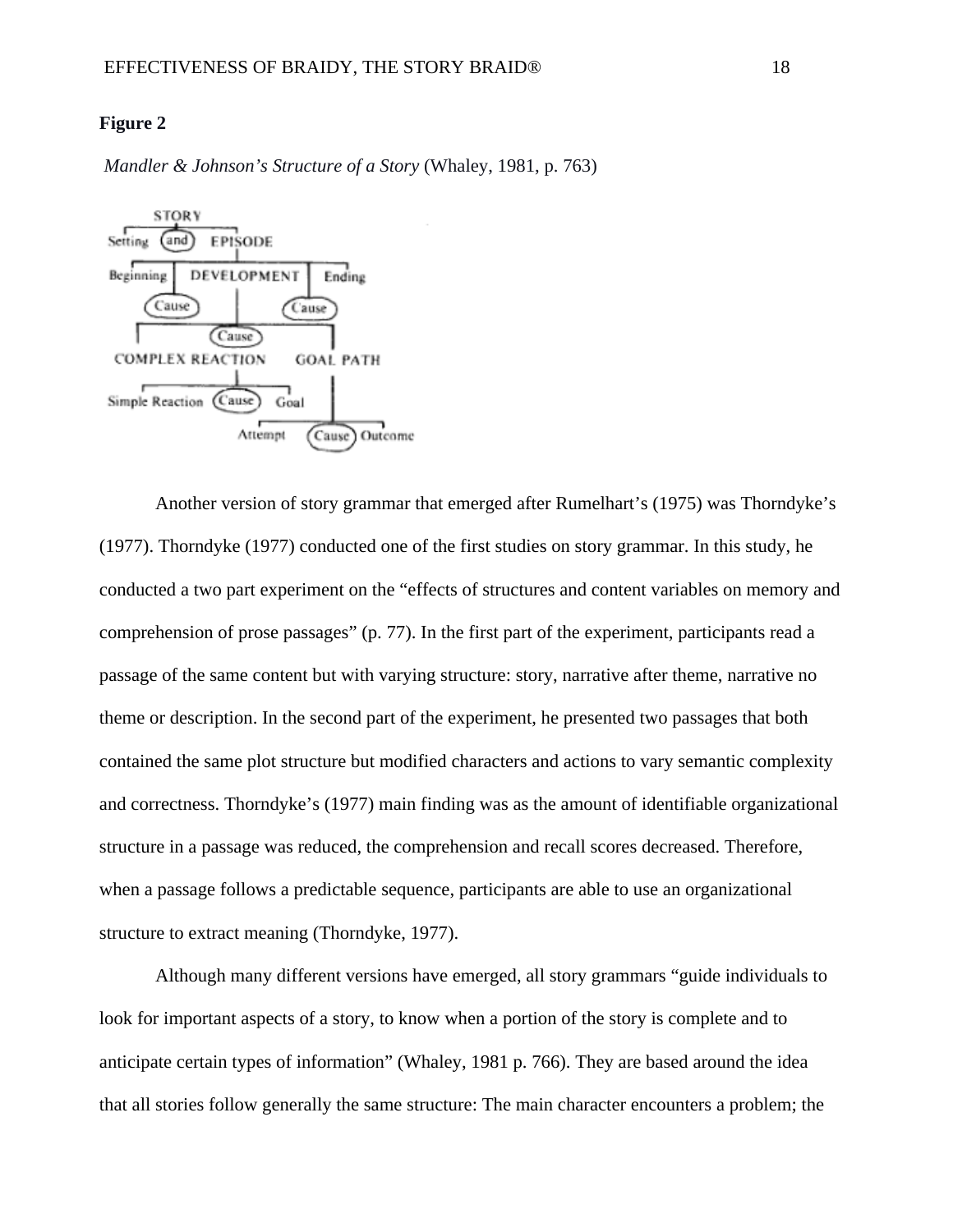main character attempts to solve the problem; the problem is solved and the story wraps up. Stories vary in the number of attempts made to solve the problem or the addition of other characters. "Story grammars are, in essence, various schemes for formalizing this structure. The formalizations have usually but not always involved the use of rewriting rules which conveniently, and generativity, capture the relationships among the various pieces of such stories" (Rumelhart, 1980, p. 314).

#### **Story Grammar Interventions**

In listening and reading comprehension, skilled comprehenders "create and integrate information to form a mental representation of text and apply strategies to build and refine these mental models" (Whalon et al., 2019, p. 2). How can we support learners when this complex and multifaceted phenomenon is not naturally occurring? Story Grammar provides a structure for students to tell and retell stories. The purpose of this section is to investigate the effects of Story Grammar (SG) interventions with exceptional learners.

Alves et al. (2015) investigated the impact of SG intervention on reading comprehension with students in grades three and five with a learning disability (LD). Many students with LDs struggle with reading comprehension. The main reason for this is that many students with LDs process information inefficiently and do not monitor or utilize comprehension strategies while reading. Alves et al. (2015) research questions were: "1) To what extent does a story grammar intervention with students in grade 3-5 with LD impact reading comprehension outcomes? 2) To what extent are these gains maintained over time?" (p. 76). Eight students in grades three and five participated in the study and were diagnosed with a learning disability or as a struggling reader. The intervention was a tier-two, small group intervention and took place twice a week over thirty minutes. Students were taught how to name and identify story grammar elements in order to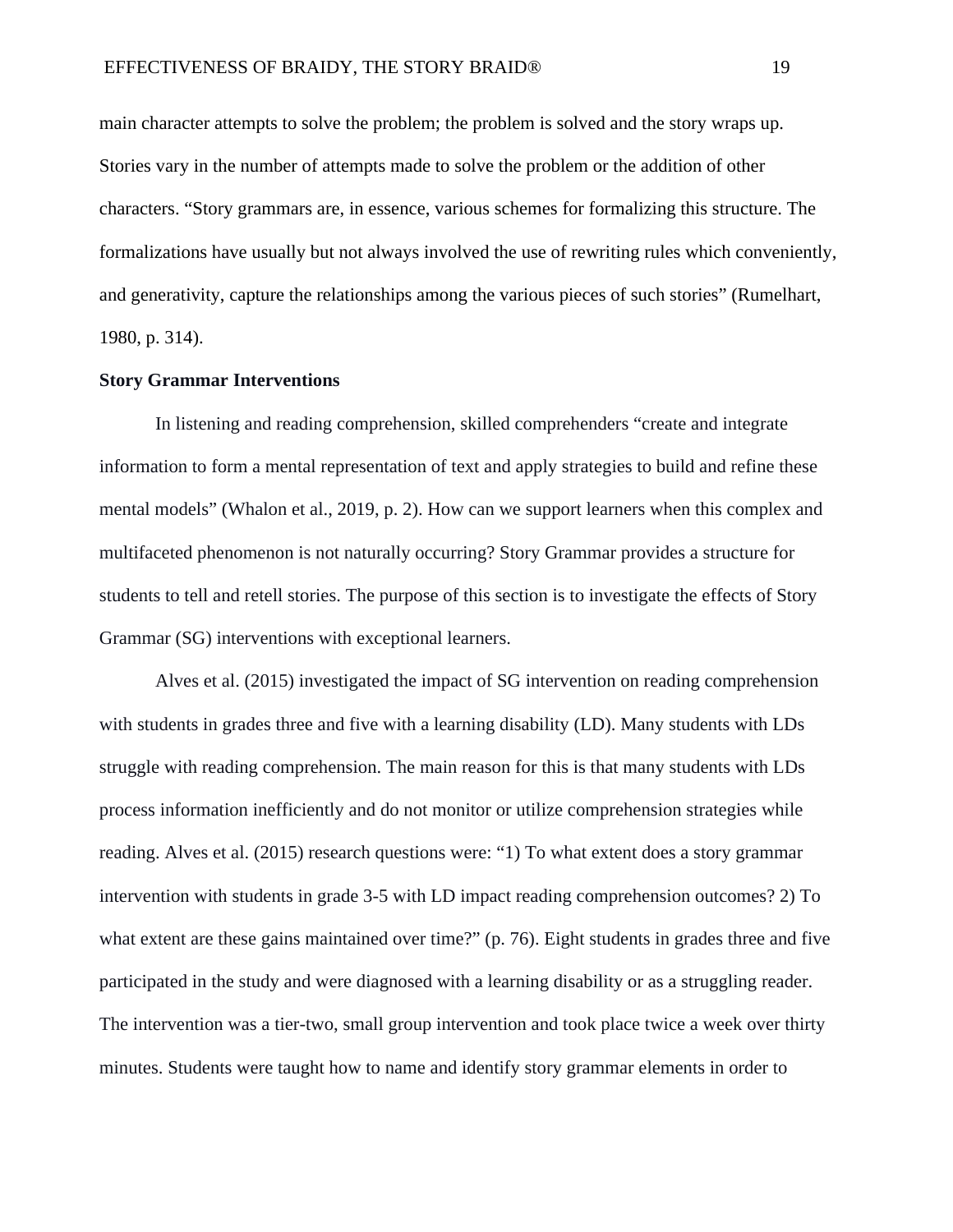comprehend a variety of texts. The results of the study confirmed that direct instruction of SG elements has the ability to improve students with a LD reading comprehension skills. Limitations of the study included the small sample size, as well as, inconsistency of the intervention due to snow days and school events (Alves et al., 2015).

The goal of Miller et al.'s (2018) study was to explore effects on oral narrative skills utilizing a SG intervention paired with repeated retells on English learners (EL) with language impairments (LI). A comparison between typically developing children who are ELs and non-ELs demonstrated that grade two ELs narrative ability (including SG, sequencing and sentence complexity) scores were significantly lower. However, by grade 5 these discrepancies vanished with ELs scores on par with their non-EL peers (Miller et al., 2018). However, ELs with a LI demonstrated difficulties with narratives in both languages. Miller et al. (2018) "hypothesized that a SG intervention paired with repeated retells could improve narrative organization skills, increase narrative productivity as measured by the total number of words (TNW) and the total number of different words (NDW), and improve syntactic complexity as measured by mean length of utterance (MLUW) in words for EL's with LI" (p. 16). The participants were two female and two male Spanish-speaking EL's with LI in grades three and four. The instruction took place in a oneon-one setting during thirty-minute intervention sessions, three times per week. The interventionist utilized a variety of storybooks along with Story Grammar Marker® to support students' retelling. The results demonstrated that all four students' narrative organization and MLUW scores increased but TNW and NDW did not increase. Limitations of this study include the small sample size and whether similar findings would be found in students whose first language is a language other than Spanish. The findings indicated that an SG intervention coupled with repeated retells is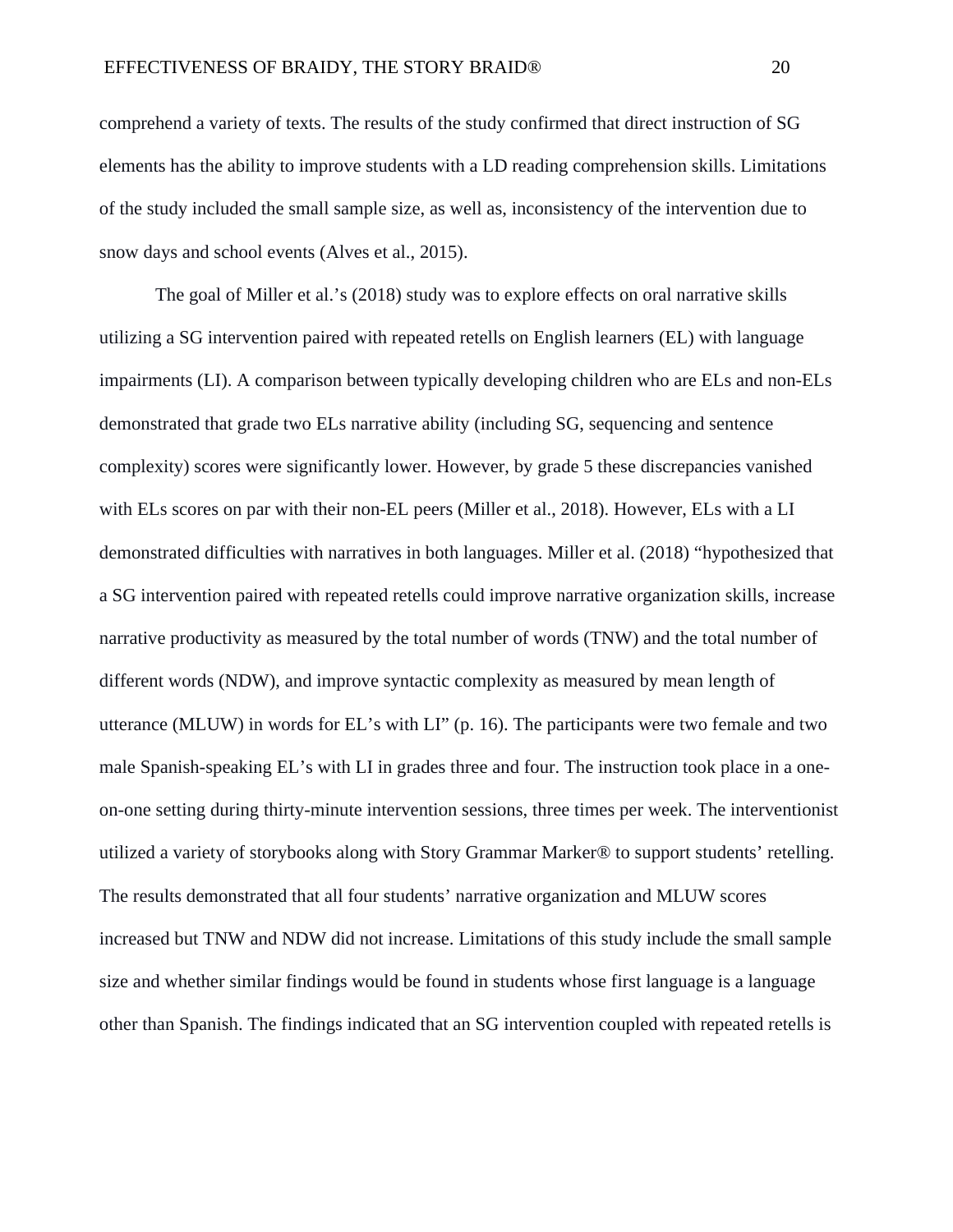potentially a worthwhile intervention for students who are ELs with a LI to improve narrative organization skills (Miller et al., 2018).

The goal of Whalon et al.'s (2019) study was to determine the validity of a SG intervention with students with Autism Spectrum Disorder (ASD). Whalon et al. (2019) stated that children with ASD generally develop decoding skills but perform poorly in the area of comprehension, especially inferencing. Whalon et al. (2019) research question was, "What is the effect of an adapted Story Grammar (SG) intervention on the listening comprehension of young children with ASD (K-2)?" (p. 2). Five male students in kindergarten to grade two with a medical diagnosis of ASD participated in the study. The intervention program took place in a one-on-one setting. The interventionist read a high-interest picture book to the student and followed a series of scripted questions before, during and after reading. All participants showed steady improvement with their most significant progress in the final intervention phase (Whalon et al., 2019). Based on the findings, SG could be a worthwhile tier-one intervention that supports comprehension growth in learners with ASD. Although results proved SG to be an effective intervention, Whalon et al. (2019) argued, students with ASD need more than solely the SG intervention to improve their text understanding, as there are many more skills proficient readers have that need to be explicitly taught to students with ASD. A comprehensive approach that includes SG but also vocabulary instruction, text monitoring and activating background knowledge may be the most effective way in reaching students with ASD (Whalon et al., 2019). One limitation of the study was that maintenance data was not collected; therefore, it is unknown if students were able to maintain the skills taught in the SG intervention (Whalon et al., 2019).

All of the researchers in these studies examined the effectiveness of a SG intervention for students with exceptionalities. First, Alves et al. (2015) investigated the impact of SG intervention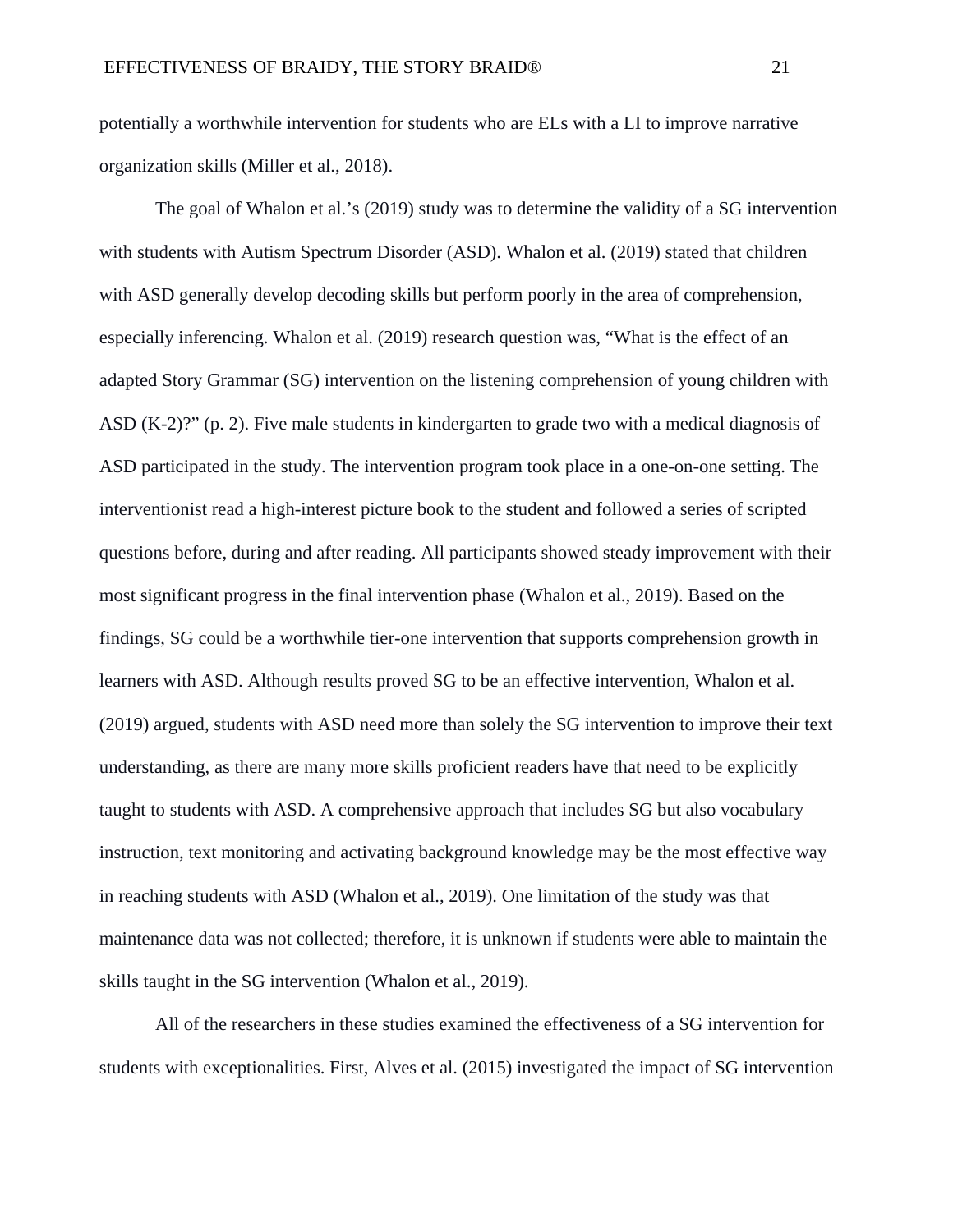on reading comprehension with students in grades three and five with a LD. Second, Miller et al. (2018) utilized a SG intervention paired with repeated retells on EL with LI to explore the impact on oral narrative skills. Finally, Whalon et al. (2019) determined the validity of a SG intervention with students with ASD. All studies proved SG to be an effective intervention at RTI tier-two and three for improving students with exceptionalities oral narrative skills and/or reading comprehension.

#### **The** *Braidy, the StoryBraid®* **Approach**

*Braidy, the StoryBraid®* is a multi-sensory tool utilized to scaffold oral narrative development in the early childhood setting. *Braidy, the StoryBraid®* was founded by MindWing Concepts, Inc.®. The founder, Maryellen Rooney Moreau, is a Speech-Language Pathologist with an interest in the connection between oral language and literacy. Over the past 25 years, she has taught and developed courses in Speech and Language Development at the American International College in Springfield, Massachusetts in the United States. In 1991, after years of extensive research, Moreau created *Story Grammar Marker®* a tool similar to *Braidy, the StoryBraid®* but aimed at children in grades two to six*.* In 1992, she developed *Braidy, the StoryBraid®* which targets specifically early childhood. Currently, Moreau presents at professional development workshops across the United States and Canada. Her materials are being used in classrooms in North and South America, Europe, Iceland Taiwan, and Australia (Mindwing Concepts, Inc.®, 2020).

In 2003, Westby conducted a review of Story Grammar Marker®. Westby recognizes the importance of strong communication skills. In order to foster the complex and multifaceted phenomenon of storytelling Westby (2003) described the process in her review: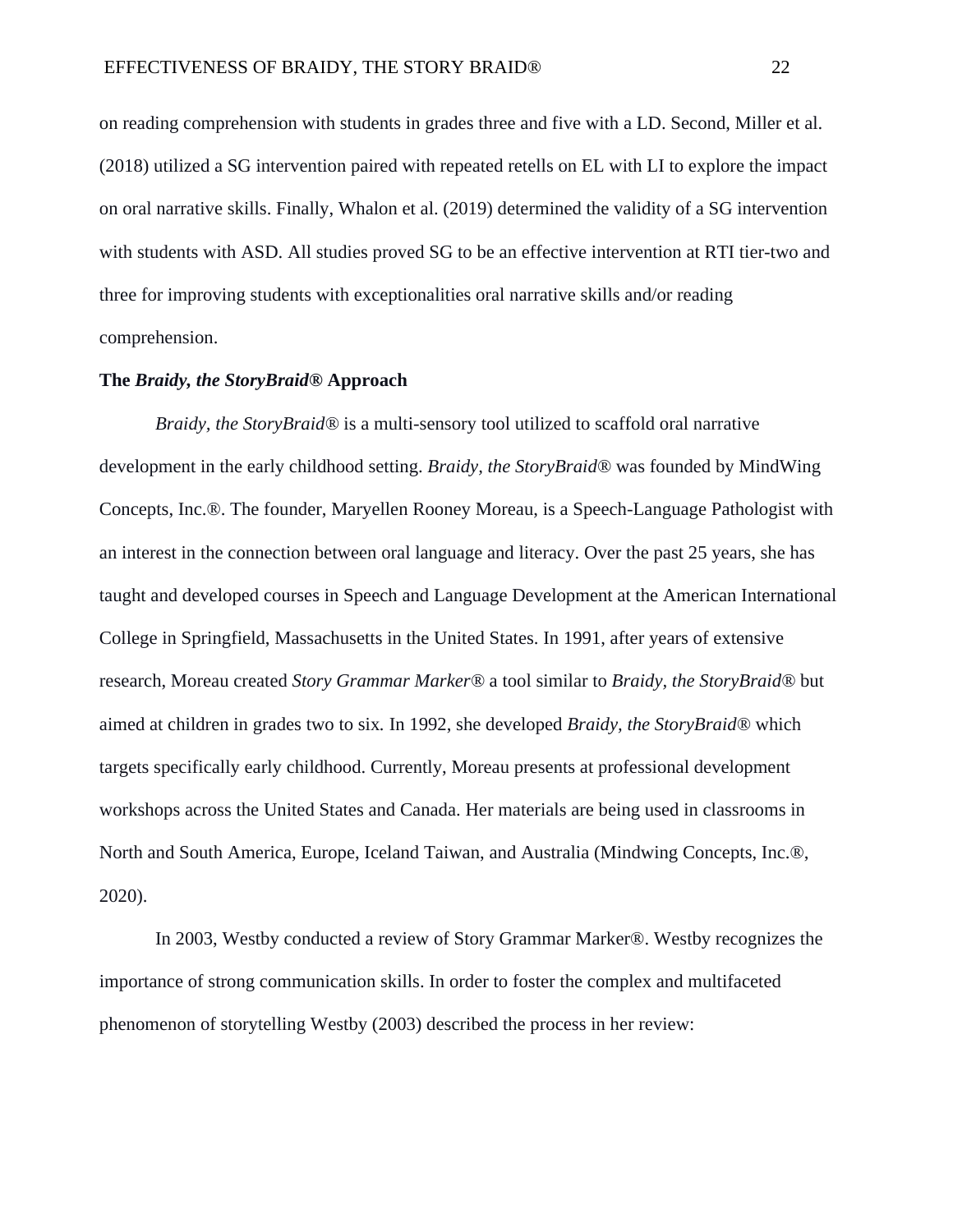Telling stories puts a tremendous load on working memory because students must engage in several activities simultaneously. When children tell a story, they must keep in mind the overall gist of the story they are telling while simultaneously organizing each utterance, linking the utterances together in a temporal/causal sequence, and making certain that all utterances link to the theme and overall organization of the story. The Story Grammar Marker® reduces the load on working memory by externalizing the global structure and sequence of components in stories. This allows students to concentrate on translating their ideas into words and sentences to convey the content of each element of the story. When using the SGM®, they do not have to keep in mind where they are in the story. (para. 6)

*Braidy, the StoryBraid®* (see Figure 3) is a visual and tactile tool used to support children in retelling and oral narratives. The design represents a typical four-year-olds developmental stage of a person drawing, with the arms and legs coming out of the head. The arms are for wearing around the neck or waist of the child or teacher during storytelling. The legs are two braids. Each strand of the braid represents one of six strands of language. The left leg has five green rings, which make up the action sequence while the right leg houses the rest of the icons. The kinaesthetic icons help children remember the important parts of a story (Moreau & Zagula, 2008). For a detailed description of all the icons that are used to support retelling and oral narratives see Appendix A.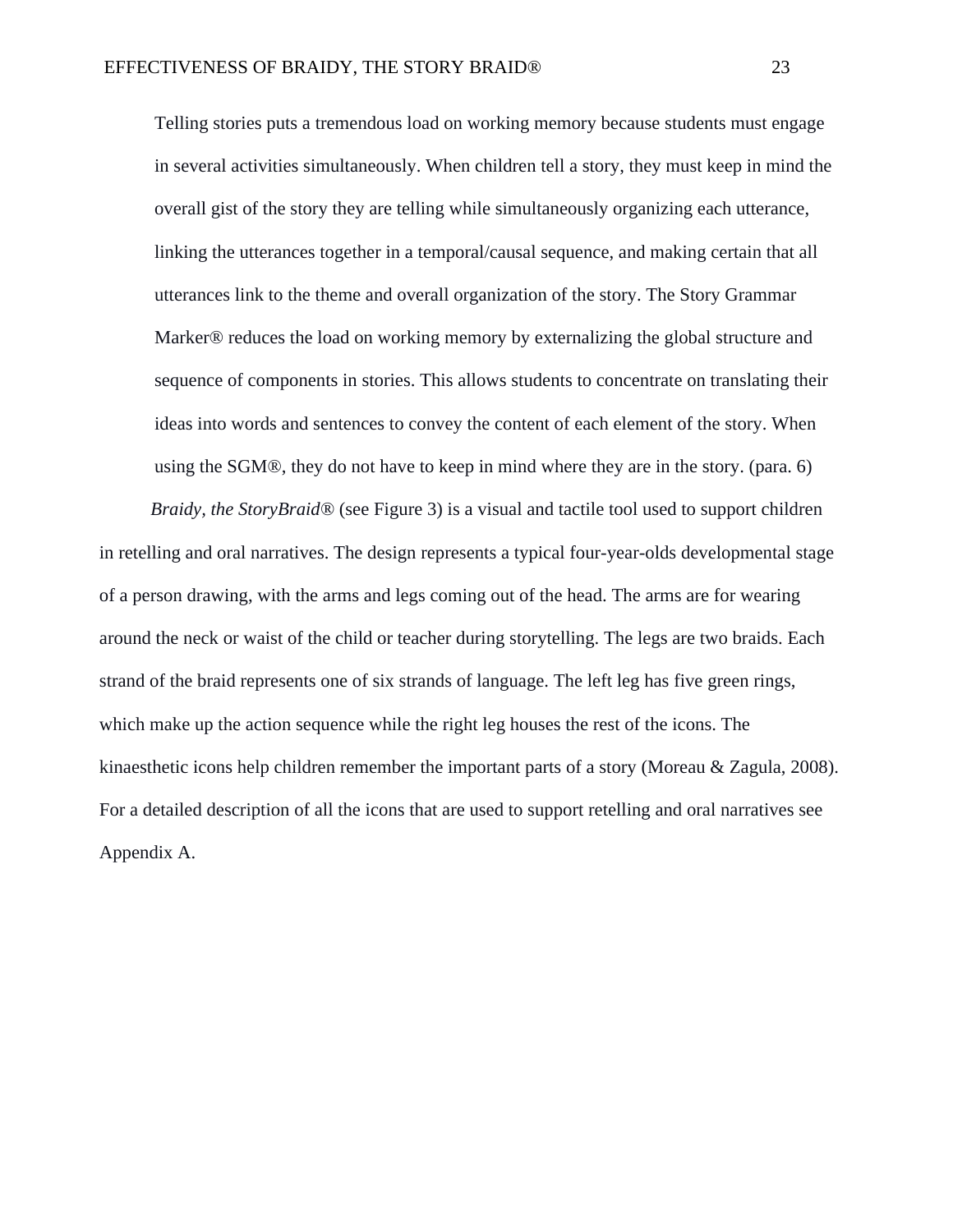#### **Figure 3**

*Braidy, the StoryBraid®* (MindWing Concepts, Inc.*®,* 2020)



### *Six Strands of Language*

*Braidy, the StoryBraid®* focuses on developing the six strands of language: pragmatics, phonology, semantics, syntax, discourse and metalinguistics (Moreau & Zagula, 2008). These six strands of language provide the framework in which all MindWings methodology is built upon (MindWing Concepts, Inc.*®*, 2020). They are building blocks for all areas of literacy development including reading, writing, listening, speaking, gesturing, viewing and thinking (see Figure 4). Moreau and Fidrych (2008) propose:

Discourse in all its forms—conversation, narration, exposition—is vital to the connection between oral language development and literacy. Unless students can comprehend and independently express what they have comprehended orally and in writing, they are at risk academically and socially. (p. 15)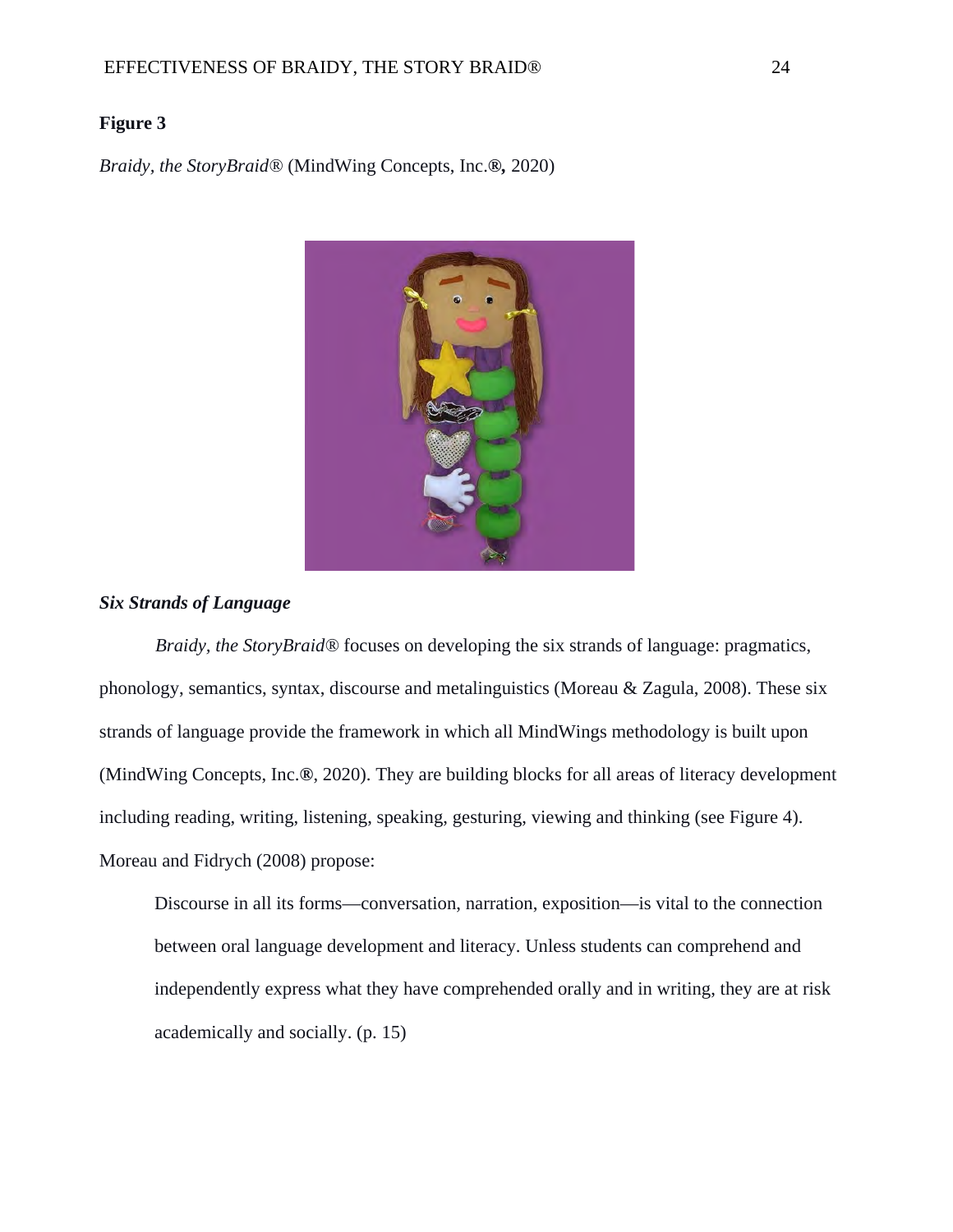## **Figure 4**

*"Building Blocks of Literacy"* (MindWing Concepts, Inc.*®*, 2020)



The next section will explain each level of language and how they have provided the framework for *Braidy, the StoryBraid®*.

**Pragmatics.** Pragmatics refers to the "social uses of language" (Moreau & Zagula, 2008, p. 20). This level of language includes verbal and nonverbal cues. Verbal cues include commenting, tone of voice, asking for clarification and ability to stay on topic. Nonverbal cues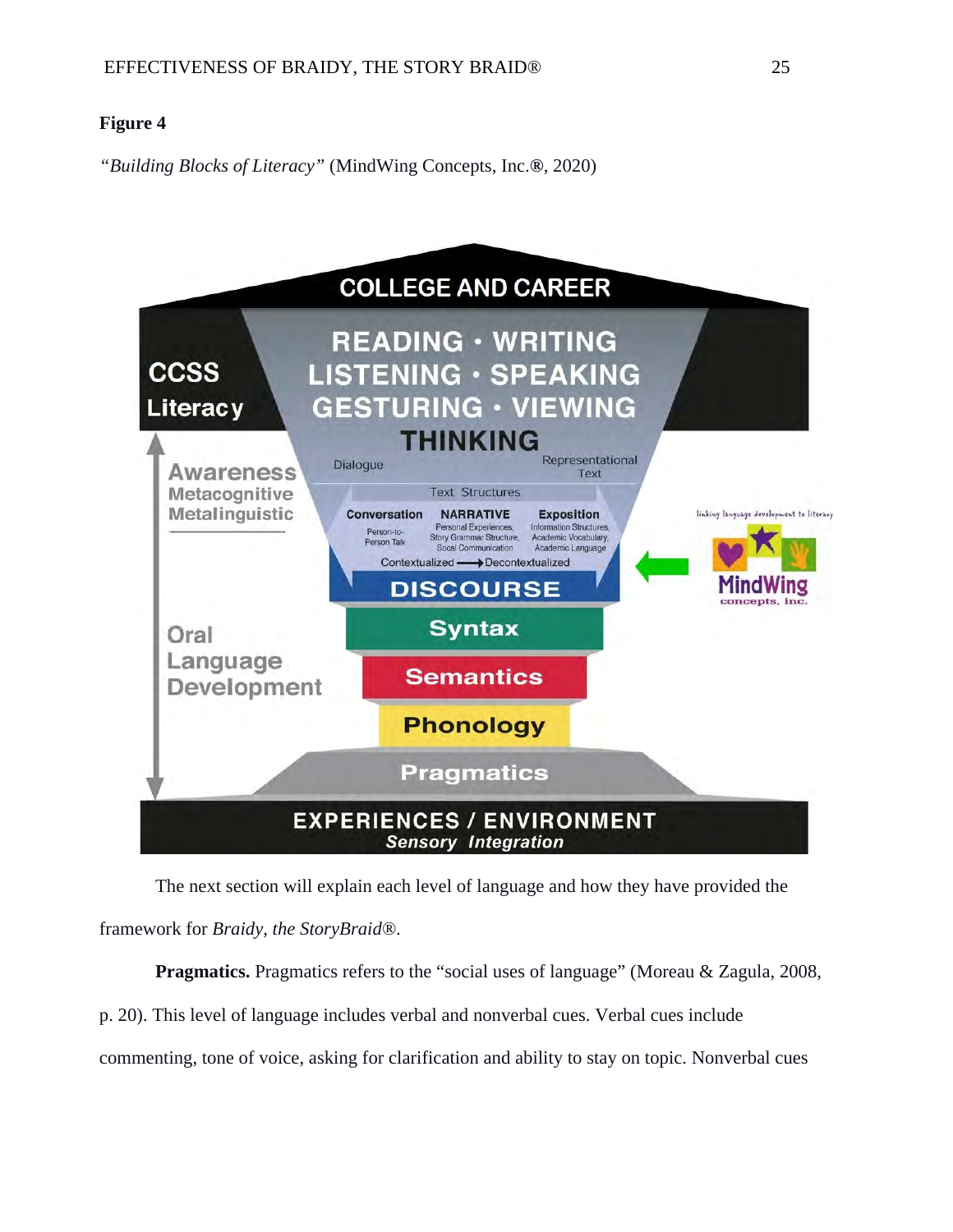include eye contact, body language, space, feedback (nodding or smiling to express interest). This level of language is often highly influenced by cultural expectations (Moreau & Zagula, 2008).

**Phonology.** Phonology refers to "the sound system" *(*Moreau & Zagula, 2008, p. 21). Phonology encompasses spelling, phonemic awareness, and articulation. Spelling is the ability to represent words using letters and sounds. Phonemic awareness is the ability to hear and manipulate phonemes. Phonemic awareness includes rhyming, blending, segmenting and categorizing. Articulation is the ability to say words so they are clearly understood by others (Moreau & Zagula, 2008).

**Semantics.** Semantics is the understanding, meaning and uses for words. This level includes understanding the multiple meanings of words, figurative and academic language. It includes one's schema or use of background knowledge to understand a topic. Semantics also includes the relationship between words in a sentence and using words to relate to ideas. For example, I sleep on a \_\_\_\_. Or I like **winter** because I like to **snowshoe** (Moreau & Zagula, 2008).

**Syntax.** Syntax refers to the movement "from simple to complex sentences" (Moreau & Zagula, 2008, p. 21). This level of language refers to the structure of sentences. It includes word order, cohesive ties, verb tense, suffixes, combining sentences and morphology. Word order refers to combining words to formulate simple, complex and compound sentences. Cohesive ties refers to the ability to join ideas. Verb tense is the ability to use consistent tense (past, present or future). Sentence combining refers to the ability to join simple sentences to create complex or compound sentences. Morphology is the use of suffixes (-ing, -ed, -es, etc.) to change word tense (Moreau  $\&$ Zagula, 2008).

**Discourse.** Discourse refers to the transition from "spoken to written communication" (Moreau & Zagula, 2008, p. 21). Discourse level language refers to conversation, exposition, and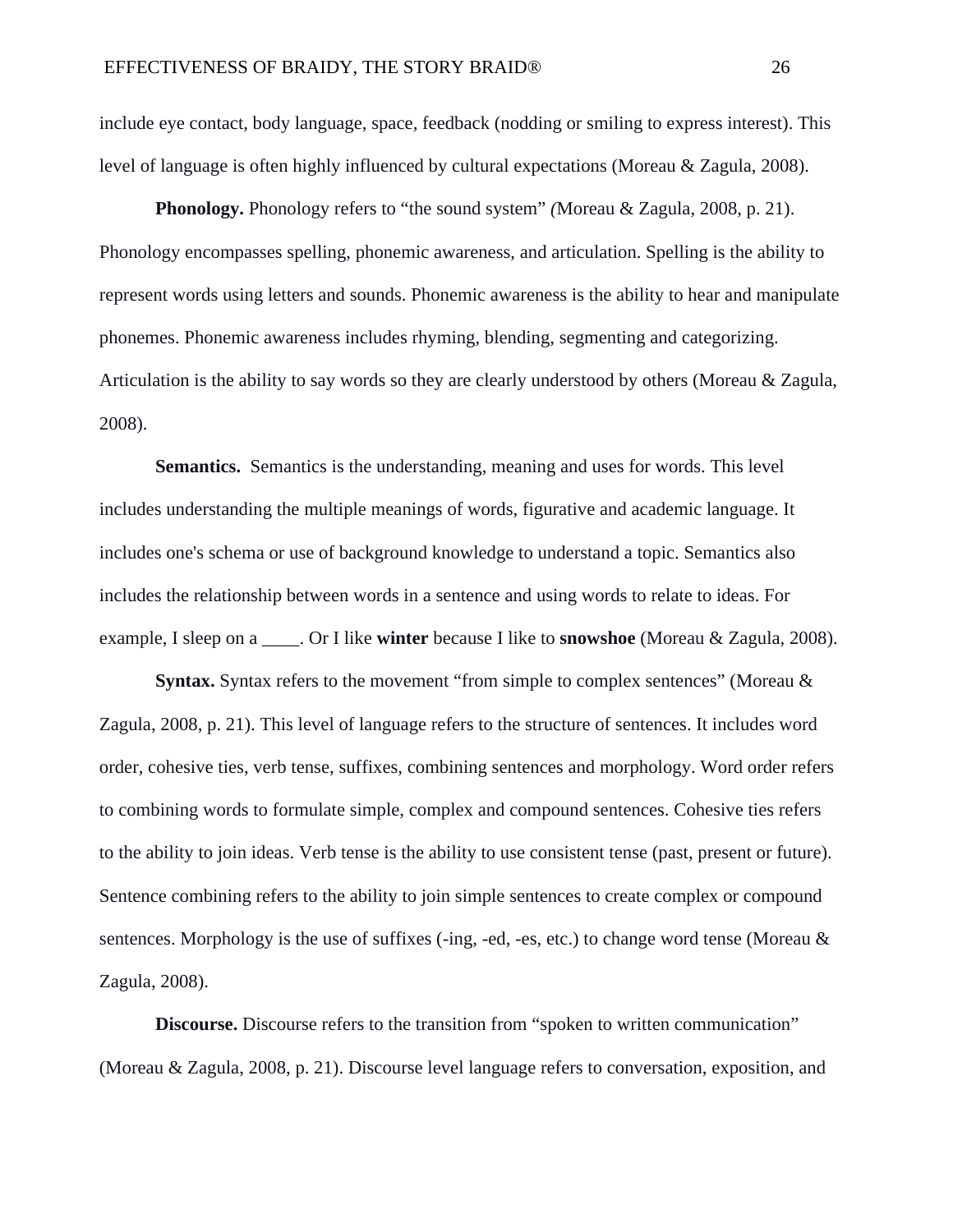narrative. Conversation is the ability to orally share with others. Exposition is understanding and utilizing academic language. Narrative refers to recounting an experience, retelling and generating a story (Moreau & Zagula, 2008).

**Metalinguistics**. Metalinguistics is "the conscious awareness of language" (Moreau & Zagula, 2008, p. 21). Metalinguistics refers to rhyme, perspective, self-monitoring, figurative language, segmentation, and manipulation. Rhyme is the ability to identify rhyme patterns. Perspective is the ability to see other perspectives in situations. Self-monitoring is the ability to self-correct. Figurative language is using words beyond their literal meaning. This includes metaphors, similes, personifications, and hyperboles. Segmentation is the ability to hear syllables in words, break down sentences, and recognize words in sentences. Manipulation is the ability to play with language, for example omitting or moving parts of words (Moreau & Zagula, 2008).

#### *Story Grammar in the Primary Grades*

The *Braidy, the StoryBraid®* approach "links language development to literacy for children from preschool through second grade by providing a means to explicitly teach and model literate language" (Moreau & Zagula, 2008, p. 2). *Braidy, the StoryBraid®* appeals to early childhood students through its visual, tactile and kinesthetic approach. It follows a developmental sequence of language acquisition that breaks down oral narratives and storytelling. The lessons target oral language competence through the use of the *Braidy, the StoryBraid®* doll, various picture book read alouds and other hands-on activities.

#### **Chapter Summary**

A proficient narrative is the telling or retelling of a story utilizing logically sequenced events and the inclusion of essential story elements (Brown et al., 2014). Story grammars aim to provide a structure for narrative skills. The first story grammar emerged in the 1970s and has been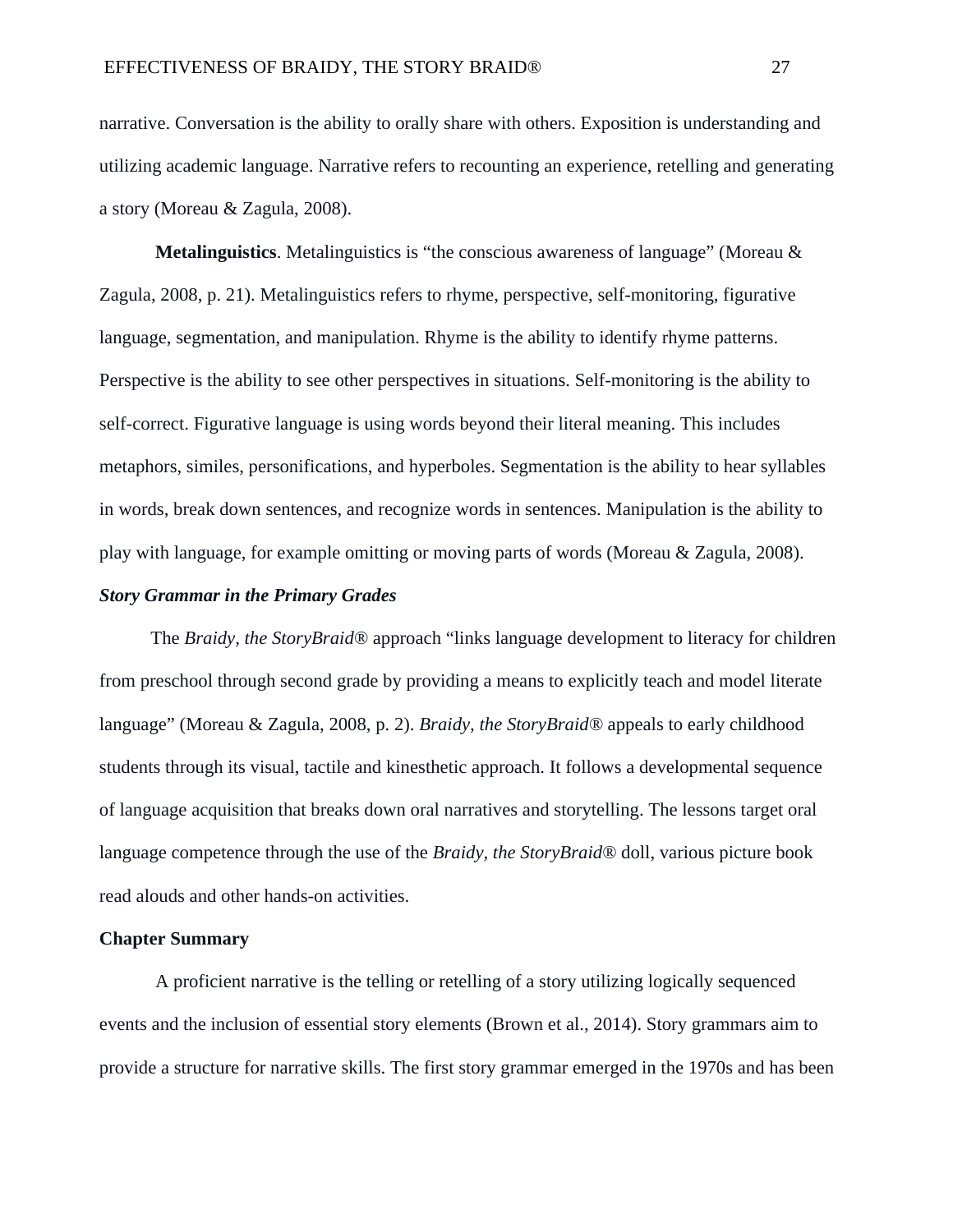continually evolving since (Black & Wilensky, 1979). Based on current research, the story grammar approach has been proven effective in improving children with exceptionalities oral narrative development and reading comprehension. *Braidy, the StoryBraid®* is one approach to story grammar that I have chosen to explore in-depth and review its effectiveness. Next, chapter 3 describes the design and data collection tools used in the study as well as the process for data analysis.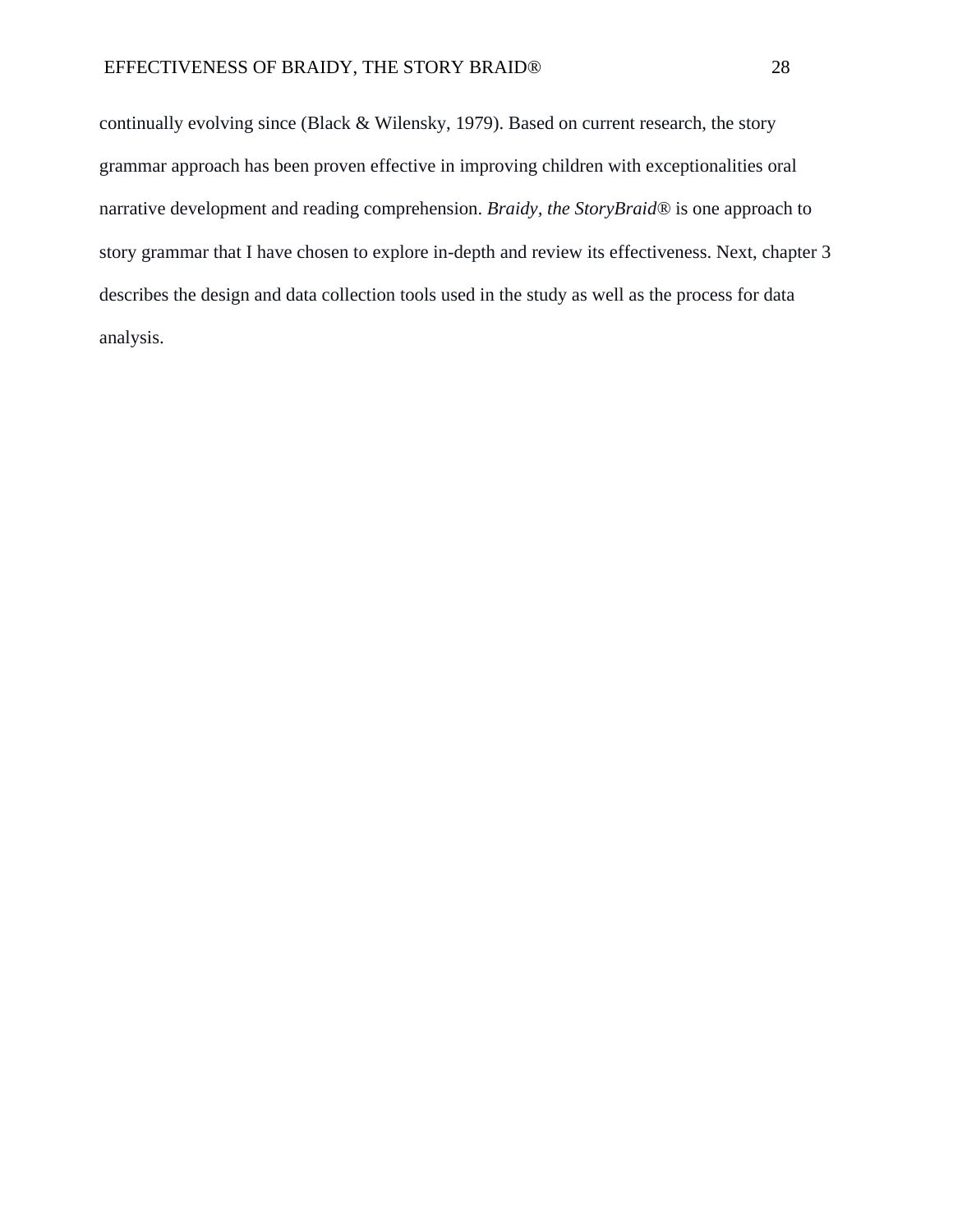### **Chapter 3**

### **Methodology**

First, this chapter discusses the value of using a case study method. Next, the recruitment methods, participants and setting of the study are discussed. In addition, details of the intervention are explained. The process of data collection along with a synopsis of how the data was analyzed follows. Finally, the chapter reviews ethical considerations concluding with the value and limitations of the study.

#### **Research Design – Case Study**

Merriam (2009) describes a case study as an "intensive, holistic description and analysis of a single bounded unit" (p. 203). Case studies investigate cause and effect, involving people's lived experiences. A case study provides an in-depth description, presenting thoughts and feelings that would be evoked in a specific situation. A case study is shaped by the role/function, organizational/institutional arrangements and individuals within the group being studied (Cohen et al., 2007). A case study was a valuable approach in this research because it allowed me as, the researcher, to seek out the value of the *Braidy, the StoryBraid®* approach while staying close to the naturally occurring events as they unfolded in my classroom.

Case studies hold value that other research methods are not able to provide. They appeal to a greater audience as they are generally written in common language. In some instances, case studies can provide further insight and depth into other similar situations or occurrences. Their insight and depth also allows one to fully understand the situation, which may be lost in largerscale studies (Cohen et al., 2007). Findings from this study can be used to support educators in making an informed decision on if *Braidy, the StoryBraid®* will be the right fit for their students.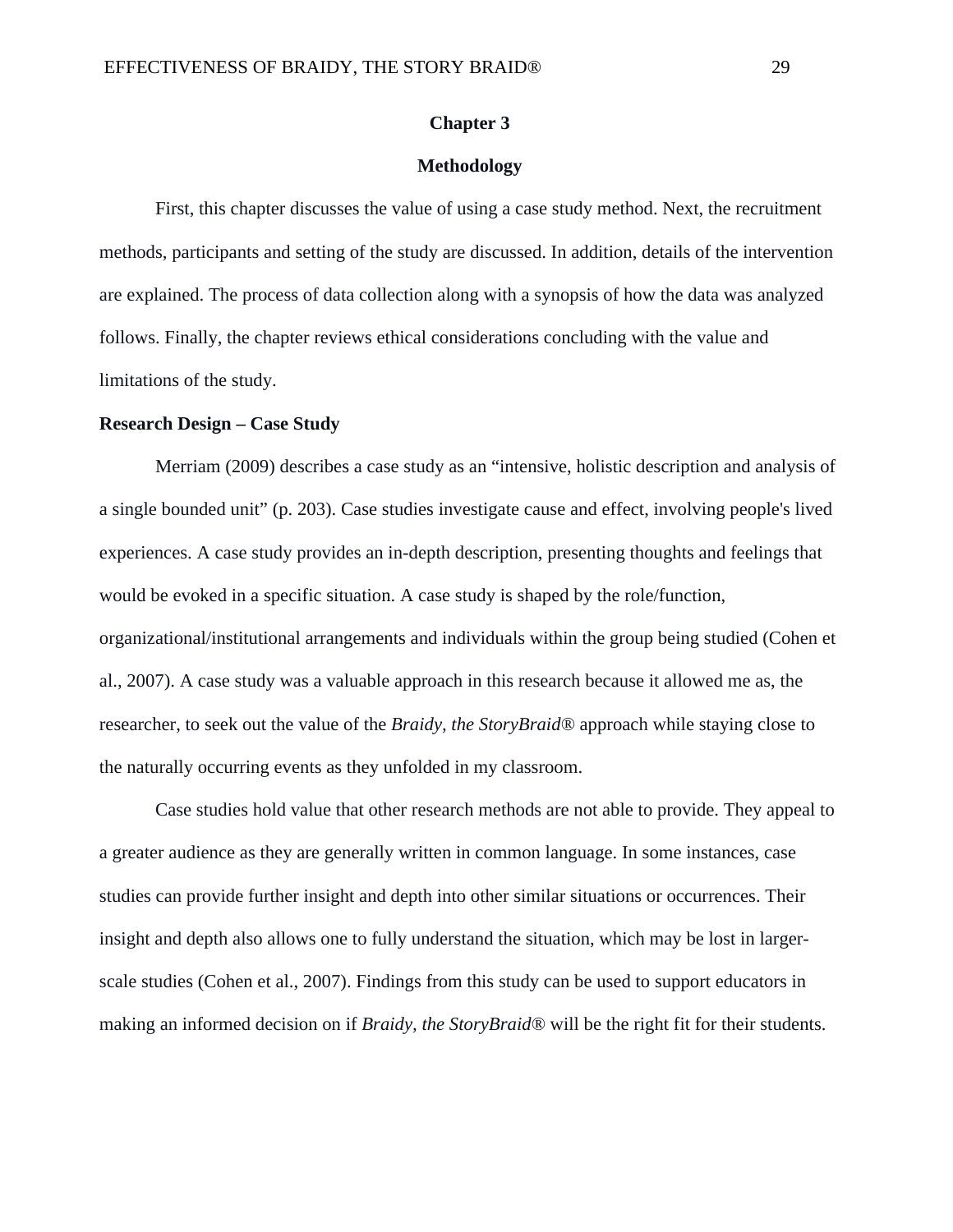Finally, case studies are manageable for a researcher to take on independently (Cohen et al., 2007). I was able to carry out my case study in a rural setting with minimal additional resources.

The purpose of my study was to explore how the program *Braidy, the StoryBraid®* could be used as a tier-one approach to support the development of students' oral language skills to recount personal narratives and stories. The research question that guided this inquiry asked: *How effective is the Braidy, the StoryBraid® program in supporting students' oral language skills to recount personal narratives and stories?* The data collection goals were to look at students' work and reflect on the use of the program to improve my students' language development. I used the findings to make decisions to improve my teaching and to inform a possible decision for my school or district to endorse the program as a tier-one tool to support oral language development. The following sub-questions guided the implementation of the program and study: (1) *How does a teacher implement Braidy, the StoryBraid® as a tier-one oral language support?* As I delivered the program I read the teachers' manual to become as familiar as possible with the program and techniques involved; and, (2) *Will this program fit the needs of my students?* As the researcher, I wrote down my reflections and observations throughout the implementation of the program. Student work samples (drawing/writing) were collected and stored in a locked cabinet in the schools' main office until the study was complete. I cross-referenced my notes with the lessons' intent, as indicated in the teacher's manual. Finally, I will share the findings with colleagues, in hopes that my study will support educators in developing a repertoire of tier-one oral language development programs**.**

### **Participants**

I, the researcher, recruited the participants from my classroom. The invitation to participate in the research was extended to all students in the class. The researcher/classroom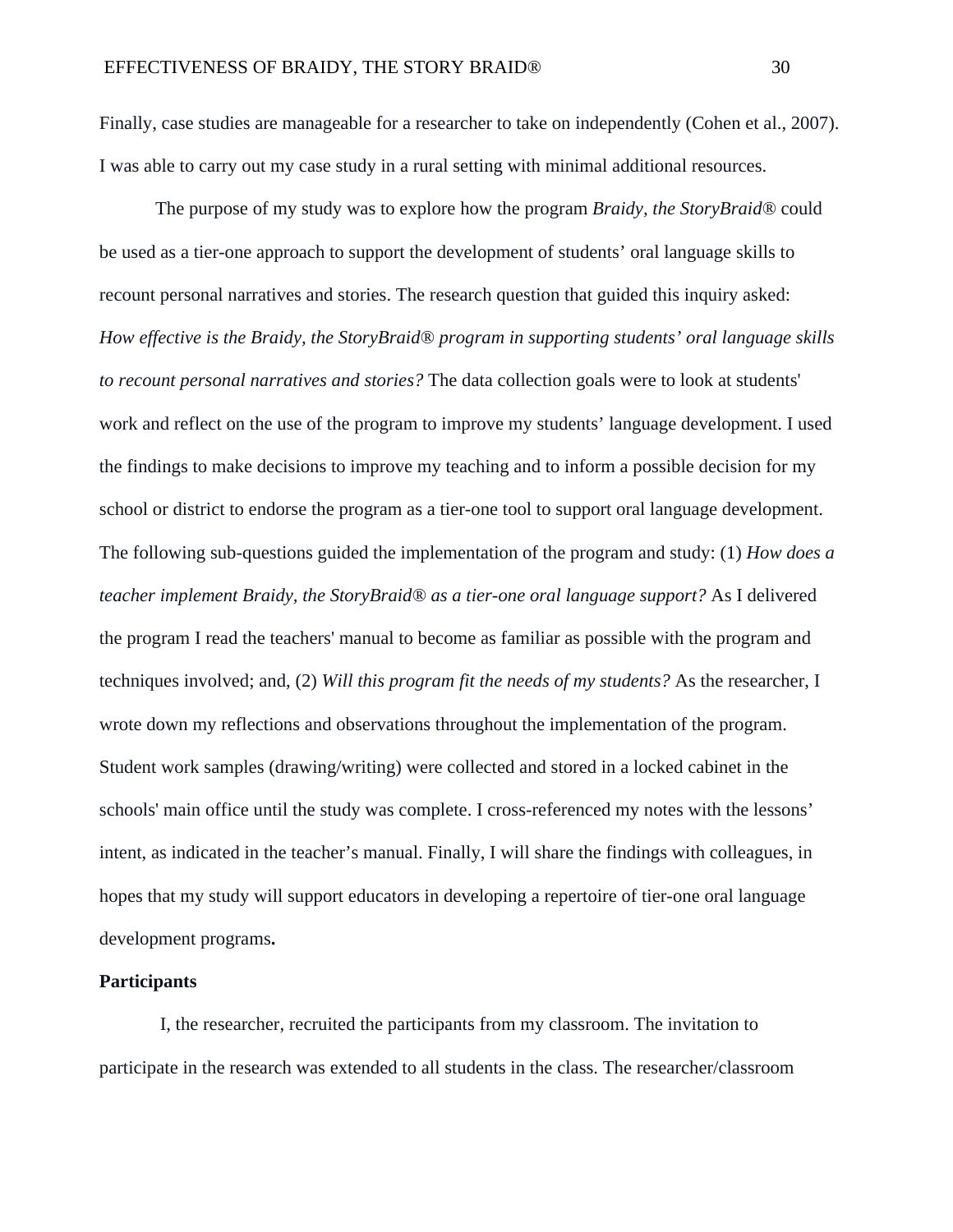teacher sent home a letter to parents (see Appendix B) in early December describing the study and requesting assent and consent. Parents/guardians were informed that the implementation of the *Braidy, the StoryBraid®* program was part of the regular programming for all children but participation in the study was voluntary. The parents/guardians were given two weeks to return the assent and consent form (see Appendix C). The consent forms were returned in a sealed envelope and stored in the school's locked filing cabinet until completion of the study. Parents/guardians were encouraged to contact the researcher regarding any questions or concerns. The school's phone number was given out as a contact number. The researcher was available to answer questions over the phone, face to face or through email. Parents/guardians were given full disclosure regarding the components of the study.

As the classroom teacher, the participants were my students. Thirteen of the students in my class returned signed consent forms and participated in the research. The participants were in kindergarten, grades one or two and between the ages of five to eight years old. A majority of the students were designated ELL and three students received Speech and Language services. I have taught many of the students years prior. I have taught grade one and two students since kindergarten. I have maintained a professional relationship with many of the parents/guardians for several years as many of my current students have had older siblings in my class.

#### **Setting**

All research activities involving participants took place in the classroom during regular instruction. Lessons took place within school hours during the regularly scheduled language arts time. Although not all students consented to participate in the study, all students participated in *Braidy, the StoryBraid®* lessons. Students participated in 20 to 30-minute sessions, three to four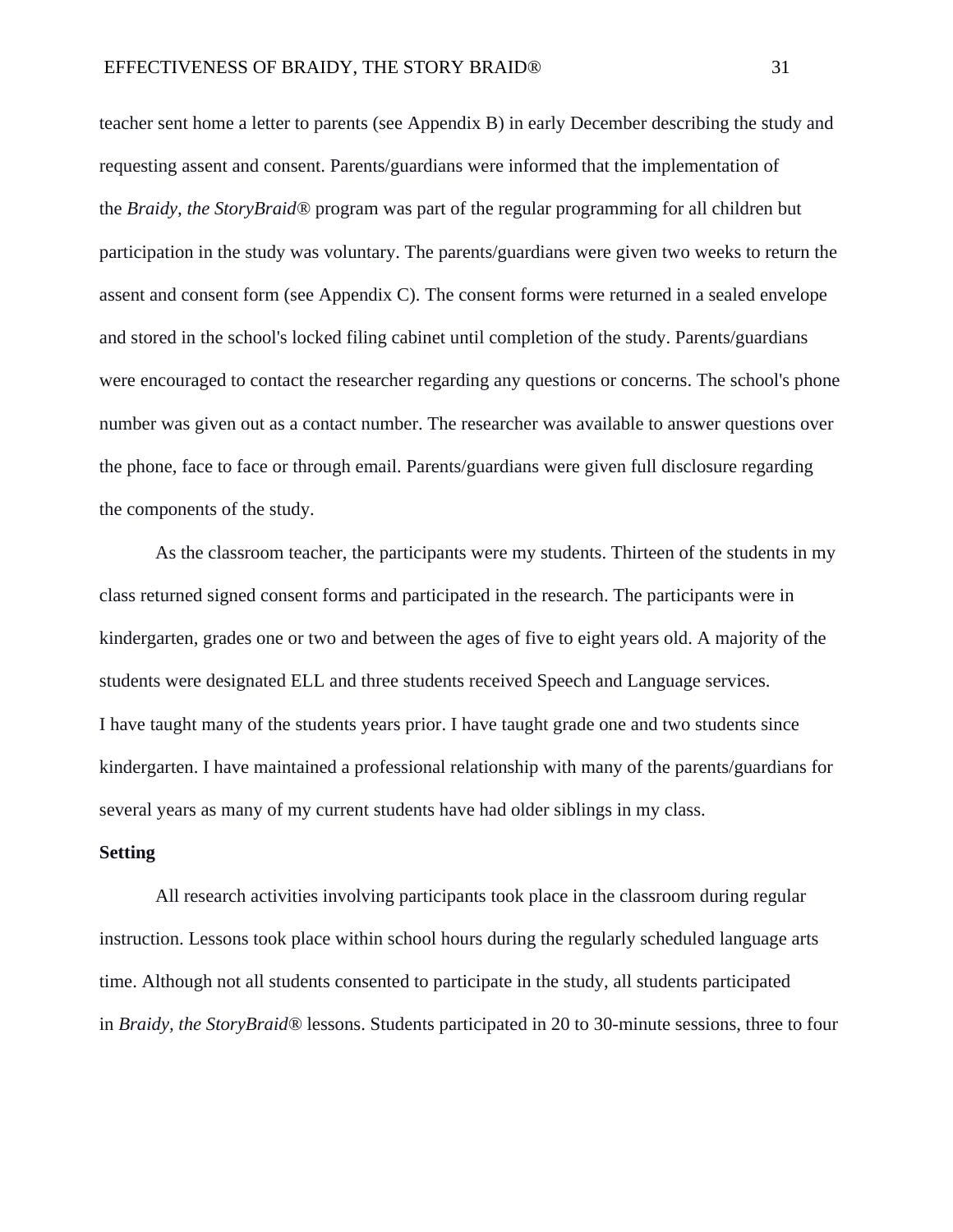times per week for approximately eight weeks. Lessons 1 to 37 of the program were completed with my class.

### **Overview of the Study**

The study took place over the course of seven months, beginning in November and concluding in May 2020 (see Table 1). The study began by seeking the approval of the Research Ethics Board at Vancouver Island University. Once approval was granted, a letter was sent to the school district and school principal providing an overview and explaining the study (see Appendix D). Next, a letter was sent home to parents/guardians explaining the study (see Appendix B) and requesting assent/consent (see Appendix C). Families were given one month to return consent/assent forms prior to beginning the study. During this time they were encouraged to contact the researcher if they had questions or concerns regarding the study. The study began in January 2020 and took place over the course of eight weeks in the researcher's classroom as a part of regularly scheduled language arts lessons. Lessons 1-37 were completed from the mini-lesson sequence in the *Braidy the StoryBraid®* manual. During lessons, the researcher collected personal reflections and observations in the journal of the researcher (see Appendix E), recorded student responses in the lesson notes (see Appendix F) and collected students' work, including drawings/writing samples. Digital data was stored in Microsoft Word on the researcher's personal, password-protected computer. The hard copy of data including lesson notes and student work samples was stored in a locked filing cabinet of the school's office. Once the lessons were completed the researcher brought all data home to analyze, interpret and complete the writing of the thesis. Finally, the master's thesis will be shared on VIUSpace and a link will be shared with interested parents/guardians and colleagues.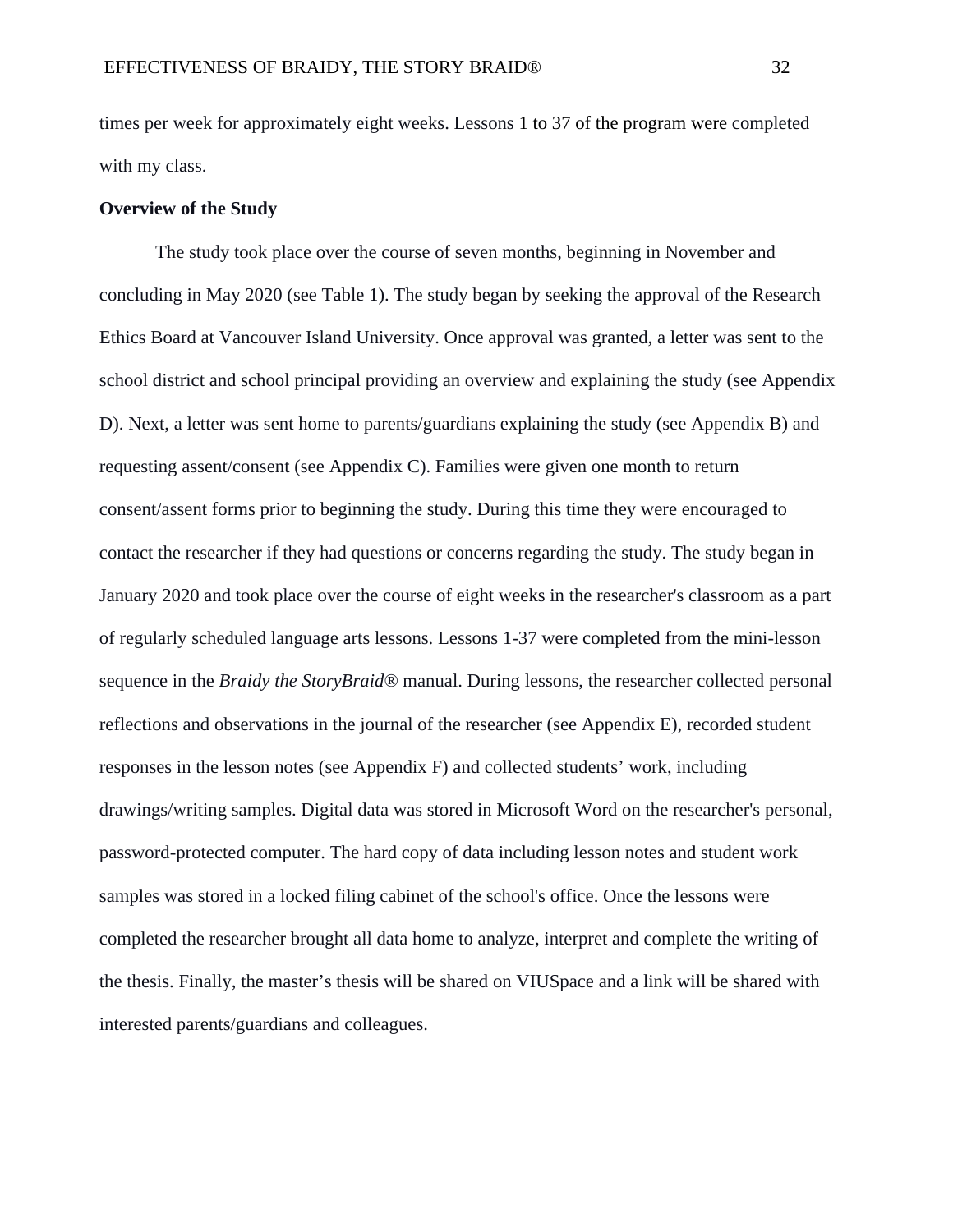# **Table 1**

*Overview of Study*

| Date                         | <b>Engagement with Participants</b>                                                                                                                                                                                                                                                             |
|------------------------------|-------------------------------------------------------------------------------------------------------------------------------------------------------------------------------------------------------------------------------------------------------------------------------------------------|
| <b>Beginning of November</b> | Application and approval by the Vancouver<br>Island University Research Ethics Board.                                                                                                                                                                                                           |
| End of November              | Letter sent to school principal/school districts'<br>director of instruction explaining the study<br>(see Appendix D).                                                                                                                                                                          |
| December                     | Recruitment of Participants.<br>Letter sent home to parents/guardians (see<br>Appendix B) explaining the study and<br>requesting parent/guardian consent and<br>student assent (see Appendix C).                                                                                                |
| January & February           | One mini-lesson per day, three to four days<br>per week for eight weeks. Approximately<br>twenty to thirty minutes was allotted per<br>lesson. Collect personal reflections and<br>observations, record student responses and<br>collect students' work, including<br>drawings/writing samples. |
| February & March             | Analyze the data and complete writing thesis.                                                                                                                                                                                                                                                   |
| May                          | My master's thesis will be shared to<br>VIUSpace. I will also share the link to my<br>master's thesis to parents and colleagues who<br>are interested.                                                                                                                                          |

## **Data Collection**

The data collected in the study was qualitative in nature. Qualitative research is interested in "understanding how people interpret their experiences, how they construct their worlds, and what meaning they attribute to their experiences" (Merriam, 2009, p. 5). Interviewing, analyzing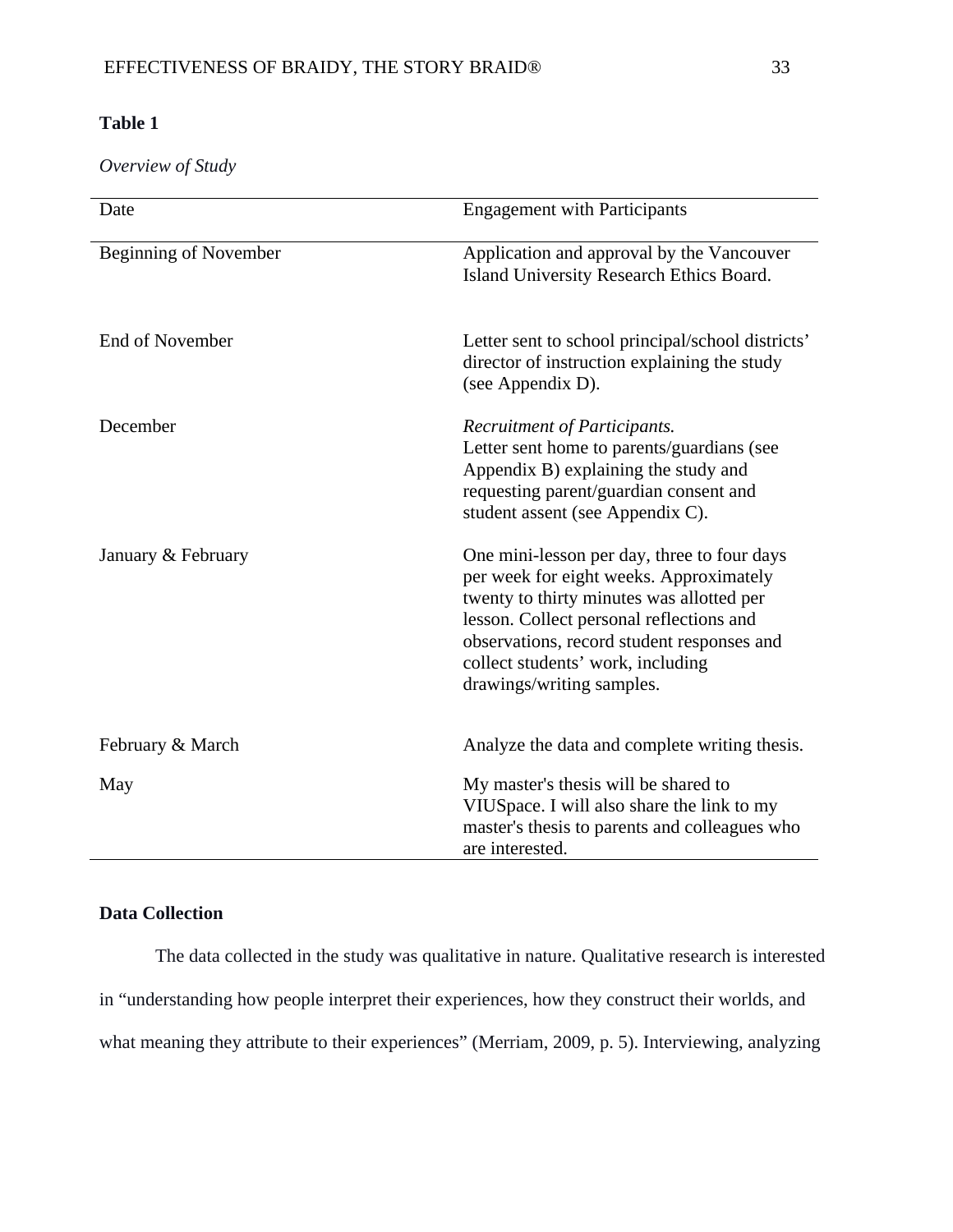and observing are central to this style of research. My data collection centrally focused on observation and analysis of student work samples.

Observation is best utilized when "an activity, event, or situation can be observed first hand, when a fresh perspective is desired, or when participants are not able or willing to discuss the topic under study" (Merriam & Tisdell, 2016, p. 139). Through observation, the researcher can gain in-depth access to knowledge and gain authentic information (Merriam & Tisdell, 2016). "A major purpose of observation is to see firsthand what is going on rather than simply assume we know. We go into a setting, observe, and describe what we observe" (Patton, 2015, p. 331). Without physically experiencing a program we will never fully understand it (Patton, 2015).

The relationship between the observer and the observed can range from being a *complete participant* to a *complete observer*. My role fell into the middle, as a *participant as an observer.* This is a "data-collection technique that requires the researcher to be present at, involved in and actually recording the routine daily activities with people in the field setting while maintaining an active participant role" (Merriam & Tisdell, 2016, p. 144). In my role as a *participant as an observer,* I maintained my active participation as a classroom teacher through instructing *Braidy, the StoryBraid®* lessons while recording lesson notes during the lessons and completing a journal entry after each lesson.

In the role of *the participant as an observer*, the researcher is both an insider and an outsider. In this role, there needs to be a balance "experiencing the program as an insider accentuates the participant part of the participant observation. At the same time, the inquirer remains aware of being an outsider. The challenge is to "combine participation and observation to become capable of understanding the setting as an insider while describing it to and for outsiders" (Patton, 2015, p. 338).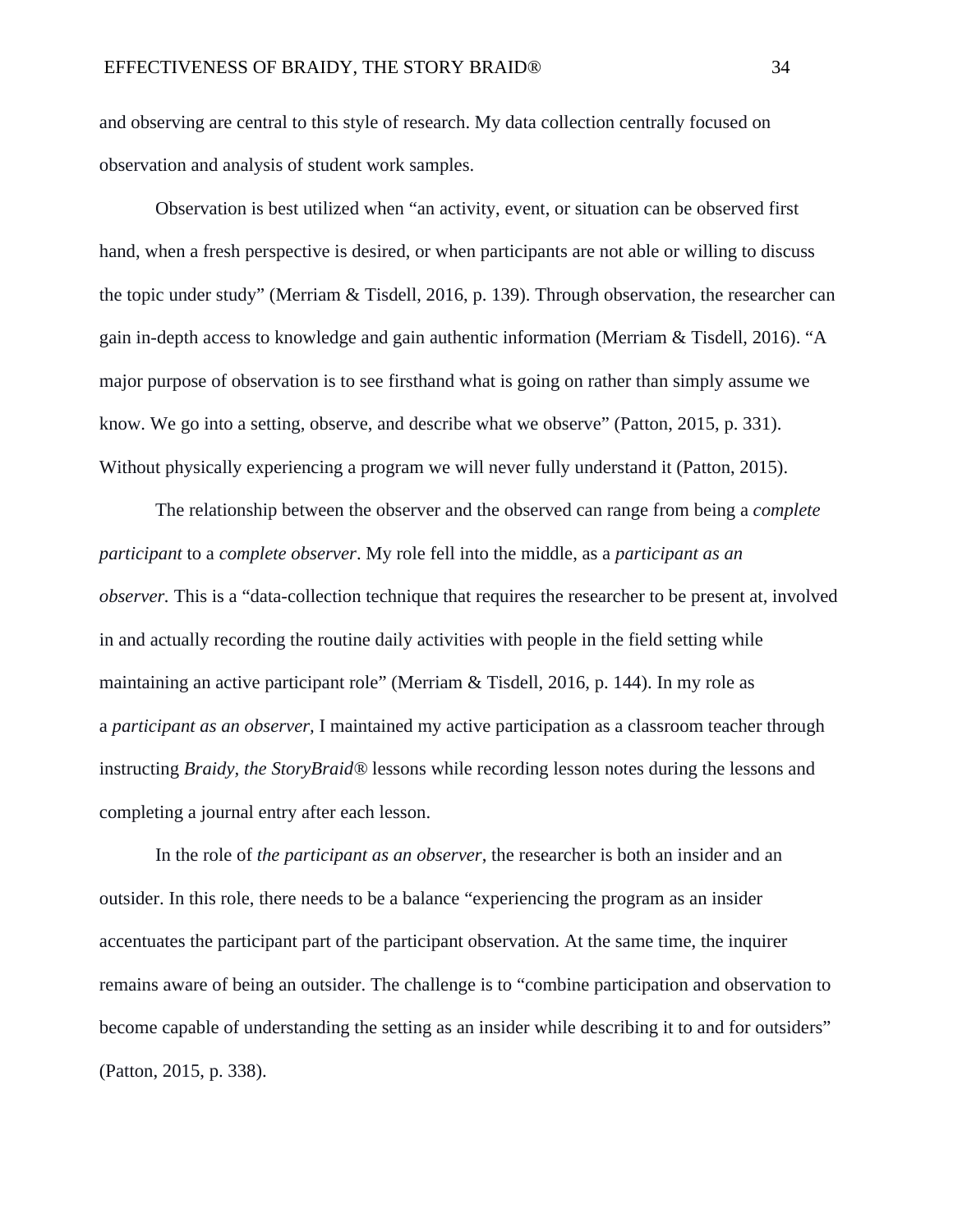Data was collected through three methods: lesson notes, journal of the researcher and students' drawing/writing samples. The following section will outline each data collection method. *Lesson Notes*

The lesson notes were completed as *a reflection in action, "*immediate, short-term, concerned with technical efficiency, restructuring a specific situation in terms of a new frame" (Morrision, 1996, p. 318). During lessons, I had a clipboard with the lesson notes template and a pencil (see Appendix F). This was a place to record observations and students' comments during lessons. I organized lesson notes by noting the date and lesson number. I tracked the start and finish time of the lesson as well as took short notes regarding student comments, student engagement and general observations/comments as needed during the lesson. The lesson notes were stored in the school's locked filing cabinet.

#### *Journal of the Researcher*

The journal of the researcher is an example of *reflection on action*, "untrammeled by immediate practical problems, can clarify, understand and interpret meanings, intentions, actions through engaging the theoretical underpinnings of the practices and personal development" (Morrision, 1996, p. 318). Journal writing supports teachers in becoming more aware of their contribution to events occurring in the classroom. It can "slow down [the teachers] thinking and reasoning process to become more aware" (Larrivee, 2000, p.298).

The journal of the researcher was a digital journal on Microsoft Word. This journal was stored on my personal, password-protected computer. The focus of the journal of the researcher was an important data collection tool and allowed me to reflect and analyze the program and lessons. There was no student-specific information. In the journal of the researcher, I recorded the date, lesson number, lesson intent and length followed by a reflection (see Appendix E).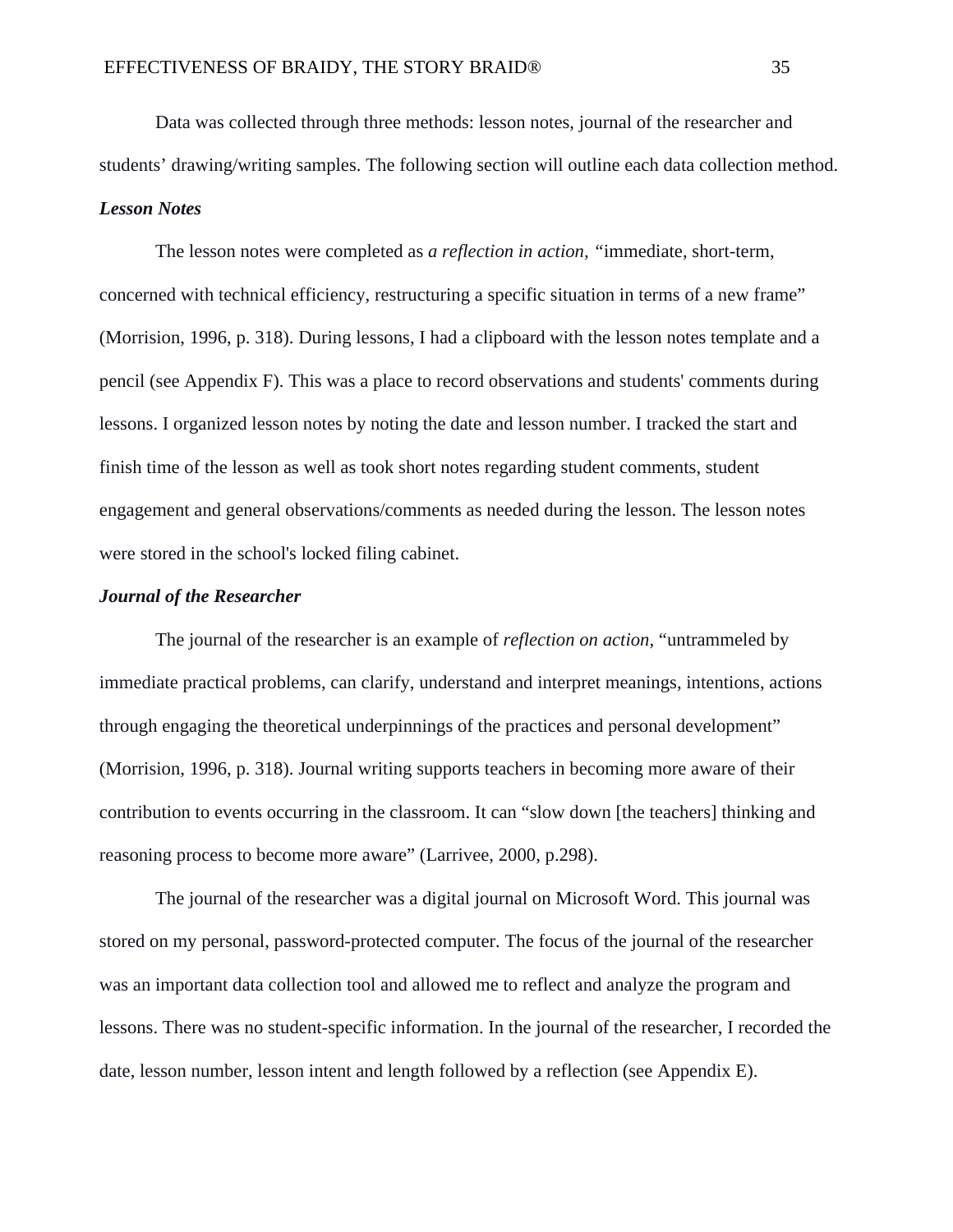Reflections were completed after each lesson. My reflection was guided by the following questions: (1) Was the lesson clear, manageable and related to the lesson intent? (2) Did the lesson build upon prior knowledge from previous lessons? (3) Was the lesson content appropriate for the students' needs? Did it allow for differentiation to meet the needs of all students'? (4) How did students demonstrate their learning in this lesson? Was this an effective method? (5) What were the overall strengths of the lesson? And, (6) What were the overall weaknesses of the lesson?

### *Students' Drawing/Writing Samples*

As part of the regular classroom teaching, in some lessons, students were required to record their thinking through either drawing or writing. Students' drawing/writing samples were collected and stored in the school's locked filing cabinet until data collection was complete. The researcher collected and stored data (writing/drawing samples) for all students indiscriminately until the end of the study (Lesson 1–37 of the program). At the end of the data collection period, the researcher found out who had given assent and consent, looked through the samples and removed students who did not participate. The researcher went through her notes and crossed off any data that did not correspond to participants. Only data from students whose parents/guardians had given assent/consent were included in the study.

### **Data Analysis**

Data was analysed through the use of formatting, cross-referral, coding, locators and abstracting (Rumrill et al., 2011). Next, each data analysis method is described..

### *Formatting*

Data recorded in the journal of the researcher and lesson notes were formatted, following a consistent structure (Rumrill et al., 2011). The format is laid out in Appendices E and F. The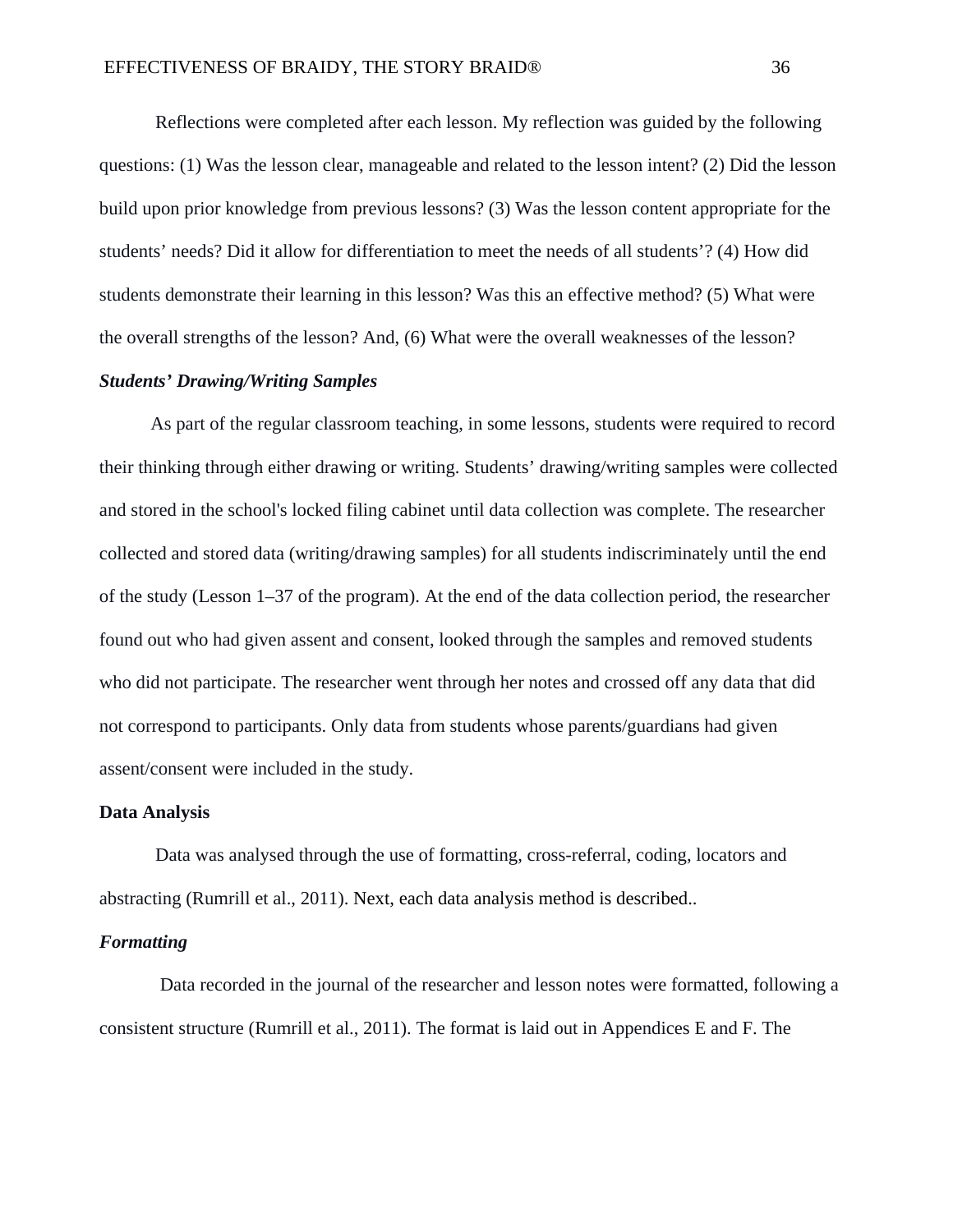lesson notes were kept in a notebook. The journal of the researcher was kept in Microsoft Word on the researcher's password-protected computer.

### *Cross-referral*

The student work samples, journal of the researcher and lesson notes were able to easily link together through the lesson number (Rumrill et al., 2011). The student work samples, the journal of the research and lesson notes were grouped and labeled according to the lesson number.

## *Coding*

Once all data was collected, codes emerged that were developed into categories. Data was further analyzed to search for additional occurrences that support each category (Rumrill et al.,

2011).

### *Locators*

In the lesson notes and journal of the researcher, specific lesson numbers/question numbers were utilized as locators for information regarding a particular category in the coding process (Rumrill et al., 2011).

### *Abstracting*

Once categories had emerged, journal entries, lesson notes, student dialog and work samples that pertained to categories were abstracted. Lengthy material was condensed into information pertaining to a particular category (Rumrill et al., 2011).

## **Ethical Considerations**

Participation in the program was not for the benefit of the study but part of the students' regular language arts programming. All students received the same instruction and support whether they participated in the study or not. There was no direct benefit for participation in the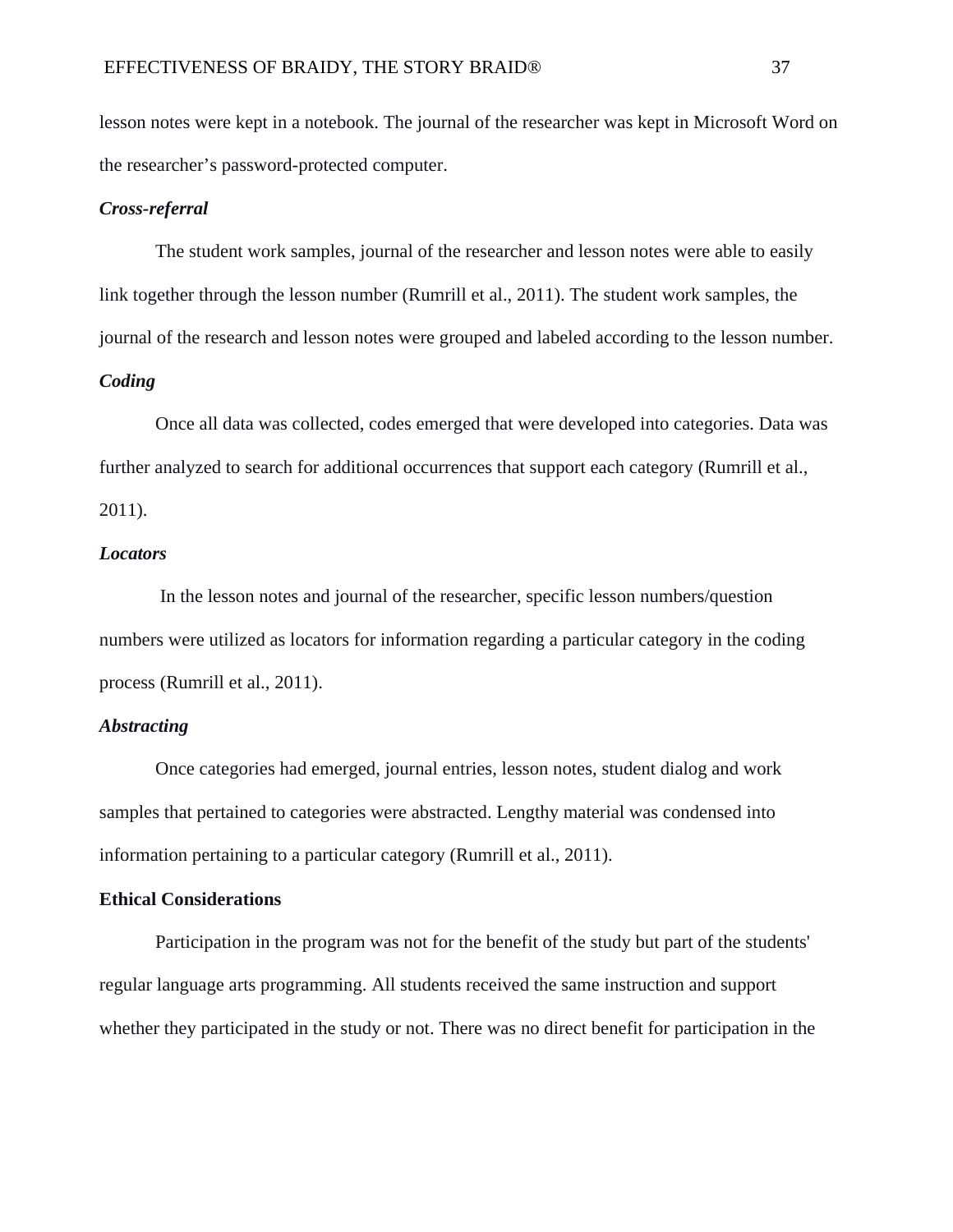study. However, I hoped that there would be benefits in students' retelling and story developing skills as a result of participating in *Braidy, the Storybraid®* lessons and activities.

Students were not placed in a vulnerable circumstance because of my research. However, as a classroom teacher and researcher, I consistently used positive feedback and encouragement with all students. I was aware of students' needs and adapted as necessary throughout the delivery of the program.

Even though participation was voluntary and the researcher did not know who participated until the end of the data collection period, it was possible that students or parents may have felt some degree of pressure to participate in the study. The consent letter clearly indicated the voluntary nature of the study and that the researcher would not be aware of who participated until the end of the study. It also indicated parents and students had the right to withdraw from the study at any point without having to provide a reason or without repercussions. Additionally, the consent letter indicated that all participant information used in the study would be coded.

Hardcopies containing any information related to the study were stored in a locked filing cabinet at the school's office. Upon completion of the study, hardcopies were promptly brought to the researcher's home and stored in the researcher's locked filing cabinet. Digital copies containing any information related to the study were stored on the researchers, personal, password-protected computer. Information related to the study was backed up on an external hard drive. No information was stored on Internet databases.

### **Limitations**

The knowledge that was generated within my case study was limited in several ways. Findings resulting from a case study may not be generalizable beyond the specific case unless other readers and researchers see particular applications (Cohen et al., 2007). For example, the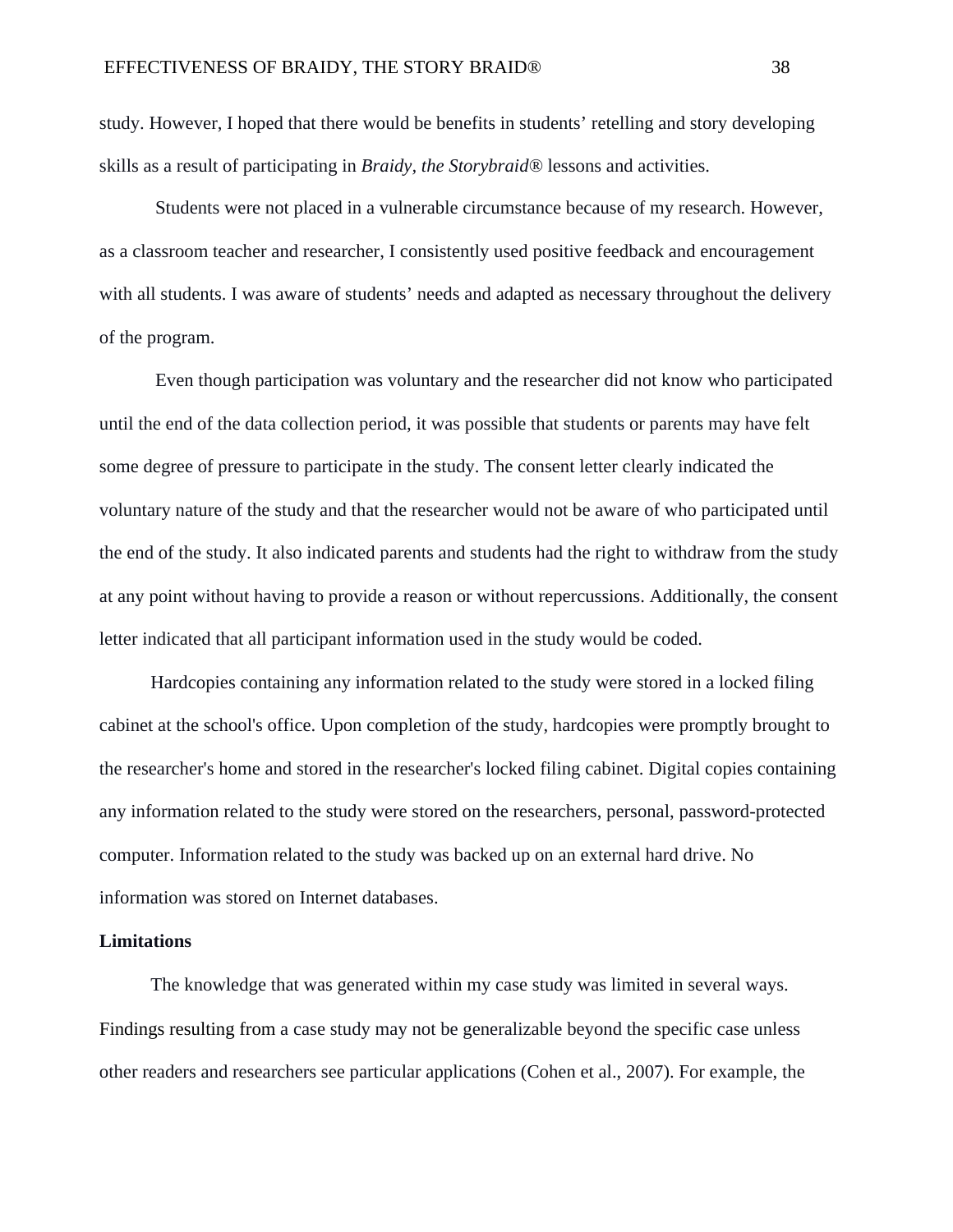value of *Braidy, the StoryBraid®* was assessed specifically within the context of the grades and demographics of particular students within my case. Case studies are open to researcher bias. As a result, interpretations are personal, subjective and selective (Cohen et al., 2007). Thus, interpretations within my case study were limited as they belonged to me, the teacher-researcher.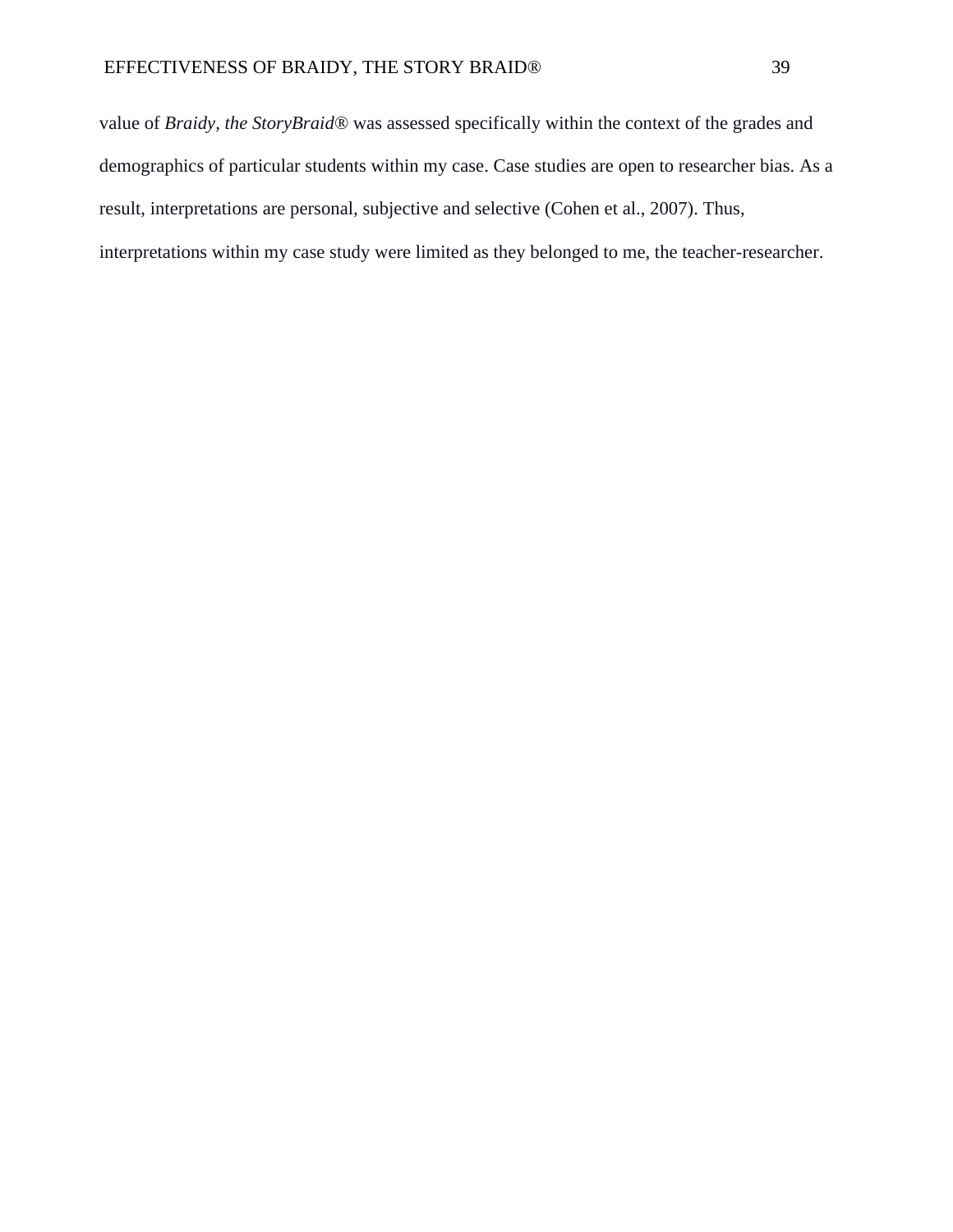### **Chapter 4**

### **Findings**

This chapter describes the findings of the case study conducted with my class of kindergarten, grade 1 and 2 students. The *Braidy, the StoryBraid ®* mini-lesson sequence was utilized. The mini-lesson sequence is comprised of 70 lessons. It is a flexible and systematic approach that supports facilitators in building children's oral language skills. The lessons explicitly teach and model narrative discourse macrostructure and microstructure (Moreau & Zagula, 2008). For the purpose of this study, I completed 37 of the 70 lessons in the mini-lesson sequence. Qualitative data was collected through lesson notes, journal of the researcher, students' comments and students' drawing/writing samples. Within my class, 13 students and their parents consented to share comments and drawing and writing samples. Participants are identified with alphabetic codes to protect their identity. The case study intends to explore the *Braidy, the StoryBraid®* program in relation to how it promotes students' development of oral language and skills. The findings respond to the following research question: *How effective is the Braidy, the StoryBraid® program in supporting students' oral language skills to recount personal narratives and stories?* Coding was done on each lesson and all other data associated with the lesson including lesson notes, journal of the researcher, student comments and drawing and writing samples. After coding each individual lesson and all data associated, four major categories emerged. First, category one organizes lessons according to their stage in the narrative developmental sequence. Next, category two pertains to the *Braidy, the StoryBraid ®* lessons. After, category three asserts the codes related to the *Braidy, the StoryBraid ®* lesson layout. Finally, category four addresses the codes related to the student responses toward the *Braidy, the StoryBraid ®* program.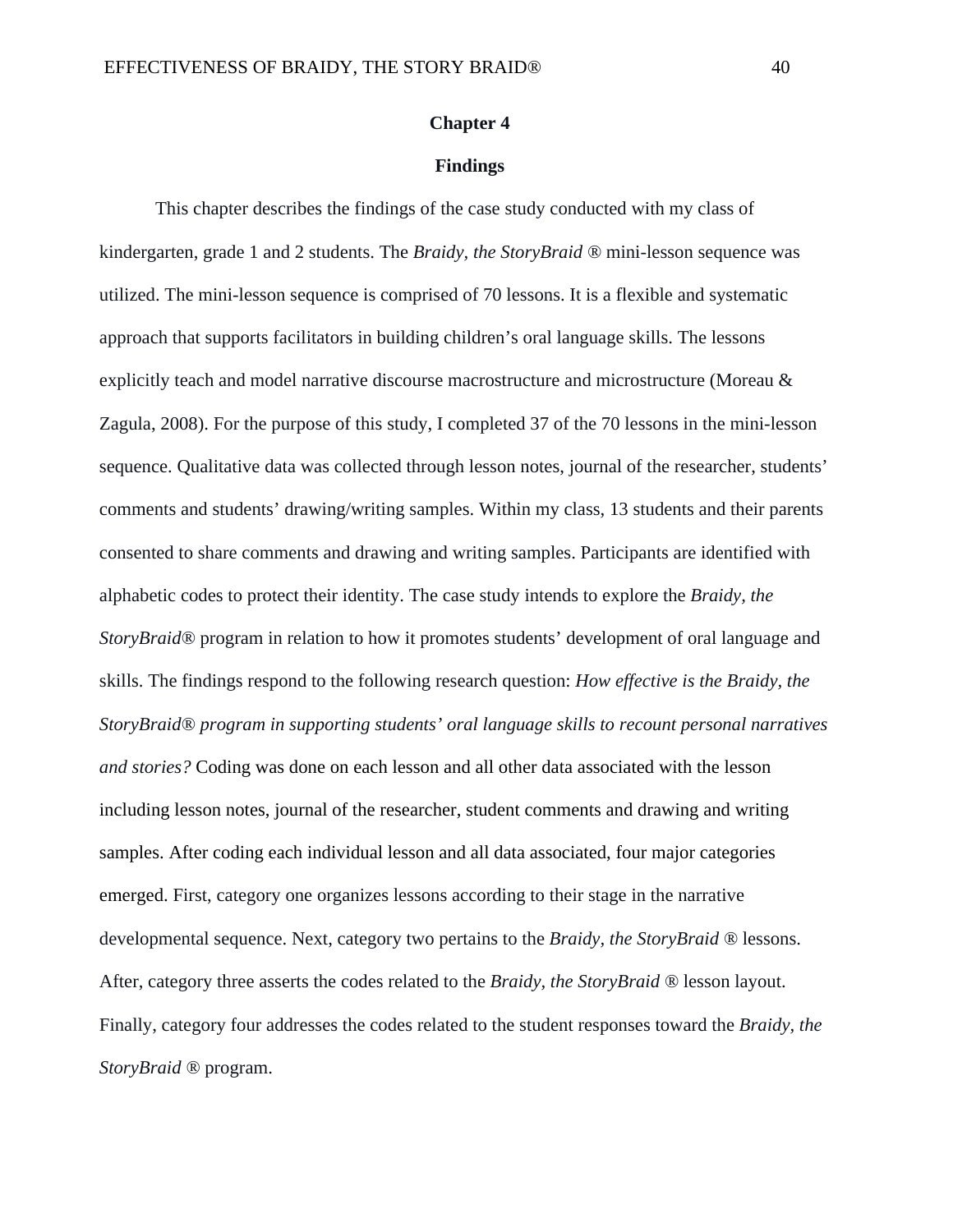#### **Category One: Narrative Developmental Sequence**

Moreau and Zagula (2008) present the oral narrative developmental sequence in a series of five stages. Stage one is labels and descriptions. Stage two is the action sequence. Stage three is the reactive sequence. Stage four is the psychological cause/effect. Stage five is the complete episode (Moreau & Zagula, 2008). In Lessons 1-37 of the mini-lesson sequence, the stages were completely addressed, partially addressed or not addressed at all. The following section will outline the goal for each stage, present where lessons fit into the oral narrative developmental stages and the capacity in which the goal was addressed.

### *Stage One: Labels and Descriptions*

In stage one, the child is able to give a descriptive sequence including the character and setting. The oral language goal at this stage is the "child can dictate a "story" that labels and describes the Characters and Action expected within the Setting, (script). The child comprehends situations and "stories" involving Characters and Settings" (Moreau & Zagula, 2008, p. 46). This section will be broken up into the three key features at this stage. First, the child gives a simple physical description of characters. Second, the child gives a simple physical description of the setting. Third, the child mentions actions but not necessarily in sequence (Moreau & Zagula, 2008). This section will present the lessons that supported this goal through findings in the journal of the researcher, lesson notes, students' comments and students' drawing/writing samples.

**Physical Description of the Characters.** Lessons 1-8, 12-14, 16-18, 20, 21, 26 and 32-35 address physical descriptions of characters. In Lesson 2, students began developing an awareness of what a character is. In this lesson, students were introduced to a simple song that gave a physical description of a character:

Braidy is a character,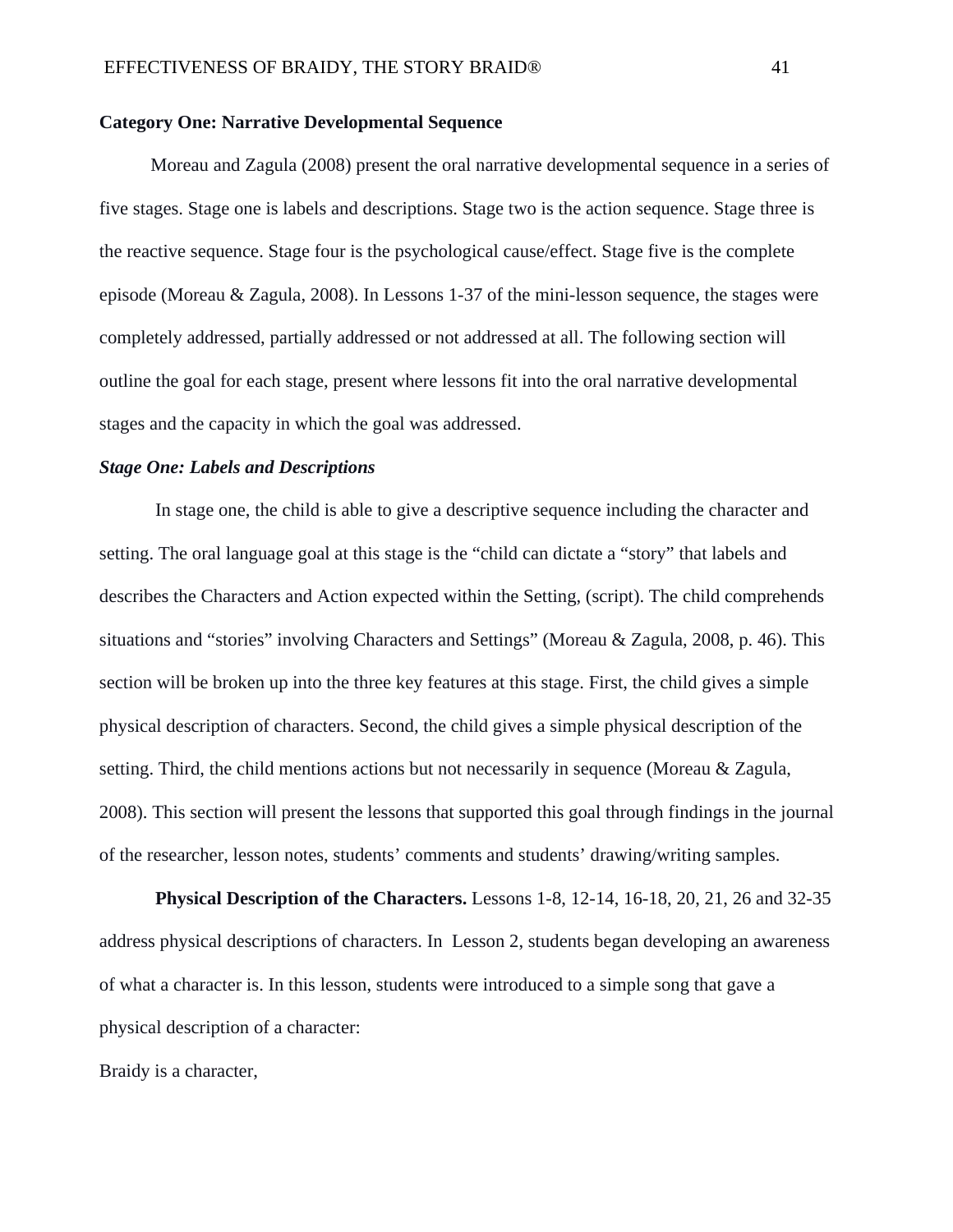Brady is a character,

Eyes, face, and head,

Eyes, face, and head

(Moreau & Zagula, 2008, p. 33)

This song teaches students the three defining attributes of a basic character: eyes, face, and head. Following the introduction of this song, I asked the discussion question, "What is a character?" Student G suggested, "Something that's pretend." Student M added, "Yea, like they make books for you and make a story with them" (Lesson Notes, January 8, 2020). After the discussion students demonstrated their understanding by drawing or writing a familiar character. Through the drawing and writing samples, it appeared students did not fully understand what a character was. Student P drew two flowers with grass (see Figure 5). When asked about the character Student P pointed to one of the flowers. When I reminded Student P of the character song, Student P went back and drew a person. As part of my ongoing formative assessment, I concluded that the discussion, drawing and writing activity demonstrated that students were at the preliminary stages of character understanding.

### **Figure 5**

### *Example Character Drawing*

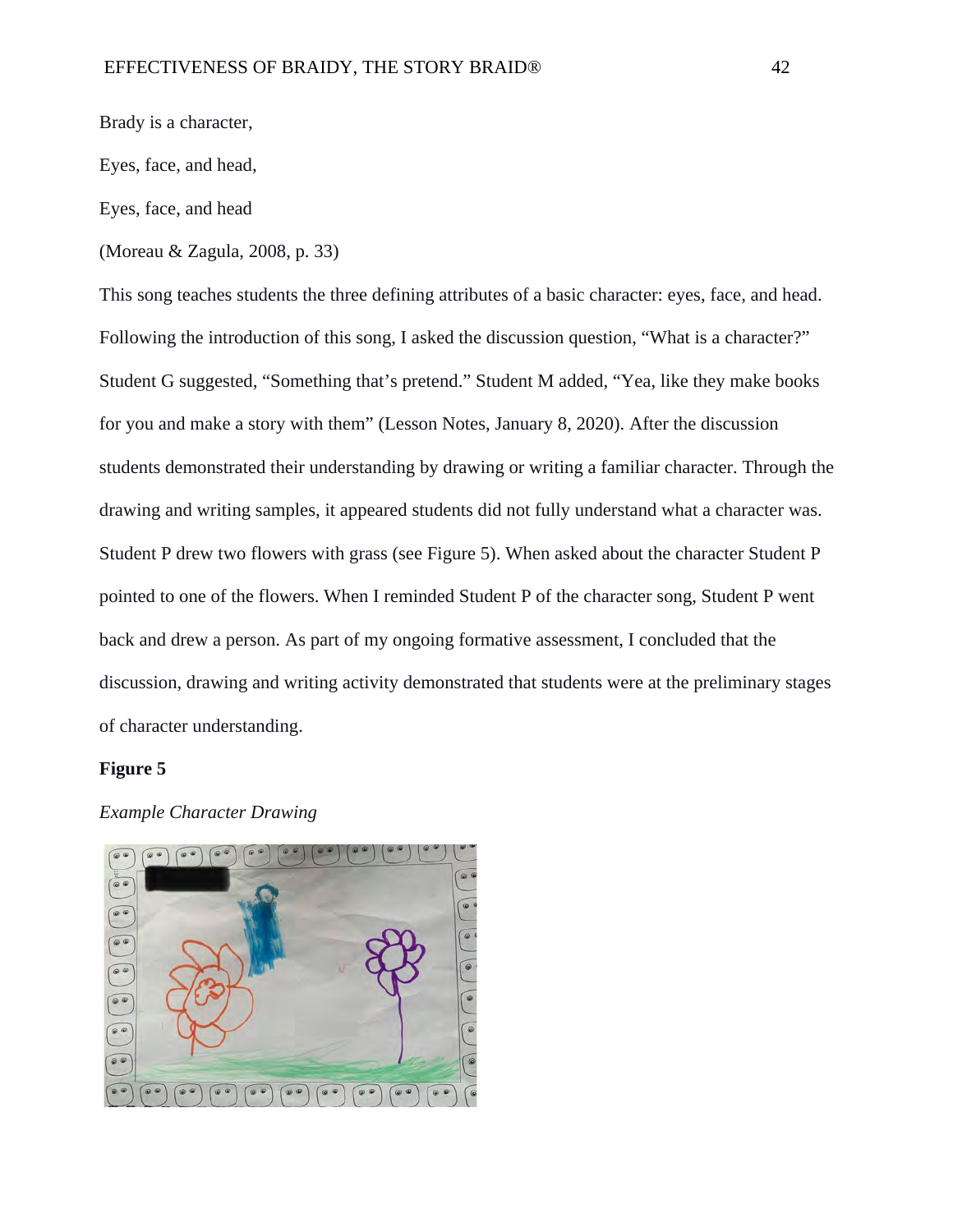Lesson 26 continued with physical descriptions of characters. After a few lessons utilizing *Clifford and the Big Storm, w*e established that Clifford is a big, red dog. Students were asked to brainstorm words for big. Students came up with the words: wide, humongous, large, long, giant, strong and huge. A few students suggested: elephant, bear and buffalo. As part of my assessment I concluded, these suggestions showed that some students were able to make associations with the word big but not yet able to come up with another word for big. In my journal I shared:

When students were brainstorming other words for 'big' some students started naming big things. It was an effective way to clear up misconceptions of 'big'. For some students, it was a bit of a challenging concept to grasp. Sharing other words for big supported language exposure for all students. I could see myself using this lesson in other units and for other words. (Journal of the Researcher, February 6, 2020)

In lessons 32-35, students were asked to apply their knowledge of a character (characters have eyes, face and head) to identify characters. Students used magazines to cut out pictures of characters and created a collaborative collage (see Figure 6). The following is a conversation with a student who initially required support in identifying characters but gained independence later in the lesson:

*Student S: Is this a character? (Pointing to a picture of a tree) Teacher: Does it have eyes, face and head? Student S: No. Teacher: Ok keep looking, let's see if we can find a character with eyes, face and head. Student S: Oh! Here is one! (Points to a picture of a dog) Teacher: Yes! You found a character. Minutes later Student S came back to me with the magazine. Student S: Look! I found lots of them. (Points to a picture with lots of people) Teacher: Yes, you certainly did find lots of characters!* (Lesson Notes, February 27, 2020)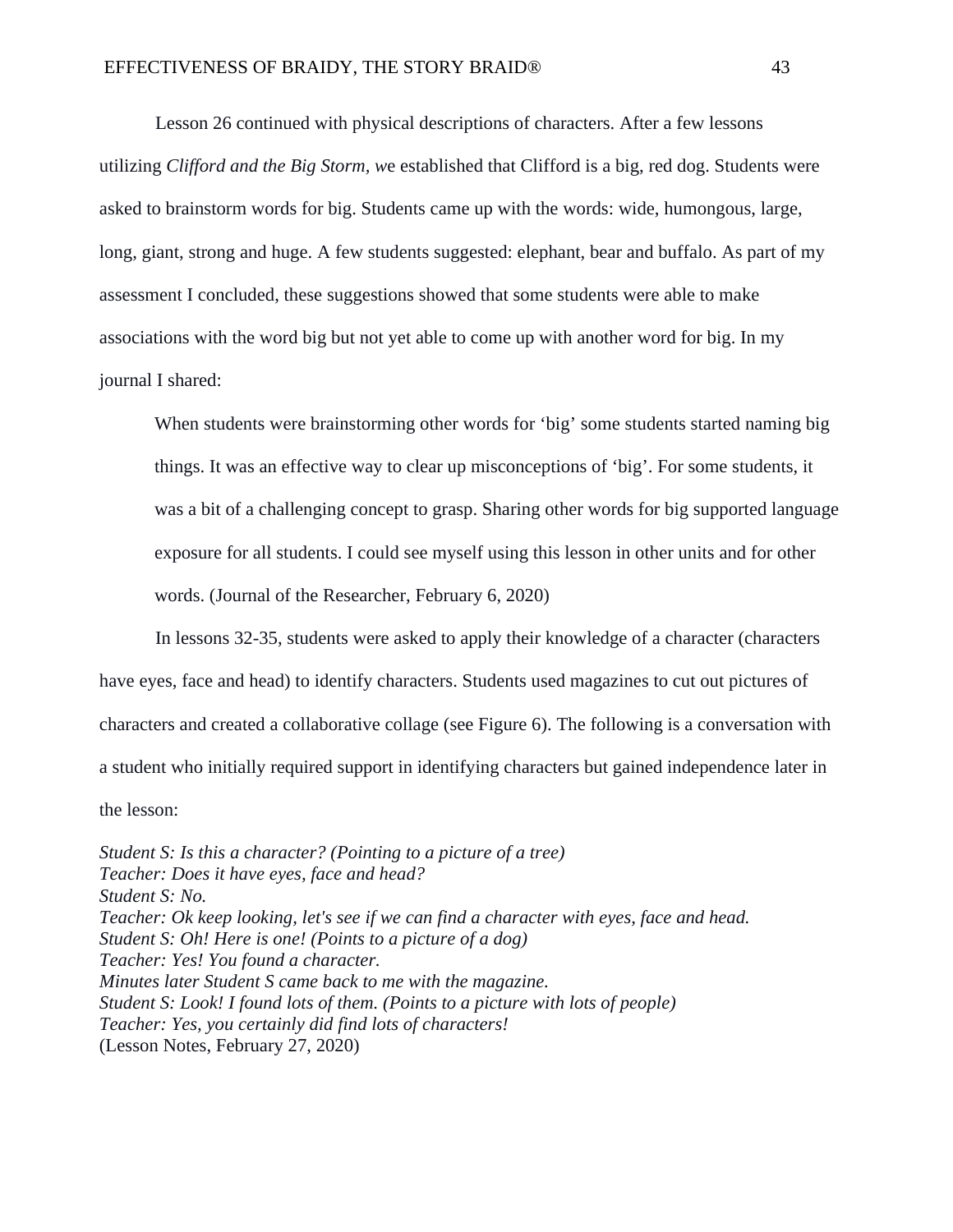According to my ongoing assessment after this lesson, it showed that students seemed to vary in their understanding of a character. I noted:

Although many students were able to identify characters in the magazine using the definition we had been practicing (characters have eyes, face and head), some students still required support. The levels of scaffolding built into this lesson allowed me to fully meet my students' needs. The lesson allowed me to support the students who required help in identifying characters while the students who were able to independently identify characters their independence. (Journal of the Researcher, February 27, 2020)

### **Figure 6**

### *Collaborative Character Collage*



In Lesson 34, students identified characters in books. For the purpose of this activity,

students were given pictures of the characters from the story *Where the Green Grass Grows.* Then we watched and listened to a recording of the book on YouTube. As their character came up in the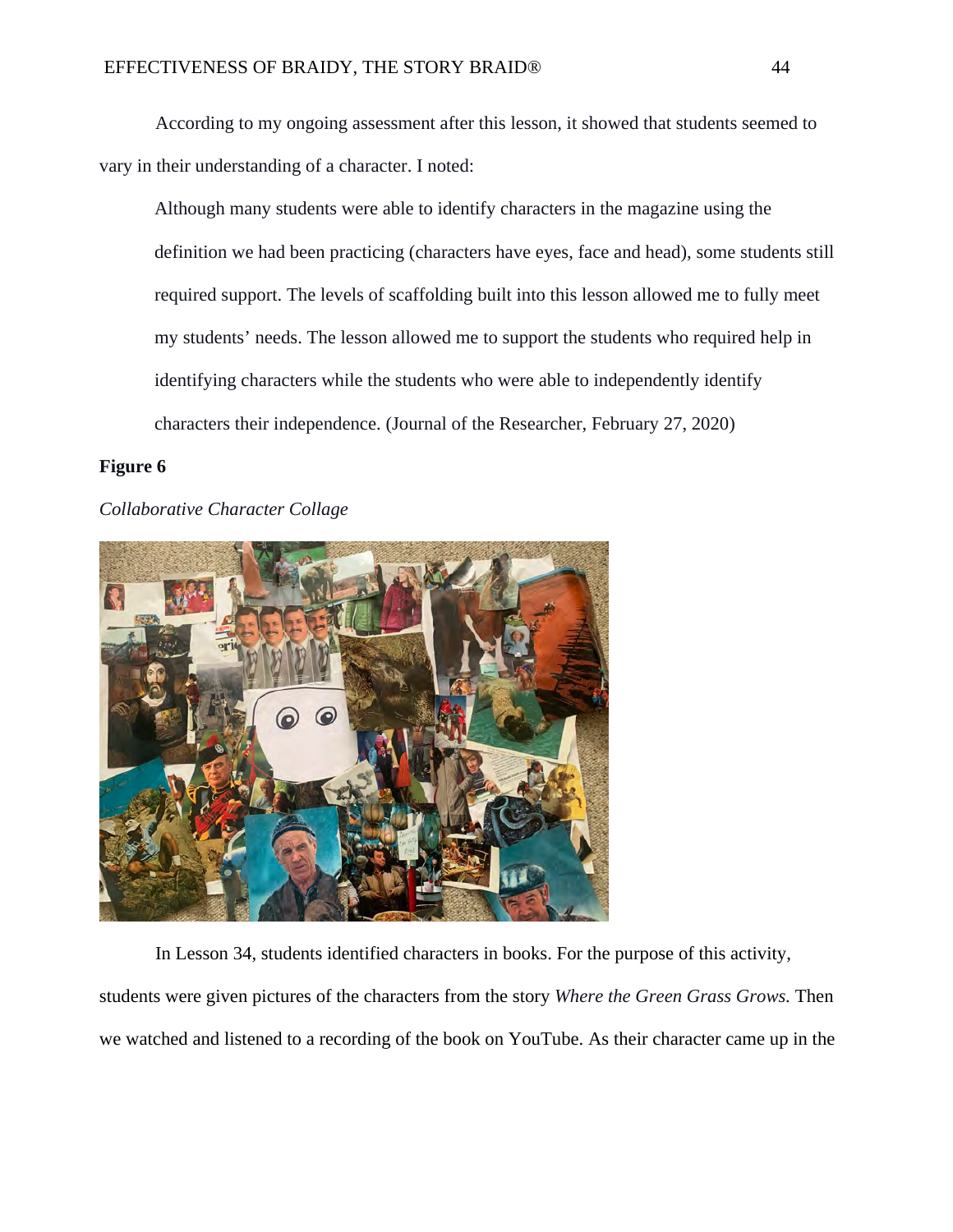story they tiptoed up to the pocket chart and put it in. After we completed this activity,

misconceptions around characters became apparent during the discussion:

*Teacher: Are there any more characters? Student H: The mom that reads the book. Her is a character. Teacher: Is the person that reads the book a character? Student M: No they make the characters. Student I: But she has eyes and a face. Student M: Mrs. F. reads us books and she is not a character. Student E: The person that makes the book. He is a character. Teacher: Hmm… Student B: No! That's the author. Teacher: Yes, the person that writes the words is the author. The person that creates the pictures is the illustrator. Student M: Yea so they make the character in the book. Teacher: Yes, the author and illustrator makes the characters. Student F: Yes! The characters are with the eyes, face and head in the book.* (Lesson Notes, February 9, 2020)

As per my ongoing assessment, this discussion made me realize that there are still some misconceptions around what a character is and what a character is not. I took some time to reflect on this conversation:

This conversation fascinated me. Student H was using our basic attributes of a character

(eyes, face and head) to define a character. Based on these attributes "the mom reading the

book" is a character. In order to continue to clear up this misconception, in future lessons,

we go over that characters must be a part of the story. (Journal of the Researcher, February

8, 2020)

**Physical Description of the Setting.** Lessons 36 - 37 connected the characters to a setting.

These lessons built upon Lesson 35 (described above), continuing to utilize the book *Over in the Meadow.* In this lesson we listened and watched the book again on YouTube. As each character was introduced we stopped the book to describe the setting. After this activity, students chose one character from the story and drew a picture of that character in its setting (see Figure 7).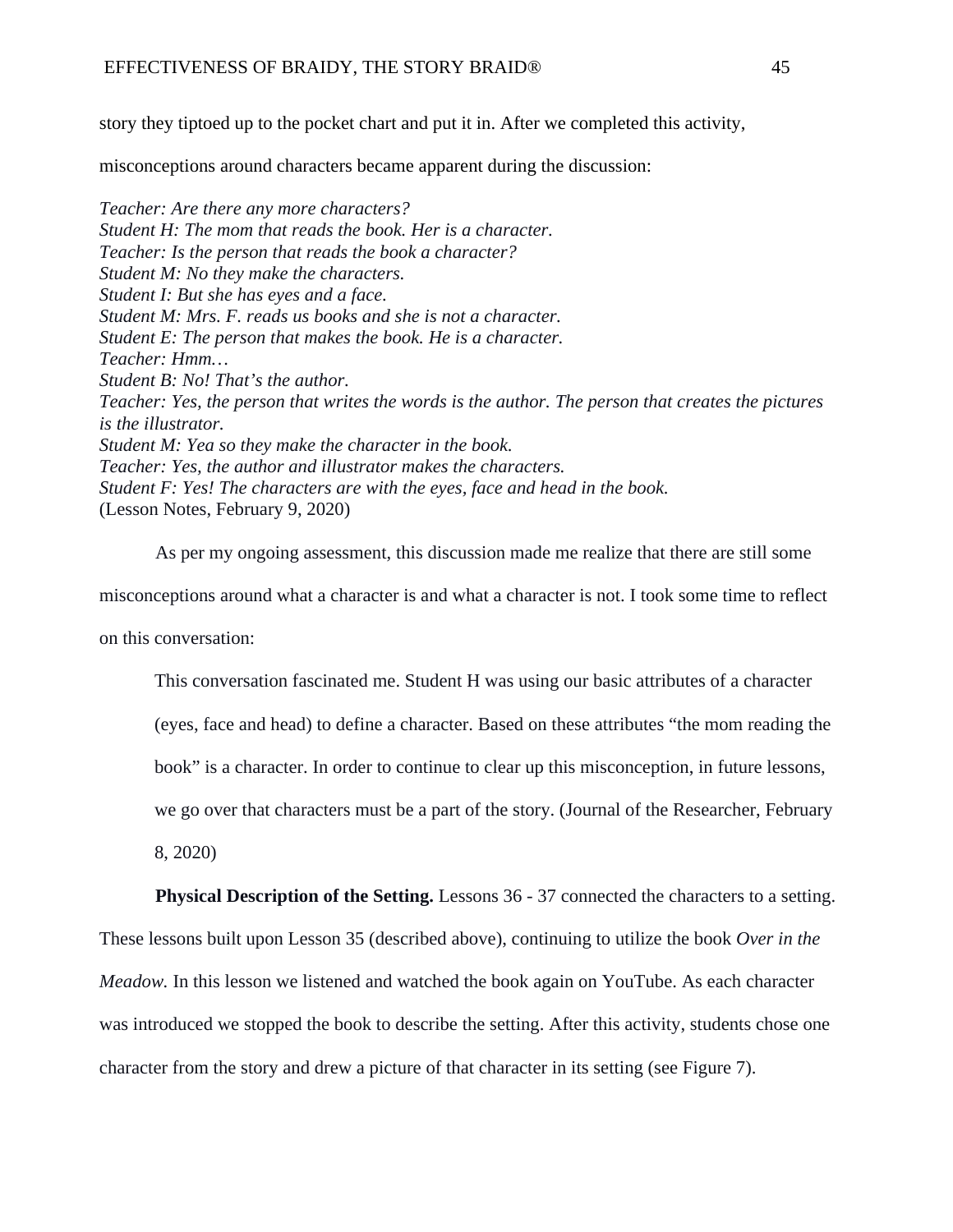### **Figure 7**

*Example of a Character in its Setting*



*Note.* Drawing is of a lizard by the old mossy gate.

As part of my ongoing assessment, after collecting the drawing samples, I concluded that students were able to accurately draw their characters in the appropriate setting (see Figure 7).

**Actions Mentioned but not Necessarily in Sequence.** This key feature was addressed during Lessons 14 – 20 based around *Clifford and the Big Storm* and also arose naturally during a separate oral language activity. After multiple reads of *Clifford and the Big Storm,* the students drew a picture of a character and wrote something that the character did in the story. I used this activity as part of my ongoing, formative assessment of where students were at in their understanding of actions. Student M was able to make a general statement: "He can save things that you really want" (see Figure 8). In *Clifford and the Big Storm,* Clifford saves many people and things during the storm, this was an accurate description of what Clifford does in the story.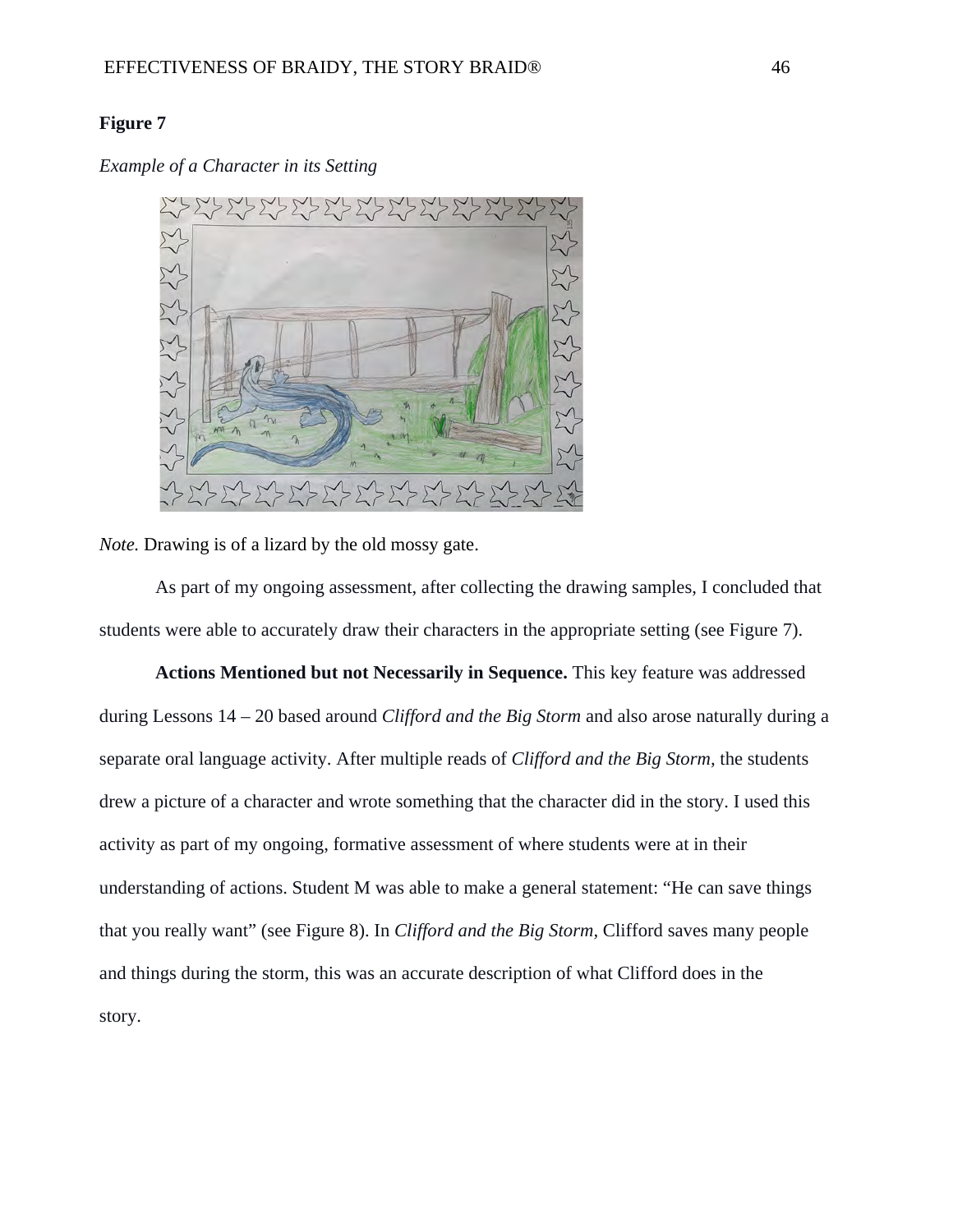### **Figure 8.**

*Student M's Drawing/Writing Sample*



*Note.* Student M's writing, "Clifford is a big red dog. He can save things you really want."

Student C wrote, "Grandma and Elizabeth came but we did not see Clifford surprise!" (see Figure 9). Student C's picture is of Clifford hiding behind the house/sand with Grandma and Elizabeth standing together. I concluded that student C was referring to the end of the story when Clifford hides behind a pile of sand and surprises Grandma and Elizabeth when they come home. Through assessing student C's picture and description, it appeared that there was a connection between the characters and their actions.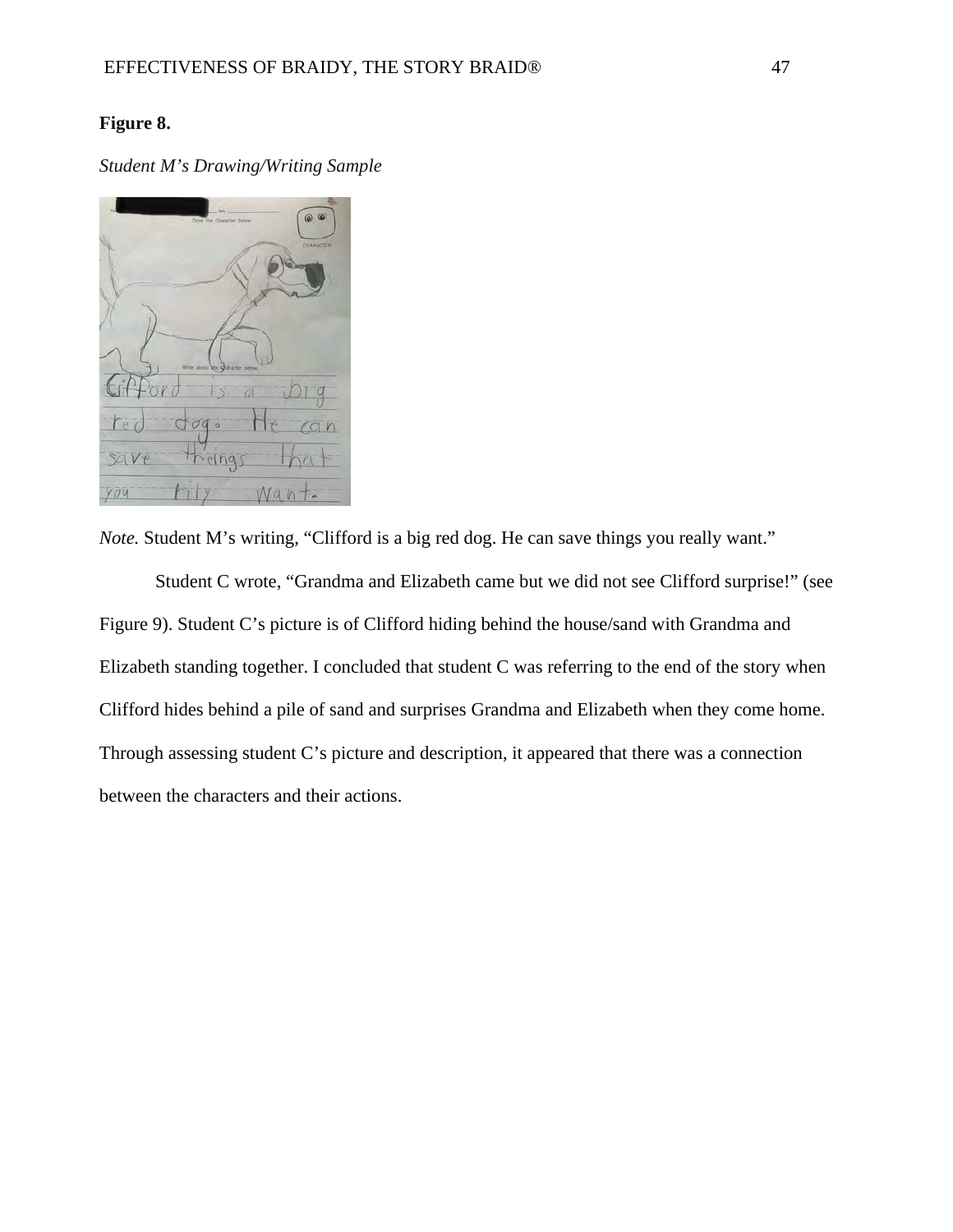### **Figure 9.**

*Student C's Drawing/Writing Sample*



*Note.* Student C's writing, "Grandma and Elizabeth came but we did not see Clifford surprise!"

One of the richest discussions around characters occurred naturally outside of formal *Braidy, the StoryBraid®* instruction. This discussion occurred following Lesson 35, during an oral language activity that occured routinely each morning in small groups. In this oral language activity, students were shown a picture of two children looking at a book and given the prompt "What are the children looking at?"

### *Student M: Characters.*

*Teacher: Oh very interesting. What characters do you think they are looking at? Student M: I think they might be looking at characters like a rhino or a dinosaur. Student B: Yea like characters can do different stuff. So like maybe they are doing stuff. Student P: Maybe a pig character named Rosie! She could be in the barn in the mud with her friends.*  (Lesson Notes, February 8, 2020)

According to my formative assessment, this conversation demonstrated that students were developing an understanding of the information taught in *Braidy the StoryBraid®* lessons. I was excited to see that students were applying their knowledge to a related context outside of *Braidy the StoryBraid®* lessons.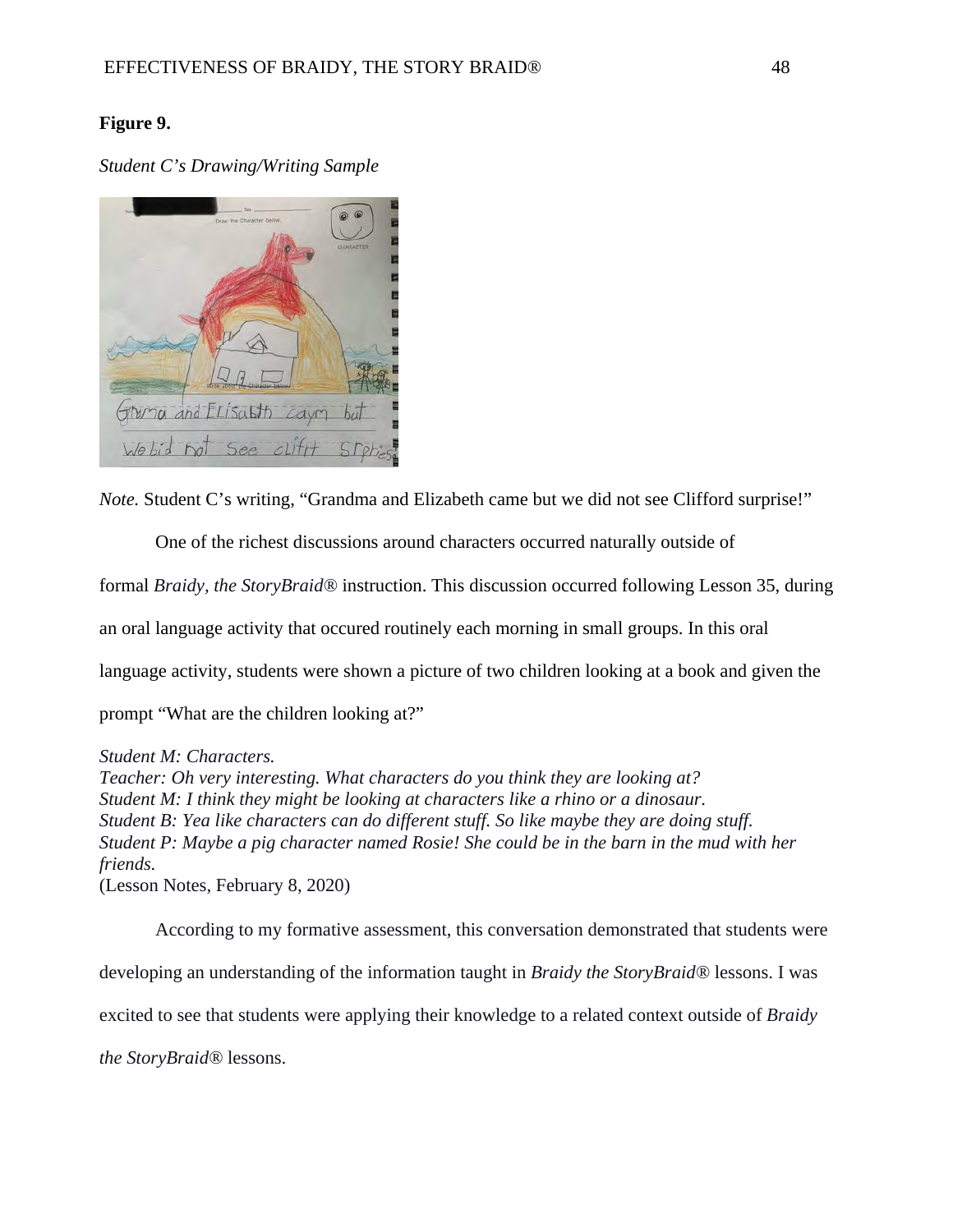There were a wide variety of activities that covered this oral language goal, especially in the area of describing characters. The labels and descriptions goal was fully addressed in my teaching through Lessons 1 - 8, 12 - 21, 26 and 32 - 37 of the *Braidy, the StoryBraid®* mini-lesson sequence.

#### *Stage Two: Action Sequence*

Stage two: action sequence builds upon stage one: description sequence. The oral language goal in this stage is:

Child can dictate a "story" with a sequence of Actions. The objective is to develop temporal organization. These "stories" have a theme but not a plot. The child comprehends situations and stories involving Characters, Settings and a sequence of Actions. (Moreau & Zagula, 2008)

This section will focus on the key feature of this goal - sequencing actions.

**Sequencing Actions.** Moreau and Zagula (2008) refer to the actions as the "doers" or the things that the character does. In this Lesson 11, we discussed that rings on Braidy*®* help tell us what a character does. We began by brainstorming what a dog does - barks, runs, plays, eats, sleeps, walks and plays. We used a ring to represent each thing a dog does. Next, we practiced identifying actions in the book *Mean Jean the Recess Queen.* During the book, we stopped to identify actions or the things Jean does in the book. We identified three actions:

1. Jean pushed kids down.

2. Jean jumps with Katie Sue.

3. Jean was running to Katie Sue and having too much fun.

(Lesson Notes, January 28, 2020)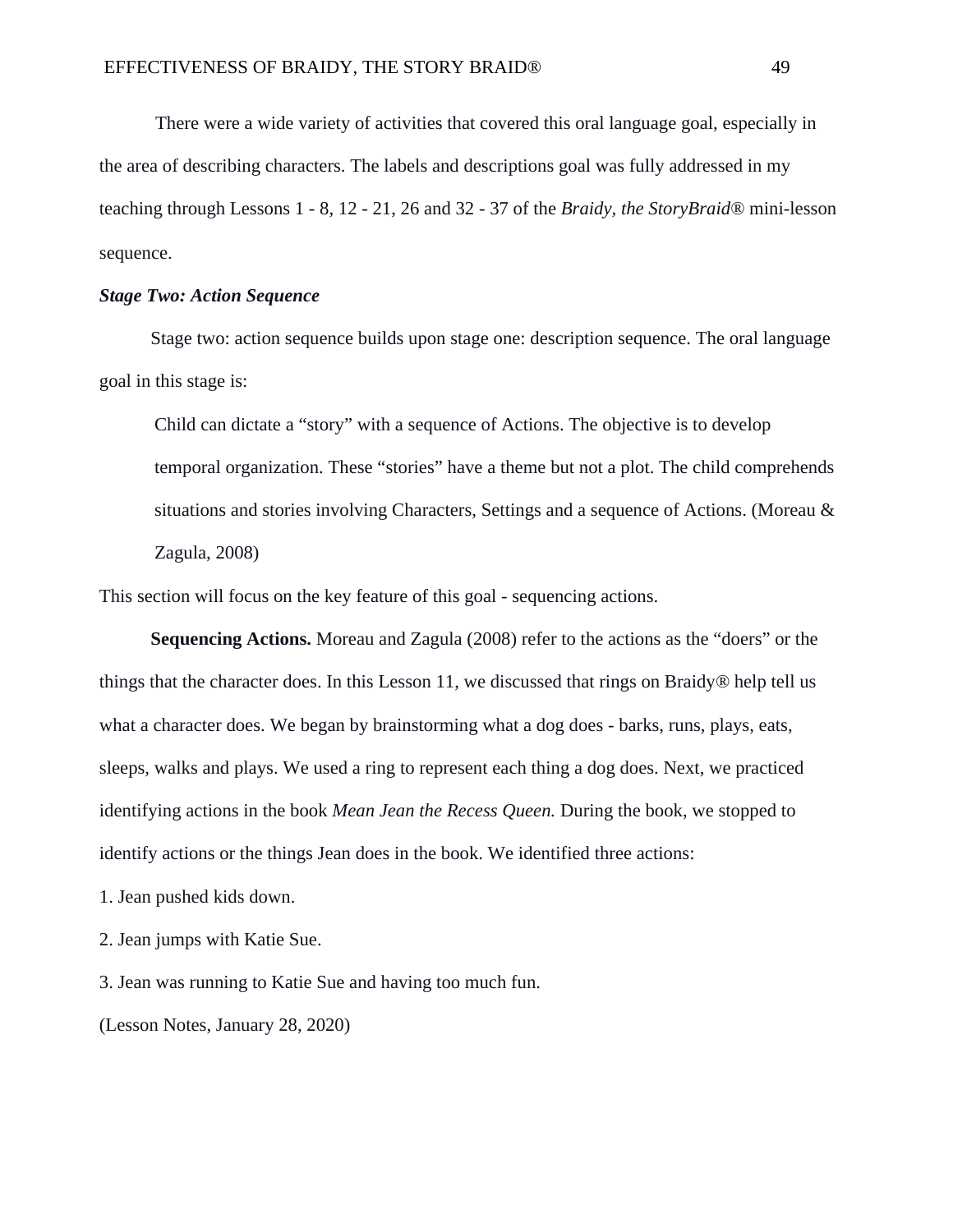As students stated Jeans' actions, we added a ring to Braidy*®*. Each ring represented one of Jeans' actions in the story. Following this lesson, I noted: "The character does more than three things in the story. How do we teach students to recognize the important actions of the character? Some of the characters' actions are not as important as others" (Journal of the Researcher, January 28, 2020).

The following day, we completed an action sequence for getting ready for school using Braidy*®* and the rings:

*Student B: First your mom wakes you up. Student C: Or your alarm wakes you up! Student D: You put on clothes. Student F: Eat some cereal! Student B: Get your jacket and boots on. Student G: Get your backpack and get on the bus.*  (Lesson Notes, January 29, 2020)

As we retold the sequence, we pulled down a ring on Brady*®* to model that each action is represented by a ring. After completing this activity, one student brought up that not everyone does the same thing in the morning. In order to address this comment, students took turns sharing how they got ready for school, adding a ring to Braidy*®* each time they said an action.

The students were explicitly taught to action sequence through telling and retelling. The action sequencing goal was fully addressed in my teaching through Lessons 11 and 12 of the *Braidy, the StoryBraid®* mini-lesson sequence.

#### *Stage Three: Reactive Sequence*

The oral language goal for stage three is "When prompted, using picture book sequences, the child can dictate a "story" using an Initiating Event and a Reaction. The child comprehends situations and "stories" involving Characters, Settings, an Initiating Event and a Reaction" (Moreau & Zagula, 2008, p. 46). In this stage, a layer of complexity is added, as students are not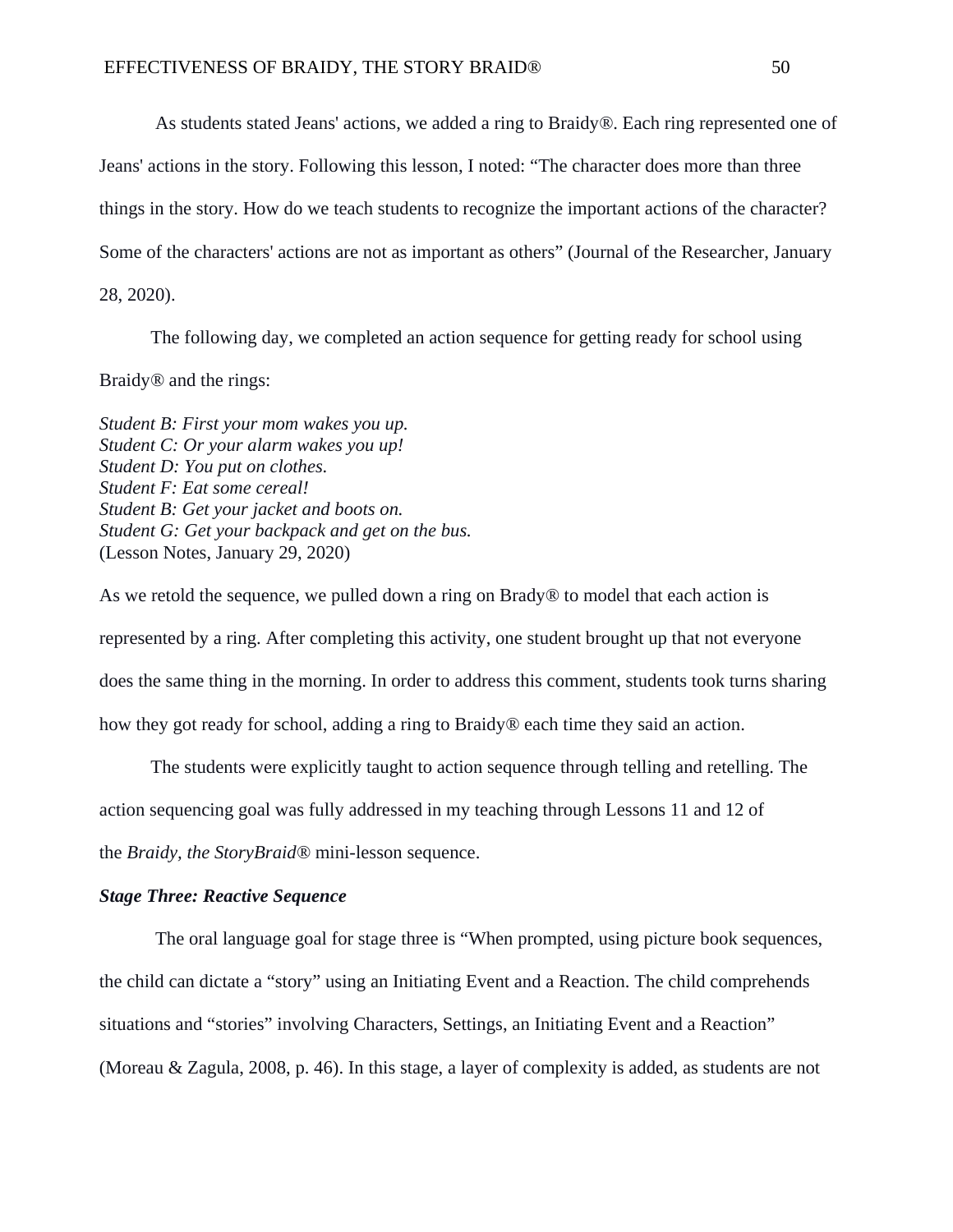only listing the actions but also identifying reactions to them (Moreau  $\&$  Zagula, 2008). This goal was not addressed in my teaching because the concept did not take place during the data collection stage (Lessons 1-37).

### *Stage Four: Psychological Cause/Effect*

The oral language goal in stage four is "The child begins to relate Internal Responses (Feelings) to the Initiating Event. The child comprehends situations and "stories" involving Characters, Settings, Initiating Events and Internal Responses to the Initiating Events " (Moreau & Zagula, 2008, p. 47). In this stage, Initiating Events and Internal Response are introduced as the focus begins to shift to feelings.

**Focus on Feelings.** Lessons 9 and 10 focused on identifying and describing feelings. The *Braidy, the StoryBraid®* manual lists six universal emotions: happy, sad, mad, scared, disgusted and surprised (Moreau & Zagula, 2008). The *Braidy, the StoryBraid®* kit includes accessories that the facilitator can use interchangeably to display the six universal emotions on Braidy*®* (Moreau & Zagula, 2008)*.*

In Lesson 9, we began by identifying the six universal emotions. Then we used Braidy*®* and the accessories to interchange and display the emotions. Next, students shared situations where they felt one of the universal emotions. Student B shared, "I felt scared when I first went to my uncle and aunt's house in Prince Rupert and I didn't know anybody but after my cousins played with me I wasn't scared anymore" (Lesson Notes, January 9, 2020).

In Lesson 10, we began by reviewing the six universal emotions. Next, we read *Arthur's Chicken Pox.* Prior to reading the story, students were prompted to think about how Arthur felt in the story. Once we began reading, students immediately picked up on emotions Arthur may have been feeling. At one point student G prompted the class, "I think we need to change Braidy*®*.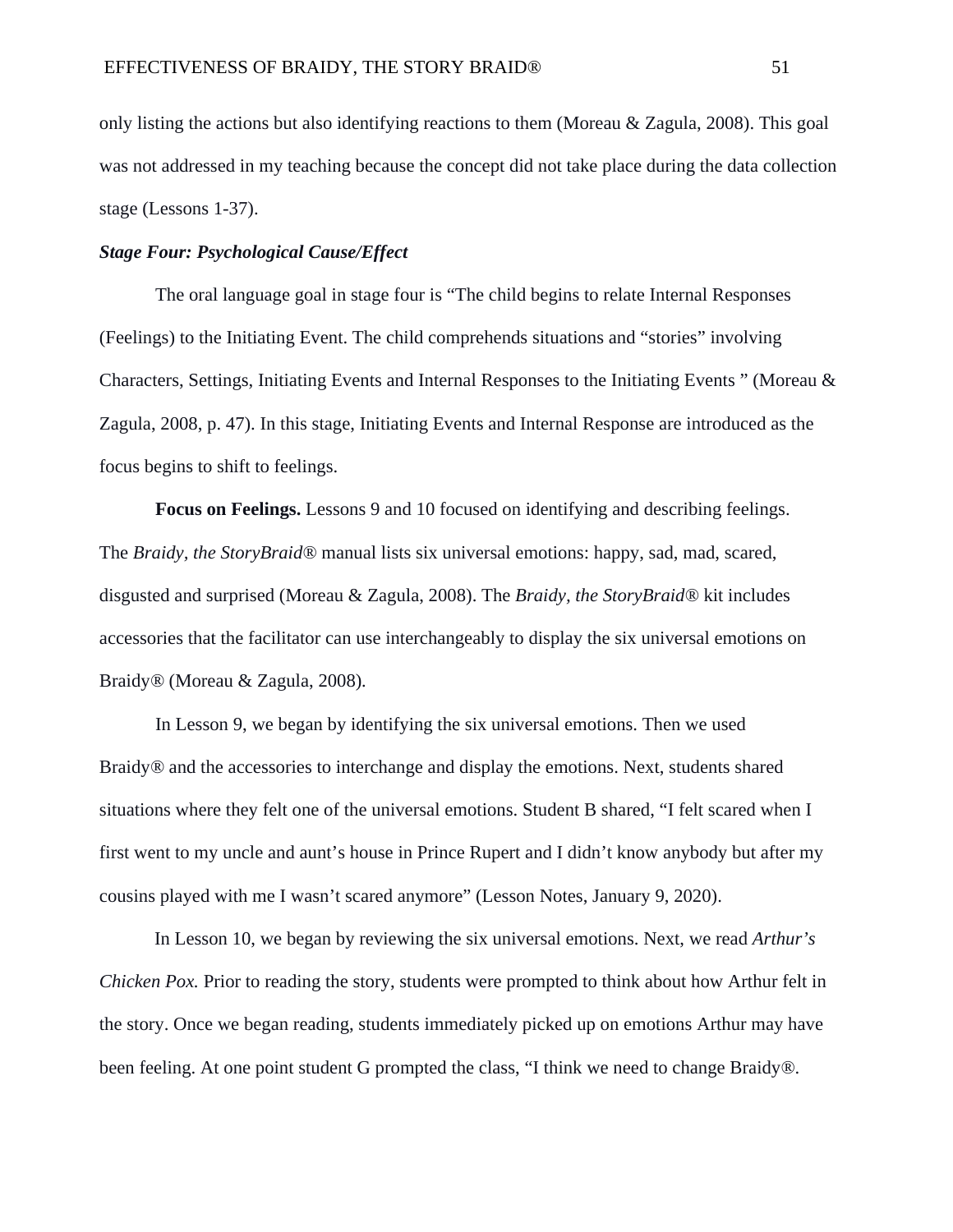Arthur is not sad anymore. He is happy now" (Lesson Notes, January 9, 2020). After this Lesson, I reflected:

The emphasis on the "why" or "something happens" to make you feel an emotion emphasized understanding the character's emotions in the story. It was very clear that students were beginning to recognize that the character's emotions change throughout the story. (Journal of the Researcher, January 29, 2020)

This goal was partially addressed in my teaching because the concept of Internal Response was introduced in Lessons 9 and 10 but the concept of Initiating Events did not take place during the data collection stage (Lessons 1-37).

### *Stage Five: Development of Plot*

The language goal for stage five is "the child begins to tell a Complete Episode containing the following story grammar components and a variety of cohesive ties" (Moreau & Zagula, 2008, p. 47). This stage builds on stages one to four with the addition of identifying the beginning, middle and end. This goal was not addressed in my teaching because the concept did not take place during the data collection stage (Lessons 1-37).

### **Category Two:** *Braidy, the StoryBraid®* **Lessons**

The authors of the *Braidy, the StoryBraid®* manual encouraged flexibility within the administration of the program:

As you begin to use these mini-lessons, we encourage you to supplement them with lessons of your own. There is no specific timetable for implementation. Our goal is to present a systematic framework for instruction and/or intervention in a classroom or any therapeutic setting. Flexibility is necessary! (Moreau & Zagula, 2008, p. 86)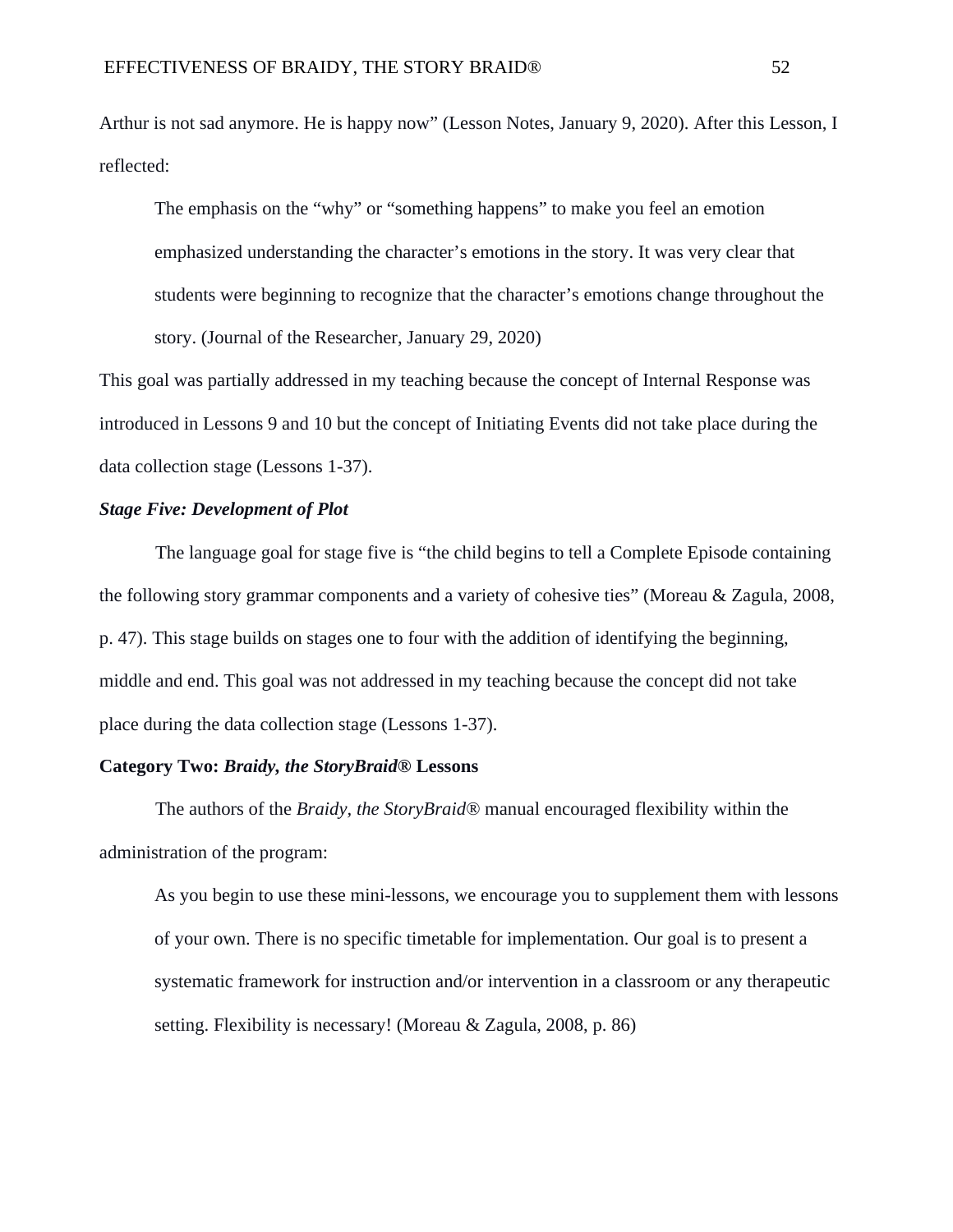Throughout the delivery of the program, adjustments to the lessons were made in response to the needs of my students. Lessons were followed as per program, combined, skipped and incorporated books (see Figure 10).

### **Figure 10**

*Braidy, the StoryBraid® Mini-Lesson Sequence*



### *Lessons as Per Program*

A total of five lessons were followed as per the *Braidy, the StoryBraid®* mini-lesson sequence in the program manual (see Figure 10). Lessons 1, 2, 16, 36 and 37 were followed as per the program. In three of the five lessons (Lessons 1, 16 and 37), I recorded my satisfaction with following the lesson exactly. In my journal of the Researcher for Lesson 1, I wrote:

This was a highly engaging and effective way to introduce *Braidy, the StoryBraid®.* The students appeared to really enjoy the toolbox with the assortment of "tools". There was a lot of laughter as students saw *Braidy, the StoryBraid®* being removed from the toolbox.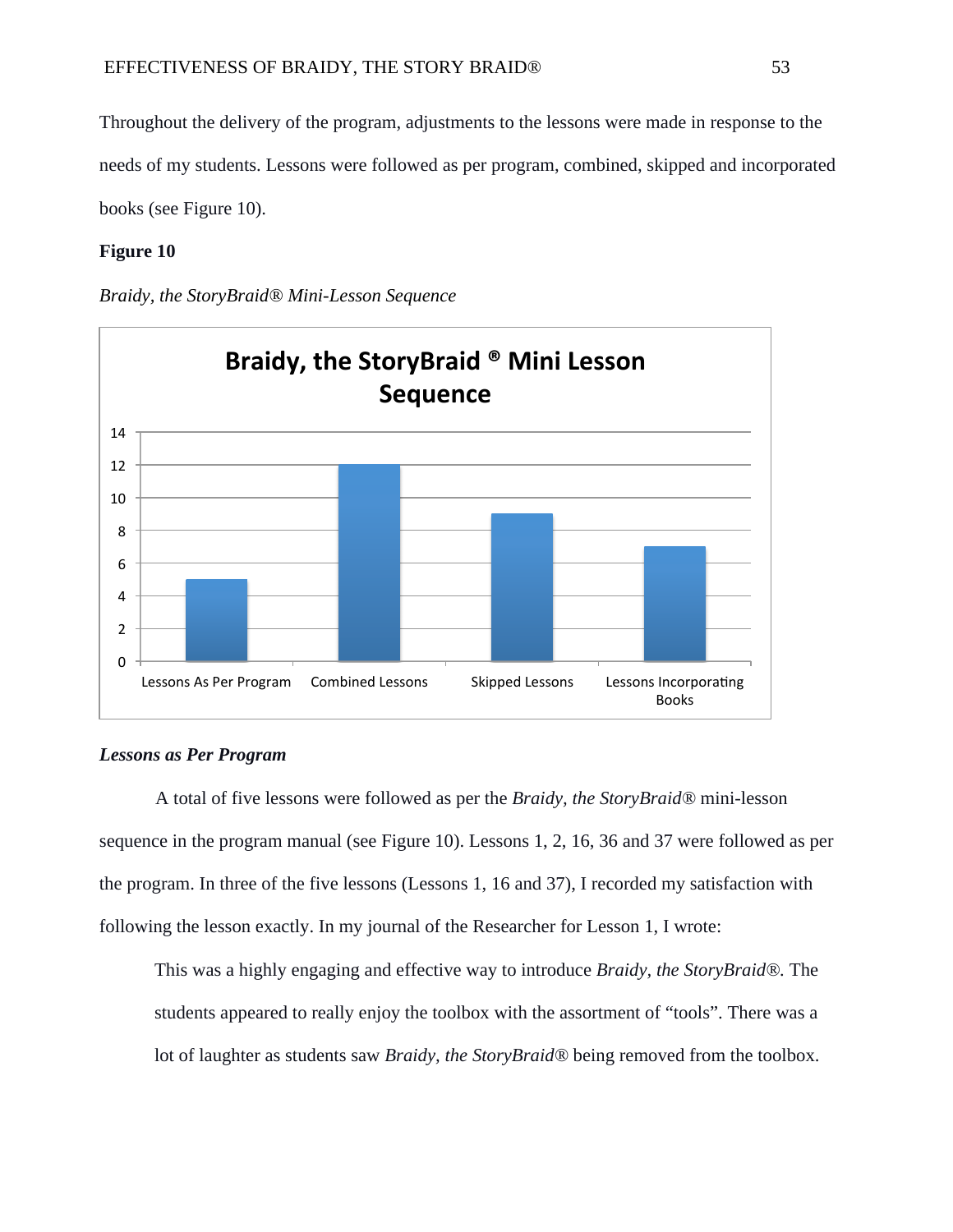The lesson included a song, discussion, visual tools and tactile learning. I felt it met the needs of all students. (Journal of the Researcher, January 6, 2020)

I had a similar reflection after Lesson 36:

Students practiced identifying characters. This was a great, hands-on lesson. A rich discussion emerged around what a character is. As per my ongoing assessment, it was an effective informal evaluation of students' understanding of a character. This informal evaluation made me realize that there are still some misconceptions around what a character is. (Journal of the Researcher, February 8, 2020)

In two of the five lessons (Lessons 2 and 37), I reflected on how I would modify the lesson if I were to complete it again with a different group of students. In Lesson 2, an idea for an expansion activity was provided. The expansion activity had the students draw a character. I recorded:

Students asked many questions prior to beginning their drawings. Many drawings were inaccurate representations of characters based on the attributes of characters taught this far in the mini-lesson sequence. Characters have eyes, face and head. I concluded that it was too early for this expansion activity. I would have saved the expansion activity until after Lesson 4. After Lesson 4, I think students would have a better understanding of what a character is and would have been more successful in drawing characters. (Journal of the Researcher, January 7, 2020)

In Lesson 37, the activity required the teacher to give students descriptions of an animal. Based on the description the student guessed which animal was being described. I recorded the following reflection: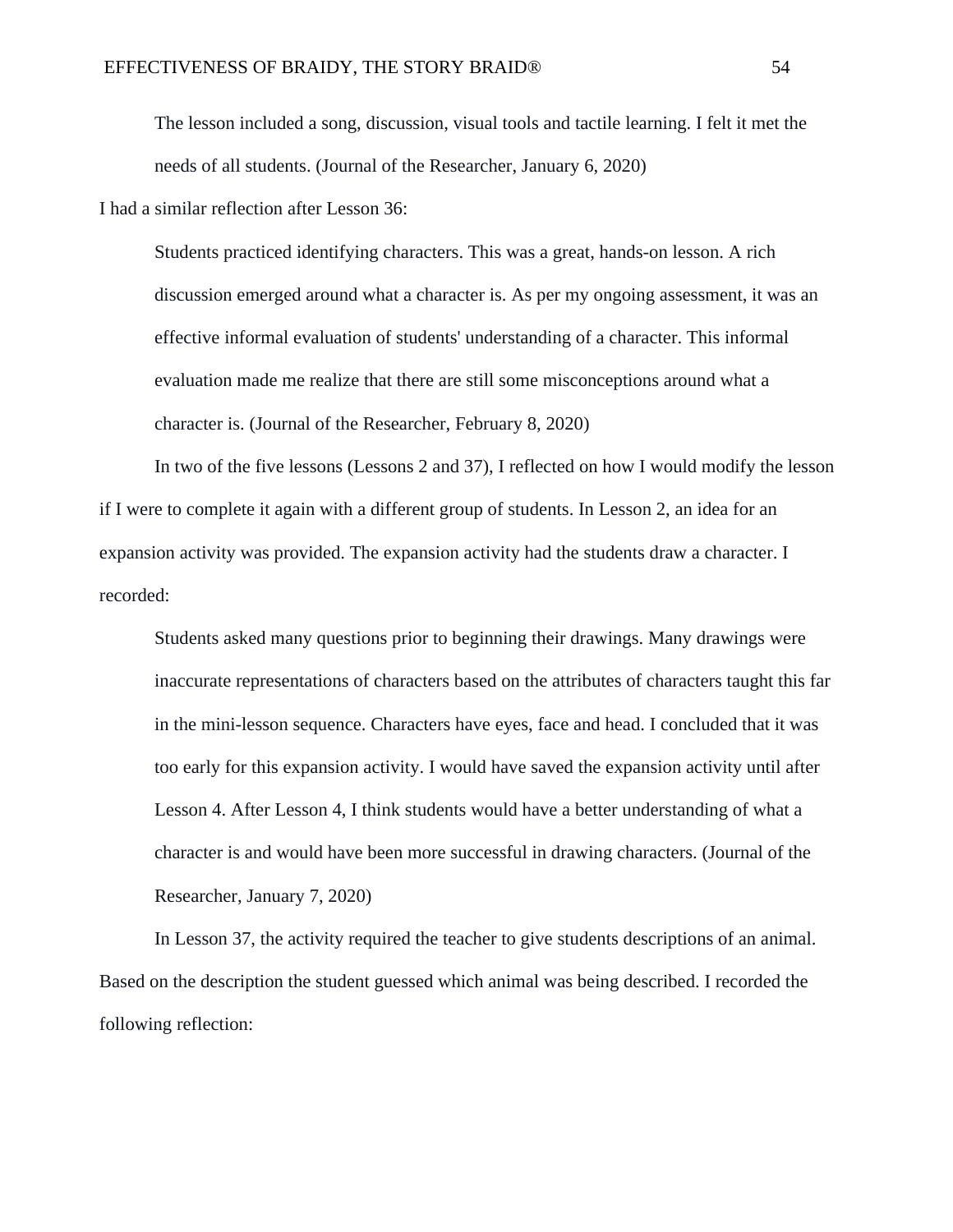I should have looked closer at the descriptions before giving them to students. Upon reading the descriptions out loud to my students, I realized that some of the descriptions were very challenging. For example, "A big, round eye with an oval in the middle" (Moreau & Zagula, 2008, p. 100). None of the students were able to accurately identify the animal being described. The answer was a frog. This description was not very clear. If this description were given to me, I do not think I would have guessed it. If I were to complete this lesson again I would have modified some of the descriptions. (Journal of the Researcher, February 8, 2020)

#### *Skipped Lessons*

A total of nine lessons were skipped in the *Braidy, the StoryBraid®* mini-lesson sequence (see Figure 10). Lessons 22, 23, 24, 25, 27, 28, 29, 30 and 31 were skipped in response to the needs of my students. Based on my ongoing, formative assessment, I felt that some lessons did not meet the developmental level of my students. I felt that students already had a proficient understanding of the content taught in the lessons that were skipped. In the journal of the researcher, I recorded my reason for skipping Lessons 22-25:

The statement of purpose for Lessons 22-25 was "Character Expansion Contrast Of Characters By Attributes Descriptive Vocabulary Text-To-Life Connections" (Moreau & Zagula, 2008, p. 89). I skipped Lessons 22-25 because I did not feel they met the needs of my students. Students were identifying and describing characters based on attributes in prior Clifford lessons. I found the lessons were getting a bit redundant and it was time to move on. (Journal of the Researcher, February 5, 2020)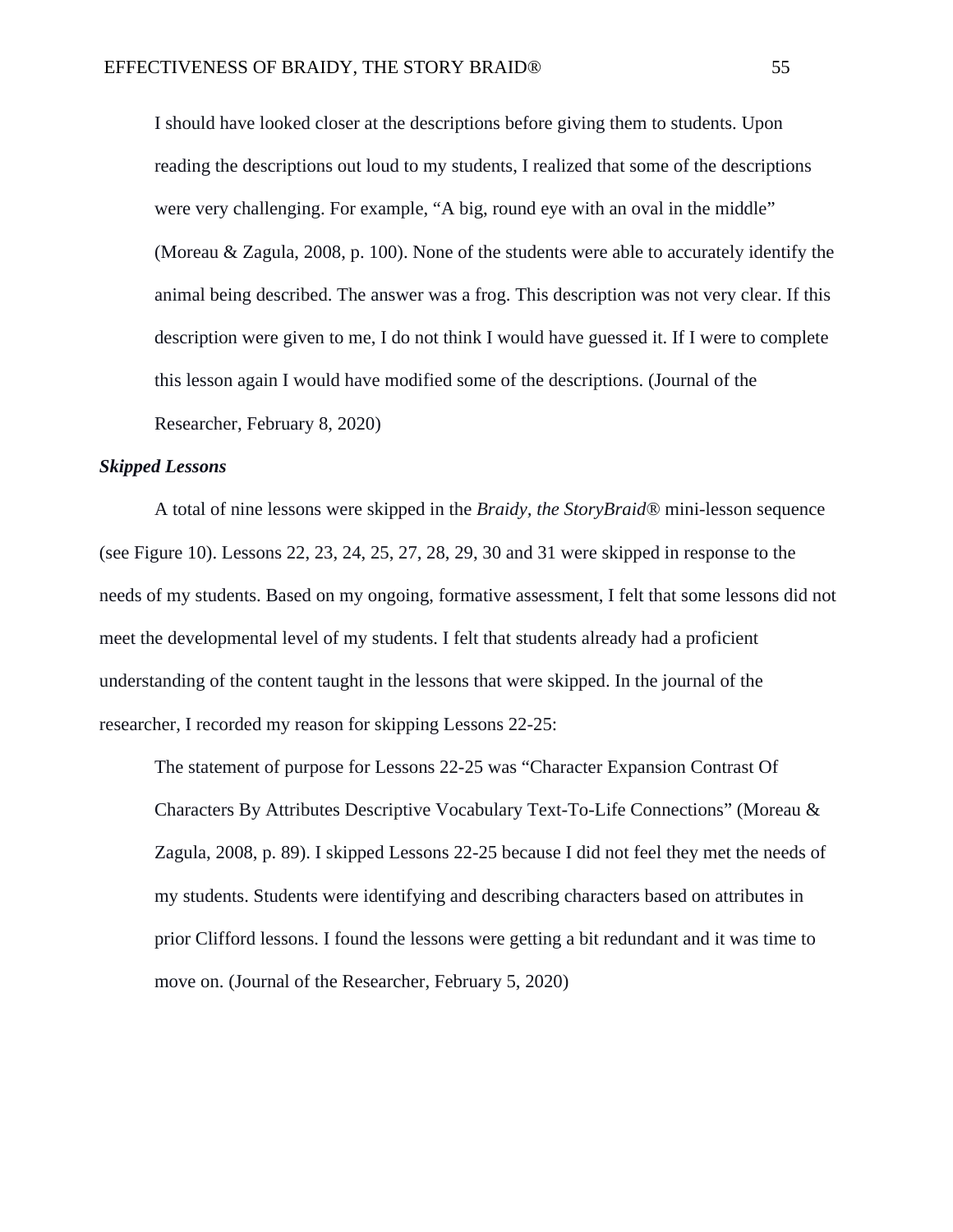### *Combined Lessons*

A total of 13 lessons were combined in the *Braidy, the StoryBraid®* mini-lesson sequence (see Figure 10). Combining lessons occurred when two lessons were completed in one session. Lessons 6-7, 11-12, 14-15, 17-18, 20-21 and 32-35 were combined.

For example, Lesson 14 and 15 were combined:

Lesson 14 as per the *Braidy, the StoryBraid®* manual:

Choose a book and read the story for enjoyment using read-aloud techniques. We are using Clifford and the Big Storm by Norman Bridwell as an example since most children are familiar with this big, red dog as a character. Identify characters. (Moreau & Zagula, 2008, p. 95)

Lesson 15 as per the *Braidy, the StoryBraid®* manual:

After reading the selection, point to the character head on Brady. As an extension toward print, take a copy of the character head from the manual (page 139) and, draw the eyes on it and place it in the middle of the sheet of chart paper on an easel. Make a *Character Word Splash* of story characters with the children from memory, placing the character names around the character head. Connect each name to the character head with a line, thus creating a map. (Moreau & Zagula, 2008, p. 95)

Lessons 14 and 15 were completed in one session. In my journal, the reasons for combining lessons included: "lessons were very similar, too short and lacked depth on their own, combining lessons allowed for a more in-depth, lengthier lesson" (Journal of the Researcher, January 29, 2020).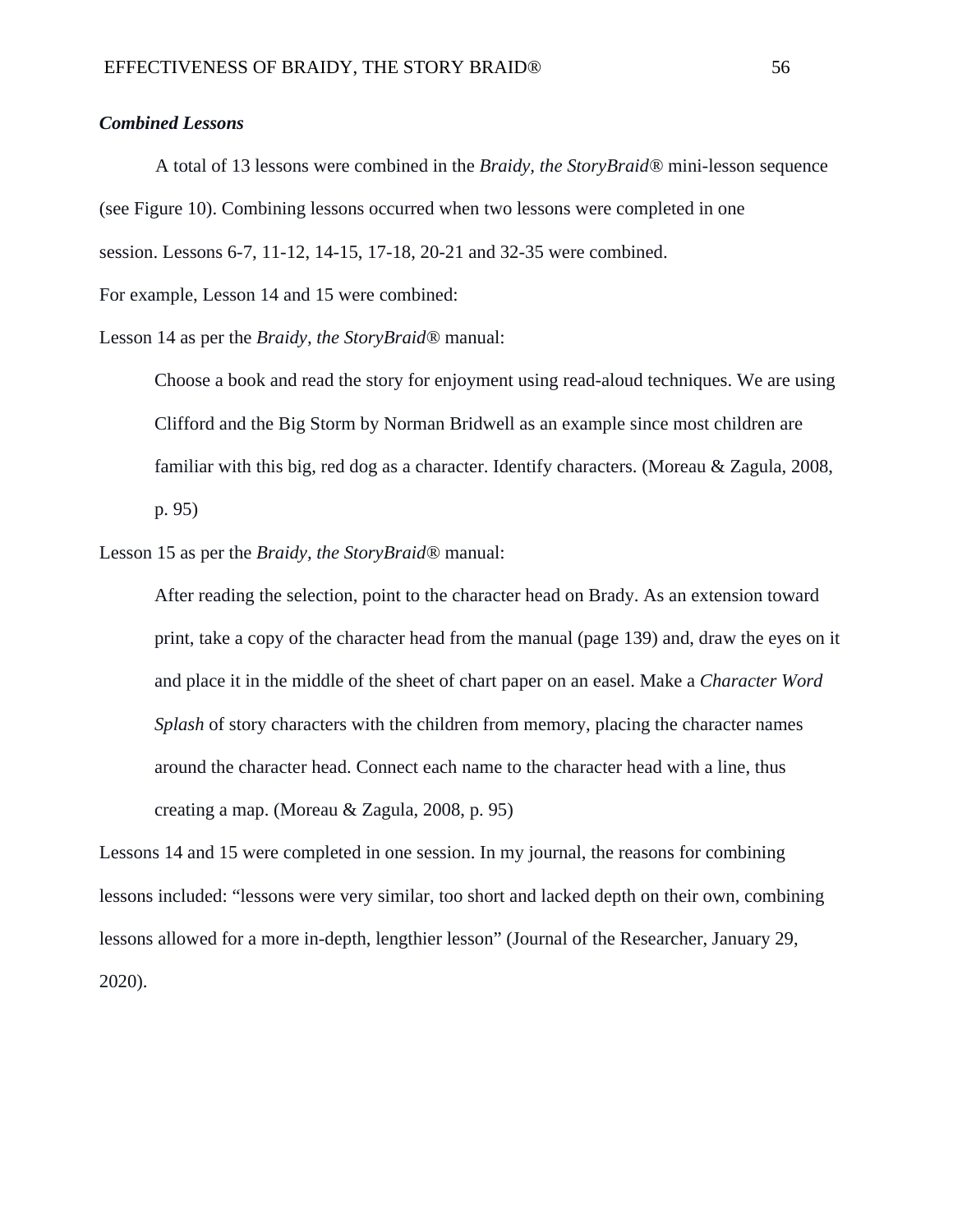### *Lessons Incorporating Books*

A total of seven lessons were enhanced by incorporating picture book read alouds (see Figure 10). Lessons 3, 6, 7, 8, 9, 10 and 11 incorporated picture book read alouds. The authors encouraged the practitioner to supplement lessons. Moreau and Zagula (2008) stated at the beginning of the mini-lesson sequence, "it is important to know that you, as the practitioner, should be flexible with this sequence. You may decide to insert your self-designed mini-lessons in various places within the seventy provided" (Moreau & Zagula 2008, p. 87). I chose to supplement the mini-lessons sequence by incorporating additional picture book read alouds.

The first picture book read aloud was introduced in Lesson 14. Prior to this lesson, there were many opportunities in which a read aloud could be utilized to enhance lessons. Throughout my journal, I noted many areas where I additionally incorporated a picture book read aloud. Upon reviewing my journal of the researcher, mini-lessons, statement of purpose for Lessons 1-12 (see Figure 11). I identified specific lessons and ways in which I additionally incorporated picture book read alouds.

### **Figure 11**

*Statement of Purpose - Lessons 1-12 (Moreau & Zagula, 2008, p.88)*

## Statement of Purpose—Lessons 1-12:

- Introduce Braidy, the StoryBraid<sup>™</sup> as a learning tool.
- Develop an awareness of Character to include people and animals.
- Introduce description words to build simple noun phrases.
- Connect the concept of Character to Braidy, the StoryBraid™.
- Introduce 6 universal emotion words in a general manner and relate them to Braidy (emotions are considered mental states).
- Build an awareness of he/she related to the nouns they represent.

In Lesson 2, I additionally incorporated the read aloud *Splat, the Cat* to model identifying

characters. During this read aloud a spontaneous discussion emerged defining the main character: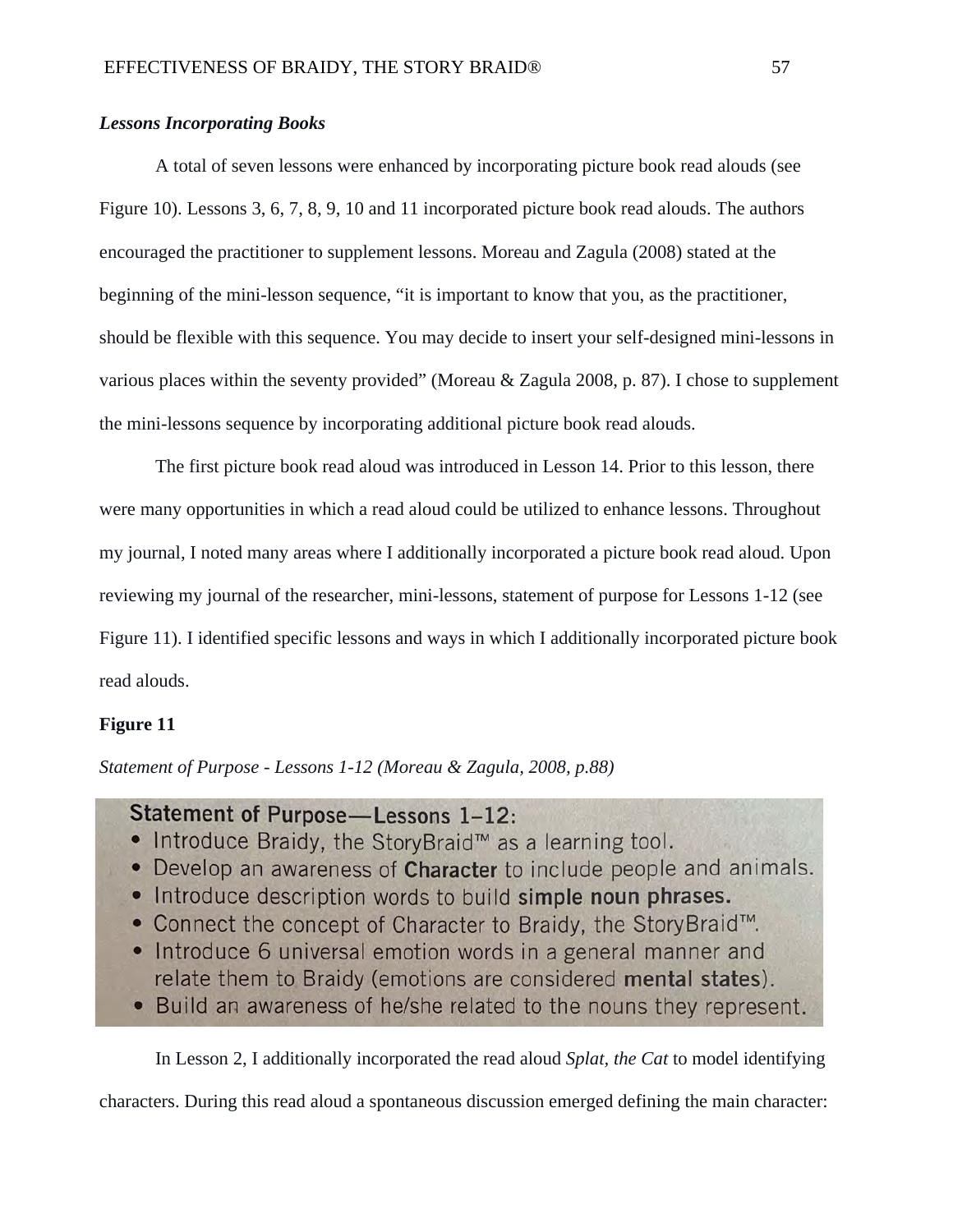### EFFECTIVENESS OF BRAIDY, THE STORY BRAID® 58

*Student M: Splat is the main character. Student A: What is a main character? Student M: Someone who is on every page. Student B: Someone who the story is mostly about. Student A: Oh, yea, like someone whose picture is lots in the book.* (Lesson Notes, January 9, 2020)

I reflected on this read aloud:

I was astonished that Student M was able to come up with Splat being the "main" character on his/her own. It was fascinating to see students independently creating definitions of the main character through their prior knowledge. Students' development of characters had been expanded. Through this conversation, I concluded that the incorporation of picture book read alouds into mini-lessons is essential. As I continue with the *Braidy, the StoryBraid®* mini-lesson sequence, I will continue to incorporate picture book read alouds when appropriate. (Journal of the Researcher, January 9, 2020)

Lesson 4, as per the *Braidy, the StoryBraid®* manual, required the teacher to "ask the children to think of characters in their lives or in books they have read. Generate a list and reread the list. Tell the children that this is a list of characters and that characters are in everyday life, on television, and in books" (Moreau & Zagula, 2008, p. 93). My reflection on this lesson:

This activity was a stretch for students. It took a significant amount of prompting for students to recall a list of familiar characters. At this point, students did not have enough knowledge to generate a list independently. A major flaw with this activity is that it assumes students know enough about characters to identify characters in their everyday lives, on television and in books. It also assumes students have been exposed previously to many characters and that they are able to readily identify characters. Reading books and identifying characters in books could provide students with the prior knowledge needed to generate a list of characters. The teacher could then further activate the student's prior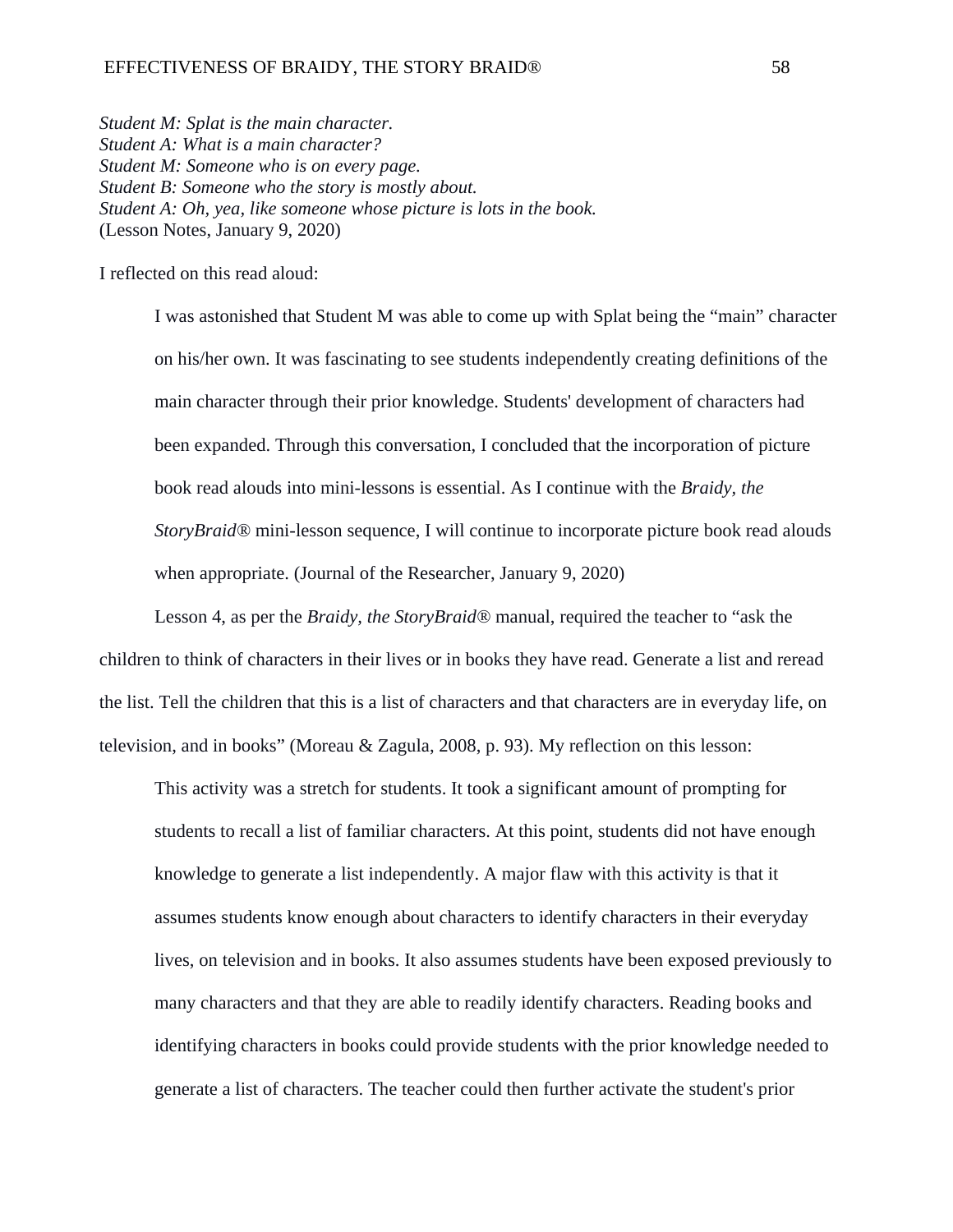knowledge by bringing in read alouds that were previously read to generate a list. (Journal of the Researcher, January 13, 2020)

Lessons 9 and 10 introduced recognizing the characters' feelings. The mini-lesson suggested introducing the six universal emotions (happy, mad, sad, scared, disgusted and surprised). Then display the universal emotions on Braidy*®*, ask students to identify emotions and give examples as to why someone may feel that emotion (Moreau & Zagula, 2008). Upon completing these lessons, I noted in my reflection that I thought it would be "important for students to apply their new knowledge and identify characters' emotions in stories" (Journal of the Researcher, January 9, 2020). Additionally, I added two picture books where students practiced identifying the characters' emotions using the six universal emotions. During these picture book read alouds we changed Braidy's*®* expression to reflect on how the character was feeling throughout the story. In Lessons 11-12, a similar reflection was noted, "No book was included in this lesson. In order to promote recall and gain a sense of story structure, I feel that it is important to begin to include more high-interest, picture book read alouds" (Journal of the Researcher, January 22, 2020).

Lesson 13 required the *Braidy, the StoryBraid®* beads to be used to retell physical actions. After completing this lesson, I expanded on it by using the beads to recall the characters' actions during the read aloud, *Mean, Jean the Recess Queen.* A general comment was made after this lesson, "Overall, this far, I have found the lessons do not include enough exposure to picture book read alouds. I feel that the content taught in lessons should also be applied to and explicitly taught in picture book read alouds" (Journal of the Researcher, January 28, 2020).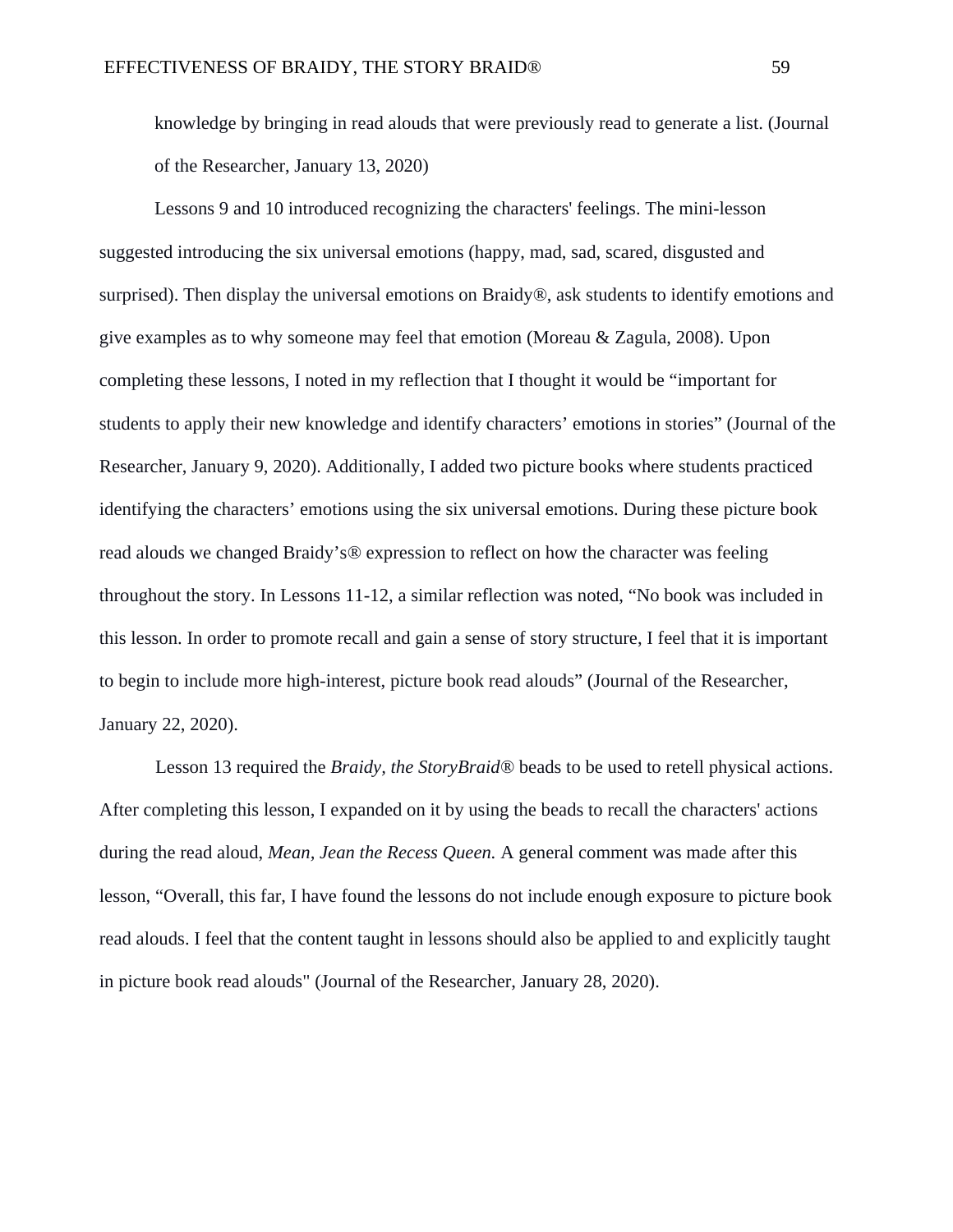### **Category Three:** *Braidy, the StoryBraid®* **Lesson Layout**

In 3 out of 37 lessons, I recorded concerns around the organization and structure of lessons. Lessons where concerns were recorded were Lessons 1, 3 and 36. In Lesson 1, I expressed some confusion around the layout of the lesson in my reflection:

The organization of the lesson was not clear. It took some time to figure out where the lesson was. The lesson suggests using a "toolbox" with an assortment of "tools" which is not listed under the "materials needed" section in the scope and sequence of mini-lessons. Lessons could be laid out more clearly and precisely by ensuring all materials are listed in the scope and sequence of mini-lessons. (Journal of the Researcher, January 6, 2020)

In Lesson 3, I expressed a similar concern: "I found the lesson layout a bit challenging to find; however, when I did figure it out it was very manageable and was directly related to the lesson intent" (Journal of the Researcher, January 9, 2020).

In Lesson 36, I expressed concern around the materials needed to complete the lesson: This lesson required access to the song or book, *Over in the Meadow Where the Green Grass Grows.* There were two main issues with this lesson. First, the book/song was not listed under the "materials needed" section. I did not realize this material was needed until reading the specifics of the lesson. I had reviewed the materials before beginning the program and purchased the books required. Unfortunately, because this book was not on the materials list I did not purchase it and was not able to find a hard copy in time for the lesson. Second, there are multiple versions of this song/book and the specific version/author was not specified in the "mini-lesson" or the "scope and sequence" in the *, the StoryBraid®* manual. I found multiple versions of *Over in the Meadow Where the Green Grass Grows* online and I chose one that I thought would be engaging for my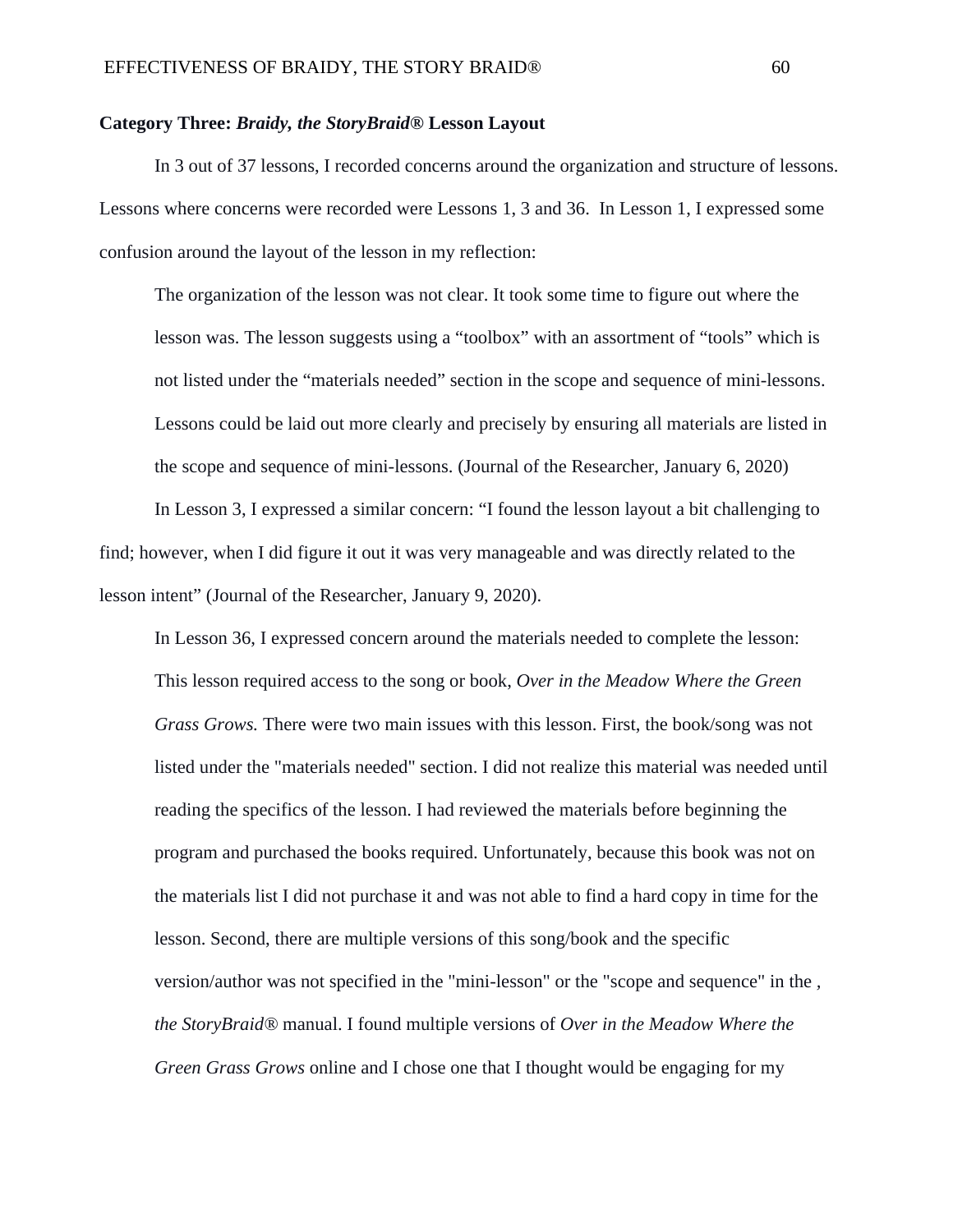students. However, when I began the lesson, I quickly noticed the version I had chosen had different animals than were addressed in the lesson. This caused confusion; I stopped the lesson and moved on. Over my lunch break, I found the correct version online and we tried the lesson again. Listing the author and book in the "materials needed" section could have eliminated this disruption. (Journal of the Researcher, February 8, 2020)

### **Category Four: Student Responses Toward** *Braidy, The StoryBraid®*

Students appeared to respond positively to *Braidy, the StoryBraid®* lessons. Lessons where positive responses were recorded were 1, 4, 5, 7-10, and 25. Students' laughter, willingness to participate in activities and the excitement in their voices when speaking about Braidy*®* gave me the impression that students were enjoying the program.

Lesson 1 introduced *Braidy, the StoryBraid®* as a learning tool. This lesson suggested bringing in a toolbox with *Braidy, the StoryBraid®* and an assortment of tools inside. I pulled out the tools one at a time and we discussed the job the tool would be used for. A few items in the toolbox included a paintbrush (a tool for painting), a pencil (a tool for drawing or writing), a hammer (a tool for nailing together wood), etc. The last tool we pulled out was *Braidy, the StoryBraid®.* As I pulled out *Braidy, the StoryBraid®,* I introduced Braidy*®* and asked the students, "How do you think we could use Brady as a tool?" Student B replied, "To help our brains think?" (Lesson Notes, January 6, 2020). Following, this lesson I recorded:

Students' attentiveness during this lesson proved it was a highly engaging and effective way to introduce *Braidy, the StoryBraid®.* The students appeared to enjoy the toolbox with the assortment of "tools". The toolbox was a great hook and there was a lot of laughter as students saw *Braidy, the StoryBraid®* being removed from the toolbox. (Journal of the Researcher, January 6, 2020)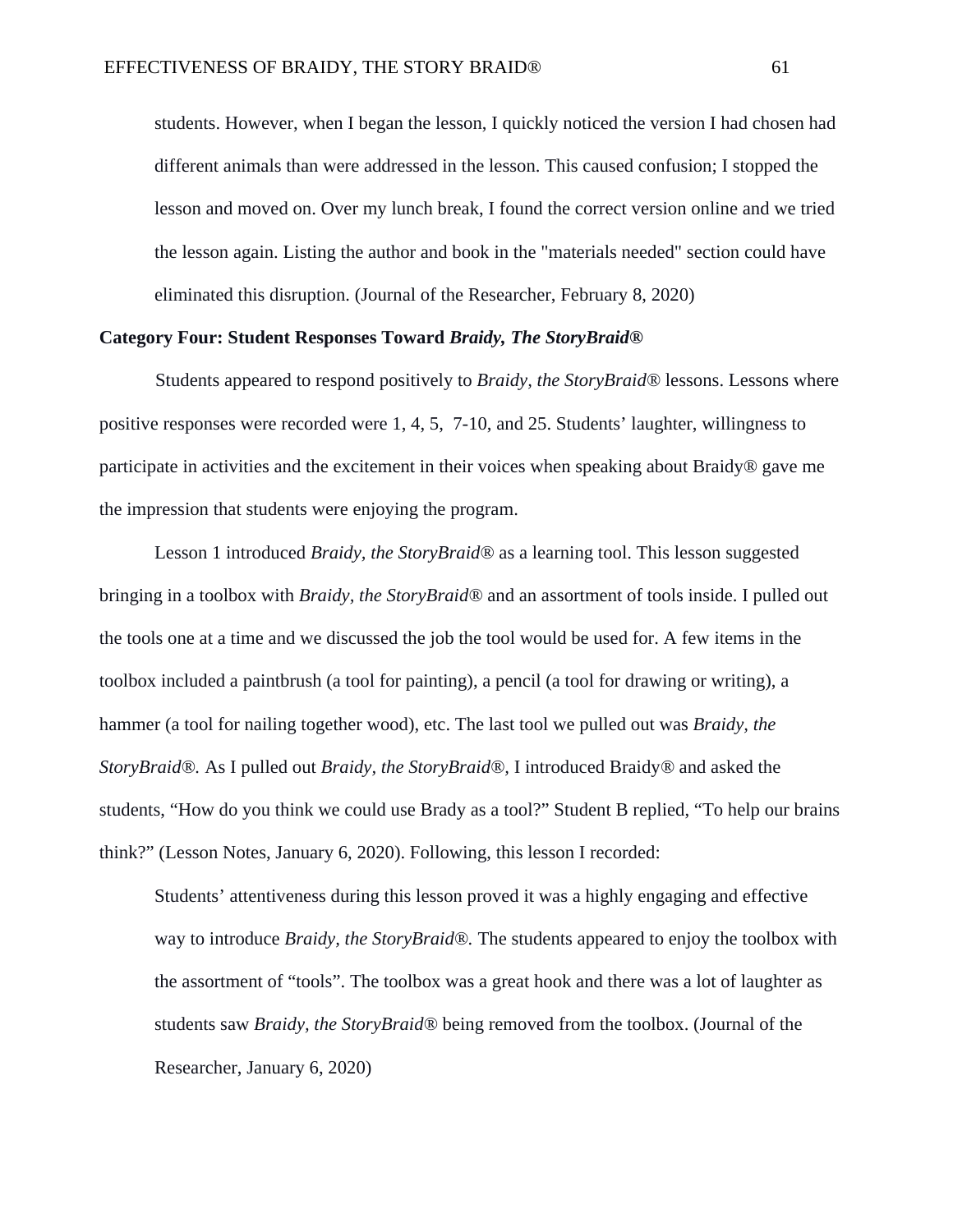Throughout the lessons, it continued to appear students were expressing enthusiasm towards the *Braidy, the StoryBraid®* program. I recorded student responses following Lesson 5 in my journal:

Students were very excited to draw their characters. Once finished students were asking to take a copy of the template home to draw more characters. This lesson was a big hit! The next morning three students brought in the characters they had created at home and eagerly shared them at morning circle time. (Journal of the Researcher, January 14, 2020)

It appeared the enthusiasm demonstrated by students in early lessons was maintained throughout the program. In Lesson 25, Student L saw me setting up Braidy*®* and asked, "Are we doing the characters?" I replied, "Yes". Student L said, "Oh good, 'cause that is so fun" (Lesson Notes, February 5, 2020).

Braidy*®* became a visual signal that a *Braidy, the StoryBraid®* lesson would occur shortly. When students saw Braidy*®* come out they appeared eager to engage in lessons. I recorded six occurrences in my lesson notes (Lessons 4, 5, 7-10) where students began spontaneously singing at the beginning of the lesson:

Braidy is a character,

Braidy is a character,

Eyes, face, and head,

Eyes face and head

(Moreau & Zagula, 2008, p. 33)

#### **Chapter Summary**

In chapter four, I outlined the coding process used to analyze all data sources. I presented lessons according to their narrative developmental sequence. In Lessons 1-37 of the *Braidy, the*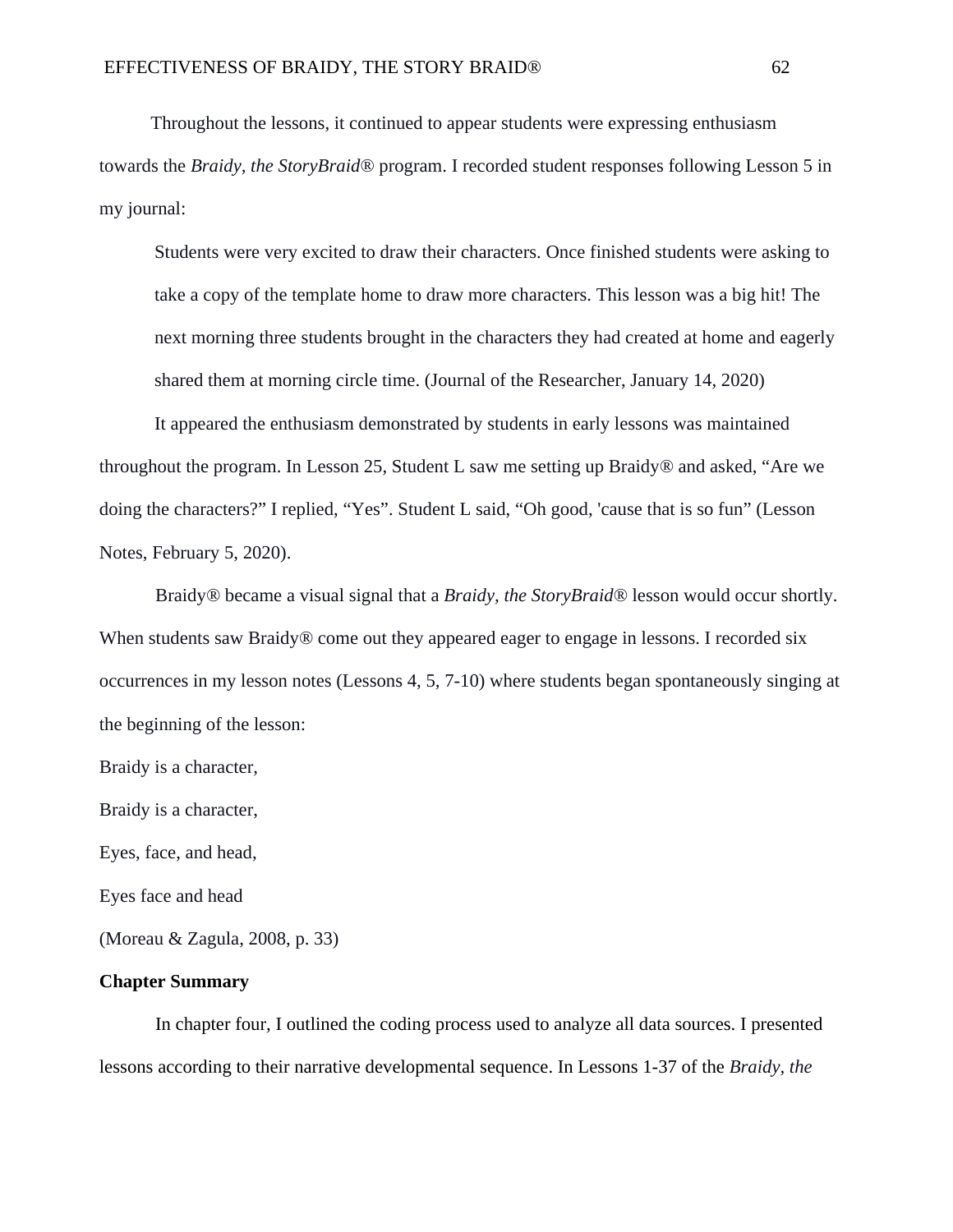*StoryBraid®* mini-lessons sequence, the greatest number of lessons addressed Stage One: Labels and Descriptions with fewer lessons addressing subsequent stages in the narrative developmental sequence. Throughout the delivery of the program, lessons were modified to support my students by incorporating books, combining or skipping lessons and five lessons were delivered exactly as per the manual. During the delivery of the program, some concerns emerged regarding the layout of the lessons. Students appeared to respond positively throughout the *Braidy, the StoryBraid®* program expressing enthusiasm and eagerness to participate in lessons. In the next chapter, I will present the themes that have emerged from the analysis of the study findings outlined in chapter four. In chapter five, I will also discuss implications on my teaching practice, look at recommendations for improvements to the *Braidy, the StoryBraid®* manual, address limitations of the study and provide recommendations for further research. I will conclude with discussing *Braidy, the StoryBraid®* as a tier-one support.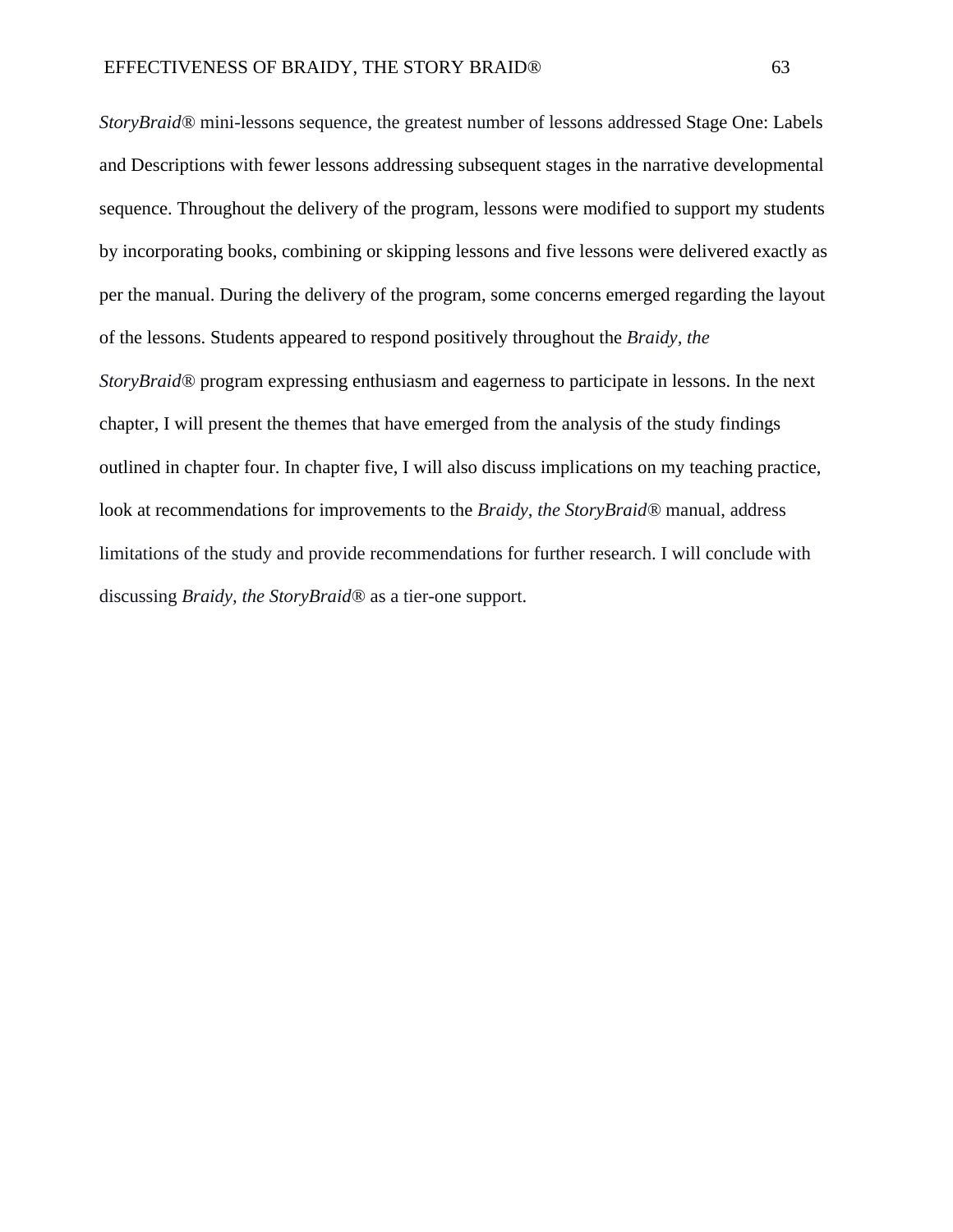#### **Chapter 5**

## **Discussion and Conclusion**

This chapter will review my findings in regards to my inquiry question: *How effective is the Braidy, the StoryBraid® program in supporting students' oral language skills to recount personal narratives and stories?* First, it will discuss the emerging themes from the findings in relation to the literature. Themes include: engagement, role of oral narratives in early literacy, story grammar and read alouds, steady improvement in story grammar elements, story grammar as a multi-tier support and the importance of training teachers in story grammar. Next, it will assert the implications *Braidy, the StoryBraid®* will have on my teaching and practice. After, it will look at possible recommendations for improving the *Braidy, the StoryBraid®* manual. Subsequently, the chapter discusses limitations of the case study and possible areas for future research. The chapter concludes with a discussion of the effectiveness of *Braidy, the StoryBraid®* as a tier-one support.

#### **Engagement**

Students demonstrated consistent engagement throughout the *Braidy, the StoryBraid®* mini-lesson sequence. There were two main reasons students maintained high levels of engagement throughout the eight-week study. The first reason was the tactile and interactive nature of *Braidy, the StoryBraid®*. Throughout mini-lessons, students were active participants during read alouds, taking turns to add icons to Braidy*®*, use the accessories to change Braidy's*®* emotions and hold Braidy*®* during read alouds. The second reason was the format of lessons: read alouds paired with interactive mini-lessons and explicit story grammar instruction. Throughout the study, students were introduced to many new oral narrative skills and were prompted to apply their new skills during activities involving read alouds. Examples of activities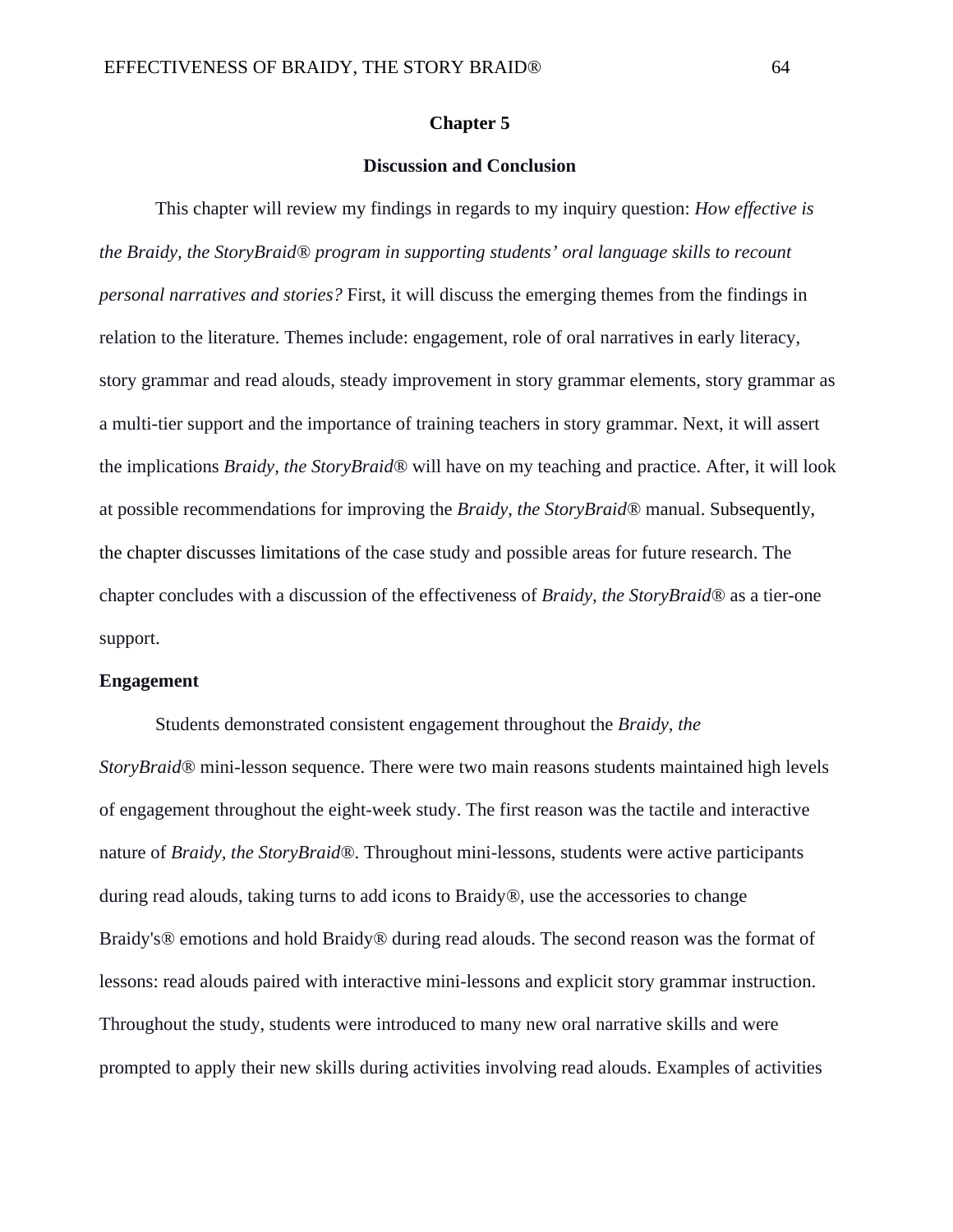included tiptoeing up to the pocket chart to add a picture of their character when it arose in a read aloud and changing Braidy's® emotion to match the emotion of the characters in the read aloud.

Over the course of the study, students were eager to take additional character templates home to create more characters and at one point a student referred to the program as "so fun". Students' laughter throughout lessons and willingness to participate in lessons were also indicators they were enjoying the program. These findings are consistent with Brown et al.'s (2014) research. Brown et al. (2014) conducted a story grammar intervention with students in small groups. The researchers claimed students eagerly volunteered to be the first group to participate in the story grammar intervention and expressed disappointment when the intervention concluded. The classroom teacher and principal also observed students' overall participation and engagement increased during read alouds during the intervention (Brown et al., 2014).

My students have always demonstrated enjoyment for picture book read alouds. However, upon the incorporation of *Braidy, the StoryBraid®* students' engagement and enthusiasm toward picture book read alouds increased greatly. Students were eager to identify elements of story grammar and engage in discussions during picture book read alouds. These results corroborate Whalon et al.'s (2019) findings. In Whalon et al.'s (2019) study, the classroom teacher recorded that students who participated in the story grammar intervention were "more interested", "more engaged", "more enthusiastic" and "paid a lot more attention" to books during the story grammar intervention (p. 10).

#### **Role of Oral Narratives in Early Literacy**

Narratives are an effective format in developing oral language skills because the skills used in oral narratives are of greater complexity than the skills required in daily language (Stadler  $\&$ Ward, 2005). Stadler and Ward (2005) stated that "narratives provide opportunities for children to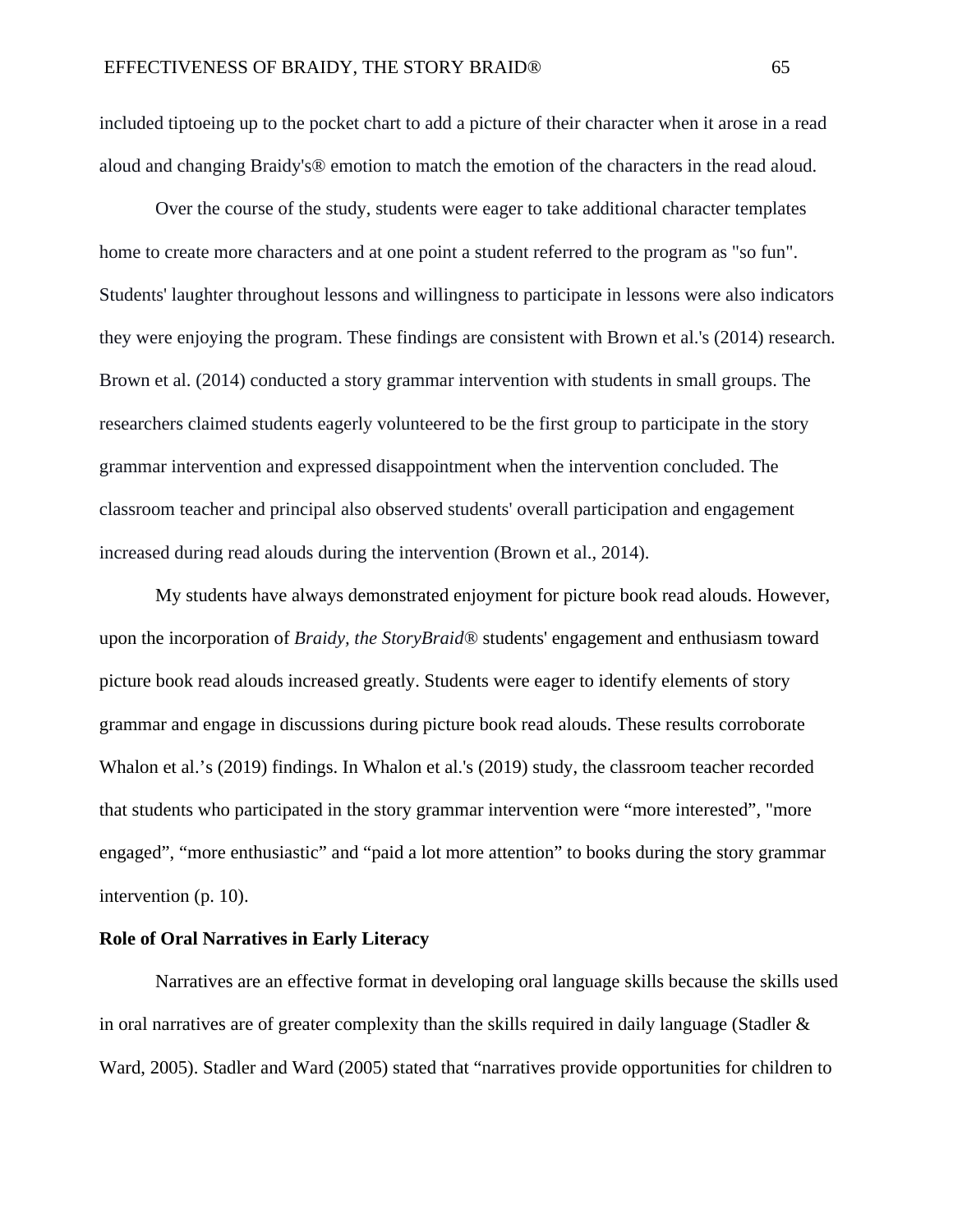develop this higher-level of language before they become readers" (p.73). Stadler and Ward's (2005) research reinforces the findings in this study, as many of the participants were prereaders. Students demonstrated an increased level of language and awareness of story grammar as they discussed stories. The *Braidy, the StoryBraid®* program explicitly taught narrative skills at a developmentally appropriate level. The in-depth nature of the *Braidy, the StoryBraid®* minilessons led to conversations around story grammar that I had not seen before in my kindergarten, grade 1 and 2 classroom. As students grappled with their understanding of story grammar, the term 'characters' was frequently brought into their conversations. These findings demonstrate that complex language was emerging throughout the course of the study.

Pinto et al.'s (2019) study asserted the importance of developing students' oral narrative competence in kindergarten. Although I agree with Pinto et al.'s (2019) findings of kindergarten being a crucial transition phase in children's narrative development, the results from this multigrade study shed light on the importance of continuing to build oral narrative competence in grades beyond kindergarten. According to the *Braidy, the StoryBraid®* manual, the final stage on the narrative developmental sequence, *Stage Five: Development of the Plot,* is typically not achieved until seven to eight years old (Moreau & Zagula, 2008). This asserts the importance that although children in kindergarten have the potential to improve their oral narrative skills, these skills need to be continually built upon in later primary years. The main reason for this is because some of the oral narrative skills may not be developmentally achievable in Kindergarten and will, therefore, need to be taught in grades one, two or three.

#### **Story Grammar and Read Alouds**

Throughout the 37 mini-lessons, two picture book read alouds were included in the *Braidy, the StoryBraid®* mini-lesson sequence. Both picture book read alouds were utilized over a series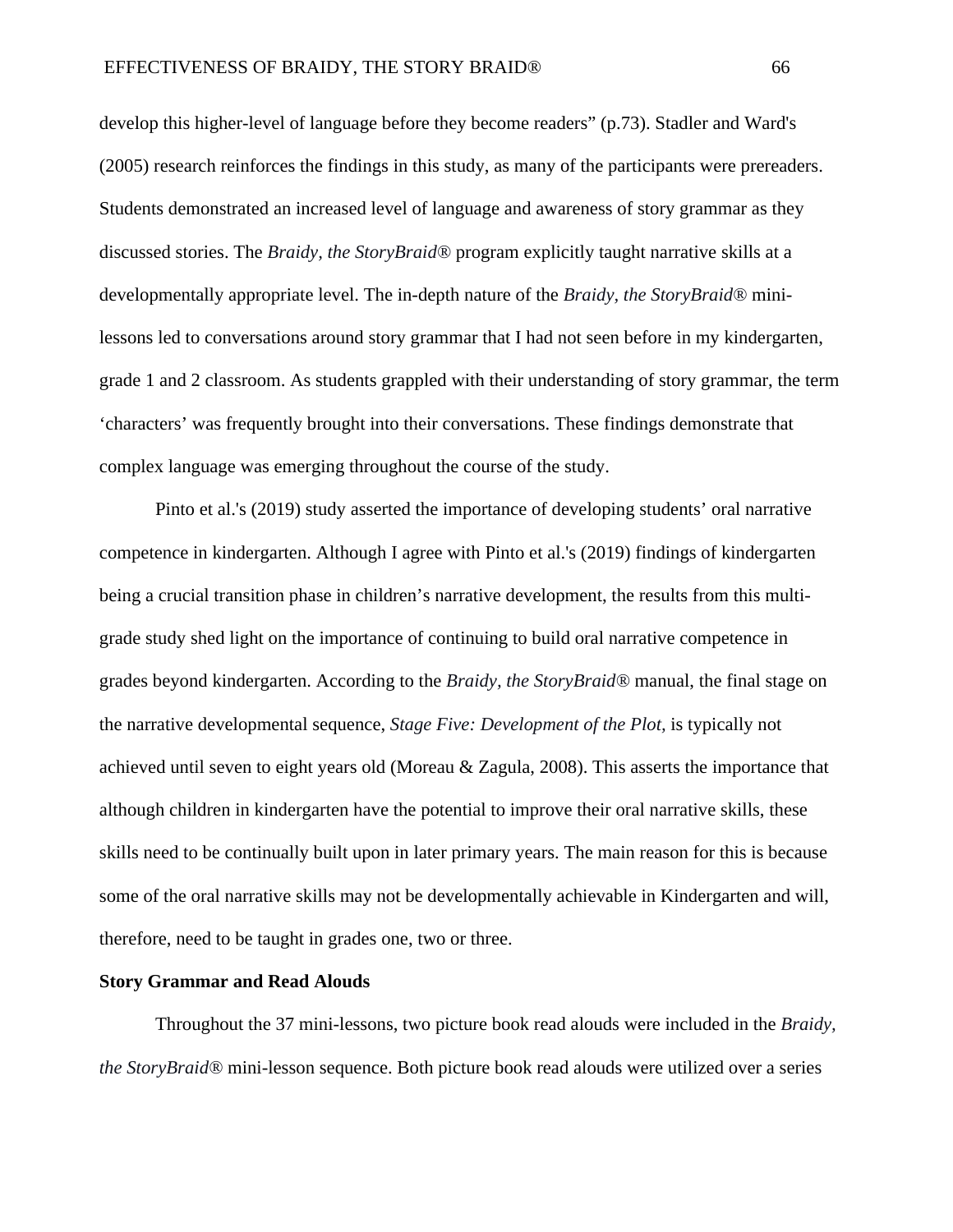of several lessons and supported students understanding of story grammar and oral narrative skills. Picture book read alouds enhanced the story grammar lessons and should be utilized as a primary tool in story grammar lessons. These results validate Miller et al.'s (2018) findings. Miller et al. (2018) study indicated that a story grammar combined with repeated read alouds is an effective intervention for improving EL oral narrative skills.

#### **Steady Improvement in Identifying Story Grammar Elements**

Whalon et al. (2019) utilized an adapted story grammar intervention with students with ASD. Students demonstrated a steady improvement with the most significant gains in the final phase of the study (Whalon et al., 2019). Whalon et al.'s (2019) results corroborate this study's; students demonstrated a gradual increase over the course of the eight weeks of the study. In the final weeks of the study, students demonstrated an increased ability to identify story grammar elements including characters, setting, feelings and actions.

#### **Story Grammar as a Multi-Tier Support**

Story grammars have been proven to support exceptional learners in all RTI tiers of support. Alves et al.'s (2015) results concluded that a story grammar intervention had the ability to improve reading comprehension for students with disabilities and struggling readers in a tier-two, small group setting. Whalon et al.'s (2019) study concluded that story grammar interventions prove to be effective in improving listening comprehension among children with ASD in a tierthree, one-on-one setting. The results of this study support story grammar instruction as a whole class, tier-one intervention with EL. In conjunction with the results of Alves et al.'s (2015) and Whalon et al.'s (2019) studies and the results of this present study, story grammar interventions demonstrate promising results as a multi-tiered level of support, effective in supporting oral narrative development in a variety of learners.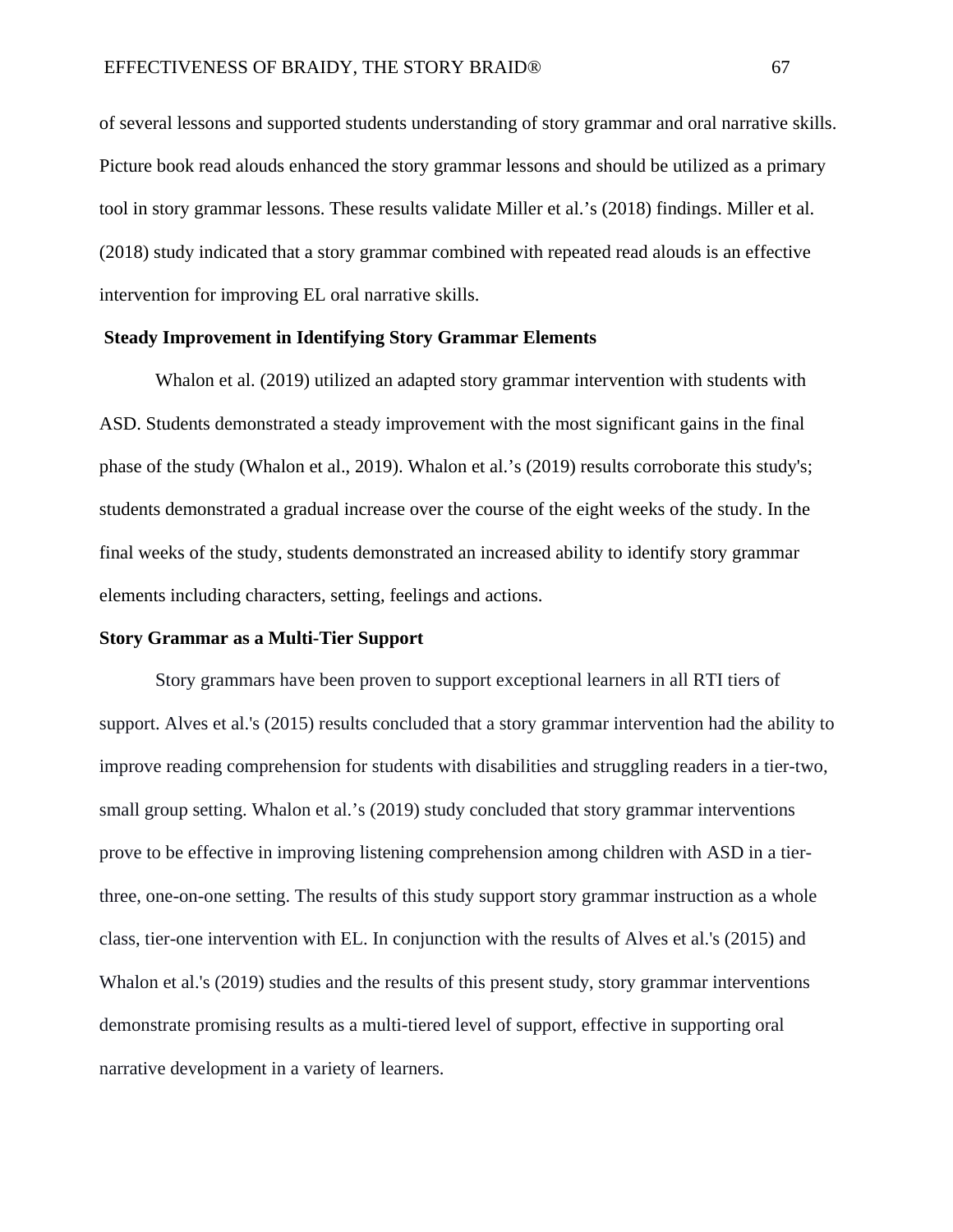#### **Importance of Training Teachers in Story Grammar**

Alves et al. (2015) suggested training teachers in story grammar interventions, in order for the intervention to be effectively incorporated into students' regular reading instruction. As a teacher who had no formal training in story grammar, I fully support this notion. Before beginning this program, I had a very minimal understanding of story grammar instruction. Throughout the study, I expressed difficulties with navigating the *Braidy the StoryBraid®* manual. Formal training regarding the *Braidy the StoryBraid® program* may have reduced these frustrations.

In 1985, a study revealed that kindergarten teachers held minimal value on the educational importance of oral narratives (Morrow, 1985). With current research around the importance of oral narratives, I am intrigued to hear current preschool, kindergarten and primary teachers' perspectives on oral narratives and their experience with the *Braidy, the StoryBraid®* program. As discussed earlier, *Braidy, the StoryBraid®* program is not commonly utilized in my current school district. However, I wonder about the prevalence of *Braidy, the StoryBraid®* in school districts across the province? Do other teachers find *Braidy, the StoryBraid® an* effective program in supporting students' oral language skills to recount personal narratives and stories? Do current teachers understand the importance of developing oral narrative skills?

In my six years of teaching and a diploma in early year's education, I have never come across a professional development opportunity or course encompassing story grammar interventions. Formal training in story grammar would also inform teachers of the importance of oral narrative skills and their impact on reading abilities, as well as expose more teachers to the story grammar intervention and encourage them to incorporate the program into their instructional practices.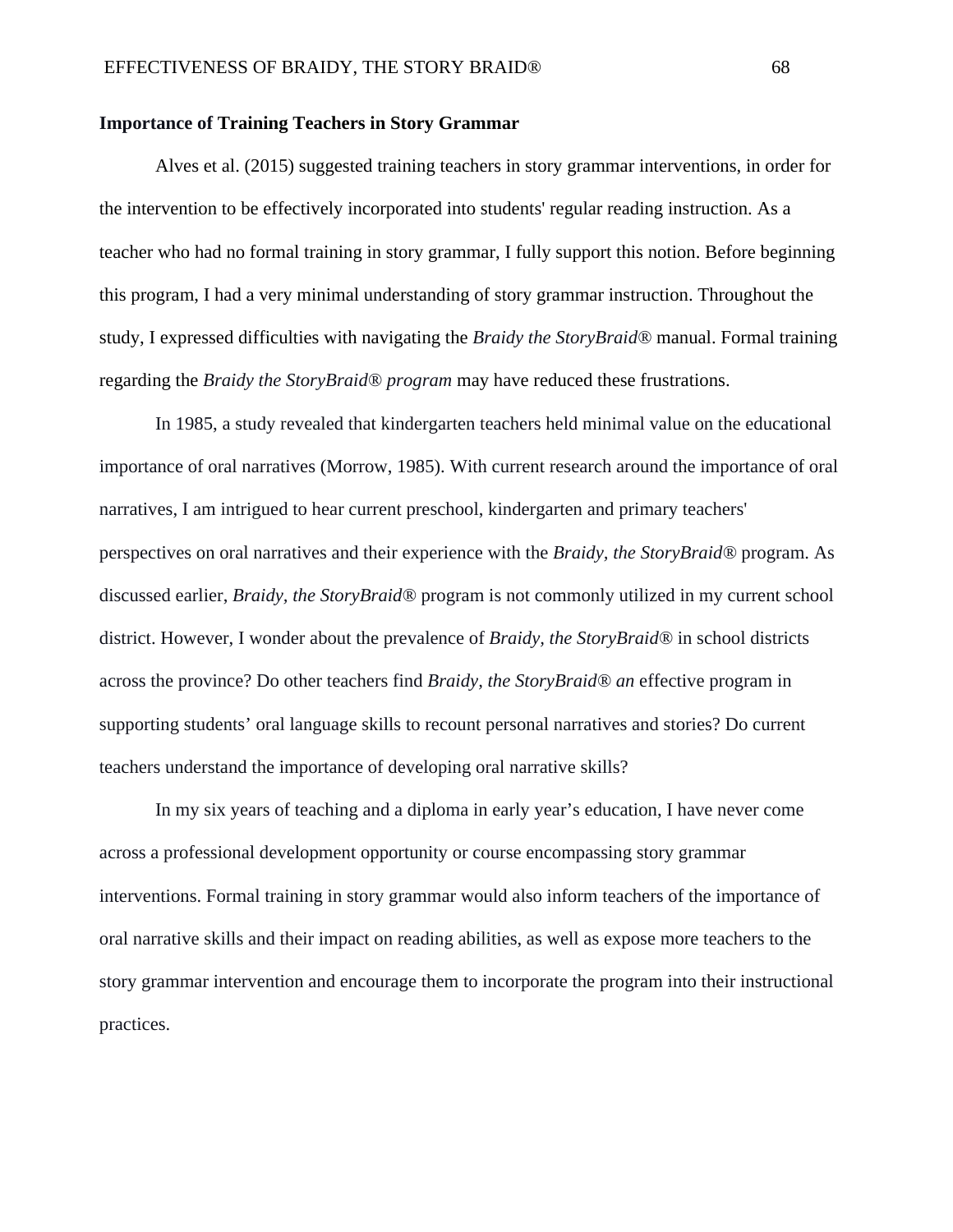#### **Implications of Study Findings on my Practice**

Prior to this research, I was not aware of the key role oral narratives and story retells play in students' overall reading abilities. I am certain many of my colleagues will feel similar. I look forward to sharing my findings and *Braidy, the StoryBraid®* with my colleagues in the school district I currently work in. I will continue to use the *Braidy, the StoryBraid®* program with my students and follow the lesson sequence in the manual while adapting lessons as necessary to meet the needs of my students. I will also continue to look for more ways *Braidy, the StoryBraid®* can be incorporated into picture book read alouds and enhance my current oral language routines.

#### **Recommendations for Improving the** *Braidy, the StoryBraid®* **Program**

Lesson plans were a good support even though substantial modifications were made during the *Braidy, the StoryBraid®* mini-lesson sequence to meet the needs of my students. The *Braidy, the StoryBraid®* manual is designed for early childhood teachers. Early childhood encompasses birth to eight years old. Considering this wide developmental span, breaking down the manual into sections that pertain specifically to each developmental stage would support teachers. Throughout the instruction of the program, I combined lessons when needed. I also skipped lessons that I felt did not meet the needs of my students. Although all programs require tailoring to meet each group of students' needs, a set of lessons that pertain particularly to a specific grade or two grades would provide teachers with a more developmentally appropriate sequence of lessons.

A more teacher-friendly manual could be created. I found the layout of the manual somewhat difficult to navigate, especially early on in the *Braidy, the StoryBraid®* program. This would discourage many teachers from carrying out the program. Throughout lessons, I found myself flipping through different sections of the manual to find all the information I needed for a single lesson. Expanding on the lessons to incorporate all information and materials needed to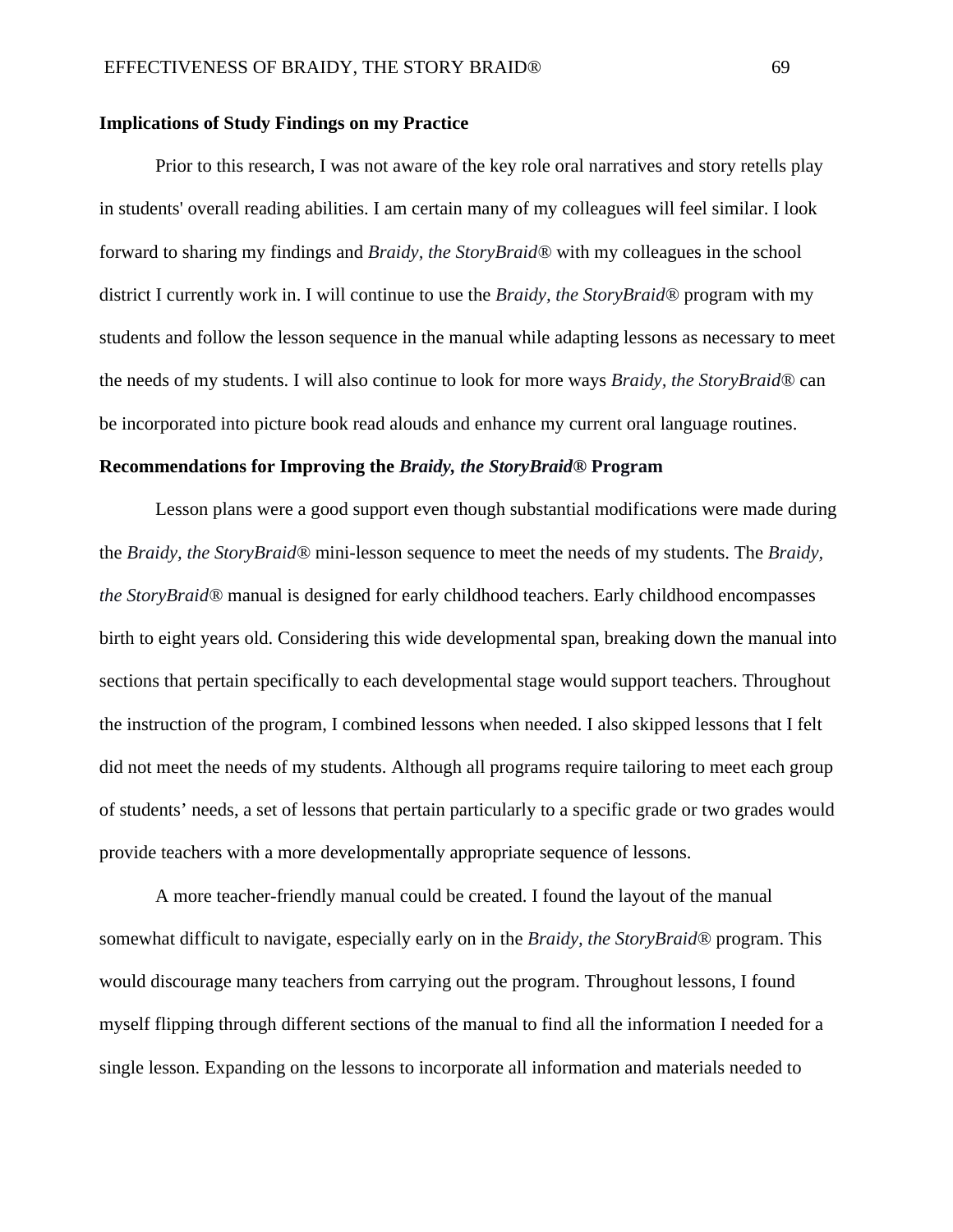teach a lesson into one to two pages in the same section would make for a more user-friendly manual.

Another area where the *Braidy, the StoryBraid®* program could be further developed is the incorporation of more read alouds throughout the sequence of mini-lessons. Throughout my journal I noted many areas where a picture book read aloud could be incorporated into lessons. Many of the concepts taught in lessons could be further solidified by the addition of picture book read alouds. For example, when characters' emotions are introduced in lessons nine and ten, a book suggestion that models character emotions would be helpful.

#### **Limitations and Areas of Future Research**

There were several limitations to this study. One limitation was the research was conducted with a small sample size of 13 participants in a single classroom with one teacher. This limits the generalizability of the study, expanding the sample size to include multiple classrooms and teachers would solidify the findings. A second limitation was the research was conducted with multi-grade, kindergarten, grade one and two students. Therefore, the findings pertain to this specific multi-grade setting. Further research could be conducted in a single grade classroom to compare findings with a multi-grade setting. A third limitation was due to time constraints; the study took place over 37 lessons in an eight-week period. As the *Braidy, the StoryBraid®* minilesson sequence is comprised of 70 lessons, this study only covered a portion of the lessons. Future research could expand on the study completing all the lessons in the *Braidy, the StoryBraid®* mini-lesson sequence.

Another limitation of the study was no formal pre or post-assessments were conducted. An assessment of students' oral narrative skills before beginning the program would provide baseline assessment data. A post-assessment would confirm the improvements that the *Braidy, the*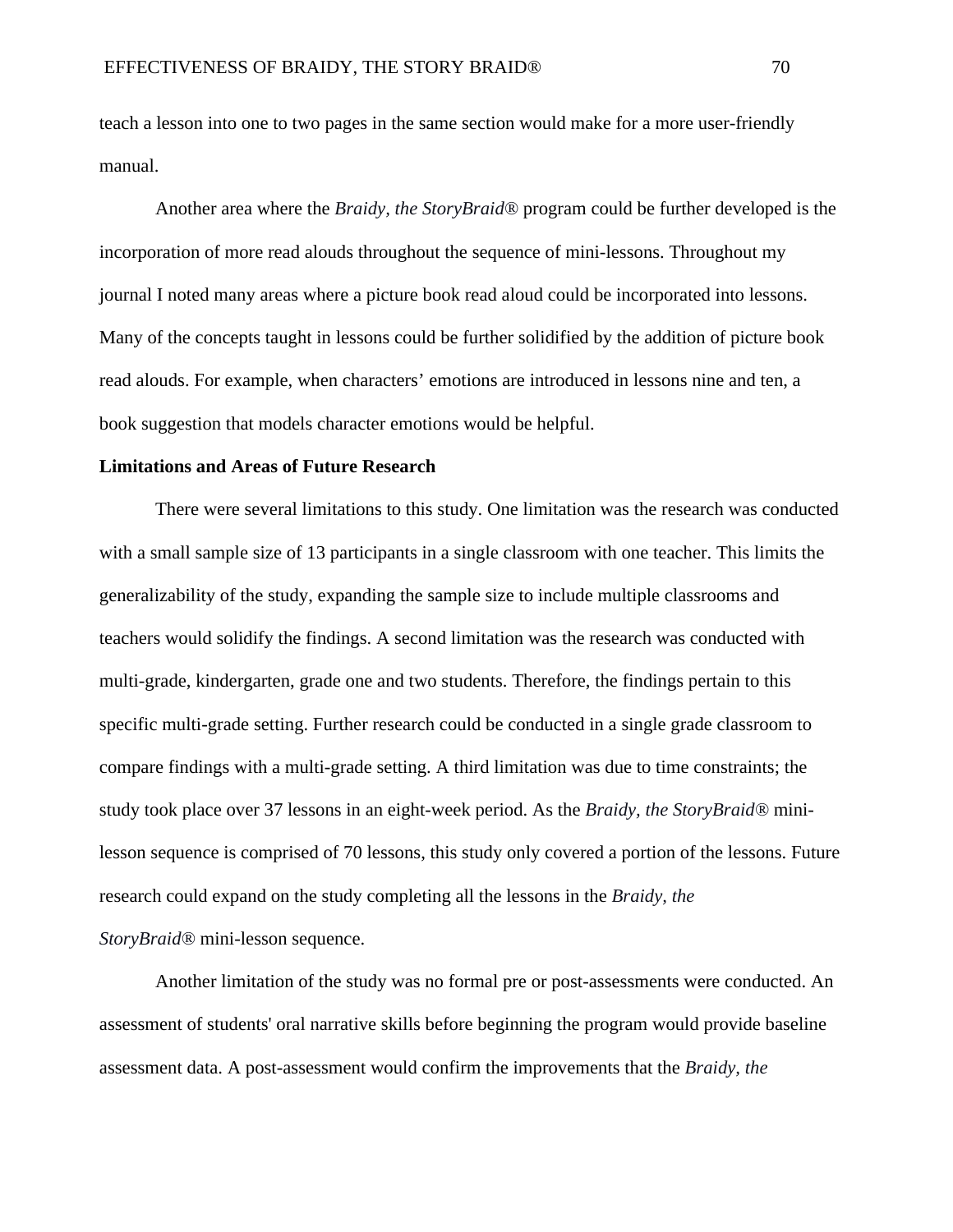*StoryBraid®* program has on students' oral narrative skills*.* Finally, including a follow-up assessment in subsequent weeks or months, would determine whether students are able to maintain skills taught in the program.

Longitudinal studies indicate that oral narrative skills highly correspond with students' later reading fluency, after two to three years of formal reading instruction. Short-term research indicates a weaker correlation between students' oral narrative and reading abilities at the beginning of reading instruction (Reese et al., 2009). As this study took place over the course of eight weeks it is hard to say whether the lessons taught in the *Braidy, the StoryBraid®* study will impact later reading abilities. A longitudinal study, spanning over multiple years with a controlled group participating in *Braidy, the StoryBraid®* instruction and a second group without *Braidy, the StoryBraid®* instruction would further validate the programs' impact on later reading abilities.

A final limitation is the research was conducted with students who are primarily ELLs. Unless students go through an outside agency, they are not assessed for learning disabilities until grade three or later. Although some students in the study may have had learning difficulties, no students were officially diagnosed. Further research could be conducted on other specific populations of students in a tier-one setting.

#### **Conclusion –** *Braidy the StoryBraid®* **as a Tier-One Support**

The inquiry question guiding this research was: *How effective is the Braidy, the StoryBraid® program in supporting students' oral language skills to recount personal narratives and stories?* Through a case study approach, data collection tools included a journal of the researcher, lesson notes and students drawing/writing samples. Class discussions, natural conversations, and drawing/writing templates served as evidence of students' learning. Based on the analysis of the findings, several themes emerged that demonstrate *Braidy, the StoryBraid®* is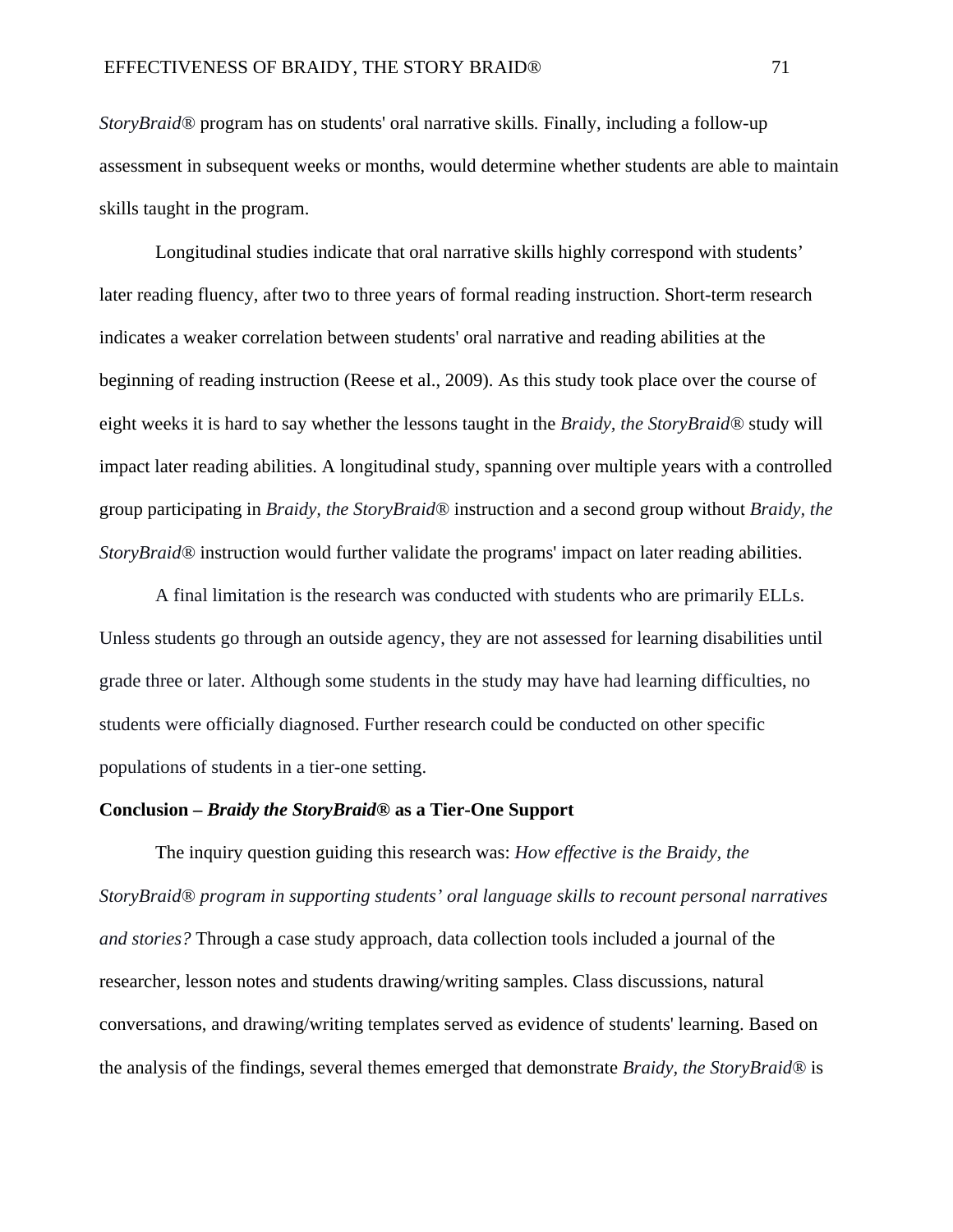an effective tier-one program in supporting students' oral narrative skills. Current and prior research indicates that explicitly teaching primary students higher-level language through story grammar instruction will support later reading development (Stadler & Ward, 2005). Furthermore, story grammar programs that utilize repeated readings of picture books appear to be a promising format in developing students' oral narrative skills. In conjunction with the results of Alves et al.'s (2015) and Whalon et al.'s (2019) studies and the results of this present study, story grammar interventions show promising results to be a multi-tiered level of support, effective in supporting oral narrative development in a variety of learners. Students' high level of engagement throughout the program showed that the varied activities in the *Braidy, the StoryBraid®* lessons were effective in keeping students enthusiastic. The visual and tactile nature of *Braidy, the StoryBraid®* served as cues and prompted students in retelling and remembering story elements. Teachers are continually searching for tools to promote an increasingly inclusive setting, *Braidy, the StoryBraid®* is one tool that can effectively support inclusion in oral language development. Providing teacher training in story grammar instruction is a key factor in ensuring *Braidy, the StoryBraid®* is utilized effectively in classrooms. In this research, based on the findings, I find the *Braidy, the StoryBraid®* to be an effective program in supporting students' oral language skills to recount personal narratives and stories. Furthermore, I believe *Braidy, the StoryBraid®* could be adapted to support students as a tier-one intervention in any primary setting regardless of background and abilities of students.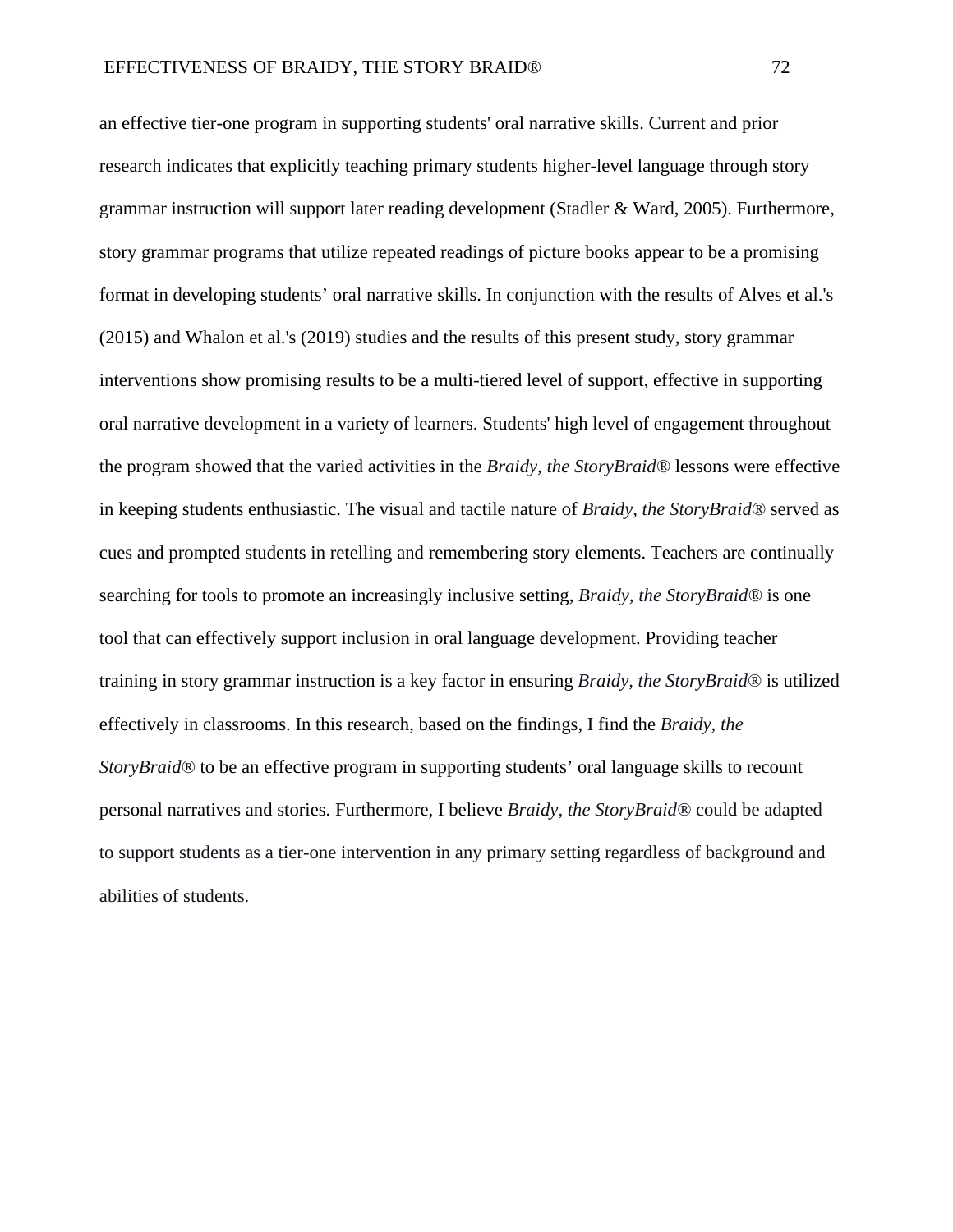#### References

- Alves, K., Kennedy, M., Brown, T., & Solis, M. (2015). Story grammar instruction with third and fifth grade students with learning disabilities and other struggling readers. *Learning Disabilities: A Contemporary Journal*, *13*(1), 73-79.
- Black, J. B., & Wilensky, R. (1979). An evaluation of story grammars. *Cognitive Science, 3*, 2013-230.
- British Columbia Minstry of Education. (2016). Special education services: A manual of policies procedures and guidelines. https://www2.gov.bc.ca/assets/gov/education/administration/k indergarten-to-grade-12/inclusive/special\_ed\_policy\_manual.pdf
- Carpenter, P. (1995). Language comprehension: Sentence and discourse processing. *Annual Review of Psychology, 45*(1), 91-120.
- Cohen, L., Manion, L., & Morrison, K. (2007). *Research methods in education (6th ed.).*  Routledge/Taylor & Francis Group.
- Cook, B. G., & Schirmer, B. R. (2003). What is special about special education? *The Journal of Special Education, 37*(3), 200-205.
- Gilmore, S. E., Klecan-Aker, J. S., & Owen, W. L. (1999). The relationship of storytelling ability to reading comprehension in children with learning disability. *Journal of Speech-Language Pathology and Audiology, 23*(3), 142-151.
- Fernald, A., & Weisleder, A. (2015). Twenty years after "meaningful differences," its time to reframe the "deficit" debate about the importance of children's early language experience. *Human Development, 58*, 1-4.
- Haager, D., & Windmueller M. (2001). Early reading intervention for English language learners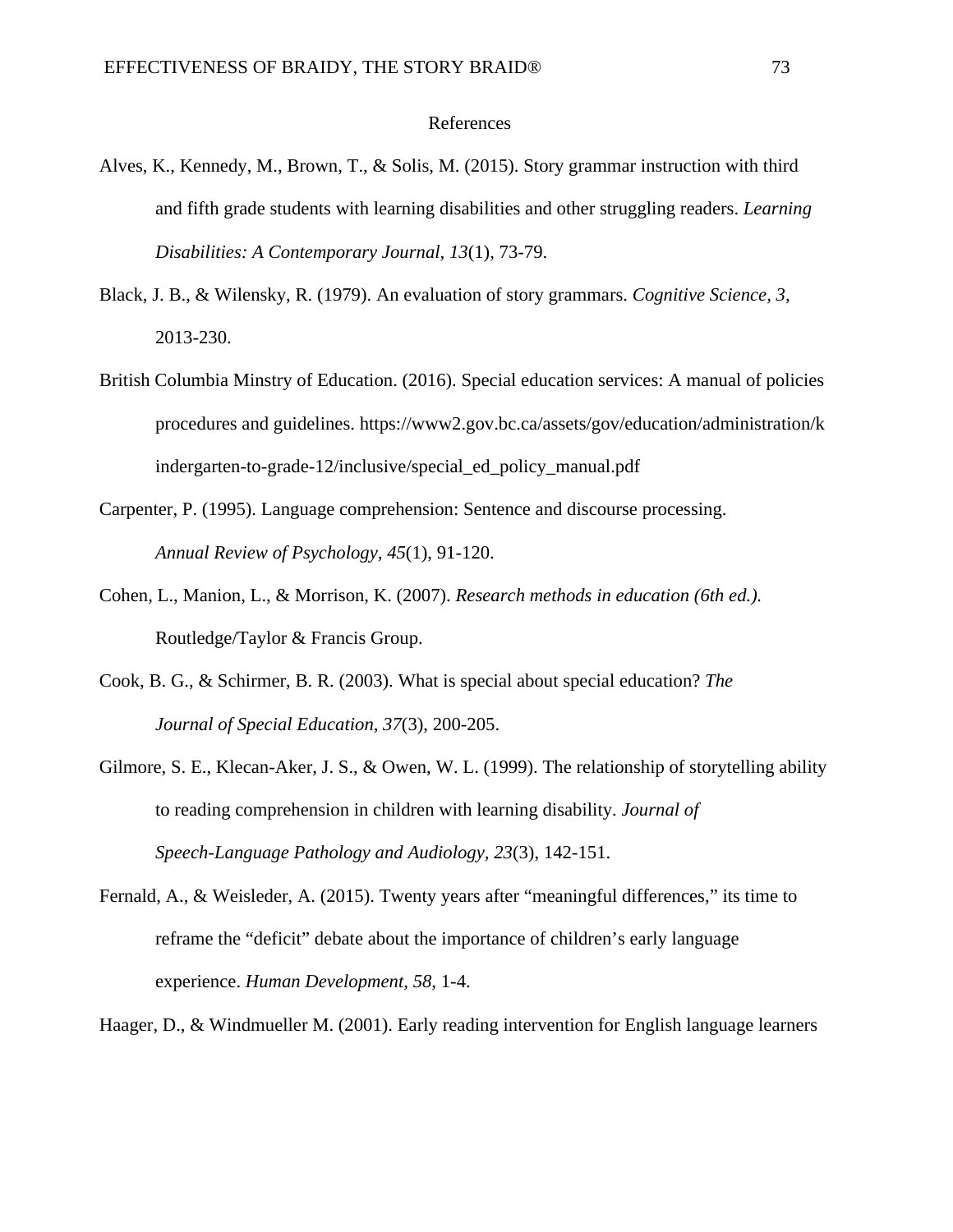at-risk for learning disabilities: Student and teacher outcomes in an urban school. *Learning Disability Quarterly, 24*(4), 235-250.

- Hernandez, D. J. (2011). *Double jeopardy: How third-grade reading skills and poverty influence high school graduation.* Annie. E. Casey Foundation.
- Hester, E. (2010). Narrative correlates of reading comprehension in African American children. *Contemporary Issues in Communication Science and Disorders, 37,* 73-85.
- Klinger, J. K., Artiles, A. J., & Barletta, L. M. (2006). English language learners who struggle with reading: Language acquisition or learning disabilities? *Journal of Learning Disabilities, 39*, 108–128.
- Larrivee, B. (2000). Transforming teaching practice: Becoming the critically reflective teacher. *Reflective Practice, 1*(3), 293-307.
- Limbos, M. M., & Geva, E. (2001). Accuracy of teacher assessments of second-language students at risk for reading disability. *Journal of Learning Disabilities*, *34*(2), 136–151.
- Lonigan, C. J, Burgess, S. R., & Anthony, J. L. (2000). Development of emergent literacy and early reading skills in preschool children: Evidence from a latent-variable longitudinal study. *American Psychological Association, 36*(5), 596-613.
- McNamara, D. S., & Magliano, J. (2009). Toward a comprehensive model of comprehension. In B. H. Ross (Ed.), *The psychology of learning and motivation: Vol. 51. The psychology of learning and motivation* (p. 297–384).
- McVee, M. B., Dunsmore, K., & Gavelek, J. R. (2005). Schema theory revisited. *Review of Educational Research, 75*(4), 531-566.
- Merriam, S. B., & Tisdell, E. J. (2016). *Qualitative research: A guide to design and implementation* (4<sup>th</sup> ed.). Jossey-Bass.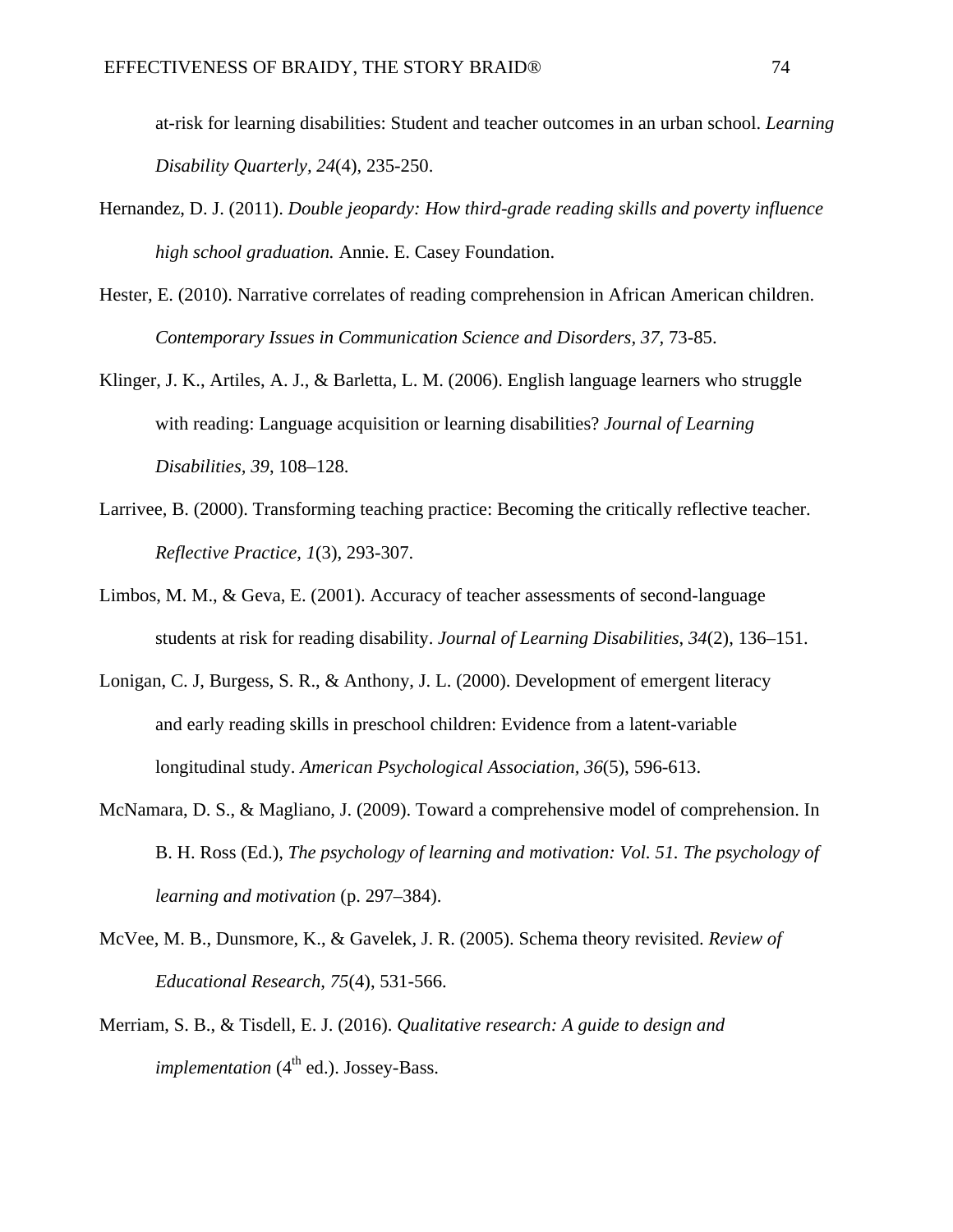Miller, R., Correa, V., & Katsiyannis, A. (2018). Effects of story grammar intervention with repeated retell for English learners with language impairments. *Communication Disorders Quarterly. 40*(1), 15-27.

Mindwing Concepts, Inc.*®.* (2020). *Braidy, the StoryBraid®.* https://mindwingconcepts.com/

- Moreau, M., & Fidrych, H. (2008). *Story Grammar Marker® Teachers' Manual.*  MindWing Concepts, Inc.
- Moreau, M. R., & Zagula, S. (2008). *Brady, the Story Braid: Teachers manual*. MindWing Concepts, Inc.
- Morrison, K. (1996). Developing reflective practice in higher degree students through a learning journal. *Studies in Higher Education, 21*(3), 317-332.
- Morrow, L. M. (1985). Retelling stories: A strategy for improving young children's comprehension, concept of story structure, and oral language complexity. *The Elementary School Journal, 85* (5), 646-661.
- Pinto, G., Tarachi, C., & Bigozzi, L. (2019). Promoting narrative competence in kindergarten: An intervention study. *Early Childhood Research Quarterly, 47*, 20-29.
- Pinto, G., Tarchi, C., & Gamannossi, B. (2018). Kindergarten narrative competence across tasks and time. *The Journal of Genetic Psychology, 179*(3), 143-155.
- Rand, M. (1982). Story schema: Theory, research and practice. *The Reading Teacher, 37*(4), 377-382.
- Reese, E., Suggate, S., Long, J., & Schaughency, E. (2009). Children's oral narrative and reading skills in the first 3 years of reading instruction. *Reading and Writing, 23*, 627-644.
- Rumrill, P. D., Cook, B. G., & Wiley, A. L. (2011)*. Research in special education: Designs, methods, and applications*. Charles C. Thomas Publisher.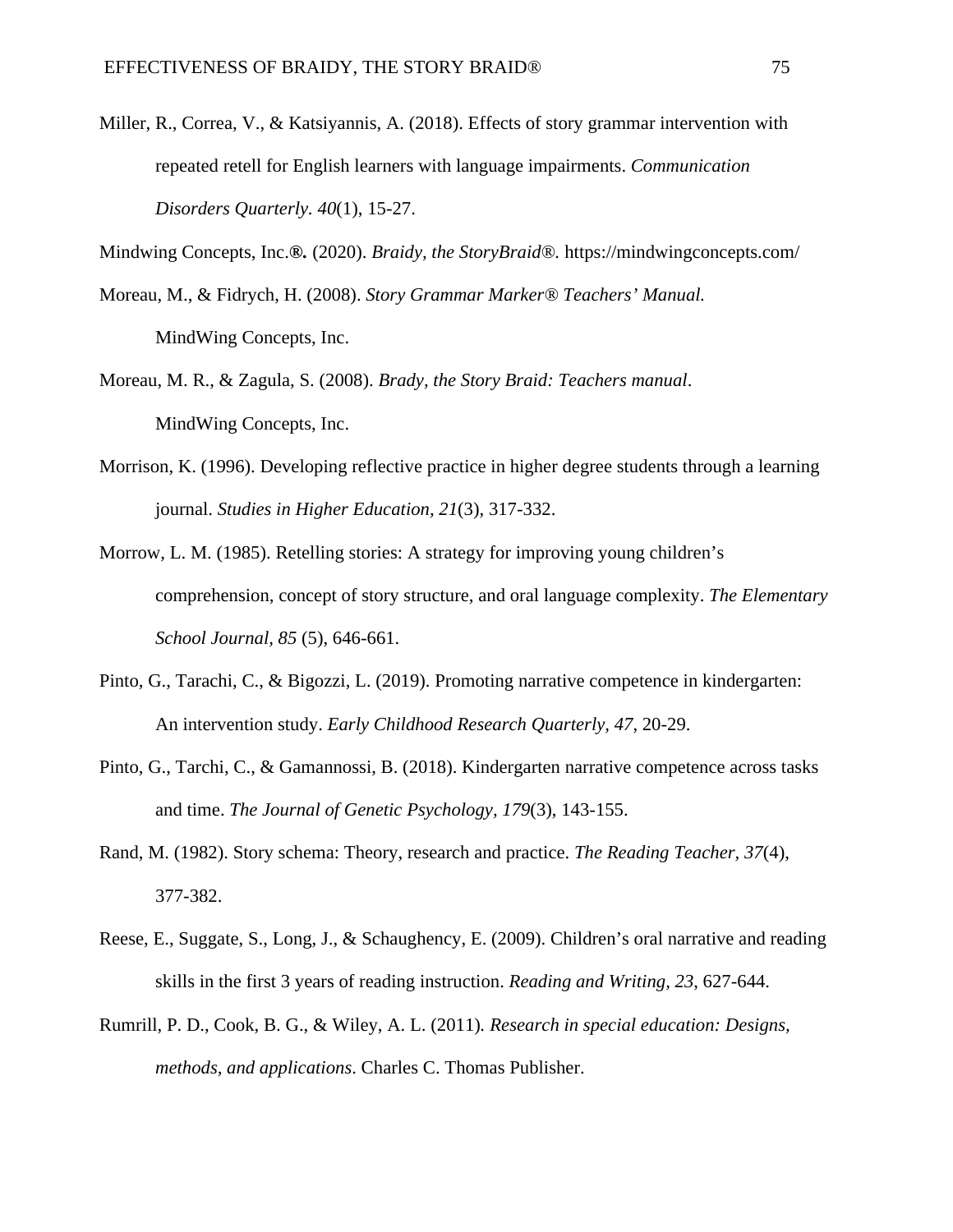Rumelhart D. (1980). On evaluating story grammars. *Cognitive Science, 4*, 313-316.

- Skebo, C. M., Lewis, B. A., Freebairn, L. A., Tag, J., Ciesla, A. A., Stein, C. M., & Marinellie, S. (2013). Reading skills of students with speech sound disorders at three stages of literacy development. *Language, Speech & Hearing Services in Schools, 44*(4), 360-373.
- Stadler, M. A., & Ward, G. C. (2005). Supporting the narrative development of young children. *Early Childhood Education Journal, 33*(2), 73-80.
- Stothard, S. Snowling, M. Bishop, D. Chipchase, B., & Kaplan, C. (1998). Language-impaired preschoolers: A follow-up into adolescence. *Journal of Speech, Language and Hearing Research*, *41*, 407-418.
- Swanson, L., Orosco, M., & Lussier, C. (2012). Cognition and literacy in English language learners at risk for reading disabilities. *Journal of Educational Psychology, 104*(2), 302- 320.
- Thorndyke, P. (1977). Cognitive structures in comprehension and memory of narrative discourse. *Cognitive Psychology, 9*, 77-110.
- Vanderwalle, E., Boets, B., Boons, T., Ghesquière, P., & Zink, I. (2012). Oral language and narrative skills in children with specific language impairment with and without literacy delay: A three-year longitudinal study. *Research in Developmental Disabilities, 33,* 1857- 1870.
- Parrila, R. K., Cain, K., & Compton, D. L. (Eds.). (2017). *Theories of reading development*. John Benjamins Publishing Company.
- Patton, M. Q. (2015). *Qualitative research & evaluation methods: Integrating theory and practice*. SAGE Publications, Inc.

Westby, C. (2020). *Introduction of mindwing's methodology*. Mindwing concepts, inc. Retrieved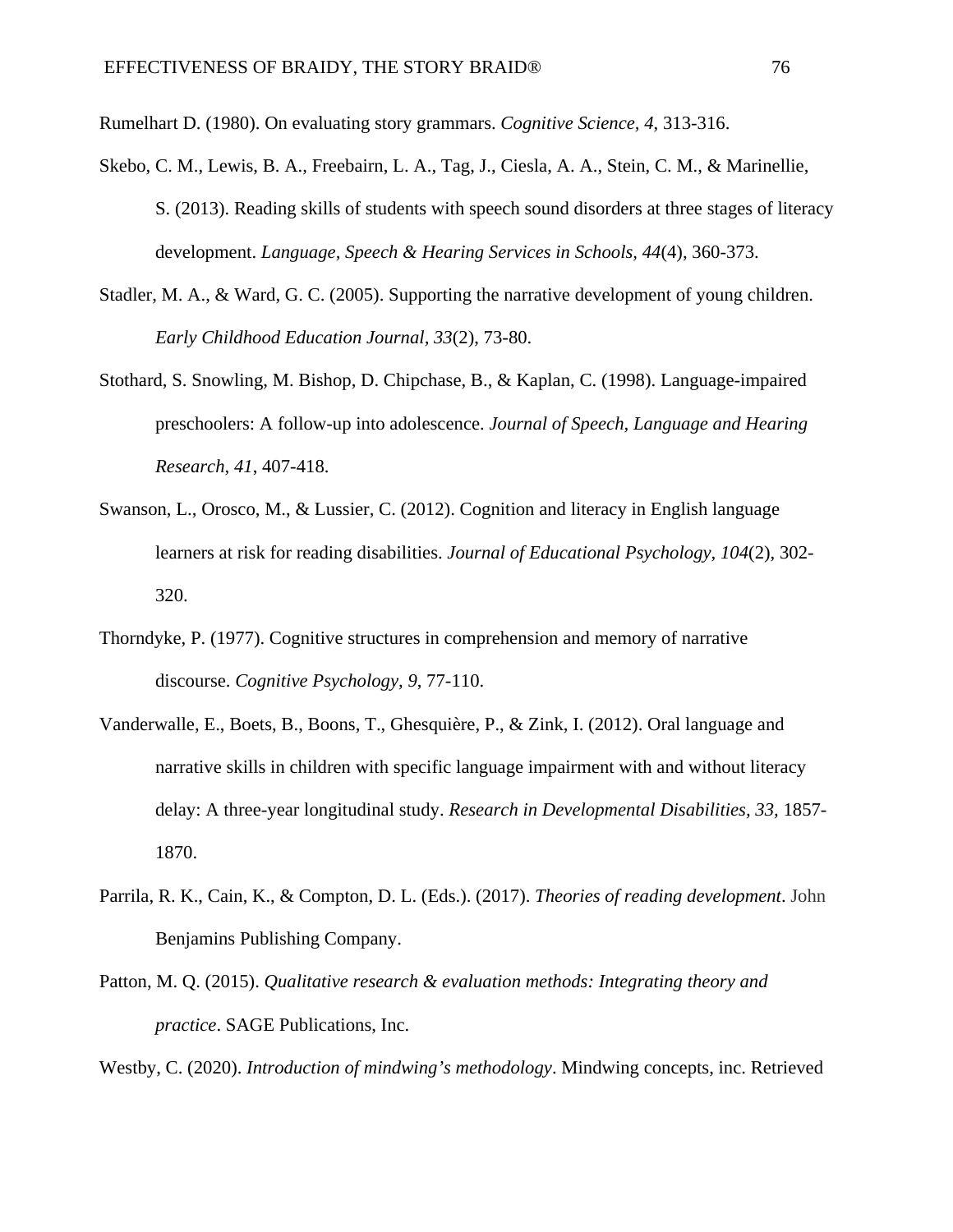from https://mindwingconcepts.com/pages/methodology

- Whalon, K. Henning, B. Jackson, E., & Intepe-Tingir, S. (2019). Effects of an adapted story grammar intervention on the listening comprehension of children with autism. *Research in Developmental Disabilities, 95,* 1-12.
- Whaley, J. F. (1981). Story grammars and reading instruction. *The Reading Teaching, 34*(7), 762-771.
- Whorrall, J., & Cabell, S. (2016). Supporting children's oral language development in the preschool classroom. *Early Childhood Education Journal, 44*, 335-341.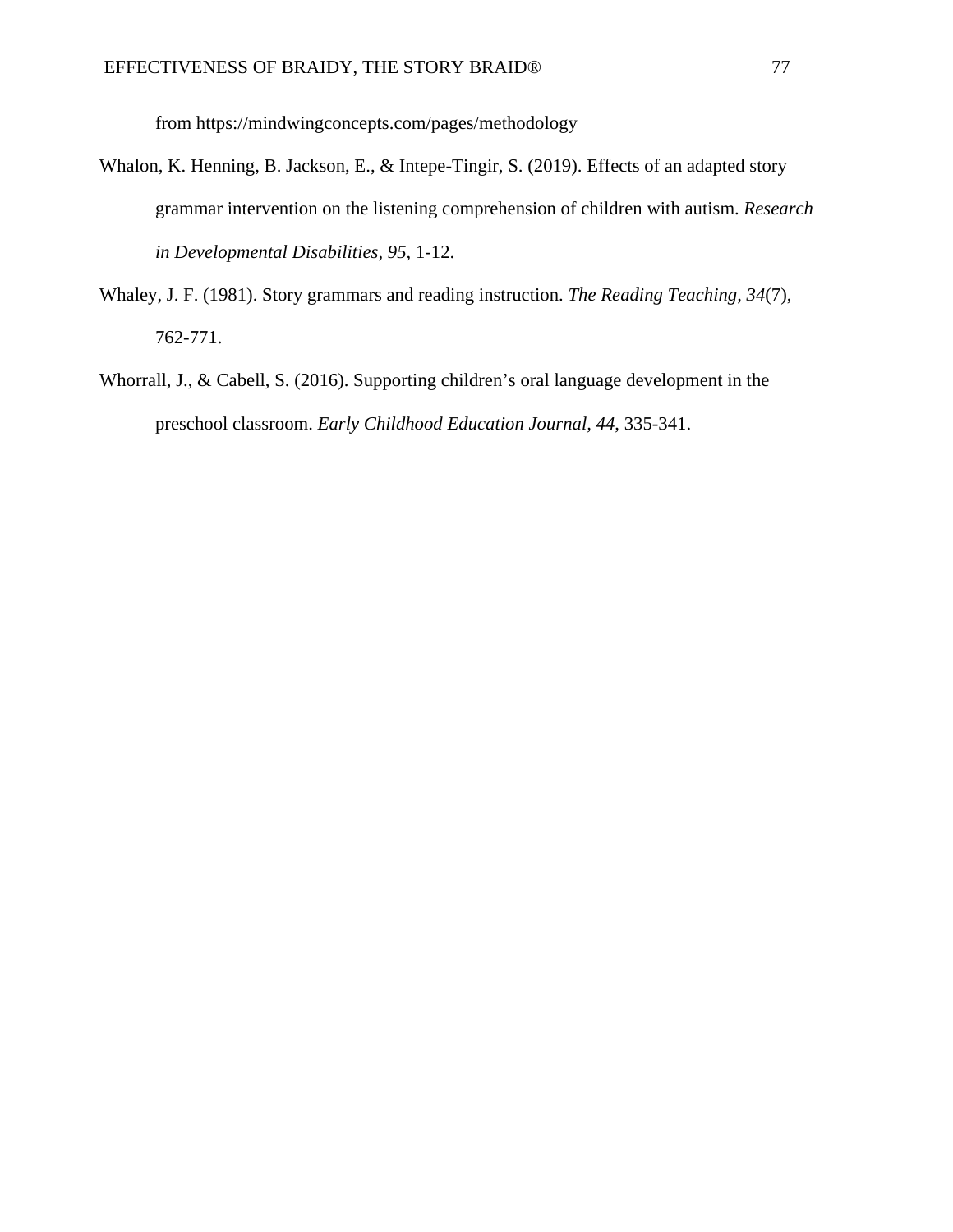# Appendix A

# **Icon Component Description**  Main Character Who is the character? The head and face  $\circ$ Who? represent the character or who the story is about. The *Braidy, The StoryBraid®* kit includes four (Moreau, & Zagula, characters: a girl, boy, dog, and rabbit (Moreau, 2008) & Zagula, 2008). Where and when does the story take place? The Setting Where/When? star represents the time and place of the story (Moreau, & Zagula, 2008). (Moreau, & Zagula, 2008) Initiating Event What event begins the action in the story? The (Kick-Off) shoe represents the problem or an exciting event What? (Moreau, & Zagula, 2008). (Moreau, & Zagula, 2008) Internal Response How does the main character feel about the (Feeling) initiating event? The heart represents the main  $\bullet$  How? characters feeling to the initiating event (Moreau, (Moreau, & Zagula, & Zagula, 2008).2008)

# *Braidy, the StoryBraid®* breakdown of icons and descriptions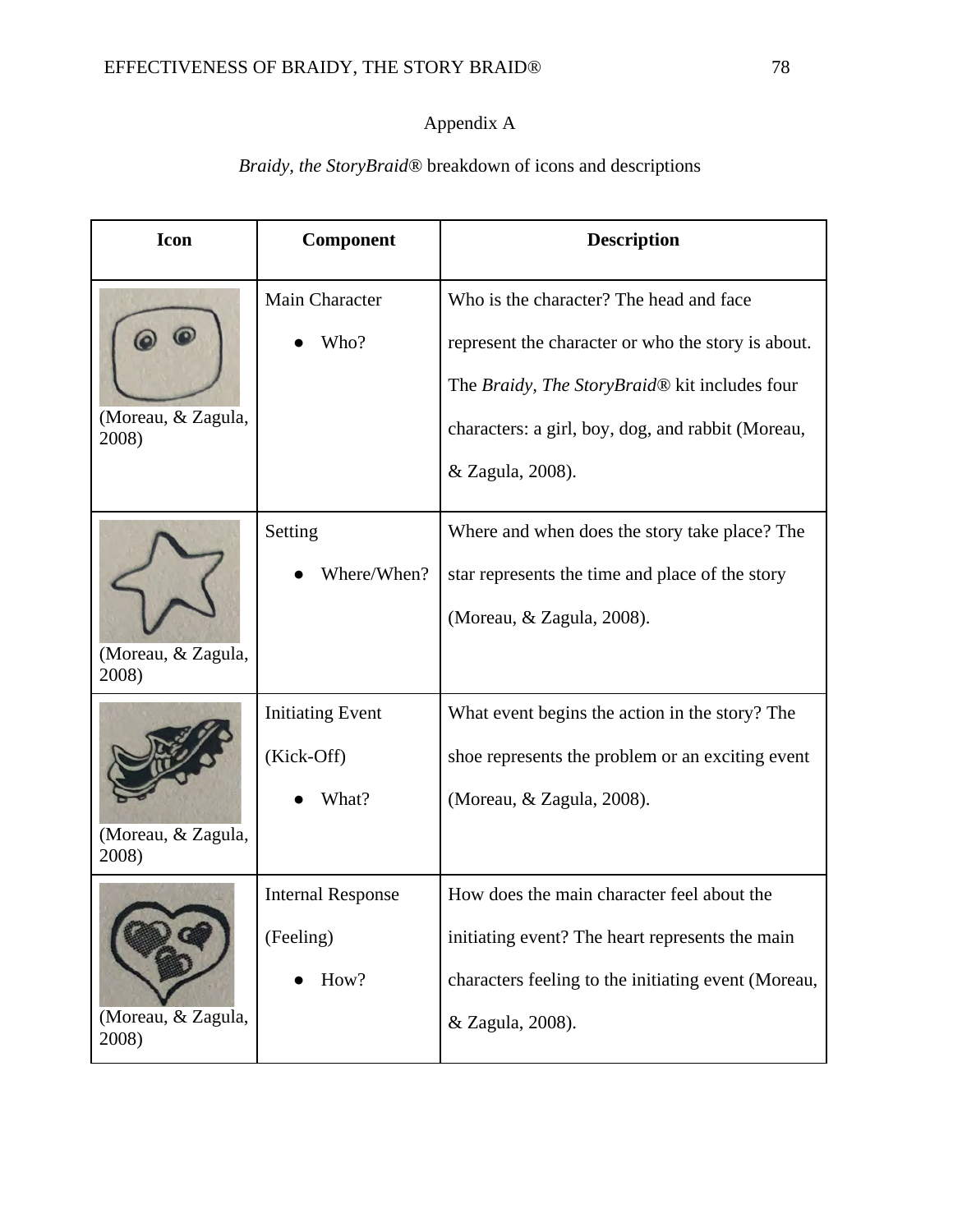|                             | Plan               | What is the main character's response to the       |
|-----------------------------|--------------------|----------------------------------------------------|
|                             | What?              | initiating event? What is his/her plan? The hand   |
|                             |                    | represents the charcters plan (Moreau, & Zagula,   |
| (Moreau, & Zagula,<br>2008) |                    | 2008)?                                             |
| (Moreau, & Zagula,<br>2008) | Attempts/Actions   | How does the main character respond to the         |
|                             | How?               | kick-off? The beads represent each attempt to      |
|                             |                    | carry out the plan, a sequence/list of actions     |
|                             |                    | (Moreau, & Zagula, 2008).                          |
| (Moreau, & Zagula,<br>2008) | Direct Consequence | What happened to the main character as a result    |
|                             | What?              | of action/attempts? The tied laces represent the   |
|                             |                    | story finishing or "tied up" (Moreau, & Zagula,    |
|                             |                    | 2008).                                             |
| (Moreau, & Zagula,<br>2008) | Resolution         | How does the character feel about the direct       |
|                             | How?               | consequence? The laces with the hearts represent   |
|                             |                    | the lesson or the moral of the story (Moreau, $\&$ |
|                             |                    | Zagula, 2008).                                     |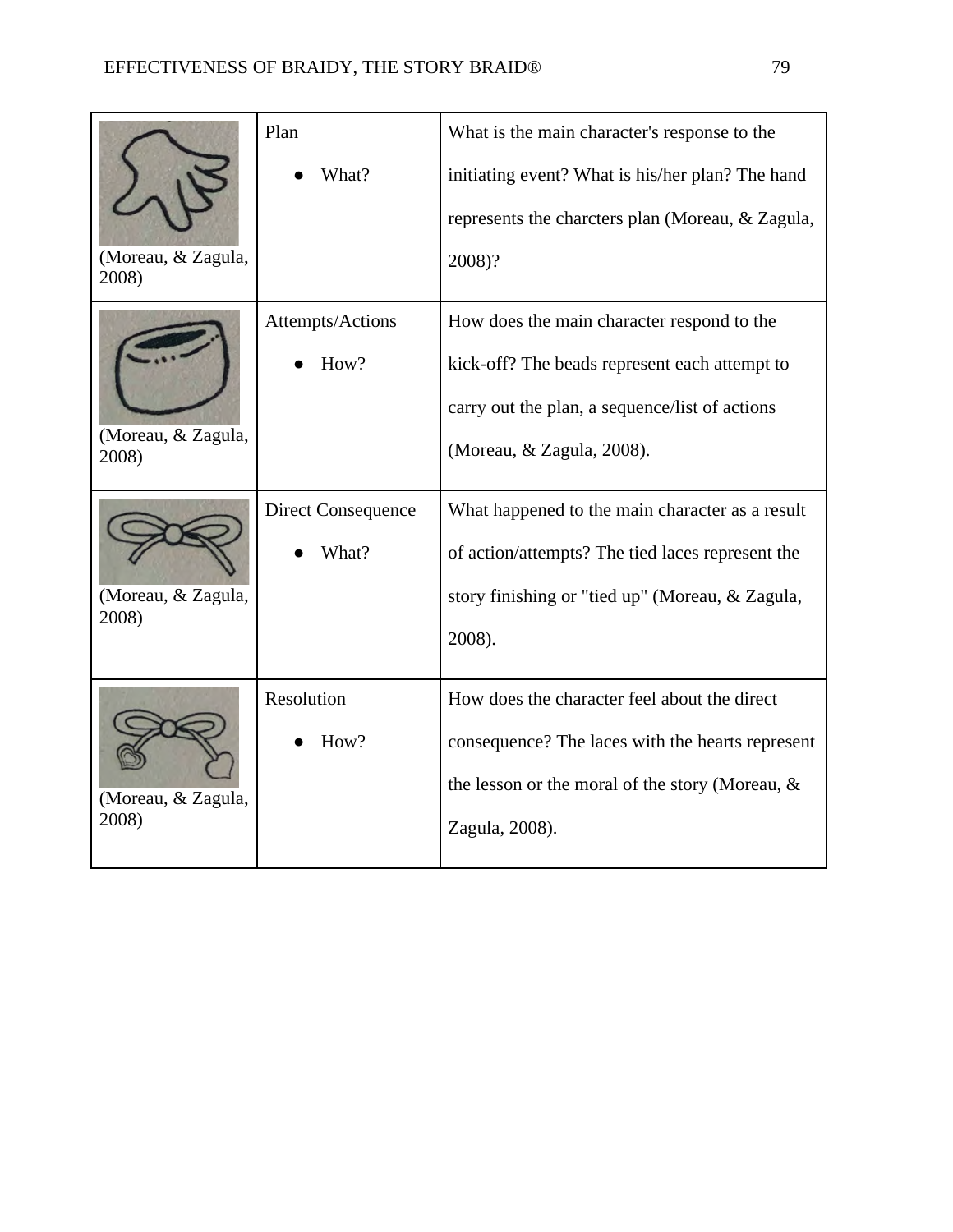Appendix B

Parent Recruitment Letter



## **Effectiveness of** *Braidy, the StoryBraid®* **as a Tier-One Classroom Intervention**

### **Principal Investigator**

Stevie Olsthoorn, Student Researcher Master of Special Education Vancouver Island University

**Student Supervisor** Dr. Ana Vieira Department of Education Vancouver Island University

Dear Parents/Guardians,

 As you may know, I am working on my Master of Education in Special Education through Vancouver Island University. My passion and studies have focused on understanding the connection between early language development and reading/writing skills. My inquiry question is:

# **How effective is the** *Braidy, the StoryBraid®* **program in supporting students' oral language skills to recount personal narratives and stories?**

## **Why** *Braidy, the StoryBraid®***?**

The reason I chose *Braidy, the StoryBraid®* as the foundation of my project was because their goal closely aligned with my vision. *MindWing Concepts, Inc.* (2019) goal is "to give every child-regardless of age, or culture- the skills to think, communicate and learn effectively in order to achieve academic and social success". It is also a research-based program with extensive evidence. *MindWing Concepts, Inc.,* the creators of *Braidy, the StoryBraid®,* was founded in 1994 by a speech-language pathologist, Maryellen Ronney Moreau. The methodology stems from research on oral language development, narrative structure and development. The evidence proves it to be an effective tool with a wide range of learner types and abilities. More information can be found at https://mindwingconcepts.com/.

## **What is** *Braidy, The StoryBraid®?*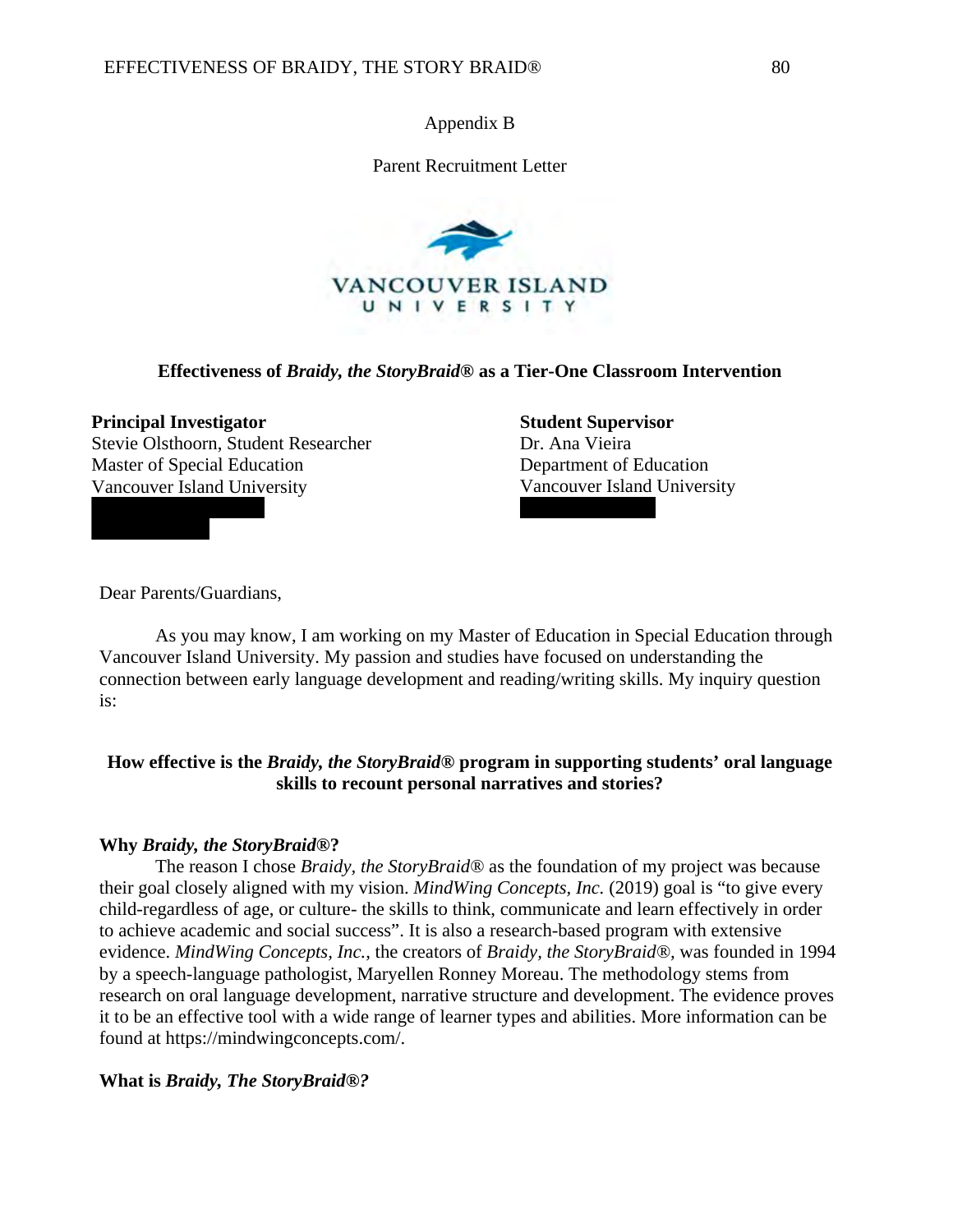Braidy*®* is a visual and tactile tool used to support children in retelling and developing a story. Braidy*®* is made up of different icons that help children remember the important parts of a story, including: Character, Setting, Initiating Event, Internal Response, Plan, Attempts, Direct Consequences and Resolution. These components are essential to retelling and ultimately writing.

#### **What will participant involvement look like?**

 Participation will not require anything extra from students. The lessons will include all kindergarten to grade 2 students as part of regularly scheduled Language Arts instruction. The lessons will take place in the classroom during the regular school day. I will deliver 1 mini-lesson per day, 3 to 4 days per week over the course of approximately 8 weeks. Approximately, 20 to 30 minutes will be allotted per mini-lesson. Only data from those parents/students who give consent/assent will be included in the study. The researcher will only know who has given consent/assent at the end of the program. Information from non-participants will be removed from the data. Participants' information will be coded through the use of an alphanumeric code.

#### **What is the benefit to my child?**

There are no direct benefits to your child from participation in the study. The benefits for your child may come from instruction using the *Braidy, the StoryBraid®* program. Hopefully, the program will contribute to your child's growth and development in his/her oral language, reading and writing skills along with the confidence that comes with this progress.

Please do not hesitate to contact me at the school for any questions, clarifications or further information.

Sincerely,

Stevie Olsthoorn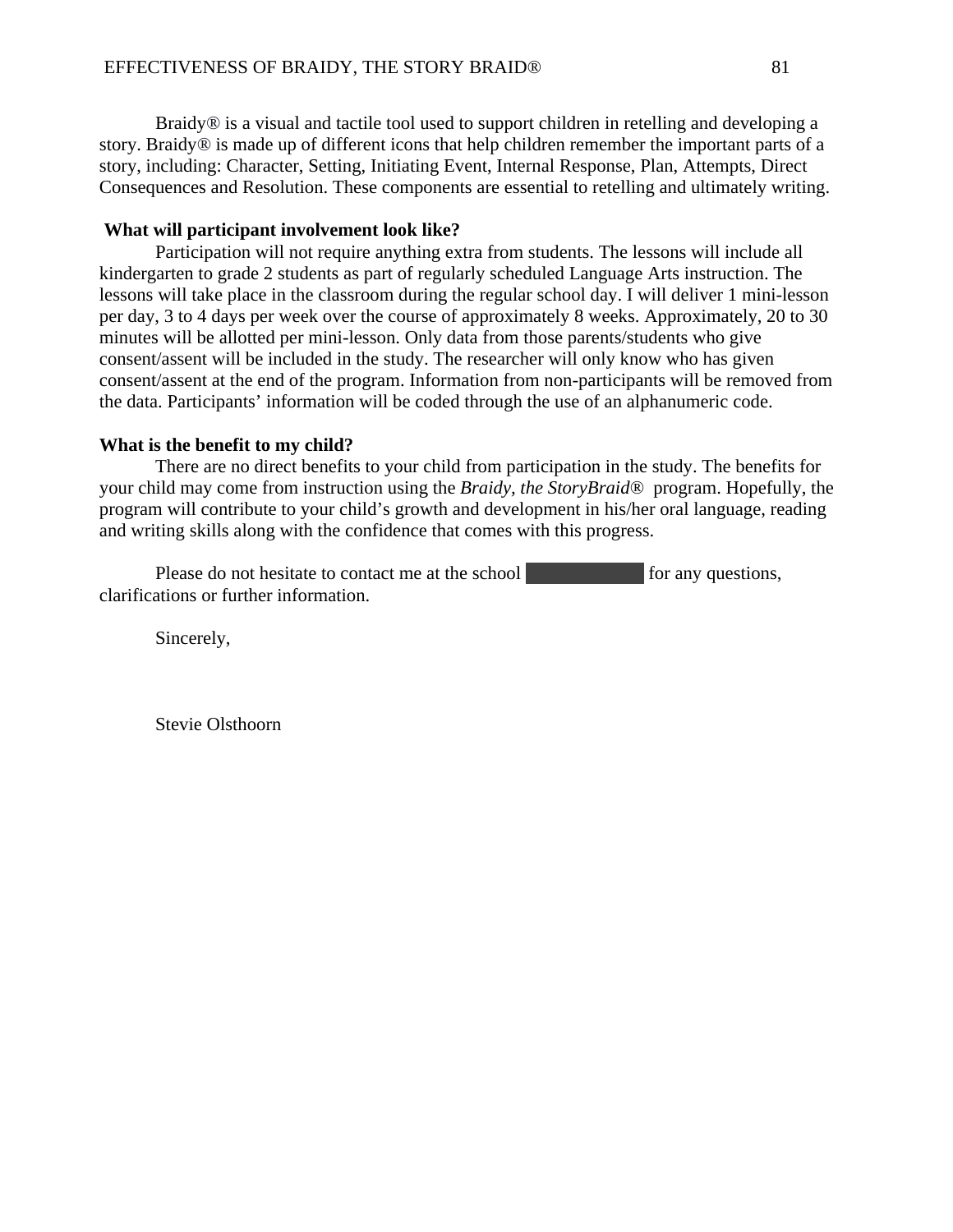Appendix C

Parent Consent/Student Assent Form



## **Effectiveness of** *Braidy, The StoryBraid®* **as a Tier-One Classroom Intervention**

#### **Principal Investigator**

Stevie Olsthoorn, Student Researcher Master of Special Education Vancouver Island University

**Student Supervisor** Dr. Ana Vieira Department of Education Vancouver Island University

Dear Parents/Guardians,

I am completing the final year of my Masters in Special Education through Vancouver Island University. A part of my studies is the completion of a final project. I would greatly appreciate your support in my growth and learning as a teacher.

### **Purpose**

My goal is to assess the effectiveness of *Braidy, the StoryBraid®* in supporting children in developing and retelling a story. My hope is that my project will contribute to the research on the *Braidy, the StoryBraid®* approach as well as introduce this method to the Peace River North School District.

### **Participants**

 There are no distinguishing activities for participants who do or not participate in the research including assessment activities and materials that I will be using for teaching. Participation in the research would not in any way be linked to any performance of assessment in regular class activities. Participation will not require anything extra from students. Regular lessons will take place in your child's classroom during the regular school day. I will deliver 1 mini-lesson per day, 3 to 4 days per week over the course of approximately 8 weeks. Approximately, 20 to 30 minutes will be allotted per mini-lesson.

#### **Participants Confidentially**

While there is a slight possibility that the readers will be able to identify me, the school and class I was teaching in the research, I will take every precaution to ensure confidentiality of all information including the school and your child. The school and students' names will not appear in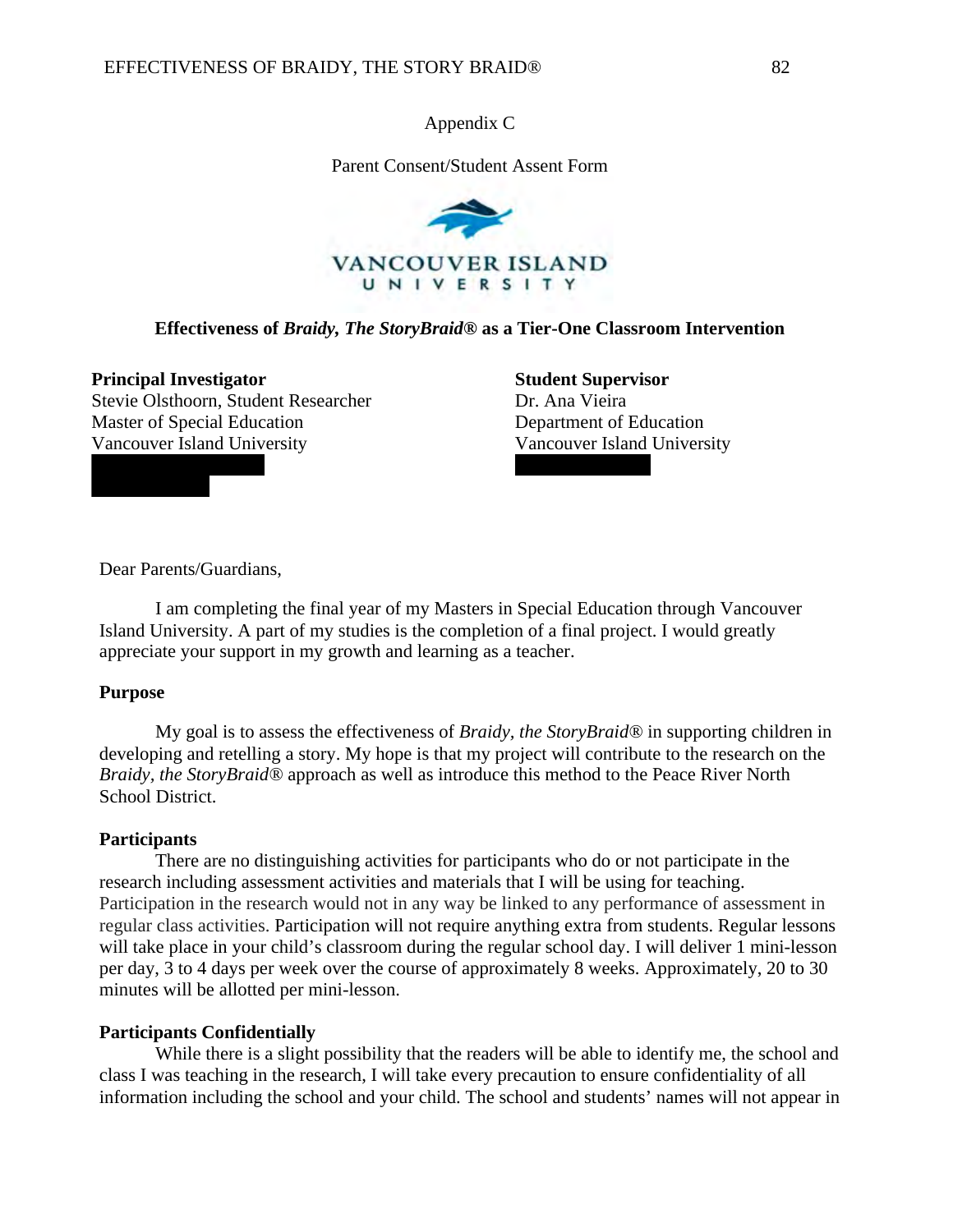the project. No names will be used in the project. Names will be replaced with Student A, Student B, Student C, etc.

## **Management of Information**

Signed consent forms and paper copies will be stored in a locked file cabinet. Electronic data will be stored on a password-protected computer. No data will be stored on Internet databases. Data will be deleted and shredded at the end of the project, approximately May  $30<sup>th</sup>$ , 2020.

## **Use of Information**

Student comments, observations drawing and writing samples will be used in the Master of Special Education thesis. If you wish to be kept informed about my progress I am happy to keep you updated.

## **Participation**

 Whether or not your child participates in my project they will receive the same instruction. Your consent, returned to the school in a sealed envelope, will be collected by the secretary and be stored in a locked filing cabinet in the school's office. I will not know who is participating in the study until the end of the program teaching time.

## **Withdrawal**

 You may withdraw your permission for me to use in my research information and materials I collect from your child from the project at any time until the end of the program, for any reason and without explanation. In order to withdraw permission, write a withdrawal note and submit it to the secretary. The secretary will file your note in the locked filing cabinet until the data collection stage is completed. One week before the data collection stage is completed, I will send a brief reminder to remind you of your right to withdraw your child from the study.

## **Student Assent**

 Please explain the research to your child and obtain verbal assent. Please ensure that your child understands that the project will not affect their regular school activities. Please do not not return the consent form if your child does not wish to participate.

### **Consent**

Two copies of the consent form are provided one to keep for your records and one to return to the secretary in the sealed envelope provided.

*I have explained the project to my child. I understand the information provided above. I hereby consent to allow my child to participate in this project under the following conditions:*

*I consent to having my child participate in the project as indicated. Yes No* 

*I would like to receive a link to the completed project. Yes No*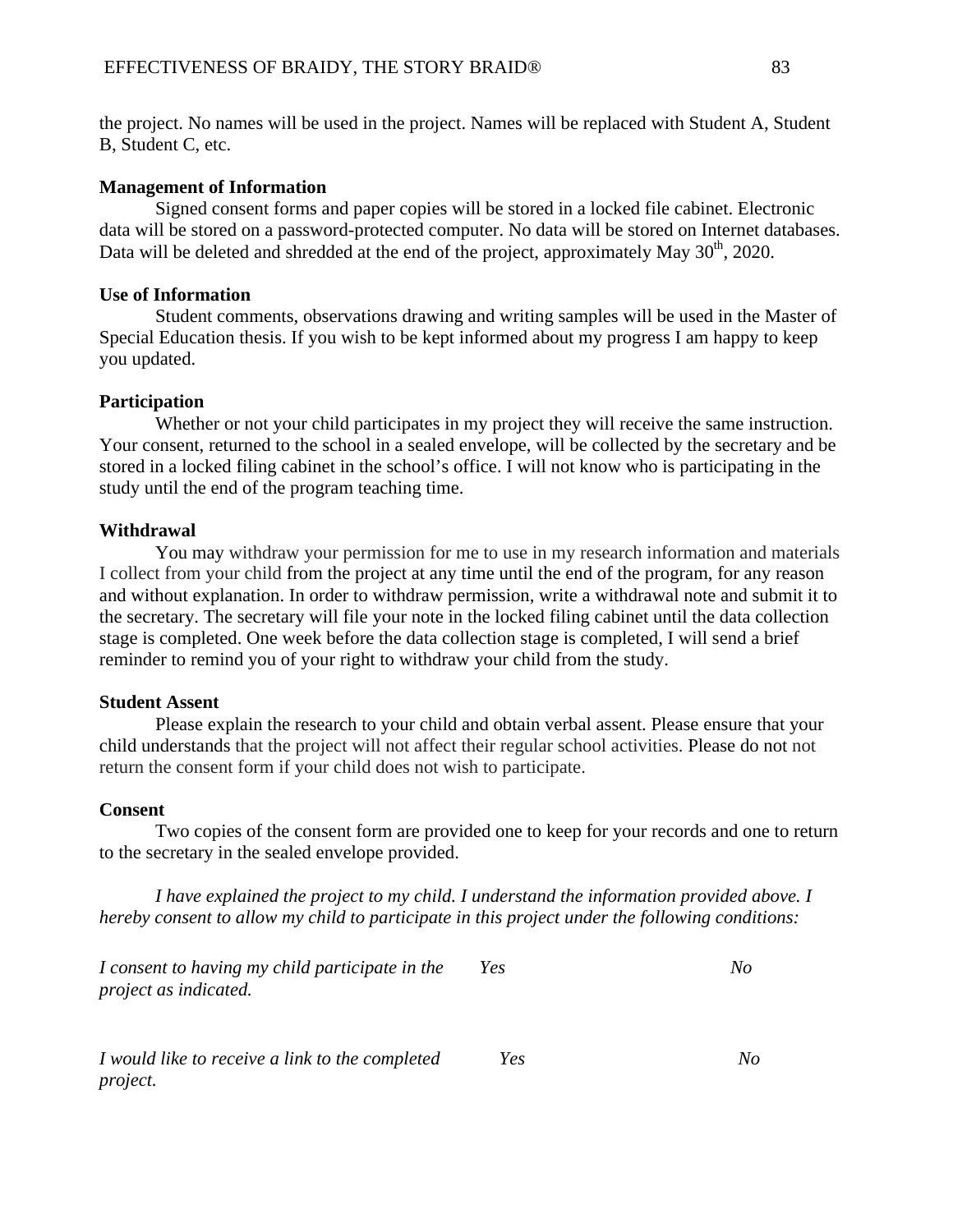Student Name\_\_\_\_\_\_\_\_\_\_\_\_\_\_\_\_\_\_\_\_\_\_\_\_\_\_\_\_\_\_\_\_\_\_\_\_\_\_\_\_\_

Parent/Guardian Name

Parent/Guardian Signature \_\_\_\_\_\_\_\_\_\_\_\_\_\_\_\_\_\_\_\_\_\_\_\_\_\_\_\_\_\_\_

I, Stevie Olsthoorn, promise to adhere to the procedures described in this consent form.

Principal Investigator Signature \_\_\_\_\_\_\_\_\_\_\_\_\_\_\_\_\_\_\_\_\_\_\_\_\_\_ Date \_\_\_\_\_\_\_\_\_\_\_\_\_\_\_

If you have any concerns about your child's treatment as a research participant in this project, please contact the VIU Research Ethics Board by telephone at 250-740-6631 or by email at reb@viu.ca.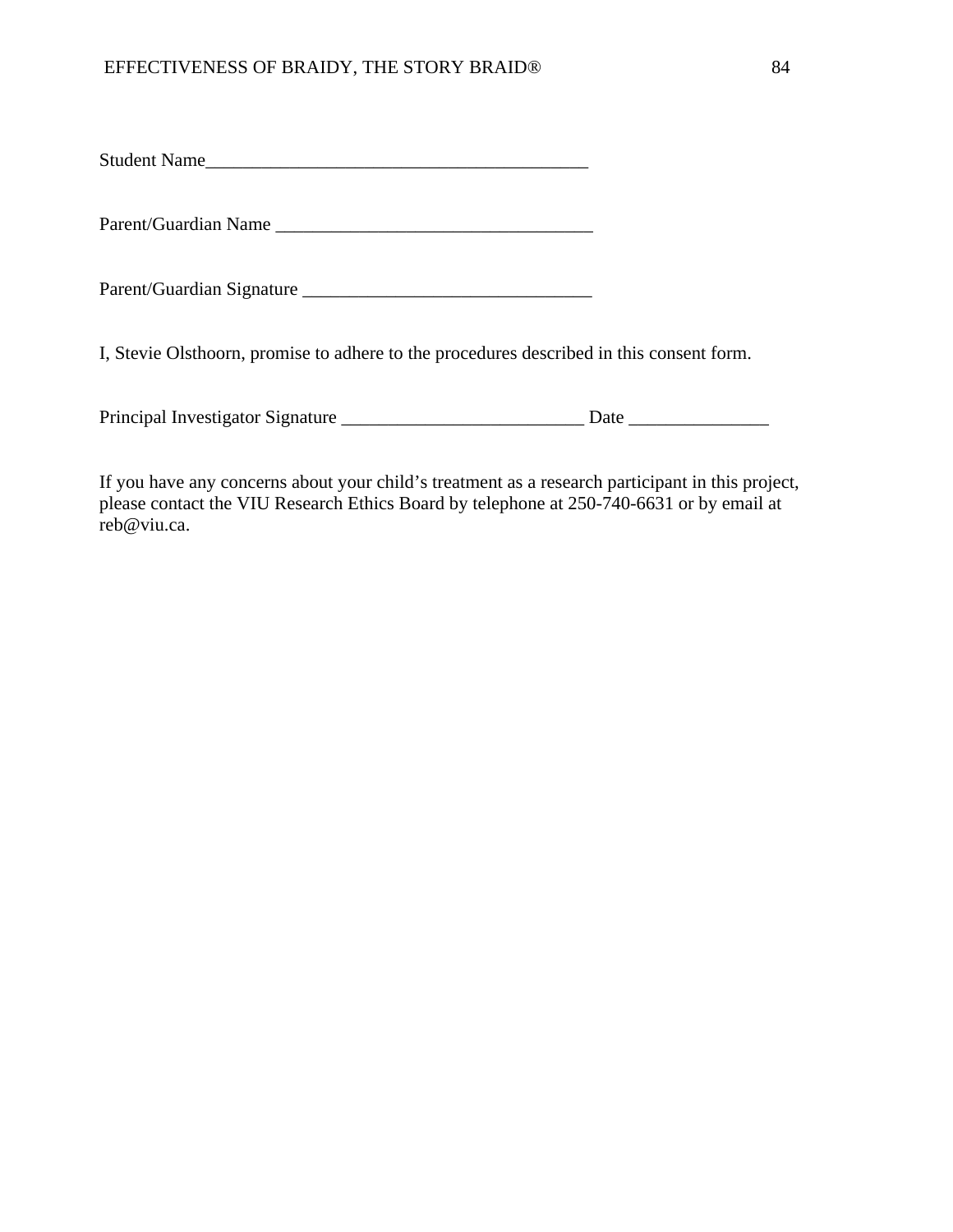Appendix D

Letter to Principal and School District



### **Effectiveness of** *Braidy, The StoryBraid®* **as a Tier-One Classroom Intervention**

**Principal Investigator** Stevie Olsthoorn, Student Researcher Master of Special Education Vancouver Island University

**Student Supervisor** Dr. Ana Vieira Department of Education Vancouver Island University

Dear .

I am working on my Master of Education in Special Education through Vancouver Island University. My passion and studies have focused on understanding the connection between early language development and reading/writing skills. My inquiry question is:

## **How effective is the Braidy, The StoryBraid® program in supporting students' oral language skills to recount personal narratives and stories?**

### **What is the purpose of my research?**

My goal is to learn more about the *Braidy, The StoryBraid®* approach as it pertains to a whole class setting and as a tier-one intervention. If this study is successful and the program proves to be a worthwhile intervention, then I would like to share my knowledge amongst my colleagues within the School District.

#### **Why Braidy, The StoryBraid®?**

The reason I chose *Braidy, The StoryBraid®* as the foundation of my project was because their goal closely aligned with my vision. *MindWing Concepts, Inc.* (2019) goal is "to give every child-regardless of age, or culture- the skills to think, communicate and learn effectively in order to achieve academic and social success". It is also a research-based program with extensive evidence. *MindWing Concepts, Inc.,* the creators of *Braidy, The StoryBraid®,* was founded in 1994 by a speech-language pathologist, Maryellen Ronney Moreau. The methodology stems from research on oral language development, narrative structure and development. The evidence proves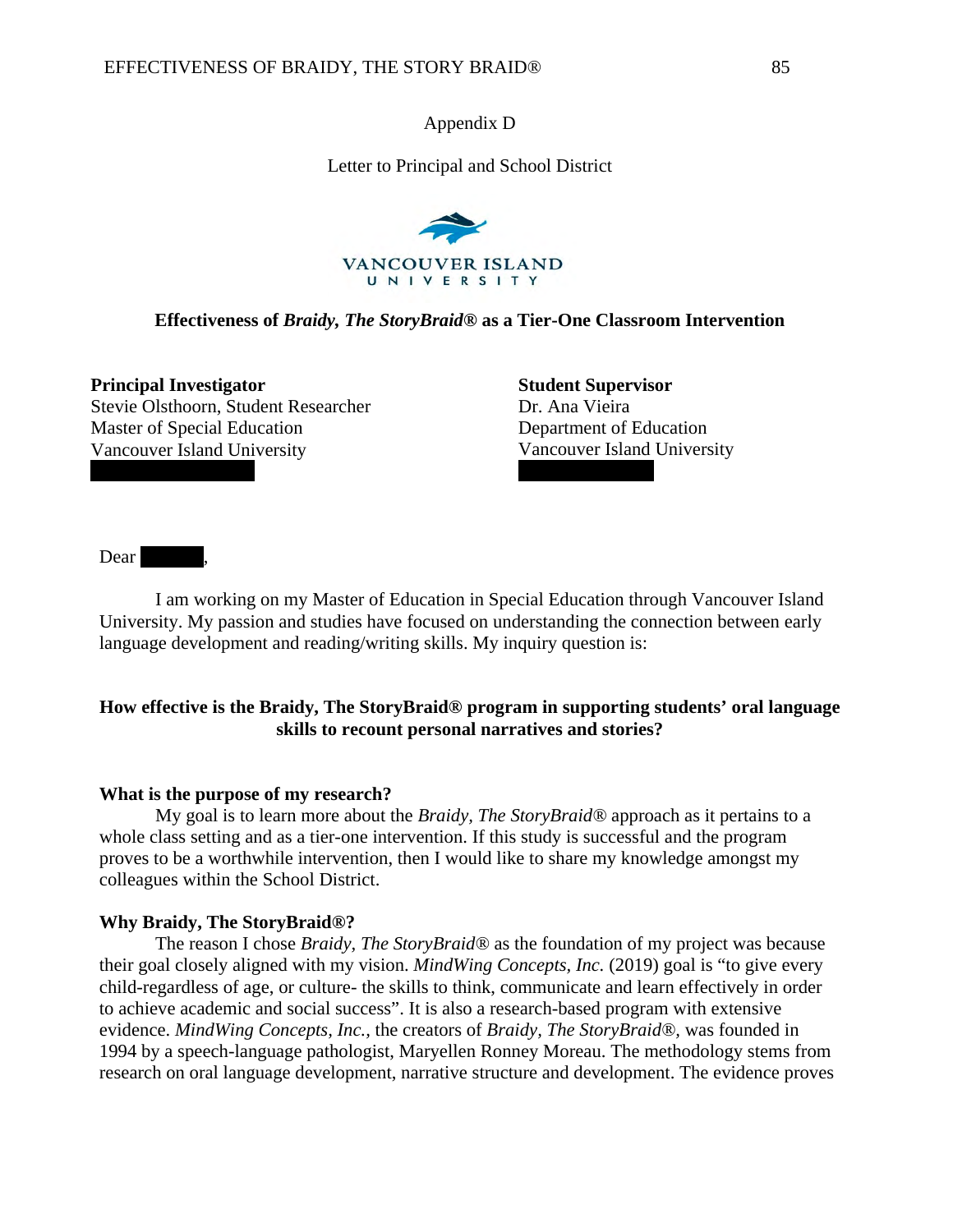it to be an effective tool with a wide range of learner types and abilities. More information can be found at https://mindwingconcepts.com/.

## **What is** *Braidy, The StoryBraid®?*

Braidy*®* is a visual and tactile tool used to support children in retelling and developing a story. Braidy*®* is made up of different icons that help children remember the important parts of a story, including: Character, Setting, Initiating Event, Internal Response, Plan, Attempts, Direct Consequences and Resolution. These components are essential to retelling and ultimately writing.

## **What will participant involvement look like?**

Participation will not require anything extra. The lessons will include all kindergarten to grade 2 students as part of regularly scheduled Language Arts instruction. The lessons will take place in the classroom during the regular school day. I will deliver 1 mini-lesson per day, 3 to 4 days per week over the course of approximately 8 weeks. Approximately, 20 to 30 minutes will be allotted per mini-lesson. Only data from those parents/students who give consent/assent will be included in the study. The researcher will only know who has given consent/assent at the end of the program. Information from non-participants will be removed from the data. Participants' information will be coded through the use of an alphanumeric code.

## **Research ethics**

2020.

I received approval from the Research Ethics Board of Vancouver Island University in November 2019. I am now seeking approval from you, as the principal of

to implement my master's project starting January 2020 and finishing May

I am happy to meet with you and any other members of the school district involved in making a decision to answer any questions or provide clarification regarding the project. I look forward to hearing back from you at your convenience.

Sincerely,

Stevie Olsthoorn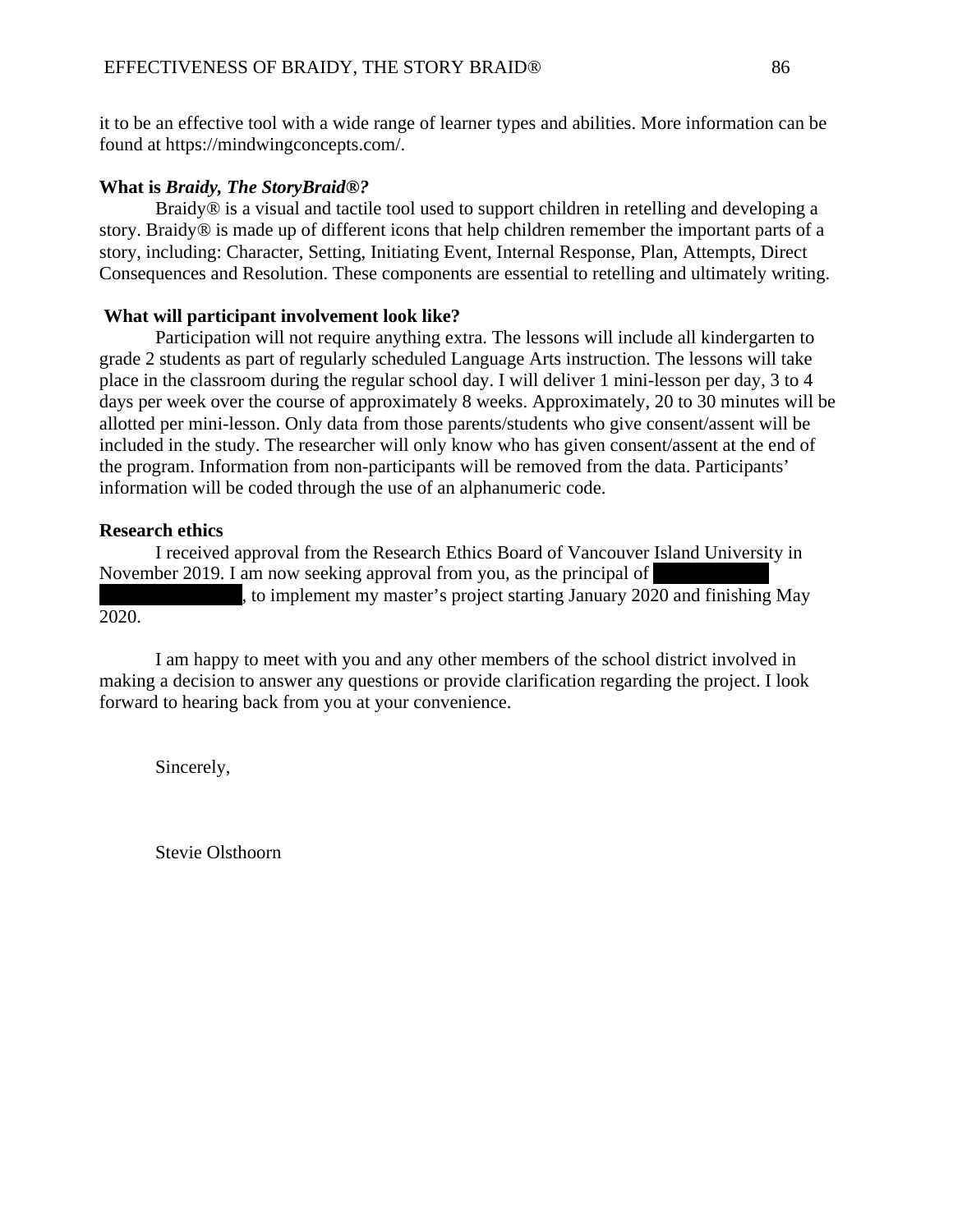# Appendix E

# Journal of the Researcher

| Date                 | <b>Lesson Number</b> |
|----------------------|----------------------|
| <b>Lesson Intent</b> | <b>Lesson Length</b> |

**1. Was the lesson clear, manageable and related to the lesson intent?**

**2. Did the lesson build upon prior knowledge from previous lessons?**

**3. Was the lesson content appropriate for the students' needs? Did it allow for differentiation to meet the needs of all students'?**

**4. How did students demonstrate their learning in this lesson? Was this an effective method?**

**5. What were the overall strengths of the lesson?**

**6. What were the overall weaknesses of the lesson?**